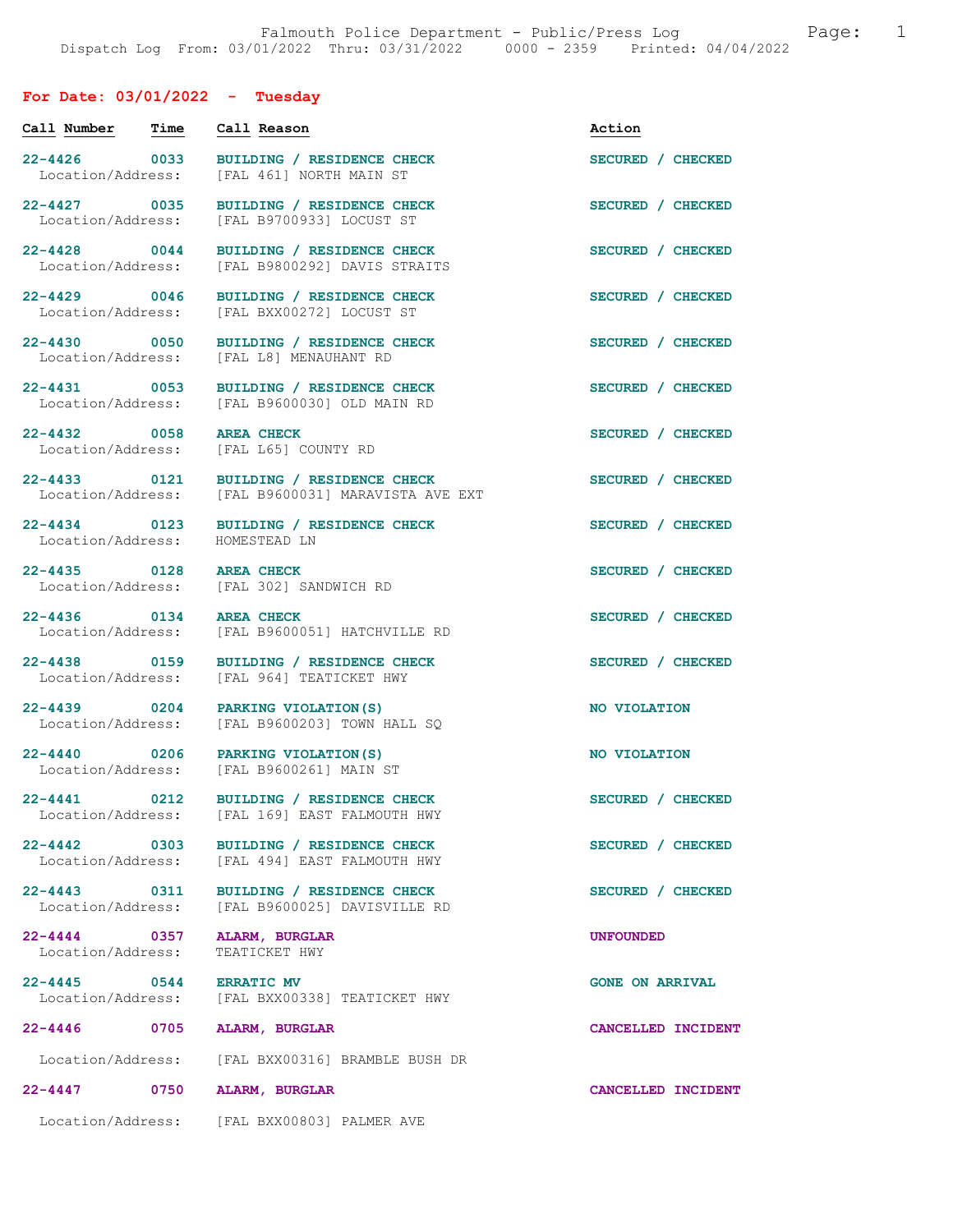|                  |                            | 22-4449 0755 ANIMAL COMPLAINT                                                                                                                                                                                            | REF ANIMAL CONTROL     |
|------------------|----------------------------|--------------------------------------------------------------------------------------------------------------------------------------------------------------------------------------------------------------------------|------------------------|
|                  |                            | Location/Address: ALDERBERRY LN                                                                                                                                                                                          |                        |
|                  | Location/Address: JONES RD | 22-4453 0909 ID Theft / Fraud<br>Refer To Incident: 22-4453-OF                                                                                                                                                           | <b>REPORT</b>          |
|                  |                            | 22-4454 0945 Admin Services                                                                                                                                                                                              | HANDLED BY OFFICER     |
|                  |                            | Location/Address: [FAL BXX00385] MAIN ST                                                                                                                                                                                 |                        |
| 22–4456 1033     |                            | ID Theft / Fraud                                                                                                                                                                                                         | HANDLED BY OFFICER     |
|                  |                            | Location/Address: PINECREST BEACH DR                                                                                                                                                                                     |                        |
|                  |                            | 22-4458 1116 CHECK WELFARE                                                                                                                                                                                               | HANDLED BY OFFICER     |
|                  | Location/Address: MAIN ST  |                                                                                                                                                                                                                          |                        |
|                  | Vicinity of: MAIN ST       | 22-4459 1139 OTHER TRAFFIC                                                                                                                                                                                               | <b>CITATION ISSUED</b> |
|                  |                            | 22-4460 1159 ID Theft / Fraud<br>Location/Address: [FAL 1652] ROUND POND DR                                                                                                                                              | HANDLED BY PARTY       |
|                  |                            | 22-4461 1218 Admin Services                                                                                                                                                                                              | HANDLED BY OFFICER     |
|                  |                            | Location/Address: [FAL FPD] MAIN ST                                                                                                                                                                                      |                        |
|                  |                            | 22-4464 1258 ABANDONED 911                                                                                                                                                                                               | HANDLED BY OFFICER     |
|                  |                            | Location/Address: [FAL 1544] MENAUHANT RD                                                                                                                                                                                |                        |
|                  |                            |                                                                                                                                                                                                                          |                        |
|                  |                            | 22-4466 1339 B & E COMMERCIAL<br>Location/Address: [FAL 1034] EAST FALMOUTH HWY<br>Refer To Incident: 22-4466-OF                                                                                                         | <b>REPORT</b>          |
|                  | Age: 26                    | 22-4469 1457 INTOXICATED PERSON<br>Location/Address: [FAL BXX00335] MAIN ST<br>Refer To $P/C$ : 22-4469-AR<br>P/C: MARSHALL, CHRISTOPHER<br>Address: 3 JOHN ALDER RD MASHPEE, MA<br>Charges: PROTECTIVE CUSTODY (LIQUOR) | Arrest(s) Made         |
| 22-4470 1503     |                            | INTOXICATED PERSON                                                                                                                                                                                                       | Protective Custody     |
|                  |                            | Location/Address: [FAL BXX00124] TEATICKET HWY<br>Refer To $P/C: 22-4470-AR$<br>P/C: SPUHLER, KIMBERLY A<br>Address: *** UNKNOWN*** HOMELESS, MA<br>Age: 48<br>Charges: PROTECTIVE CUSTODY (LIQUOR)                      |                        |
| $22 - 4473$      |                            | 1641 Admin Services<br>Location/Address: [FAL FPD] MAIN ST                                                                                                                                                               | SECURED / CHECKED      |
| $22 - 4474$ 1714 |                            | <b>ALARM, BURGLAR</b><br>Location/Address: OLD DOCK RD                                                                                                                                                                   | <b>UNFOUNDED</b>       |
| 22-4478          |                            | 2002 AREA CHECK                                                                                                                                                                                                          | HANDLED BY OFFICER     |
|                  |                            | Location/Address: CLUB VALLEY DR                                                                                                                                                                                         |                        |
| $22 - 4479$ 2004 |                            | SUMMONS SERVICE<br>Location/Address: GREENWOOD ST                                                                                                                                                                        | <b>SERVED IN HAND</b>  |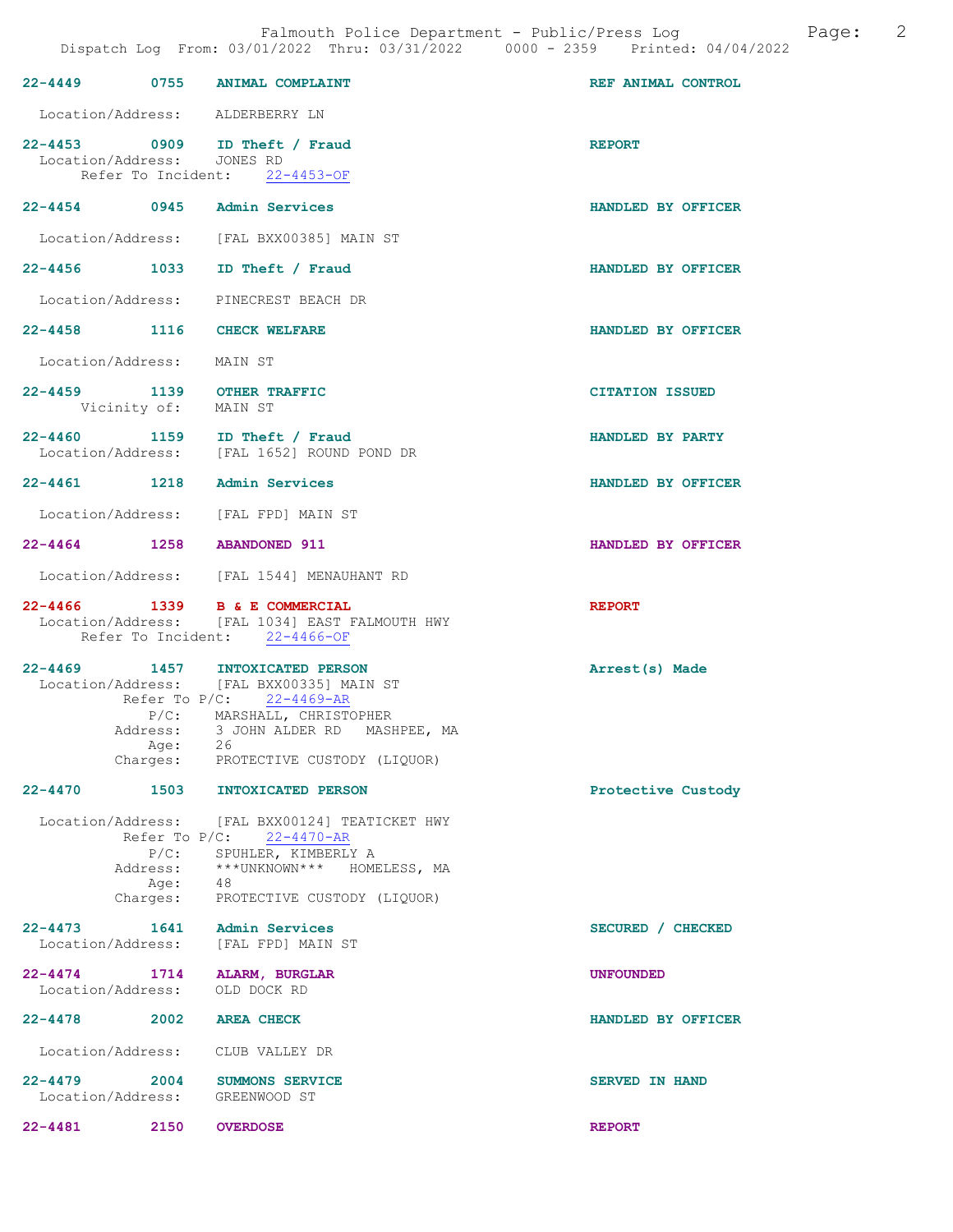|                                       |                                                                                                | Falmouth Police Department - Public/Press Log<br>Dispatch Log From: 03/01/2022 Thru: 03/31/2022 0000 - 2359 Printed: 04/04/2022 | 3<br>Page: |
|---------------------------------------|------------------------------------------------------------------------------------------------|---------------------------------------------------------------------------------------------------------------------------------|------------|
|                                       | Location/Address: MEREDITH DR<br>Refer To Incident: 22-4481-OF                                 |                                                                                                                                 |            |
|                                       | 22-4484 2311 BUILDING / RESIDENCE CHECK<br>Location/Address: [FAL B9600031] MARAVISTA AVE EXT  | SECURED / CHECKED                                                                                                               |            |
| 22-4485 2326                          | UNWANTED GUEST                                                                                 | HANDLED BY OFFICER                                                                                                              |            |
| Location/Address:                     | [FAL B9800292] DAVIS STRAITS                                                                   |                                                                                                                                 |            |
| 22-4486 2339                          | MOTOR VEHICLE STOP<br>Location/Address: [FAL 239] MAIN ST                                      | Verbal Warning                                                                                                                  |            |
|                                       | 22-4487 2339 BUILDING / RESIDENCE CHECK                                                        | HANDLED BY OFFICER                                                                                                              |            |
|                                       | Location/Address: [FAL B9800292] DAVIS STRAITS                                                 |                                                                                                                                 |            |
|                                       | For Date: $03/02/2022 -$ Wednesday                                                             |                                                                                                                                 |            |
| $22 - 4488$ 0003                      | BUILDING / RESIDENCE CHECK<br>Location/Address: [FAL B9600012] DEPOT AVE                       | SECURED / CHECKED                                                                                                               |            |
|                                       | 22-4489 0030 BUILDING / RESIDENCE CHECK<br>Location/Address: [FAL B9700084] TEATICKET HWY      | SECURED / CHECKED                                                                                                               |            |
| 22-4490 0034 ERRATIC MV               | Location/Address: RT 28 NORTH + THOMAS B LANDERS RD                                            | UNABLE TO LOCATE                                                                                                                |            |
|                                       | 22-4491 0048 BUILDING / RESIDENCE CHECK<br>Location/Address: [FAL B0100017] NORTH FALMOUTH HWY | SECURED / CHECKED                                                                                                               |            |
| 22-4492 0053<br>Location/Address:     | BUILDING / RESIDENCE CHECK<br>[FAL B9900121] PALMER AVE                                        | SECURED / CHECKED                                                                                                               |            |
| 22-4493 0102                          | BUILDING / RESIDENCE CHECK<br>Location/Address: [FAL B9600030] OLD MAIN RD                     | SECURED / CHECKED                                                                                                               |            |
|                                       | 22-4495 0110 BUILDING / RESIDENCE CHECK<br>Location/Address: [FAL 494] EAST FALMOUTH HWY       | SECURED / CHECKED                                                                                                               |            |
| $22 - 4494$ 0111<br>Location/Address: | BUILDING / RESIDENCE CHECK<br>[FAL 302] SANDWICH RD                                            | SECURED / CHECKED                                                                                                               |            |
| $22 - 4496$ 0114<br>Location/Address: | BUILDING / RESIDENCE CHECK<br>[FAL 3214] HATCHVILLE RD                                         | SECURED / CHECKED                                                                                                               |            |
| 22-4497 0115<br>Location/Address:     | BUILDING / RESIDENCE CHECK<br>[FAL BXX00272] LOCUST ST                                         | SECURED / CHECKED                                                                                                               |            |
| 22-4498 0122<br>Location/Address:     | BUILDING / RESIDENCE CHECK<br>[FAL BXX00539] EAST FALMOUTH HWY                                 | SECURED / CHECKED                                                                                                               |            |
| 22-4499 0122<br>Location/Address:     | BUILDING / RESIDENCE CHECK<br>[FAL 964] TEATICKET HWY                                          | SECURED / CHECKED                                                                                                               |            |
| 22-4500 0125<br>Location/Address:     | BUILDING / RESIDENCE CHECK<br>[FAL B9600027] LAKEVIEW AVE                                      | SECURED / CHECKED                                                                                                               |            |
| Location/Address:                     | 22-4501 0127 BUILDING / RESIDENCE CHECK<br>[FAL B9600029] KATHARINE LEE BATES                  | SECURED / CHECKED                                                                                                               |            |
| 22-4502 0135<br>Location/Address:     | BUILDING / RESIDENCE CHECK<br>[FAL BXX00810] MAIN ST                                           | SECURED / CHECKED                                                                                                               |            |
| Location/Address:                     | 22-4504 0155 PARKING VIOLATION (S)<br>[FAL B9600203] TOWN HALL SQ                              | NO VIOLATION                                                                                                                    |            |
| 22-4505 0200                          | PARKING VIOLATION (S)<br>Location/Address: [FAL B9600261] MAIN ST                              | NO VIOLATION                                                                                                                    |            |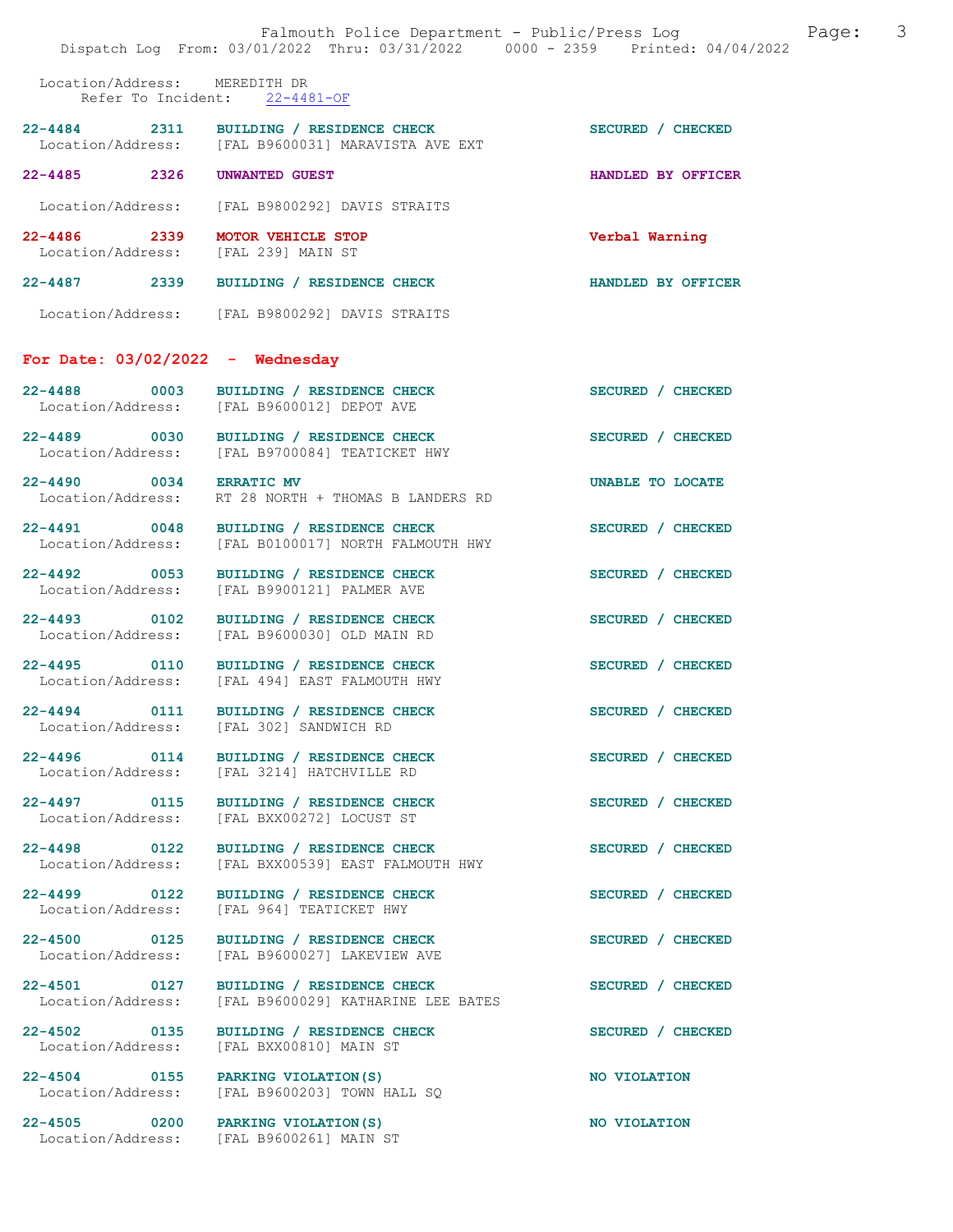| 22-4506 0202 PARKING VIOLATION(S)                                  | Location/Address: LUSCOMBE AVE + WATER ST                                                 | NO VIOLATION       |
|--------------------------------------------------------------------|-------------------------------------------------------------------------------------------|--------------------|
| 22-4508 0210 AREA CHECK                                            | Location/Address: [FAL L65] COUNTY RD                                                     | SECURED / CHECKED  |
|                                                                    | 22-4509 0218 BUILDING / RESIDENCE CHECK<br>Location/Address: [FAL B9600051] HATCHVILLE RD | SECURED / CHECKED  |
|                                                                    | 22-4510 0252 BUILDING / RESIDENCE CHECK<br>Location/Address: [FAL B9800292] DAVIS STRAITS | SECURED / CHECKED  |
| 22-4511 0303 ALARM, BURGLAR                                        | Location/Address: [FAL 1654] STOWERS ST                                                   | <b>UNFOUNDED</b>   |
| 22-4512 0728 Water Complaint                                       | Location/Address: [FAL B0000018] THATCHERS LN                                             | REF OTHER          |
| 22-4513 0757 CHECK WELFARE                                         | Location/Address: [FAL B0200069] TEATICKET HWY                                            | SECURED / CHECKED  |
| 22-4516 1003 ASSIST OTHER AGENCY                                   |                                                                                           | HANDLED BY OFFICER |
| Location/Address: WICKERTREE RD                                    |                                                                                           |                    |
| 22-4518 1104 Admin Services                                        |                                                                                           | HANDLED BY OFFICER |
|                                                                    | Location/Address: [FAL B9600063] JONES RD                                                 |                    |
| 22-4520 1129 WARRANT SERVICE<br>Location/Address: CARRIAGE SHOP RD |                                                                                           | UNABLE TO LOCATE   |
| 22-4521 1133 WARRANT SERVICE                                       |                                                                                           | CANCELLED INCIDENT |
| Location/Address: FORTALEZA DR                                     |                                                                                           |                    |
| 22-4522 1135 WARRANT SERVICE                                       |                                                                                           | CANCELLED INCIDENT |
| Location/Address: PINEHURST RD                                     |                                                                                           |                    |
| 22-4523 1136 CHECK WELFARE                                         |                                                                                           | HANDLED BY OFFICER |
|                                                                    | Location/Address: [FAL B9600037] SPRING BARS RD                                           |                    |
| 22-4525 1146 SUSPICIOUS PERSON(S)                                  |                                                                                           | HANDLED BY OFFICER |
|                                                                    | Location/Address: [FAL BXX00331] GRAND AVE                                                |                    |
| 22-4527 1223 OTHER TRAFFIC                                         |                                                                                           | HANDLED BY OFFICER |
|                                                                    | Location/Address: PALMER AVE + JONES RD                                                   |                    |
| 22-4529 1247 ALARM, BURGLAR<br>Location/Address: WATERSIDE DR      |                                                                                           | <b>UNFOUNDED</b>   |
| 22-4531 1323 ID Theft / Fraud                                      | Location/Address: [FAL 2877] ELAIN AVE<br>Refer To Incident: 22-4531-OF                   | <b>REPORT</b>      |
| 22-4532 1353 SUSPICIOUS PERSON(S)                                  | Location/Address: WEST FALMOUTH HWY + BRAESIDE RD                                         | UNABLE TO LOCATE   |
| 22-4534 1441 ANIMAL COMPLAINT                                      |                                                                                           | REF ANIMAL CONTROL |
| Location/Address: THATCHERS LN                                     |                                                                                           |                    |

22-4535 1446 ALARM, BURGLAR HANDLED BY OFFICER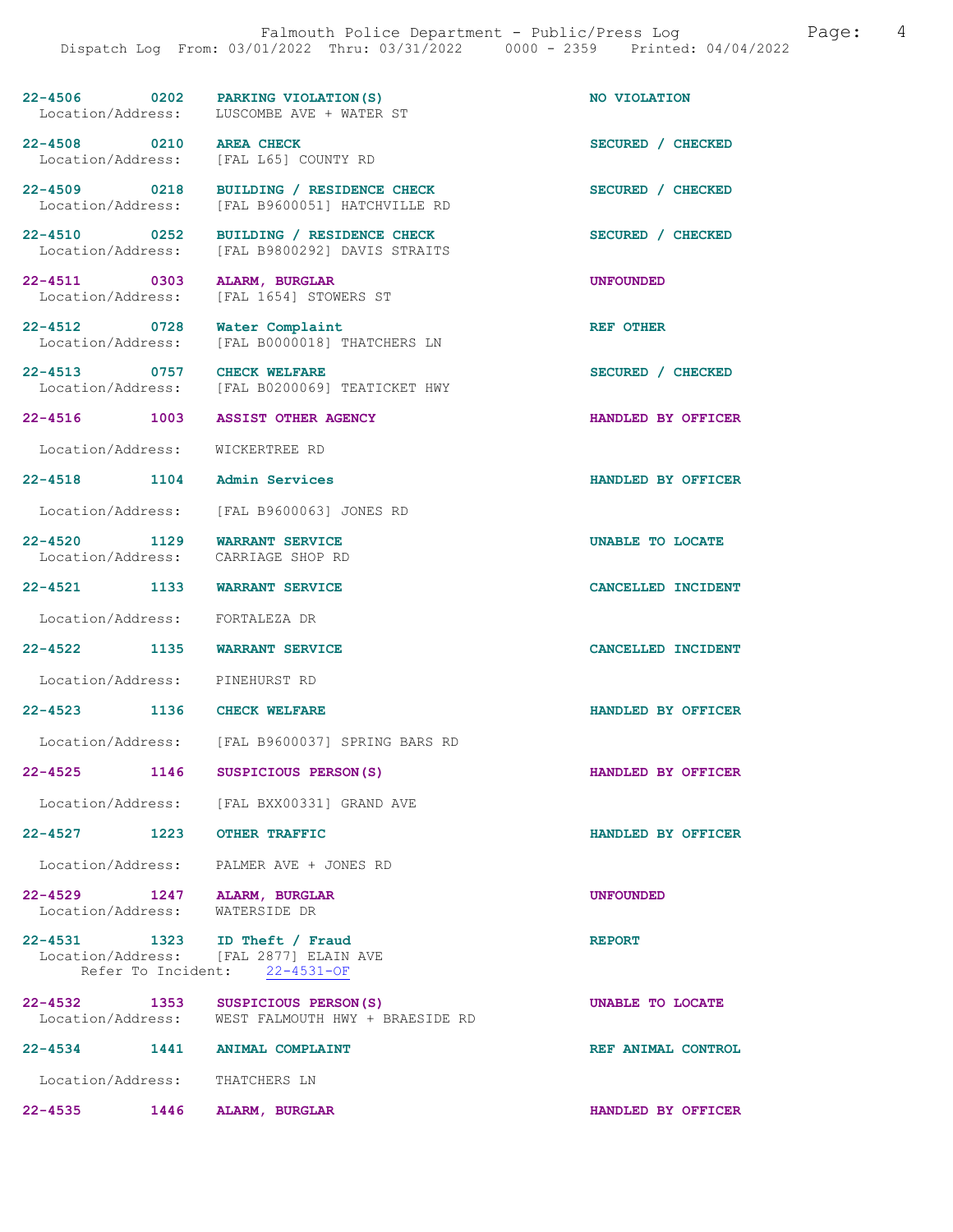|                                                           | Falmouth Police Department - Public/Press Log<br>Dispatch Log From: 03/01/2022 Thru: 03/31/2022 0000 - 2359 Printed: 04/04/2022 |                    | $5^{\circ}$<br>Page: |
|-----------------------------------------------------------|---------------------------------------------------------------------------------------------------------------------------------|--------------------|----------------------|
| Location/Address: PIRES WAY                               |                                                                                                                                 |                    |                      |
|                                                           | 22-4537 1554 SPEEDING MOTOR VEHICLE (S)                                                                                         | HANDLED BY OFFICER |                      |
| Location/Address: HARNESS DR                              |                                                                                                                                 |                    |                      |
| 22-4538 1601 ASSIST CITIZEN                               |                                                                                                                                 | CANCELLED INCIDENT |                      |
|                                                           | Location/Address: [FAL B9600027] LAKEVIEW AVE                                                                                   |                    |                      |
| 22-4539 1626 ASSIST CITIZEN                               |                                                                                                                                 | HANDLED BY OFFICER |                      |
|                                                           | Location/Address: NORTH MAIN ST + LOCUST ST                                                                                     |                    |                      |
|                                                           | 22-4540 1705 MENTAL ILLNESS (SEC 12)<br>Location/Address: [FAL B9600084] TER HEUN DR<br>Refer To Incident: 22-4540-OF           | <b>REPORT</b>      |                      |
| 22-4543 1734 OVERDOSE<br>Location/Address: MEREDITH DR    | Refer To Incident: 22-4543-OF                                                                                                   | <b>REPORT</b>      |                      |
| 22-4547 1854 Admin Services                               |                                                                                                                                 | HANDLED BY OFFICER |                      |
|                                                           | Location/Address: [FAL FPD] MAIN ST                                                                                             |                    |                      |
| 22-4548 2018 CHECK WELFARE                                |                                                                                                                                 | HANDLED BY OFFICER |                      |
|                                                           | Location/Address: [FAL 160] TEATICKET HWY                                                                                       |                    |                      |
|                                                           | 22-4551 2118 ANNOYING PHONE CALLS                                                                                               | HANDLED BY OFFICER |                      |
| Location/Address: MARSHALL DR                             |                                                                                                                                 |                    |                      |
| 22-4552 2118 CRASH<br>Location/Address: SAM TURNER RD     | Refer To Accident: 22-4552-AC                                                                                                   | <b>REPORT</b>      |                      |
|                                                           | 22-4553 2309 BUILDING / RESIDENCE CHECK                                                                                         | HANDLED BY OFFICER |                      |
|                                                           | Location/Address: [FAL B9701011] DAVIS NECK RD                                                                                  |                    |                      |
| 22-4554 2325 OVERDOSE<br>Location/Address: REBECCA ANN LN | Refer To Incident: 22-4554-OF                                                                                                   | <b>REPORT</b>      |                      |
| For Date: $03/03/2022 - Thursday$                         |                                                                                                                                 |                    |                      |
| 22-4556 0031 GUN SHOTS                                    | Location/Address: [FAL B9600069] TER HEUN DR<br>Refer To Incident: 22-4556-OF                                                   | <b>REPORT</b>      |                      |
| 22-4557 0037 Admin Services                               |                                                                                                                                 | HANDLED BY OFFICER |                      |
|                                                           | Location/Address: [FAL FPD] MAIN ST                                                                                             |                    |                      |
| 22-4559 0116<br>Location/Address:                         | BUILDING / RESIDENCE CHECK<br>[FAL B9600051] HATCHVILLE RD                                                                      | SECURED / CHECKED  |                      |
| 22-4560 0117<br>Location/Address:                         | BUILDING / RESIDENCE CHECK<br>[FAL B9600031] MARAVISTA AVE EXT                                                                  | SECURED / CHECKED  |                      |
| Location/Address:                                         | 22-4561 0124 BUILDING / RESIDENCE CHECK<br>[FAL 964] TEATICKET HWY                                                              | SECURED / CHECKED  |                      |
|                                                           | 22-4562 0125 BUILDING / RESIDENCE CHECK<br>Location/Address: [FAL 302] SANDWICH RD                                              | SECURED / CHECKED  |                      |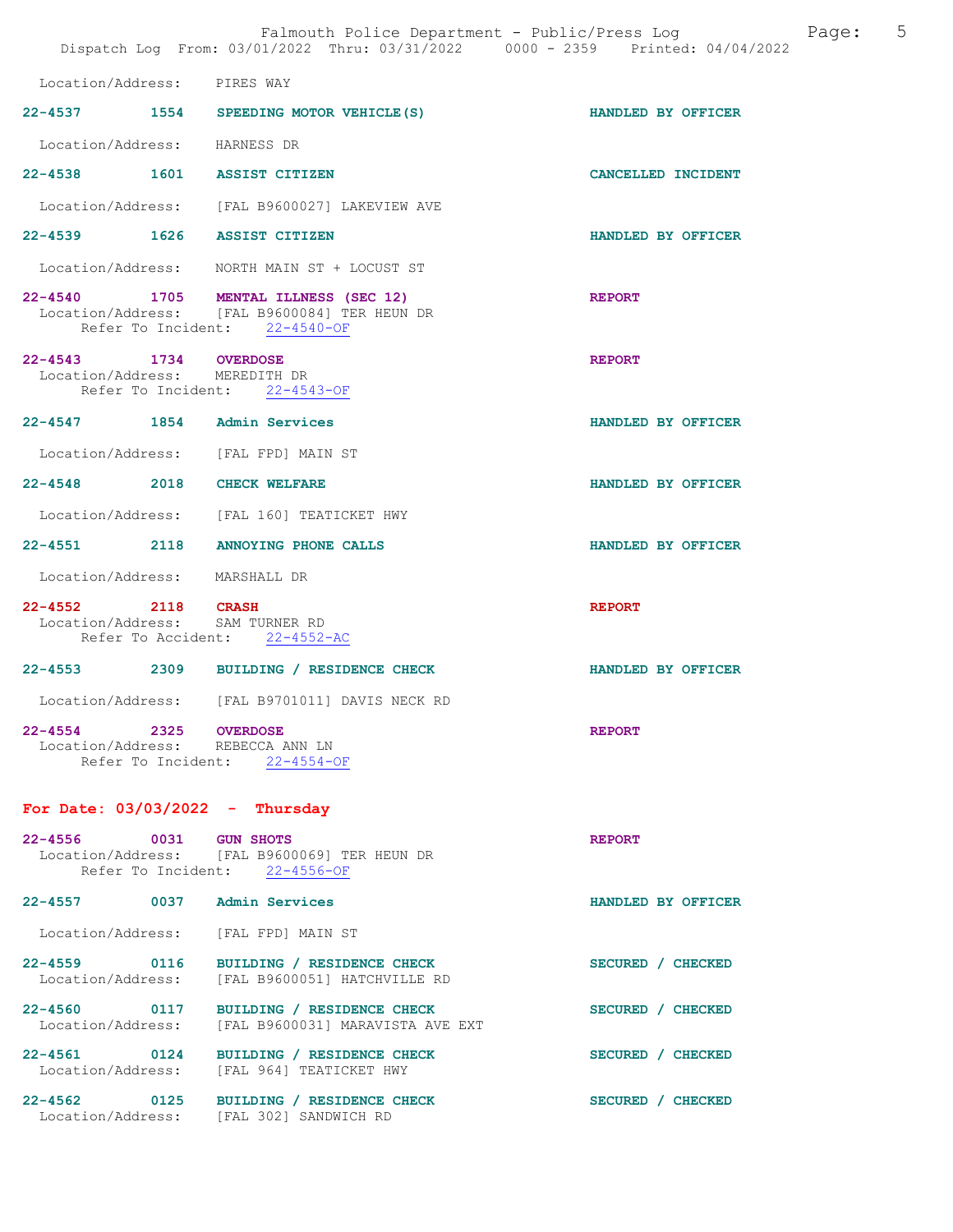| 22-4563 0141 AREA CHECK<br>Location/Address: HOMESTEAD LN |         |                                                                                                                                                                                                                                                 | SECURED / CHECKED         |
|-----------------------------------------------------------|---------|-------------------------------------------------------------------------------------------------------------------------------------------------------------------------------------------------------------------------------------------------|---------------------------|
| 22-4564 0141 AREA CHECK                                   |         | Location/Address: TARA LN + HEATHER LN                                                                                                                                                                                                          | SECURED / CHECKED         |
|                                                           |         | 22-4565 0146 BUILDING / RESIDENCE CHECK<br>Location/Address: [FAL L52] NORTH FALMOUTH HWY                                                                                                                                                       | SECURED / CHECKED         |
|                                                           |         | 22-4566 0152 PARKING VIOLATION (S)<br>Location/Address: [FAL B9600203] TOWN HALL SQ                                                                                                                                                             | NO VIOLATION              |
|                                                           |         | 22-4567 0209 BUILDING / RESIDENCE CHECK<br>Location/Address: [FAL B9800292] DAVIS STRAITS                                                                                                                                                       | SECURED / CHECKED         |
|                                                           |         | 22-4568 0315 PARKING VIOLATION (S)<br>Location/Address: [FAL B9600261] MAIN ST                                                                                                                                                                  | NO VIOLATION              |
|                                                           |         | 22-4569 0321 PARKING VIOLATION(S)<br>Location/Address: WATER ST                                                                                                                                                                                 | NO VIOLATION              |
|                                                           |         | 22-4571 0611 ASSIST FIRE DEPT<br>Location/Address: [FAL 707] GIFFORD ST                                                                                                                                                                         | REF FIRE DEPT             |
|                                                           |         | 22-4572 0723 Cancelled Incident                                                                                                                                                                                                                 | <b>CANCELLED INCIDENT</b> |
|                                                           |         | Location/Address: [FAL FPD] MAIN ST                                                                                                                                                                                                             |                           |
|                                                           |         | 22-4577 0937 FOLLOW UP INVESTIGATION                                                                                                                                                                                                            | HANDLED BY OFFICER        |
|                                                           |         | Location/Address: [FAL FPD] MAIN ST                                                                                                                                                                                                             |                           |
| 22-4579 0940<br>Location/Address:                         |         | Illegal Dumping<br>DEER POND RD                                                                                                                                                                                                                 | NOTIFICATION MADE         |
|                                                           |         | 22-4582 1038 Admin Services                                                                                                                                                                                                                     | HANDLED BY OFFICER        |
|                                                           |         | Location/Address: [FAL FPD] MAIN ST                                                                                                                                                                                                             |                           |
|                                                           |         | 22-4583 1042 ALARM, BURGLAR                                                                                                                                                                                                                     | CANCELLED INCIDENT        |
|                                                           |         | Location/Address: NAUSHON NORTH                                                                                                                                                                                                                 |                           |
| $22 - 4584$                                               | 1053    | <b>VANDALISM</b><br>Location/Address: [FAL 3349] THEATRE DR<br>Refer To Incident: 22-4584-OF                                                                                                                                                    | <b>REPORT</b>             |
| 22-4586 1112 AREA CHECK                                   |         |                                                                                                                                                                                                                                                 | HANDLED BY OFFICER        |
| Location/Address: SEASCAPE LN                             |         |                                                                                                                                                                                                                                                 |                           |
| Location/Address: ACAPESKET RD                            |         | 22-4587 1113 Admin Services                                                                                                                                                                                                                     | <b>SERVED IN HAND</b>     |
|                                                           |         | 22-4588 1115 ID Theft / Fraud<br>Location/Address: SAINT ANNES LN<br>Refer To Incident: 22-4588-OF                                                                                                                                              | <b>REPORT</b>             |
|                                                           | Age: 59 | 22-4591 1207 INTOXICATED PERSON<br>Location/Address: [FAL BXX00016] TEATICKET HWY<br>Refer To $P/C$ : 22-4591-AR<br>P/C: ZONDIORS, ALBERTO JOSEPH<br>Address: 11 RANCH RD Apt. #LOWER EAST FALMOUTH, MA<br>Charges: PROTECTIVE CUSTODY (LIQUOR) | Arrest(s) Made            |

| 22-4592           | 1209                          |         | RECOVERED PROPERTY | <b>REPORT</b> |
|-------------------|-------------------------------|---------|--------------------|---------------|
| Location/Address: |                               | LOOP RD |                    |               |
|                   | Refer To Incident: 22-4592-OF |         |                    |               |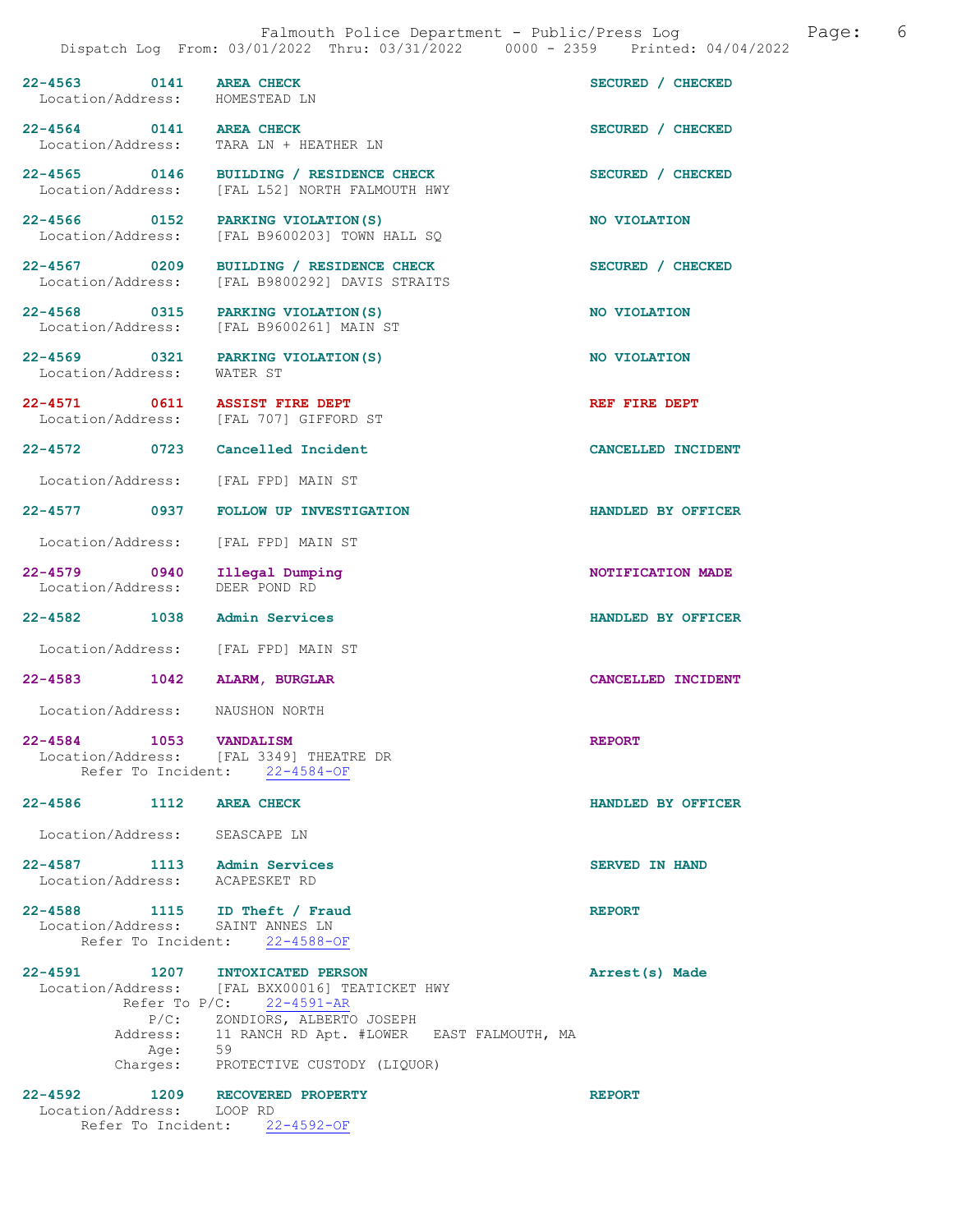| 22-4595 1237 CRASH, HIT/RUN                                      | Location/Address: [FAL 3202] PALMER AVE<br>Refer To Accident: 22-4595-AC       | <b>REPORT</b>          |
|------------------------------------------------------------------|--------------------------------------------------------------------------------|------------------------|
| 22-4596 1250 ASSIST FIRE DEPT<br>Location/Address: WICKERTREE RD |                                                                                | REF FIRE DEPT          |
|                                                                  | 22-4597 1300 FOLLOW UP INVESTIGATION                                           | HANDLED BY OFFICER     |
|                                                                  | Location/Address: [FAL B0200069] TEATICKET HWY                                 |                        |
| 22-4600 1346 DOWN TREE (S)                                       | Location/Address: RT 151 + SANDWICH RD                                         | <b>GONE ON ARRIVAL</b> |
| 22-4601 1413 TRANSPORT / ESCORT                                  | Location/Address: [FAL 89] SANDWICH RD                                         | <b>TRANSPORT</b>       |
| $22 - 4602$ 1418                                                 | <b>MISSING PERSON</b>                                                          | HANDLED BY OFFICER     |
|                                                                  | Location/Address: [FAL 580] BRICK KILN RD                                      |                        |
| 22-4603 1503 Admin Services                                      |                                                                                | HANDLED BY OFFICER     |
|                                                                  | Location/Address: [FAL B9600110] GIFFORD ST                                    |                        |
|                                                                  | 22-4585 1510 SPEEDING MOTOR VEHICLE (S)                                        | CANCELLED INCIDENT     |
|                                                                  | Location/Address: TROTTING LN + HARNESS DR                                     |                        |
|                                                                  | 22-4604 1521 ERRATIC MV<br>Location/Address: EAST FALMOUTH HWY + FRESH POND RD | UNABLE TO LOCATE       |
| 22-4605 1557 LARCENY                                             | Location/Address: [FAL B9600093] SCRANTON AVE<br>Refer To Incident: 22-4605-OF | <b>REPORT</b>          |
| 22-4606 1648 ASSIST CITIZEN                                      |                                                                                | HANDLED BY OFFICER     |
| Location/Address: LAKE SHORE DR                                  |                                                                                |                        |
| 22-4607 1656 CHECK WELFARE<br>Location/Address:                  | JONES RD                                                                       | UNABLE TO LOCATE       |
| 1723<br>$22 - 4608$<br>Location/Address: TEATICKET HWY           | Admin Services                                                                 | UNABLE TO LOCATE       |
|                                                                  | 22-4609 1734 BUILDING / RESIDENCE CHECK                                        | HANDLED BY OFFICER     |
| Location/Address: CAIRN RIDGE RD                                 |                                                                                |                        |
| 22-4610 1743 UNWANTED GUEST                                      |                                                                                | HANDLED BY OFFICER     |
| Location/Address: TEATICKET HWY                                  |                                                                                |                        |
| 22-4611 1825 AREA CHECK                                          |                                                                                | <b>GONE ON ARRIVAL</b> |
| Location/Address:                                                | SANDWICH RD                                                                    |                        |
| 22-4612 1845 CHECK WELFARE<br>Location/Address: PENNSYLVANIA AVE |                                                                                | NOTIFICATION MADE      |
| 22-4614 2021 SUSPICIOUS MV<br>Location/Address: WALKER ST        |                                                                                | <b>GONE ON ARRIVAL</b> |
| 22-4615 2025<br>Location/Address: LITTLE NECK BARS RD            | ALARM, BURGLAR                                                                 | <b>UNFOUNDED</b>       |
| $22 - 4616$<br>2106                                              | Admin Services                                                                 | HANDLED BY OFFICER     |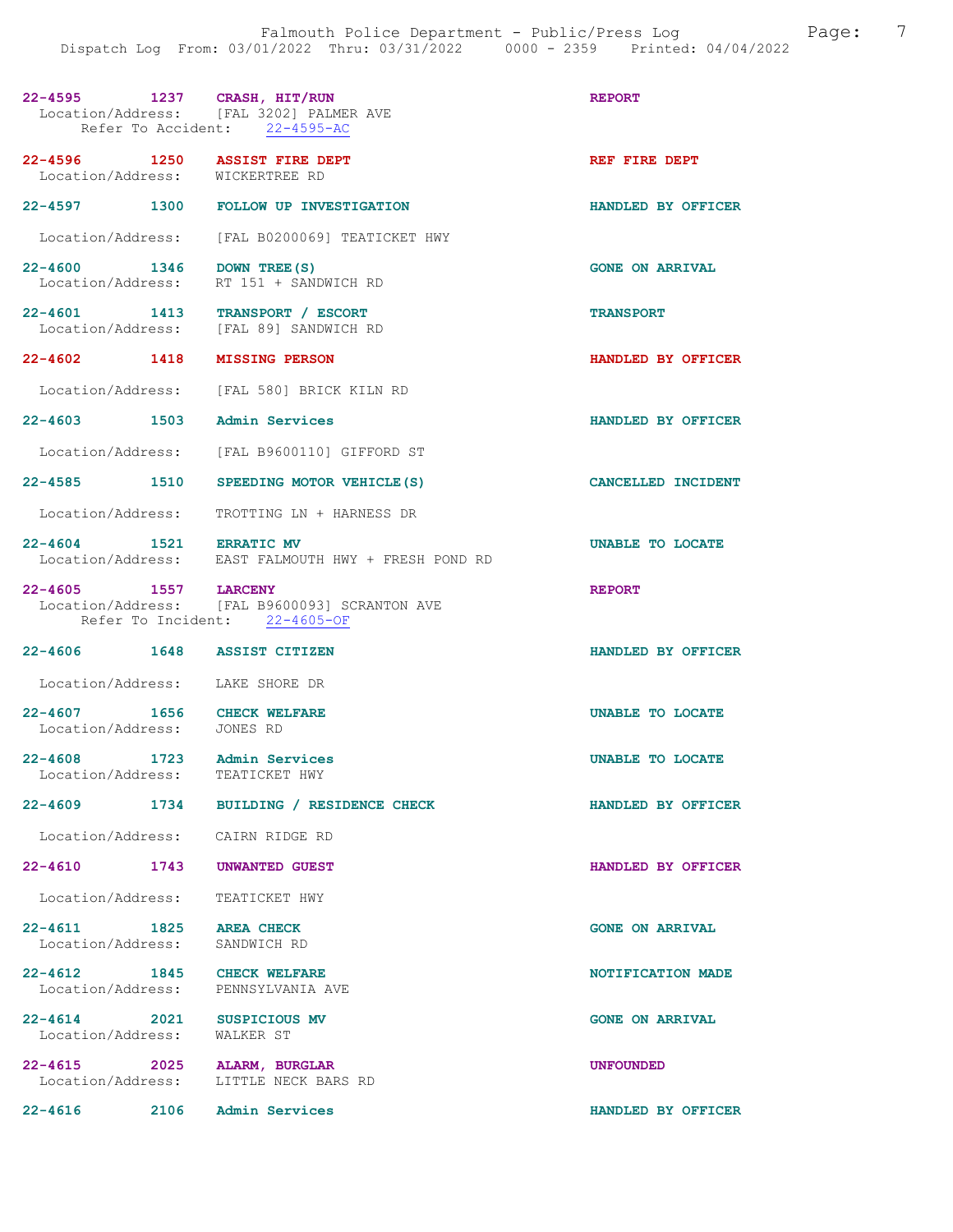|                                                             | Falmouth Police Department - Public/Press Log<br>Dispatch Log From: 03/01/2022 Thru: 03/31/2022 0000 - 2359 Printed: 04/04/2022 | Page:              | - 8 |
|-------------------------------------------------------------|---------------------------------------------------------------------------------------------------------------------------------|--------------------|-----|
|                                                             | Location/Address: [FAL FPD] MAIN ST                                                                                             |                    |     |
| 22-4618 2205 AREA CHECK<br>Location/Address: BAHIA LN       |                                                                                                                                 | REF FIRE DEPT      |     |
| 22-4620 2214 ABANDONED 911                                  |                                                                                                                                 | HANDLED BY OFFICER |     |
| Location/Address:                                           | [FAL 1660] MAIN ST                                                                                                              |                    |     |
| 22-4623 2228                                                | ALARM, BURGLAR<br>Location/Address: [FAL B9700701] DUSTY MILLER RD                                                              | <b>UNFOUNDED</b>   |     |
| $22 - 4624$ 2253                                            | <b>AREA CHECK</b>                                                                                                               | HANDLED BY OFFICER |     |
|                                                             | Location/Address: [FAL 185] TEATICKET HWY                                                                                       |                    |     |
|                                                             | 22-4625 2357 BUILDING / RESIDENCE CHECK<br>Location/Address: [FAL 964] TEATICKET HWY                                            | SECURED / CHECKED  |     |
| For Date: $03/04/2022 -$ Friday                             |                                                                                                                                 |                    |     |
| 22-4626 0008 AREA CHECK                                     | Location/Address: [FAL 777] HIGHFIELD DR                                                                                        | SECURED / CHECKED  |     |
|                                                             | 22-4628 0015 BUILDING / RESIDENCE CHECK<br>Location/Address: [FAL B9600051] HATCHVILLE RD                                       | SECURED / CHECKED  |     |
| 22-4627 0018<br>Location/Address:                           | BUILDING / RESIDENCE CHECK<br>[FAL B9600260] MAIN ST                                                                            | SECURED / CHECKED  |     |
| 22-4629 0030<br>Location/Address:                           | BUILDING / RESIDENCE CHECK<br>[FAL B9600237] EAST FALMOUTH HWY                                                                  | SECURED / CHECKED  |     |
| Location/Address:                                           | 22-4630 0040 BUILDING / RESIDENCE CHECK<br>[FAL B0000073] GIFFORD ST                                                            | SECURED / CHECKED  |     |
|                                                             | 22-4631 0053 BUILDING / RESIDENCE CHECK<br>Location/Address: [FAL BXX00810] MAIN ST                                             | SECURED / CHECKED  |     |
|                                                             | 22-4632 0144 BUILDING / RESIDENCE CHECK<br>Location/Address: [FAL 302] SANDWICH RD                                              | SECURED / CHECKED  |     |
|                                                             | 22-4633 0151 BUILDING / RESIDENCE CHECK<br>Location/Address: [FAL B9700958] EAST FALMOUTH HWY                                   | SECURED / CHECKED  |     |
| Location/Address:                                           | 22-4634 0153 BUILDING / RESIDENCE CHECK<br>[FAL B9600025] DAVISVILLE RD                                                         | SECURED / CHECKED  |     |
| Location/Address:                                           | 22-4635 0201 PARKING VIOLATION (S)<br>WATER ST + LUSCOMBE AVE                                                                   | NO VIOLATION       |     |
| 22-4636 0202<br>Location/Address:                           | BUILDING / RESIDENCE CHECK<br>[FAL B9900121] PALMER AVE                                                                         | SECURED / CHECKED  |     |
| $22 - 4637$ 0202<br>Location/Address:                       | PARKING VIOLATION (S)<br>[FAL B9600203] TOWN HALL SQ                                                                            | NO VIOLATION       |     |
| 22-4638 0203<br>Location/Address:                           | PARKING VIOLATION (S)<br>[FAL B9600261] MAIN ST                                                                                 | SECURED / CHECKED  |     |
| 22-4640 0714                                                | ALARM, BURGLAR                                                                                                                  | CANCELLED INCIDENT |     |
|                                                             | Location/Address: [FAL 1512] DAVIS STRAITS                                                                                      |                    |     |
| 22-4641 0908 WARRANT SERVICE<br>Location/Address: BEAMAN LN | Refer To Arrest: 22-4641-AR<br>Arrest: PIMENTAL, DAVID ROBERT                                                                   | Arrest(s) Made     |     |
|                                                             | Address: 15B BEAMAN LN FALMOUTH, MA                                                                                             |                    |     |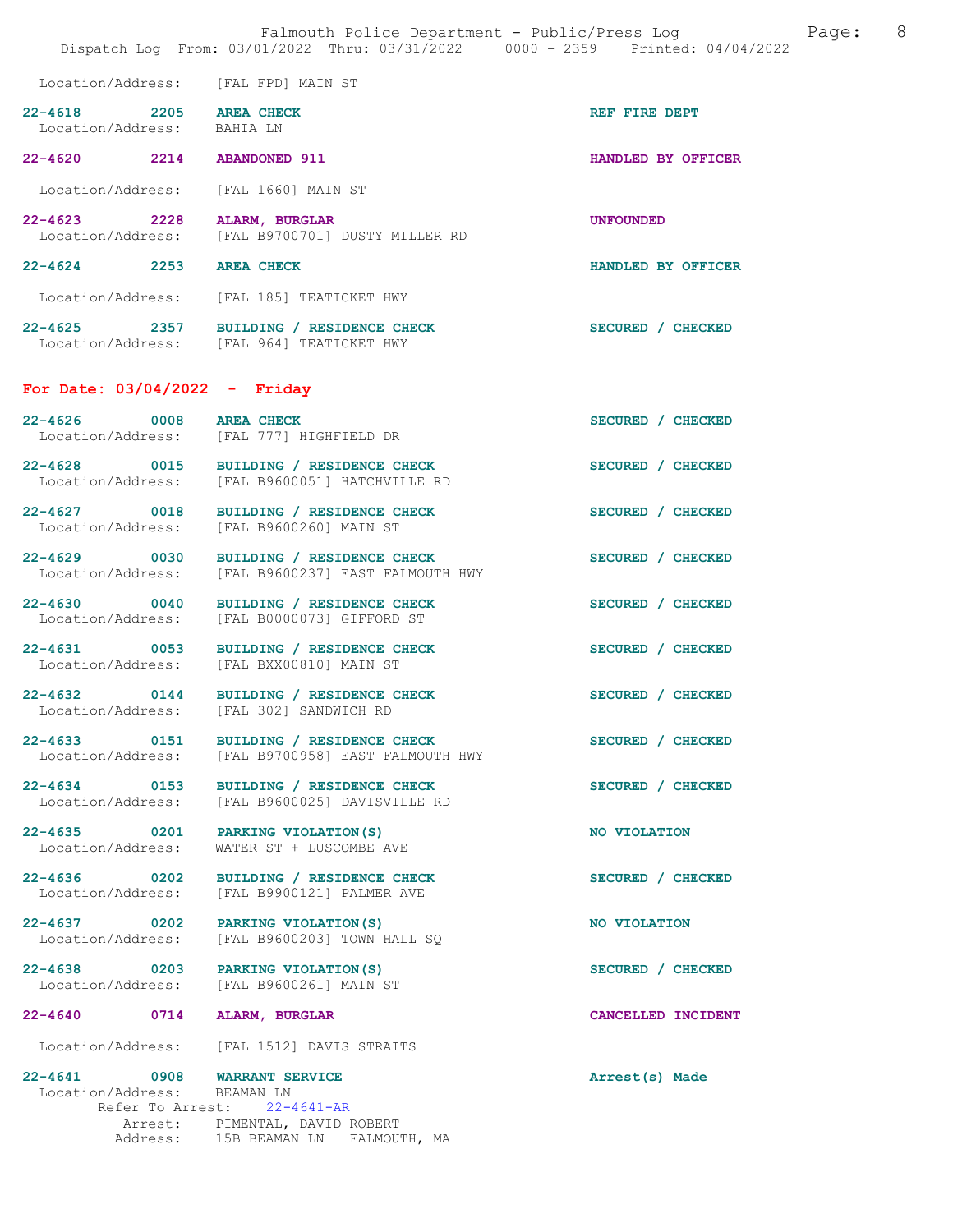|                                                             |              | Falmouth Police Department - Public/Press Log<br>Dispatch Log From: 03/01/2022 Thru: 03/31/2022 0000 - 2359 Printed: 04/04/2022 | 9<br>Page:             |
|-------------------------------------------------------------|--------------|---------------------------------------------------------------------------------------------------------------------------------|------------------------|
|                                                             | Age:         | 51<br>Charges: ARREST WARRANT SERVICE<br>ARREST WARRANT SERVICE                                                                 |                        |
| 22-4642 0915 Admin Services                                 |              | Location/Address: [FAL 3113] MAIN ST                                                                                            | <b>UNFOUNDED</b>       |
| 22-4644 0946 UNWANTED GUEST                                 |              | Location/Address: [FAL BXX00758] NORTH MAIN ST                                                                                  | <b>GONE ON ARRIVAL</b> |
| 22-4645 0952 TRAFFIC HAZARD                                 |              |                                                                                                                                 | CANCELLED INCIDENT     |
|                                                             |              | Location/Address: EAST FALMOUTH HWY + VIDAL AVE                                                                                 |                        |
| 22-4649 1020 ALARM, BURGLAR                                 |              | Location/Address: [FAL BXX00177] THOMAS B LANDERS RD                                                                            | <b>UNFOUNDED</b>       |
| 22-4651 1201 UNWANTED GUEST                                 |              |                                                                                                                                 | HANDLED BY OFFICER     |
| Location/Address: MAIN ST                                   |              |                                                                                                                                 |                        |
| 22-4655 1354 ALARM, BURGLAR                                 |              |                                                                                                                                 | CANCELLED INCIDENT     |
| Location/Address: JOYCE ST                                  |              |                                                                                                                                 |                        |
| Location/Address: BRIAN LN                                  |              | 22-4656 1408 ID Theft / Fraud<br>Refer To Incident: 22-4656-OF                                                                  | <b>REPORT</b>          |
| 22-4657 1431 ALARM, BURGLAR                                 |              | Location/Address: [FAL BXX00637] WAQUOIT HWY                                                                                    | <b>UNFOUNDED</b>       |
|                                                             |              | 22-4658 1457 LOUD MUSIC / PARTY / NOISES<br>Location/Address: [FAL 545] TEATICKET HWY                                           | HANDLED BY PARTY       |
| 22-4659 1503 ALARM, BURGLAR<br>Location/Address: CASH'S TRL |              |                                                                                                                                 | <b>UNFOUNDED</b>       |
| 22-4660 1506 ALARM, BURGLAR                                 |              |                                                                                                                                 | CANCELLED INCIDENT     |
|                                                             |              | Location/Address: [FAL 949] WILD HARBOR RD                                                                                      |                        |
| $22 - 4661$<br>Location/Address: OAK RIDGE RD               | 1506 LARCENY | Refer To Incident: 22-4661-OF                                                                                                   | <b>REPORT</b>          |
| Location/Address: ROSE MORIN LN                             |              | 22-4662 1531 DISTURBANCE / DISORDERLY<br>Refer To Incident: 22-4662-OF                                                          | <b>REPORT</b>          |
| 22-4664 1600 CHECK WELFARE                                  |              |                                                                                                                                 | HANDLED BY OFFICER     |
|                                                             |              | Location/Address: [FAL BXX00437] TEATICKET HWY                                                                                  |                        |
| 22-4665 1612 CHECK WELFARE                                  |              |                                                                                                                                 | HANDLED BY OFFICER     |
|                                                             |              | Location/Address: [FAL 2117] RT 28 NORTH + BRICK KILN RD                                                                        |                        |
| 22-4666 1613 CRASH<br>Location/Address: MARAVISTA AVE       |              | Refer To Accident: 22-4666-AC                                                                                                   | <b>REPORT</b>          |
| 22-4667 1641 CRASH                                          |              | Location/Address: [FAL B9600326] TEATICKET HWY<br>Refer To Accident: 22-4667-AC                                                 | <b>REPORT</b>          |
| 22-4669 1729 DISABLED MV                                    |              |                                                                                                                                 | HANDLED BY OFFICER     |
|                                                             |              | Location/Address: EAST FALMOUTH HWY + FRESH POND RD                                                                             |                        |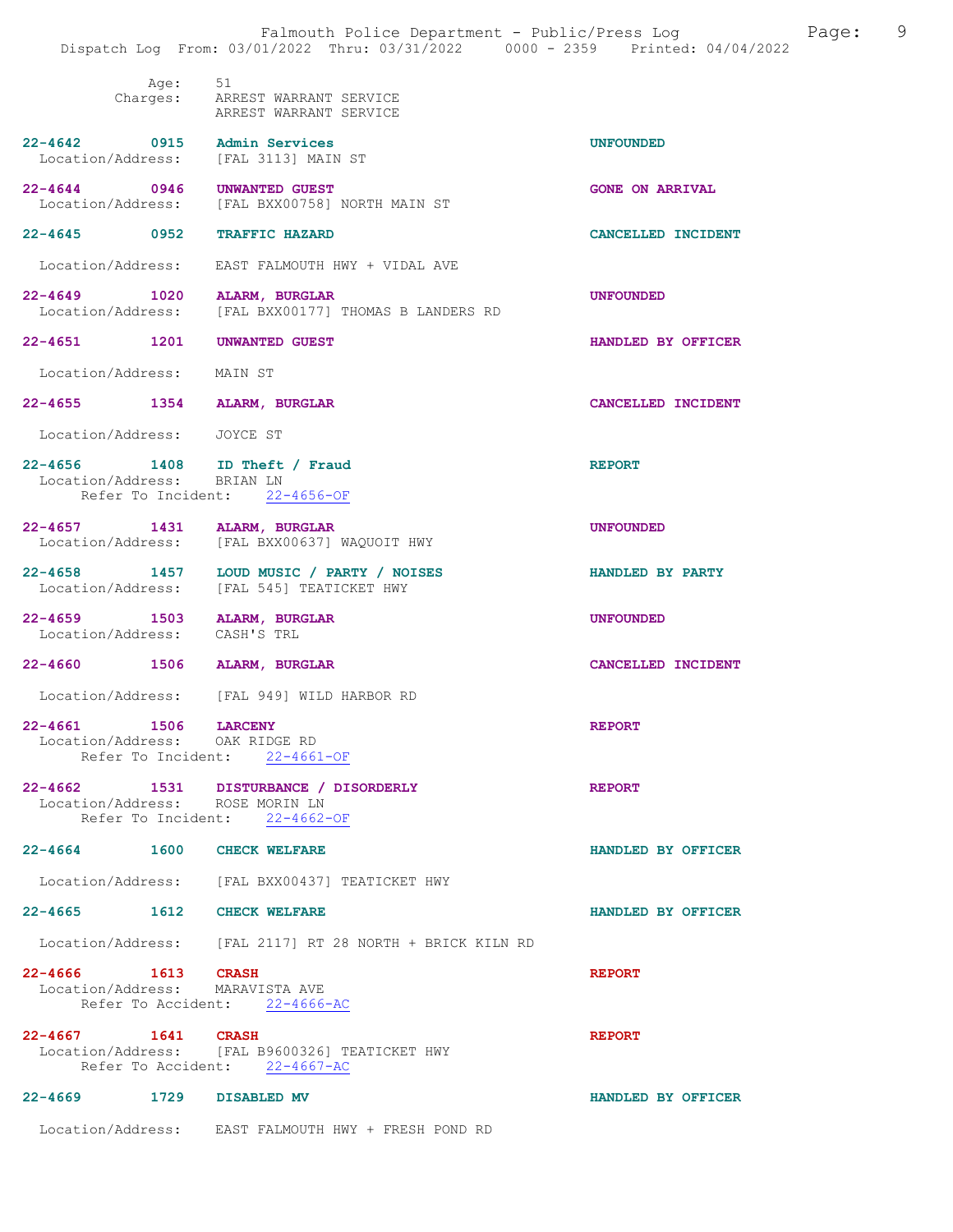|                                                            |      | 22-4670 1750 SELECTIVE ENFORCEMENT                                                                                           | HANDLED BY OFFICER     |
|------------------------------------------------------------|------|------------------------------------------------------------------------------------------------------------------------------|------------------------|
| Location/Address: NORTH HILL DR                            |      |                                                                                                                              |                        |
| Location/Address: TEATICKET HWY                            |      | 22-4671 1804 Order Service, Other                                                                                            | UNABLE TO LOCATE       |
| 22-4674 1847 CHECK WELFARE<br>Location/Address: CARLSON LN |      | Refer To Incident: 22-4674-OF                                                                                                | <b>REPORT</b>          |
| 22-4677 2135 ASSIST FIRE DEPT                              |      | Location/Address: [FAL B9600084] TER HEUN DR<br>Refer To Incident: 22-4677-OF                                                | <b>REPORT</b>          |
|                                                            |      | 22-4678 2347 DISTURBANCE / DISORDERLY<br>Location/Address: [FAL B9600085] EAST FALMOUTH HWY<br>Refer To Incident: 22-4678-OF | <b>REPORT</b>          |
| For Date: $03/05/2022 - Saturday$                          |      |                                                                                                                              |                        |
|                                                            |      | 22-4680 0012 ATTEMPT TO LOCATE<br>Location/Address: [FAL B9600069] TER HEUN DR                                               | <b>GONE ON ARRIVAL</b> |
|                                                            |      | 22-4681 0037 ATTEMPT TO LOCATE                                                                                               | HANDLED BY OFFICER     |
|                                                            |      | Vicinity of: TER HEUN DR                                                                                                     |                        |
|                                                            |      | 22-4682 0056 BUILDING / RESIDENCE CHECK<br>Location/Address: [FAL B9700084] TEATICKET HWY                                    | SECURED / CHECKED      |
|                                                            |      | 22-4683 0056 PARKING VIOLATION(S)<br>Location/Address: WATER ST + LUSCOMBE AVE                                               | NO VIOLATION           |
|                                                            |      | 22-4684 0128 BUILDING / RESIDENCE CHECK<br>Location/Address: [FAL 3202] PALMER AVE                                           | SECURED / CHECKED      |
|                                                            |      | 22-4685 0202 PARKING VIOLATION (S)<br>Location/Address: [FAL B9600077] TOWN HALL SQ                                          | NO VIOLATION           |
|                                                            |      | 22-4686 0203 BUILDING / RESIDENCE CHECK<br>Location/Address: [FAL B9600025] DAVISVILLE RD                                    | SECURED / CHECKED      |
| $22 - 4687$<br>Location/Address:                           | 0204 | BUILDING / RESIDENCE CHECK<br>[FAL B0000242] EAST FALMOUTH HWY                                                               | SECURED / CHECKED      |
| 22-4688 0210<br>Location/Address:                          |      | BUILDING / RESIDENCE CHECK<br>[FAL BXX00357] SPORTSMAN LANE                                                                  | SECURED / CHECKED      |
| 22-4689 0258<br>Location/Address:                          |      | BUILDING / RESIDENCE CHECK<br>[FAL 964] TEATICKET HWY                                                                        | SECURED / CHECKED      |
| 22-4690 0300<br>Location/Address:                          |      | BUILDING / RESIDENCE CHECK<br>[FAL B9800292] DAVIS STRAITS                                                                   | SECURED / CHECKED      |
| $22 - 4696$                                                | 1016 | <b>SUMMONS SERVICE</b>                                                                                                       | HANDLED BY OFFICER     |
| Location/Address: SHORECREST DR                            |      |                                                                                                                              |                        |
|                                                            |      | 22-4699 1104 RECOVERED PROPERTY<br>Location/Address: [FAL 3199] TEATICKET HWY<br>Refer To Incident: 22-4699-OF               | <b>REPORT</b>          |
| 22-4698                                                    | 1105 | <b>ALARM, BURGLAR</b>                                                                                                        | HANDLED BY OFFICER     |

Location/Address: MAIN ST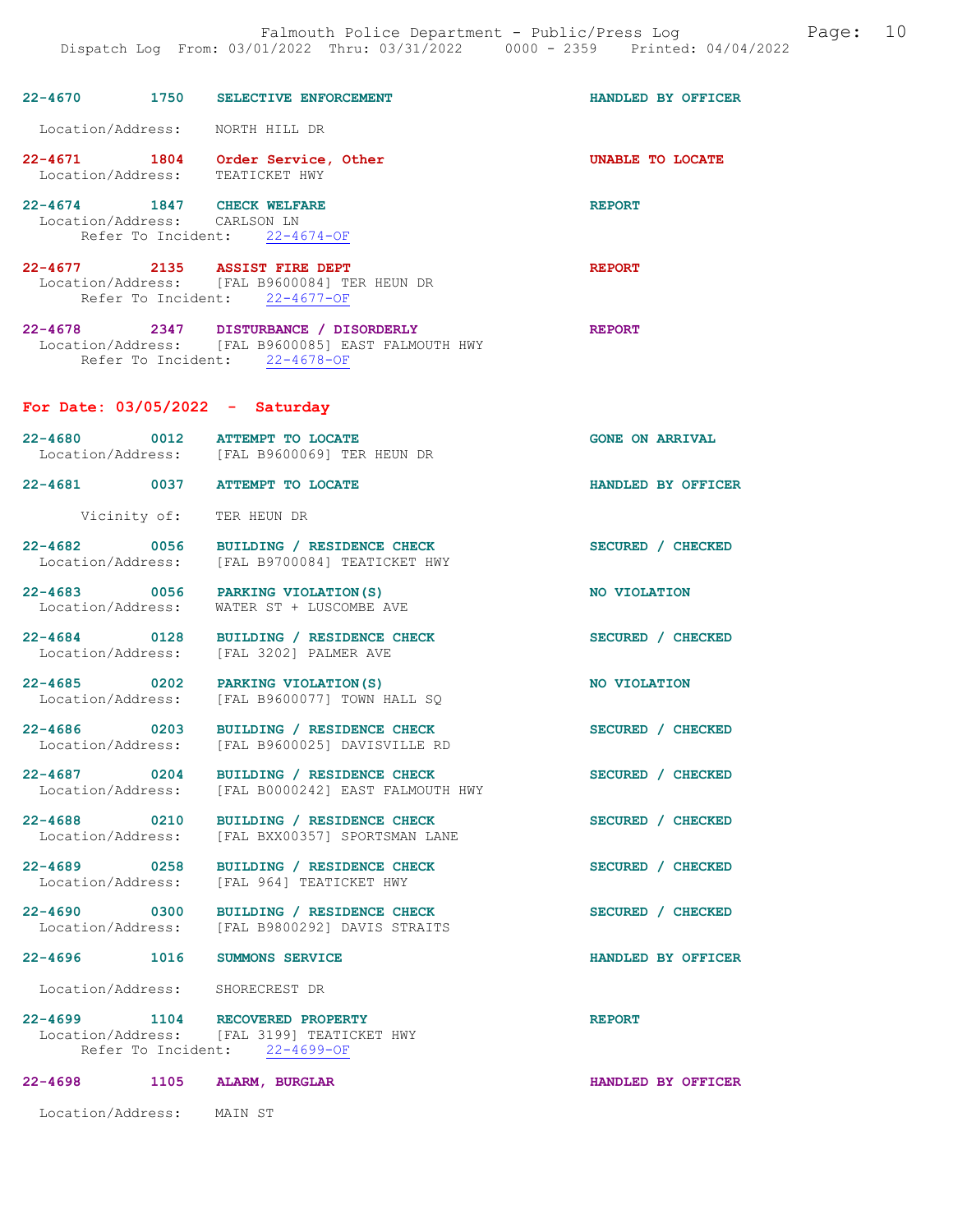|                               |                                         | Falmouth Police Department - Public/Press Log Faqe: 11<br>Dispatch Log From: 03/01/2022 Thru: 03/31/2022 0000 - 2359 Printed: 04/04/2022                                                                                                                                                                                                                                                                                                                                                |                    |  |
|-------------------------------|-----------------------------------------|-----------------------------------------------------------------------------------------------------------------------------------------------------------------------------------------------------------------------------------------------------------------------------------------------------------------------------------------------------------------------------------------------------------------------------------------------------------------------------------------|--------------------|--|
|                               |                                         | 22-4701 1146 DISTURBANCE / DISORDERLY HANDLED BY OFFICER                                                                                                                                                                                                                                                                                                                                                                                                                                |                    |  |
|                               |                                         | Location/Address: [FAL B9800654] SANDWICH RD                                                                                                                                                                                                                                                                                                                                                                                                                                            |                    |  |
|                               |                                         | 22-4702 1148 ALARM, BURGLAR                                                                                                                                                                                                                                                                                                                                                                                                                                                             | HANDLED BY OFFICER |  |
| Location/Address:             |                                         | TANGLEWOOD DR                                                                                                                                                                                                                                                                                                                                                                                                                                                                           |                    |  |
|                               |                                         | 22-4703 1150 ALARM, BURGLAR<br>Location/Address: BRICK KILN RD                                                                                                                                                                                                                                                                                                                                                                                                                          | SECURED / CHECKED  |  |
|                               |                                         | 22-4704 1158 WARRANT SERVICE<br>Location/Address: CARRIAGE SHOP RD                                                                                                                                                                                                                                                                                                                                                                                                                      | UNABLE TO LOCATE   |  |
|                               |                                         | 22-4705 1224 ALARM, BURGLAR                                                                                                                                                                                                                                                                                                                                                                                                                                                             | CANCELLED INCIDENT |  |
|                               |                                         | Location/Address: [FAL 1299] BOURNES POND RD                                                                                                                                                                                                                                                                                                                                                                                                                                            |                    |  |
|                               |                                         | 22-4706 1235 TRAFFIC HAZARD                                                                                                                                                                                                                                                                                                                                                                                                                                                             | HANDLED BY OFFICER |  |
|                               |                                         | Location/Address: NORTH FALMOUTH HWY + RT 151                                                                                                                                                                                                                                                                                                                                                                                                                                           |                    |  |
| 22-5023 1300 LARCENY          |                                         | Location/Address: [FAL 2909] TEATICKET HWY<br>Refer To Incident: 22-5023-OF                                                                                                                                                                                                                                                                                                                                                                                                             | <b>REPORT</b>      |  |
|                               |                                         | 22-4707 1316 Admin Services                                                                                                                                                                                                                                                                                                                                                                                                                                                             | HANDLED BY OFFICER |  |
|                               |                                         | Location/Address: [FAL FPD] MAIN ST                                                                                                                                                                                                                                                                                                                                                                                                                                                     |                    |  |
|                               |                                         | 22-4708 1326 CRASH, HIT/RUN                                                                                                                                                                                                                                                                                                                                                                                                                                                             | HANDLED BY OFFICER |  |
|                               |                                         | Location/Address: [FAL B0100152] TEATICKET HWY<br>Refer To Accident: 22-4708-AC                                                                                                                                                                                                                                                                                                                                                                                                         |                    |  |
|                               |                                         | 22-4711 1500 ASSIST CITIZEN<br>Location/Address: SANDWICH RD<br>Refer To Incident: 22-4711-OF                                                                                                                                                                                                                                                                                                                                                                                           | <b>REPORT</b>      |  |
|                               |                                         | 22-4710 1502 CHECK WELFARE<br>Location/Address: EDGEWATER DR WEST                                                                                                                                                                                                                                                                                                                                                                                                                       | HANDLED BY PARTY   |  |
| 22-4714 1552 AREA CHECK       |                                         |                                                                                                                                                                                                                                                                                                                                                                                                                                                                                         | HANDLED BY OFFICER |  |
|                               |                                         | Location/Address: [FAL BXX00863] TEATICKET HWY                                                                                                                                                                                                                                                                                                                                                                                                                                          |                    |  |
|                               |                                         | 22-4719 1914 ALARM, BURGLAR<br>Location/Address: SCRANTON AVE                                                                                                                                                                                                                                                                                                                                                                                                                           | SECURED / CHECKED  |  |
|                               |                                         | 22-4720 1923 BUILDING / RESIDENCE CHECK                                                                                                                                                                                                                                                                                                                                                                                                                                                 | HANDLED BY OFFICER |  |
| Location/Address: SANDWICH RD |                                         |                                                                                                                                                                                                                                                                                                                                                                                                                                                                                         |                    |  |
|                               | Age: 55<br>Address:<br>Aqe:<br>Charges: | 22-4721 2022 MOTOR VEHICLE STOP<br>Location/Address: OLD BARNSTABLE RD + ANDREWS ST<br>Refer To Arrest: 22-4721-A-AR<br>Arrest: SILVA, SCOTT ANTHONY<br>Address: 60 ANDREWS ST EAST FALMOUTH, MA<br>Charges: DISORDERLY CONDUCT<br>Refer To $P/C$ : 22-4721-AR<br>$P/C:$ FERREIRA, JANETTE P<br>138 TEATICKET HWY Apt. #318 FALMOUTH, MA<br>56<br>EQUIPMENT VIOLATION, MISCELLANEOUS MV<br>OUI-LIQUOR OR .08%<br>OUI DRUGS<br>NEGLIGENT OPERATION OF MOTOR VEHICLE c90 \$24(2)(a) (OTE) | Arrest(s) Made     |  |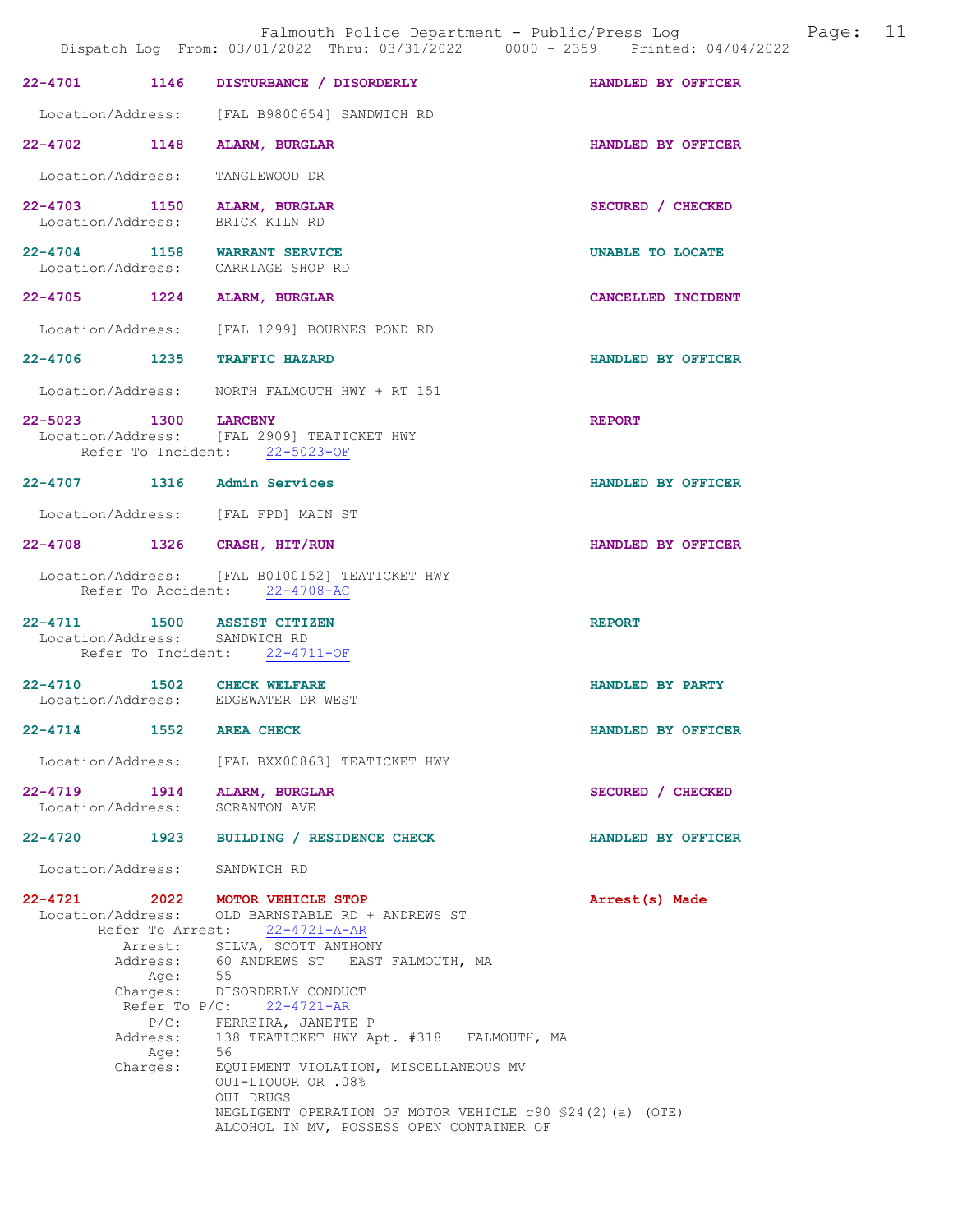| Location/Address: [FAL B9600883] GULL RD<br>For Date: $03/06/2022 -$ Sunday<br>22-4726 0001 ABANDONED 911<br>Location/Address: GIFFORD ST<br>22-4727 0014 ABANDONED 911<br>Location/Address: [FAL L102] OYSTER POND RD<br>22-4729 0034 BUILDING / RESIDENCE CHECK<br>Location/Address: [FAL B9600025] DAVISVILLE RD |                    |
|---------------------------------------------------------------------------------------------------------------------------------------------------------------------------------------------------------------------------------------------------------------------------------------------------------------------|--------------------|
|                                                                                                                                                                                                                                                                                                                     |                    |
|                                                                                                                                                                                                                                                                                                                     |                    |
|                                                                                                                                                                                                                                                                                                                     | HANDLED BY OFFICER |
|                                                                                                                                                                                                                                                                                                                     |                    |
|                                                                                                                                                                                                                                                                                                                     | HANDLED BY OFFICER |
|                                                                                                                                                                                                                                                                                                                     |                    |
|                                                                                                                                                                                                                                                                                                                     | SECURED / CHECKED  |
| 22-4730 0041<br><b>AREA CHECK</b><br>Location/Address: [FAL B9600084] TER HEUN DR                                                                                                                                                                                                                                   | SECURED / CHECKED  |
| 22-4731 0051 AREA CHECK<br>Location/Address: MBL ST                                                                                                                                                                                                                                                                 | SECURED / CHECKED  |
| 22-4732 0054 BUILDING / RESIDENCE CHECK<br>Location/Address: [FAL B9700958] EAST FALMOUTH HWY                                                                                                                                                                                                                       | SECURED / CHECKED  |
| 22-4733 0055 AREA CHECK<br>Location/Address: [FAL 2400] RAILROAD AVE                                                                                                                                                                                                                                                | SECURED / CHECKED  |
| 22-4734 0100 BUILDING / RESIDENCE CHECK<br>Location/Address: WOOD HAVEN LN                                                                                                                                                                                                                                          | SECURED / CHECKED  |
| 22-4735 0118 AREA CHECK                                                                                                                                                                                                                                                                                             | HANDLED BY OFFICER |
| Location/Address: GIFFORD ST                                                                                                                                                                                                                                                                                        |                    |
| 22-4736 0124 PARKING VIOLATION (S)<br>NO VIOLATION<br>Location/Address:<br>[FAL B9600203] TOWN HALL SQ                                                                                                                                                                                                              |                    |
| 22-4737 0126<br>BUILDING / RESIDENCE CHECK<br>Location/Address: [FAL 1471] RT 151                                                                                                                                                                                                                                   | SECURED / CHECKED  |
| 0139<br>$22 - 4738$<br>PARKING VIOLATION (S)<br><b>VEHICLE TOWED</b><br>Location/Address:<br>LUSCOMBE AVE                                                                                                                                                                                                           |                    |
| 22-4739 0140<br>BUILDING / RESIDENCE CHECK<br>Location/Address: [FAL B9600051] HATCHVILLE RD                                                                                                                                                                                                                        | SECURED / CHECKED  |
| 22-4740 0145<br>BUILDING / RESIDENCE CHECK<br>Location/Address:<br>[FAL 302] SANDWICH RD                                                                                                                                                                                                                            | SECURED / CHECKED  |
| $22 - 4741$ 0153<br>BUILDING / RESIDENCE CHECK<br>Location/Address: [FAL 964] TEATICKET HWY                                                                                                                                                                                                                         | SECURED / CHECKED  |
| 22-4742 0155 BUILDING / RESIDENCE CHECK<br>Location/Address:<br>[FAL B9600031] MARAVISTA AVE EXT                                                                                                                                                                                                                    | SECURED / CHECKED  |
| DISTURBANCE / DISORDERLY<br>22-4743 0155                                                                                                                                                                                                                                                                            | Protective Custody |
| Location/Address: MEREDITH DR<br>Refer To $P/C$ : 22-4743-AR<br>P/C: BENTLEY, TAYLAR ROSE<br>Address: 22 ASHTON AVE EAST FALMOUTH, MA                                                                                                                                                                               |                    |
| Age: 25<br>Charges:<br>PROTECTIVE CUSTODY (LIQUOR)                                                                                                                                                                                                                                                                  |                    |

22-4745 0637 Admin Services HANDLED BY OFFICER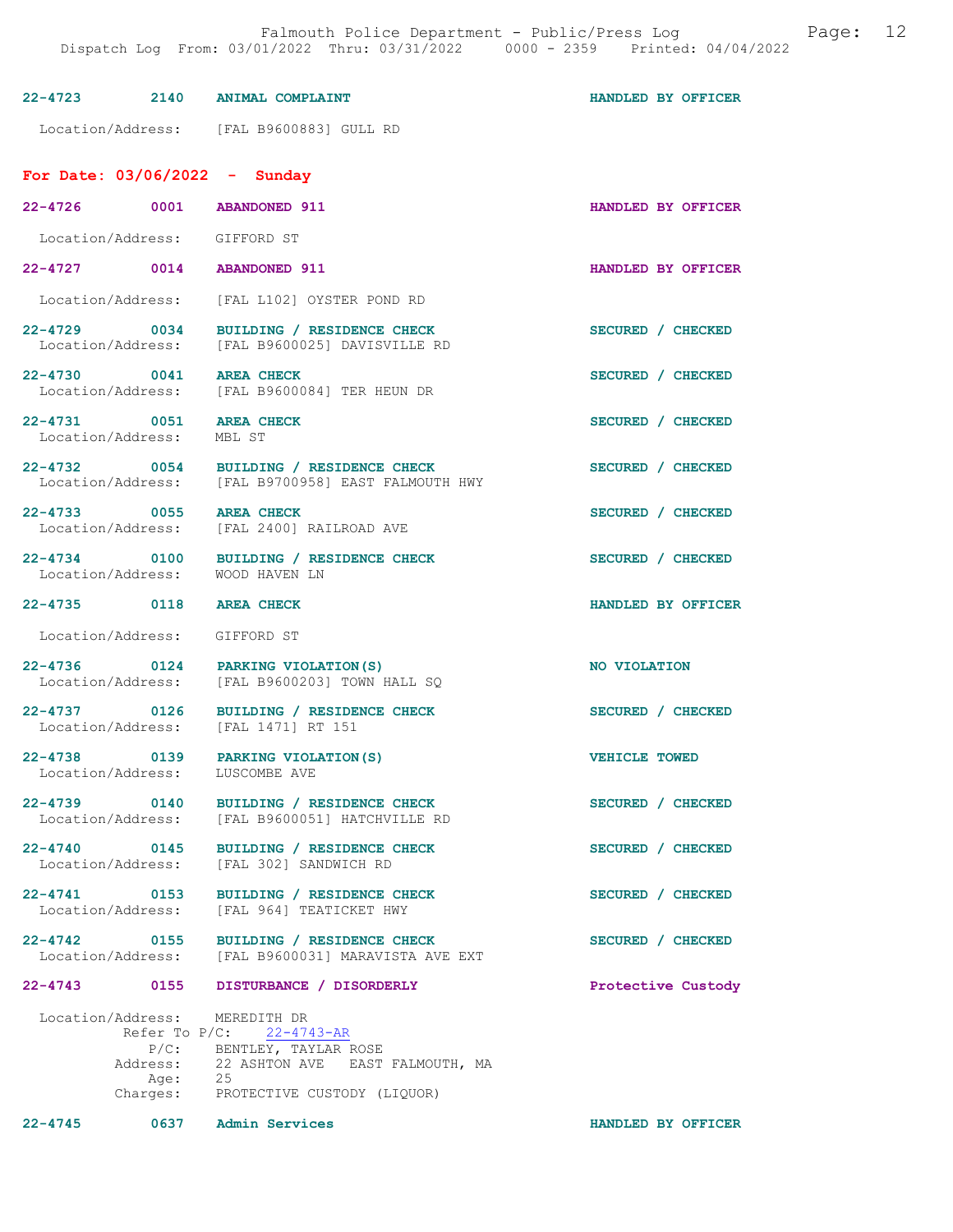| Location/Address: [FAL FPD] MAIN ST                                |                                                                                            |                        |
|--------------------------------------------------------------------|--------------------------------------------------------------------------------------------|------------------------|
| 22-4746 0702 Admin Services                                        |                                                                                            | HANDLED BY OFFICER     |
|                                                                    | Location/Address: [FAL BXX00810] MAIN ST                                                   |                        |
| 22-4748 0918 ALARM, BURGLAR                                        |                                                                                            | HANDLED BY OFFICER     |
|                                                                    | Location/Address: CIRCLE DR + COUNTY RD                                                    |                        |
| 22-4747 0925 ASSIST OTHER AGENCY<br>Location/Address: DEEP POND RD |                                                                                            | <b>REF OTHER</b>       |
| 22-4749 1026 ANIMAL COMPLAINT                                      |                                                                                            | REF ANIMAL CONTROL     |
|                                                                    | Location/Address: [FAL B9900218] WOODS HOLE RD                                             |                        |
|                                                                    | 22-4750 1045 DISTURBANCE / DISORDERLY<br>Location/Address: [FAL B9800292] DAVIS STRAITS    | <b>GONE ON ARRIVAL</b> |
| 22-4751 1130 ASSIST CITIZEN<br>Location/Address: [FAL 473] MAIN ST | Refer To Incident: 22-4751-OF                                                              | <b>REPORT</b>          |
|                                                                    | 22-4753 1207 MENTAL ILLNESS (SEC 12)<br>Location/Address: [FAL B9700958] EAST FALMOUTH HWY | UNABLE TO LOCATE       |
|                                                                    | 22-4754 1215 ANNOYING PHONE CALLS<br>Location/Address: [FAL FPD] MAIN ST                   | HANDLED BY PARTY       |
| 22-4756 1238 ID Theft / Fraud Location/Address: SANDY REACH        | Refer To Incident: 22-4756-OF                                                              | <b>REPORT</b>          |
| 22-4758 1336 DISABLED MV                                           | Location/Address: SANDWICH RD + BRICK KILN RD                                              | HANDLED BY PARTY       |
| 22-4759 1341 ALARM, BURGLAR<br>Location/Address: OVERLOOK CIR      |                                                                                            | <b>UNFOUNDED</b>       |
| 22-4761 1405 VANDALISM<br>Location/Address: GIFFORD ST             | Refer To Incident: 22-4761-OF                                                              | <b>REPORT</b>          |
| $22 - 4763$                                                        | 1435 ASSIST CITIZEN                                                                        | HANDLED BY OFFICER     |
|                                                                    | Location/Address: [FAL 188] KATHARINE LEE BATES                                            |                        |
| 22-4764 1438 ASSIST CITIZEN                                        |                                                                                            | HANDLED BY OFFICER     |
| Location/Address: NORRIS PATH                                      | Refer To Incident: 22-4764-OF                                                              |                        |
|                                                                    | 22-4765 1541 ANIMAL COMPLAINT<br>Location/Address: OLD BARNSTABLE RD + BACARDI LN          | NOTIFICATION MADE      |
|                                                                    | 22-4767 1710 CHECK WELFARE<br>Location/Address: [FAL B0100152] TEATICKET HWY               | <b>GONE ON ARRIVAL</b> |
| 22-4768 1725 ANIMAL COMPLAINT<br>Location/Address: LOWE WAY        | Refer To Incident: 22-4768-OF                                                              | <b>REPORT</b>          |
|                                                                    | 22-4770 1746 BUILDING / RESIDENCE CHECK<br>Location/Address: [FAL 3202] PALMER AVE         | SECURED / CHECKED      |
| 22-4772 1929 DISABLED MV                                           | Location/Address: RT 28 SOUTH + RT 151                                                     | VEHICLE TOWED          |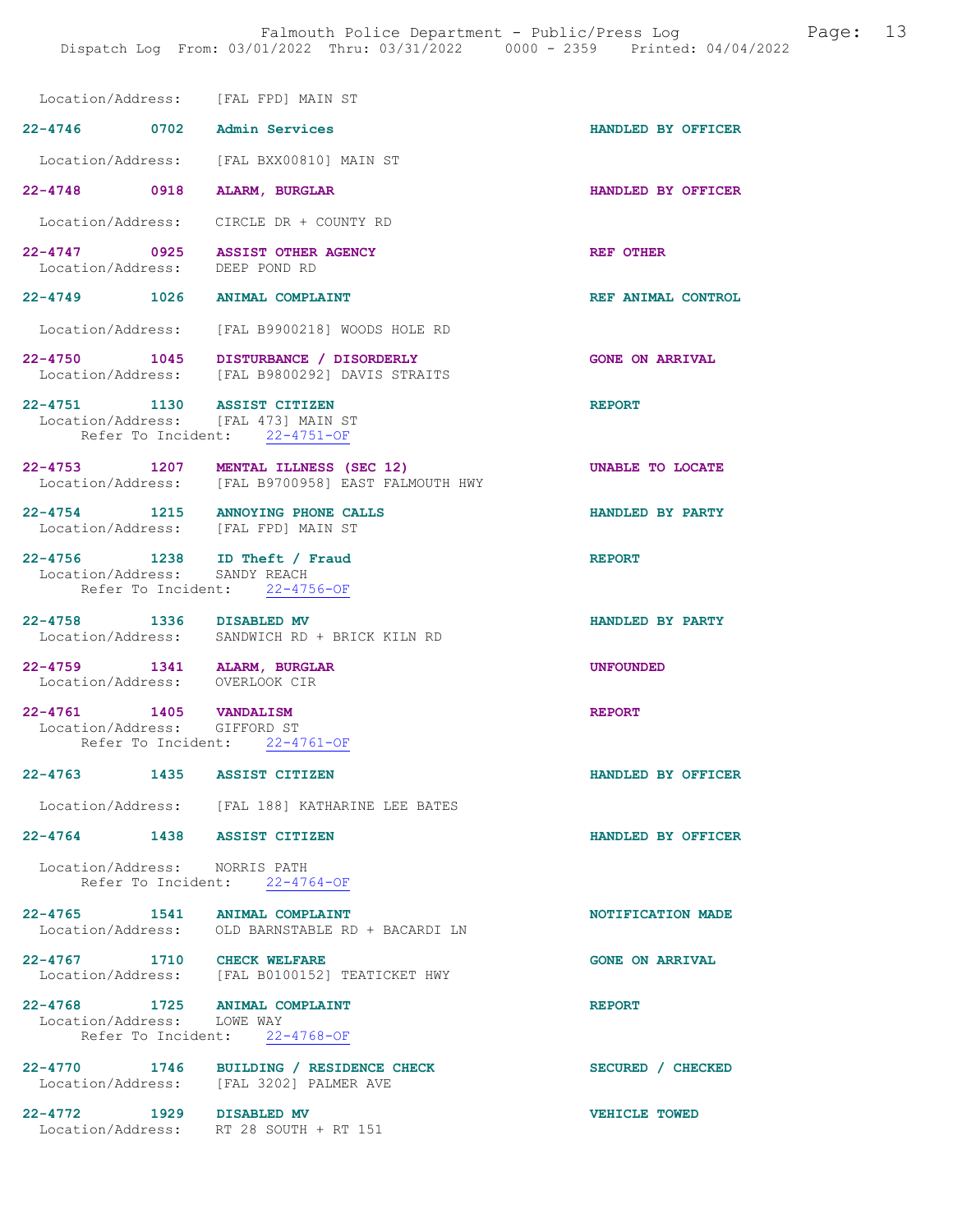# 22-4773 1937 MOTOR VEHICLE STOP 1937 MOTOR VEHICLE STOP 1937 MOTOR VEHICLE STOP 1997 2014 [FAL B0200069] TEATICKET HWY

22-4774 1943 LOST PROPERTY HANDLED BY OFFICER

Location/Address: [FAL FPD] MAIN ST

22-4775 2043 BUILDING / RESIDENCE CHECK SECURED / CHECKED Location/Address: [FAL 588] SPRING BARS RD

22-4776 2050 CHECK WELFARE HANDLED BY OFFICER

Location/Address: PRISCILLA ST

22-4778 2134 ALARM, BURGLAR 1988 22-4778 HANDLED BY OFFICER

Location/Address: GROVE ST

22-4779 2150 MOTOR VEHICLE STOP Verbal Warning

Location/Address: [FAL 964] TEATICKET HWY

22-4781 2214 MOTOR VEHICLE STOP CITATION ISSUED<br>Location/Address: OLD BARNSTABLE RD + HAYWAY RD

OLD BARNSTABLE RD + HAYWAY RD

[FAL 588] SPRING BARS RD

22-4782 2216 ERRATIC MV UNABLE TO LOCATE [FAL 964] TEATICKET HWY

Location/Address: [FAL B9600026] GIFFORD EXT ST

22-4784 2302 ERRATIC MV GONE ON ARRIVAL Location/Address: [FAL B9600069] TER HEUN DR [FAL B9600069] TER HEUN DR

### For Date: 03/07/2022 - Monday

| 22-4785<br>Location/Address: | 0006 | BUILDING / RESIDENCE CHECK<br>[FAL B9600025] DAVISVILLE RD | SECURED / CHECKED |
|------------------------------|------|------------------------------------------------------------|-------------------|
| 22-4786<br>Location/Address: | 0006 | ALARM, BURGLAR<br>[FAL B9700996] JEWELERS AVE              | <b>UNFOUNDED</b>  |

22-4787 0024 BUILDING / RESIDENCE CHECK SECURED / CHECKED Location/Address: [FAL B9600031] MARAVISTA AVE EXT

22-4788 0027 BUILDING / RESIDENCE CHECK SECURED / CHECKED<br>Location/Address: [FAL B9600031] MARAVISTA AVE EXT [FAL B9600031] MARAVISTA AVE EXT

Location/Address: [FAL B9600031] MARAVISTA AVE EXT

22-4795 0058 AREA CHECK SECURED / CHECKED

22-4789 0038 AREA CHECK SECURED / CHECKED<br>Location/Address: [FAL B9600027] LAKEVIEW AVE [FAL B9600027] LAKEVIEW AVE

22-4790 0040 BUILDING / RESIDENCE CHECK SECURED / CHECKED

22-4791 0041 AREA CHECK SECURED / CHECKED<br>
Location/Address: [FAL 46] CHAPOQUOIT RD Location/Address: [FAL 46] CHAPOQUOIT RD

22-4792 0044 AREA CHECK SECURED / CHECKED Location: SACCONNESSET HILLS

22-4793 0044 BUILDING / RESIDENCE CHECK SECURED / CHECKED Location/Address: [FAL B9600029] KATHARINE LEE BATES [FAL B9600029] KATHARINE LEE BATES

22-4794 0053 BUILDING / RESIDENCE CHECK SECURED / CHECKED Location/Address: [FAL B9600030] OLD MAIN RD [FAL B9600030] OLD MAIN RD

Location/Address: [FAL L65] COUNTY RD

22-4783 2239 AREA CHECK GONE ON ARRIVAL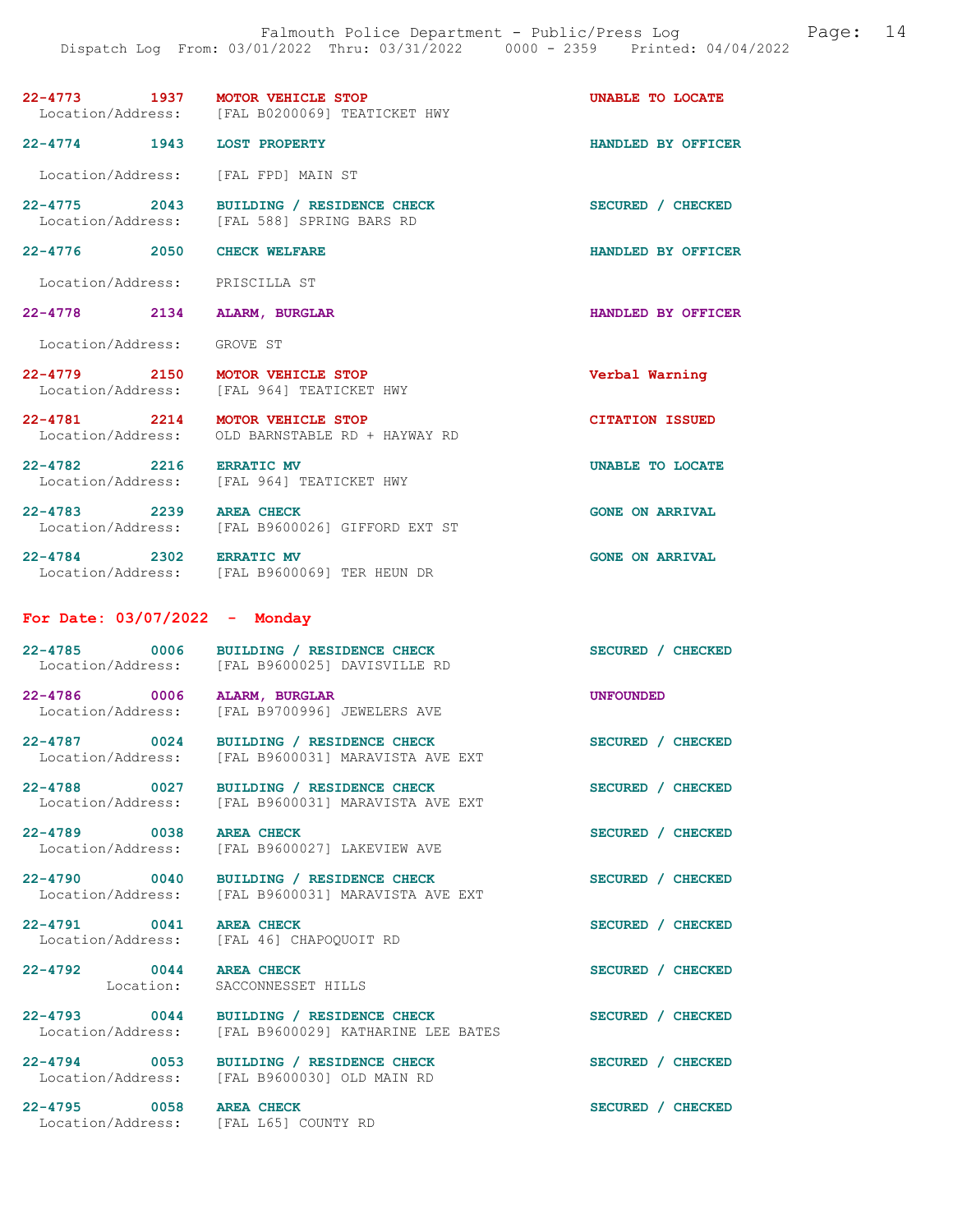22-4799 0117 BUILDING / RESIDENCE CHECK SECURED / CHECKED Location/Address: [FAL B9600074] TEATICKET HWY

22-4800 0121 BUILDING / RESIDENCE CHECK SECURED / CHECKED Location/Address: [FAL 3202] PALMER AVE

22-4803 0127 AREA CHECK SECURED / CHECKED

22-4856 0715 Admin Services<br>
Location/Address: TEATICKET HWY Location/Address: TEATICKET HWY<br>Refer To Incident: 22-4856-OF Refer To Incident:

22-4811 0821 Down Wires REF OTHER Location/Address: PACKET LN + CLIPPER LN

22-4813 0901 VANDALISM REPORT Location/Address: [FAL 994] MAIN ST Refer To Incident: 22-4813-OF

22-4814 1014 ASSIST FIRE DEPT CANCELLED INCIDENT

Location/Address: [FAL B9600674] WATERSIDE DR

#### 22-4816 1048 Admin Services HANDLED BY OFFICER

Location/Address: [FAL B9600072] GLENWOOD AVE

22-4818 1157 ANIMAL COMPLAINT THOMAS B LANDERS RD Location/Address: WEST FALMOUTH HWY + THOMAS B LANDERS RD WEST FALMOUTH HWY + THOMAS B LANDERS RD

22-4820 1217 MENTAL ILLNESS (SEC 12) REF FIRE DEPT Location/Address: WEST FALMOUTH HWY Location/Address:

22-4821 1220 ANIMAL COMPLAINT COMPLAINT REF ANIMAL CONTROL

Location/Address: RIVERS END RD

22-4796 0102 BUILDING / RESIDENCE CHECK SECURED / CHECKED Location/Address: [FAL BXX00272] LOCUST ST [FAL BXX00272] LOCUST ST

22-4797 0103 BUILDING / RESIDENCE CHECK SECURED / CHECKED Location/Address: [FAL B9701135] PALMER AVE [FAL B9701135] PALMER AVE

22-4798 0114 BUILDING / RESIDENCE CHECK SECURED / CHECKED Location/Address: [FAL 964] TEATICKET HWY

[FAL B9600074] TEATICKET HWY

[FAL 3202] PALMER AVE

22-4801 0124 BUILDING / RESIDENCE CHECK SECURED / CHECKED Location/Address: [FAL B9900121] PALMER AVE

22-4804 0124 BUILDING / RESIDENCE CHECK SECURED / CHECKED Location/Address: [FAL B9700933] LOCUST ST

22-4802 0126 BUILDING / RESIDENCE CHECK SECURED / CHECKED Location/Address: [FAL B9800292] DAVIS STRAITS

Location/Address: [FAL 302] SANDWICH RD

22-4805 0131 AREA CHECK SECURED / CHECKED<br>Location/Address: [FAL B9600051] HATCHVILLE RD [FAL B9600051] HATCHVILLE RD

22-4807 0145 BUILDING / RESIDENCE CHECK<br>
Location/Address: [FAL B9700958] EAST FALMOUTH HWY [FAL B9700958] EAST FALMOUTH HWY

22-4808 0200 PARKING VIOLATION(S) NO VIOLATION Location/Address: [FAL B9600203] TOWN HALL SQ

22-4809 0201 PARKING VIOLATION(S) NO VIOLATION Location/Address: [FAL B9600261] MAIN ST

22-4810 0217 PARKING VIOLATION(S) NO VIOLATION Location/Address: WATER ST + LUSCOMBE AVE

PACKET LN + CLIPPER LN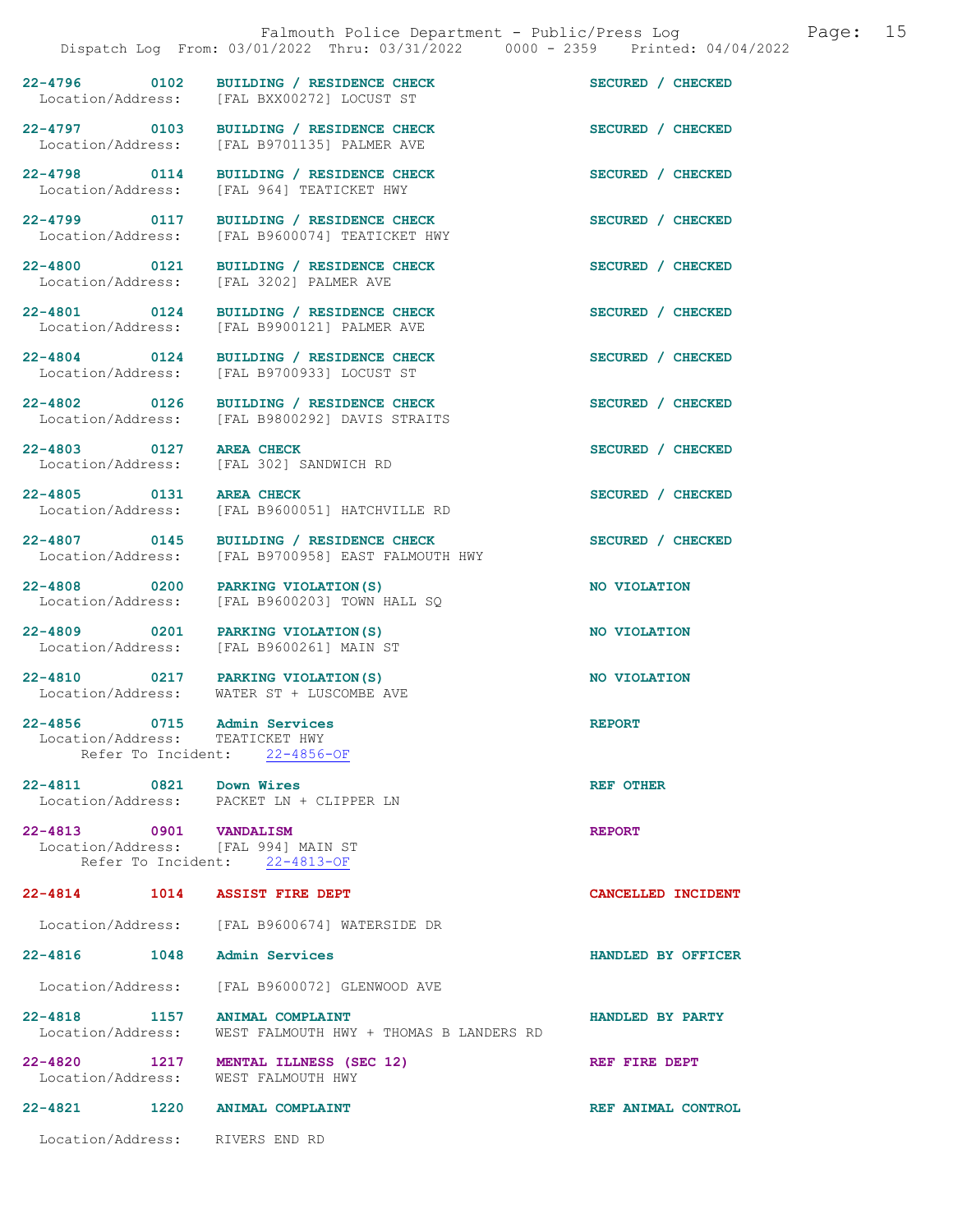| 22-4822 1230 ASSIST CITIZEN<br>Location/Address: ORMOND DR   | Refer To Incident: 22-4822-OF                                                   | <b>REPORT</b>      |
|--------------------------------------------------------------|---------------------------------------------------------------------------------|--------------------|
| 22-4824 1238 ALARM, BURGLAR<br>Location/Address: BRAGETTI LN |                                                                                 | <b>UNFOUNDED</b>   |
| 22-4826 1315 ASSIST CITIZEN                                  |                                                                                 | HANDLED BY OFFICER |
|                                                              | Location/Address: [FAL BXX00124] TEATICKET HWY                                  |                    |
| 22-4827 1318 ANIMAL COMPLAINT                                |                                                                                 | HANDLED BY OFFICER |
| Location/Address: CINROC CIR                                 |                                                                                 |                    |
| 22-4829 1353 ABANDONED 911                                   | Location/Address: [FAL 121] SANDWICH RD                                         | PUBLIC ASSIST      |
| 22-4830 1401 ASSIST CITIZEN                                  | Location/Address: FALMOUTH HEIGHTS RD + HARBOR AVE                              | HANDLED BY PARTY   |
| 22-4828 1430 ASSIST OTHER AGENCY                             |                                                                                 | HANDLED BY OFFICER |
|                                                              | Location/Address: GIFFORD ST + JONES RD                                         |                    |
| 22-4832 1436 ABANDONED 911                                   |                                                                                 | HANDLED BY OFFICER |
|                                                              | Location/Address: [FAL BXX00335] MAIN ST                                        |                    |
| 22-4834 1559 CHECK WELFARE                                   | Location/Address: [FAL 3075] JONES RD                                           | <b>TRANSPORT</b>   |
| 22-4835 1624 UNWANTED GUEST                                  | Location/Address: [FAL BXX00016] TEATICKET HWY<br>Refer To Incident: 22-4835-OF | <b>REPORT</b>      |
| 22-4836 1628 AREA CHECK                                      |                                                                                 | HANDLED BY OFFICER |
| Location/Address: [FAL 1814] MAIN ST                         |                                                                                 |                    |
| 1704 ABANDONED 911<br>$22 - 4839$                            |                                                                                 | <b>UNFOUNDED</b>   |
| Location/Address: MAIN ST                                    |                                                                                 |                    |
|                                                              | 22-4840 1718 DISTURBANCE / DISORDERLY                                           | HANDLED BY OFFICER |
| Location/Address: CARRIAGE SHOP RD                           |                                                                                 |                    |
| $22 - 4841$                                                  | 1730 CHECK WELFARE                                                              | HANDLED BY OFFICER |
|                                                              | Location/Address: [FAL 1951] WOODVIEW DR                                        |                    |
| 22-4843 1744 LARCENY                                         | Location/Address: [FAL 1829] DAVISVILLE RD<br>Refer To Incident: 22-4843-OF     | <b>REPORT</b>      |
| 22-4845 2016 ALARM, BURGLAR<br>Location/Address:             | WEST FALMOUTH HWY                                                               | <b>UNFOUNDED</b>   |
| 22-4848 2134 TRAFFIC HAZARD<br>Location/Address:             | CACHALOT LN                                                                     | NOTIFICATION MADE  |
| $22 - 4849$ 2143                                             | ASSIST CITIZEN<br>Location/Address: [FAL 2802] RAILROAD AVE                     | <b>TRANSPORT</b>   |
| Location/Address:                                            | 22-4850 2154 BUILDING / RESIDENCE CHECK<br>LOCUSTFIELD RD                       | SECURED / CHECKED  |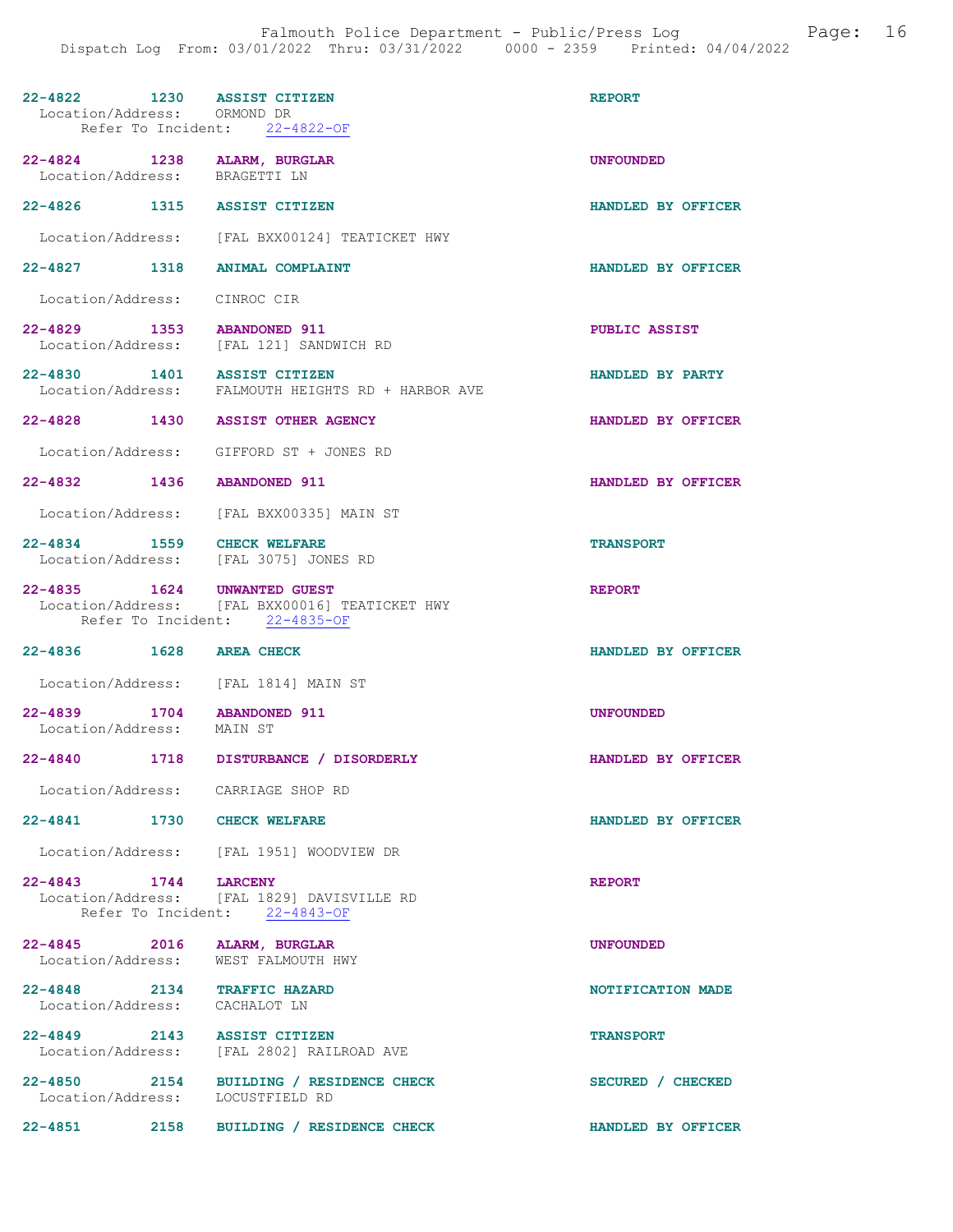Location/Address: OSTROM RD

| $22 - 4853$<br>Refer To Incident: | 2218 | <b>DISABLED MV</b><br>Location/Address: SANDWICH RD + JOHN PARKER RD<br>22-4853-OF | <b>REPORT</b>                    |
|-----------------------------------|------|------------------------------------------------------------------------------------|----------------------------------|
| 22-4854<br>Location/Address:      | 2246 | BUILDING / RESIDENCE CHECK<br>LOCUSTFIELD RD                                       | <b>SECURED</b><br><b>CHECKED</b> |
| 22-4857<br>Location/Address:      | 2329 | ALARM, BURGLAR<br>TEATICKET HWY                                                    | <b>UNFOUNDED</b>                 |

#### For Date: 03/08/2022 - Tuesday

| 22-4859           | 0032 | BUILDING / RESIDENCE CHECK | SECURED / CHECKED |
|-------------------|------|----------------------------|-------------------|
| Location/Address: |      | [FAL B9600069] TER HEUN DR |                   |
| 22-4861           | 0046 | BUILDING / RESIDENCE CHECK | SECURED / CHECKED |
| Location/Address: |      | [FAL B9900121] PALMER AVE  |                   |

22-4860 0051 BUILDING / RESIDENCE CHECK SECURED / CHECKED Location/Address: [FAL 2870] GIFFORD ST

22-4862 0051 BUILDING / RESIDENCE CHECK SECURED / CHECKED Location/Address: LOCUSTFIELD RD Location/Address:

22-4863 0105 BUILDING / RESIDENCE CHECK SECURED / CHECKED Location/Address: [FAL B9600030] OLD MAIN RD

22-4867 0138 AREA CHECK SECURED / CHECKED<br>Location/Address: [FAL 302] SANDWICH RD

22-4855 0500 ASSIST CITIZEN TRANSPORT

22-4879 0618 PRIVATE TOW Docation/Address: [FAL L27] WATER ST

22-4880 0648 Admin Services HANDLED BY OFFICER

22-4864 0111 AREA CHECK SECURED / CHECKED Location/Address: [FAL L65] COUNTY RD

22-4865 0132 BUILDING / RESIDENCE CHECK SECURED / CHECKED Location/Address: [FAL BXX00810] MAIN ST

[FAL B9600030] OLD MAIN RD

22-4866 0136 BUILDING / RESIDENCE CHECK SECURED / CHECKED Location/Address: [FAL B9600203] TOWN HALL SQ

[FAL 302] SANDWICH RD

22-4869 0138 BUILDING / RESIDENCE CHECK SECURED / CHECKED Location/Address: [FAL B9700933] LOCUST ST

22-4868 0143 AREA CHECK SECURED / CHECKED<br>Location/Address: [FAL B9600051] HATCHVILLE RD [FAL B9600051] HATCHVILLE RD

22-4870 0159 PARKING VIOLATION(S) NO VIOLATION Location/Address: LUSCOMBE AVE + WATER ST

22-4872 0216 PARKING VIOLATION(S) NO VIOLATION Location/Address: [FAL B9600203] TOWN HALL SQ

22-4873 0217 PARKING VIOLATION(S) NO VIOLATION<br>
Location/Address: [FAL B9600261] MAIN ST Location/Address: [FAL B9600261] MAIN ST

22-4874 0242 BUILDING / RESIDENCE CHECK<br>
Location/Address: [FAL B9600237] EAST FALMOUTH HWY [FAL B9600237] EAST FALMOUTH HWY

Location/Address: [FAL 2400] RAILROAD AVE

[FAL L27] WATER ST

Location/Address: [FAL FPD] MAIN ST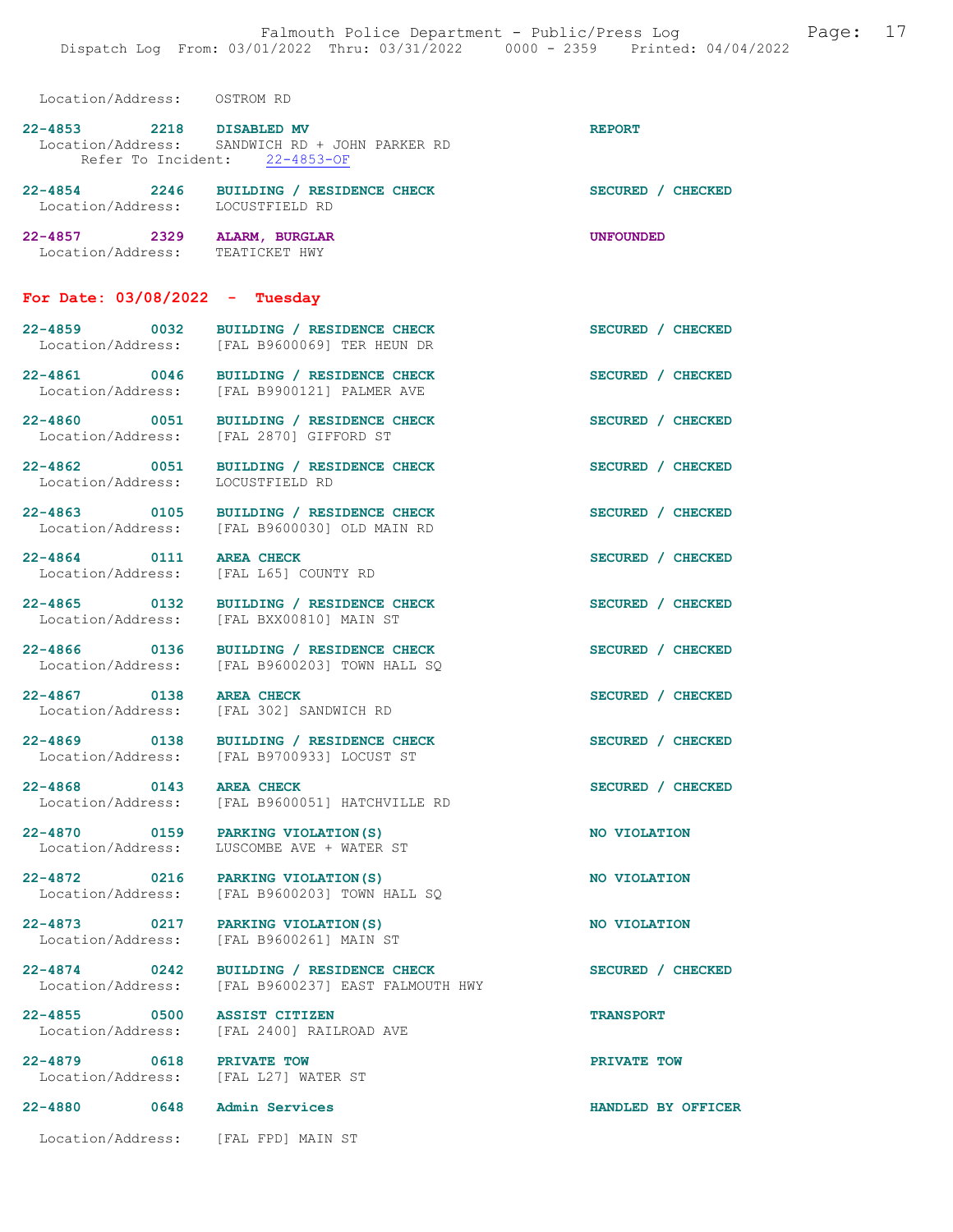| 22-4881 0701 ALARM, BURGLAR                            |                                                                                                             | CANCELLED INCIDENT |
|--------------------------------------------------------|-------------------------------------------------------------------------------------------------------------|--------------------|
|                                                        | Location/Address: [FAL 1664] WEST FALMOUTH HWY                                                              |                    |
| 22-4882 0705 CRASH                                     | Location/Address: JOHN PARKER RD + EAST FALMOUTH HWY<br>Refer To Accident: 22-4882-AC                       | <b>REPORT</b>      |
|                                                        | 22-4884 0737 DISTURBANCE / DISORDERLY<br>Location/Address: HERITAGE CIR                                     | REF FIRE DEPT      |
| 22-4886 0817 Down Wires<br>Location/Address: HAYWAY RD |                                                                                                             | REF FIRE DEPT      |
|                                                        | 22-4888 0820 FOLLOW UP INVESTIGATION                                                                        | HANDLED BY OFFICER |
|                                                        | Location/Address: [FAL FPD] MAIN ST                                                                         |                    |
| 22-4889 1007 CRASH                                     | Location/Address: [FAL 169] EAST FALMOUTH HWY<br>Refer To Incident: 22-4889-OF                              | <b>REPORT</b>      |
|                                                        | 22-4892 1026 ERRATIC MV<br>Location/Address: RT 28 NORTH + RT 151                                           | NOTIFICATION MADE  |
| 22-4893 1045 Admin Services                            |                                                                                                             | HANDLED BY OFFICER |
|                                                        | Location/Address: [FAL FPD] MAIN ST                                                                         |                    |
| 22-4894 1124 Admin Services                            |                                                                                                             | HANDLED BY OFFICER |
|                                                        | Location/Address: [FAL FPD] MAIN ST                                                                         |                    |
|                                                        | 22-4896 1144 Alcohol/Drug (Sec 35)<br>Location/Address: PINECREST BEACH DR<br>Refer To Incident: 22-4896-OF | <b>REPORT</b>      |
| 22-4897 1153 Admin Services                            |                                                                                                             | HANDLED BY OFFICER |
|                                                        | Location/Address: [FAL FPD] MAIN ST                                                                         |                    |
| 22-4899 1206<br>Location/Address:                      | Illegal Dumping<br>BARROWS RD                                                                               | NOTIFICATION MADE  |
| $22 - 4901$                                            | 1244 FOLLOW UP INVESTIGATION                                                                                | HANDLED BY OFFICER |
|                                                        | Location/Address: CORTE REAL AVE<br>Refer To Incident: 22-4901-OF                                           |                    |
| 22-4902 1303 AREA CHECK                                | Location/Address: [FAL 1814] MAIN ST                                                                        | SECURED / CHECKED  |
| 22-4904 1333 ABANDONED 911                             |                                                                                                             | HANDLED BY OFFICER |
|                                                        | Location/Address: [FAL B9600077] TOWN HALL SQ                                                               |                    |
| 22-4907 1406 CHECK WELFARE                             |                                                                                                             | HANDLED BY OFFICER |
|                                                        | Location/Address: [FAL B9600074] TEATICKET HWY                                                              |                    |
| 22-4908 1432 CRASH                                     | Location/Address: [FAL B9701135] PALMER AVE<br>Refer To Accident: 22-4908-AC                                | <b>REPORT</b>      |
| 22-4912 1451 ASSIST CITIZEN                            | Location/Address: [FAL B0200069] TEATICKET HWY                                                              | NOTIFICATION MADE  |
| 22-4913 1453                                           | FOLLOW UP INVESTIGATION                                                                                     | HANDLED BY OFFICER |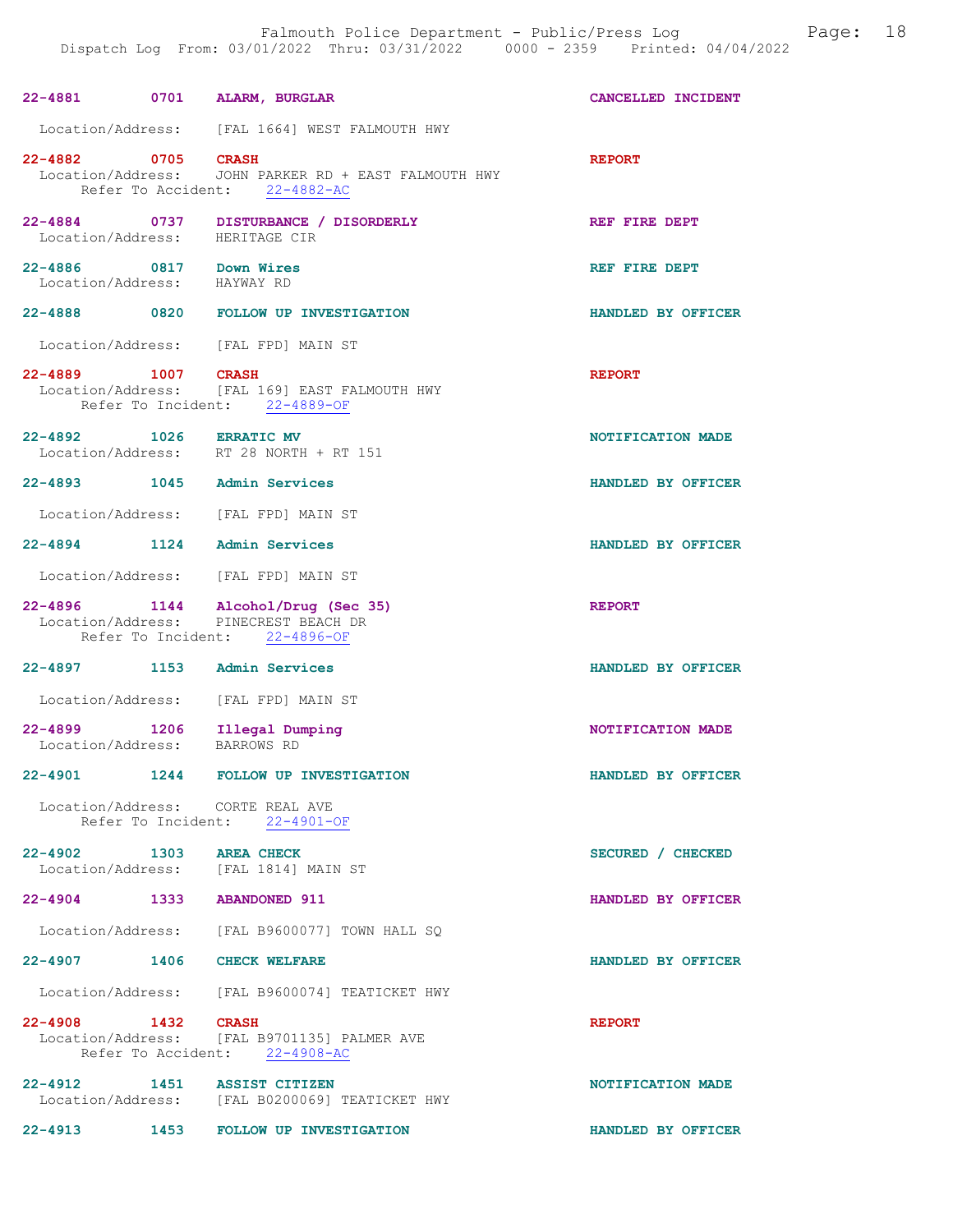|                                                                | Location/Address: [FAL 3202] PALMER AVE                                         |                        |
|----------------------------------------------------------------|---------------------------------------------------------------------------------|------------------------|
| 22-4916 1515 ASSIST CITIZEN                                    |                                                                                 | HANDLED BY OFFICER     |
|                                                                | Location/Address: [FAL B9600162] SIMPSON LN                                     |                        |
| 22-4918 1536 CHECK WELFARE                                     |                                                                                 | HANDLED BY OFFICER     |
| Location/Address: SANDWICH RD                                  |                                                                                 |                        |
| 22-4920 1700 INVESTIGATION                                     | Location/Address: [FAL B9600180] NORTH MAIN ST<br>Refer To Incident: 22-4920-OF | <b>REPORT</b>          |
| 22-4921 1722 CRASH<br>Location/Address: WORCESTER CT           | Refer To Accident: 22-4921-AC                                                   | <b>REPORT</b>          |
| 22-4923 1724 INVESTIGATION                                     |                                                                                 | HANDLED BY OFFICER     |
|                                                                | Location/Address: [FAL 2090] GIFFORD ST                                         |                        |
| 22-4927 1735 ASSIST OTHER AGENCY                               |                                                                                 | HANDLED BY OFFICER     |
| Location/Address: [FAL FPD] MAIN ST                            |                                                                                 |                        |
| 22-4924 1743 CHECK WELFARE                                     |                                                                                 | HANDLED BY OFFICER     |
|                                                                | Location/Address: [FAL BXX00007] MAIN ST                                        |                        |
| 22-4925 1752 AREA CHECK                                        |                                                                                 | HANDLED BY OFFICER     |
|                                                                | Location/Address: FALMOUTH HEIGHTS RD + ROBBINS RD                              |                        |
| 22-4928 1814 CRASH                                             | Location/Address: [FAL BXX00124] TEATICKET HWY                                  | HANDLED BY PARTY       |
| 22-4931 1839 ABANDONED 911                                     |                                                                                 | HANDLED BY OFFICER     |
|                                                                | Location/Address: [FAL B9600084] TER HEUN DR                                    |                        |
| 22-4932 1842 ALARM, BURGLAR<br>Location/Address: TEATICKET HWY |                                                                                 | <b>UNFOUNDED</b>       |
| 22-4934 1909 AREA CHECK                                        |                                                                                 | REF ANIMAL CONTROL     |
| Location/Address: WESTWOOD RD                                  |                                                                                 |                        |
| 22-4935 1913 ALARM, BURGLAR                                    | Location/Address: [FAL 3199] TEATICKET HWY                                      | <b>UNFOUNDED</b>       |
|                                                                | 22-4936 1951 ALARM, BURGLAR<br>Location/Address: [FAL BXX00316] BRAMBLE BUSH DR | <b>UNFOUNDED</b>       |
| 22-4938 2001 ALARM, BURGLAR                                    |                                                                                 | HANDLED BY OFFICER     |
|                                                                | Location/Address: [FAL BXX00316] BRAMBLE BUSH DR                                |                        |
| 22-4939 2011 AREA CHECK<br>Location/Address: HICKORY LN        |                                                                                 | <b>GONE ON ARRIVAL</b> |
| 22-4940 2102 ALARM, BURGLAR                                    |                                                                                 | CANCELLED INCIDENT     |
|                                                                | Location/Address: [FAL BXX00316] BRAMBLE BUSH DR                                |                        |
| 22-4945 2149 ASSIST CITIZEN<br>Location/Address: HAYWAY RD     | Refer To Incident: 22-4945-OF                                                   | <b>REPORT</b>          |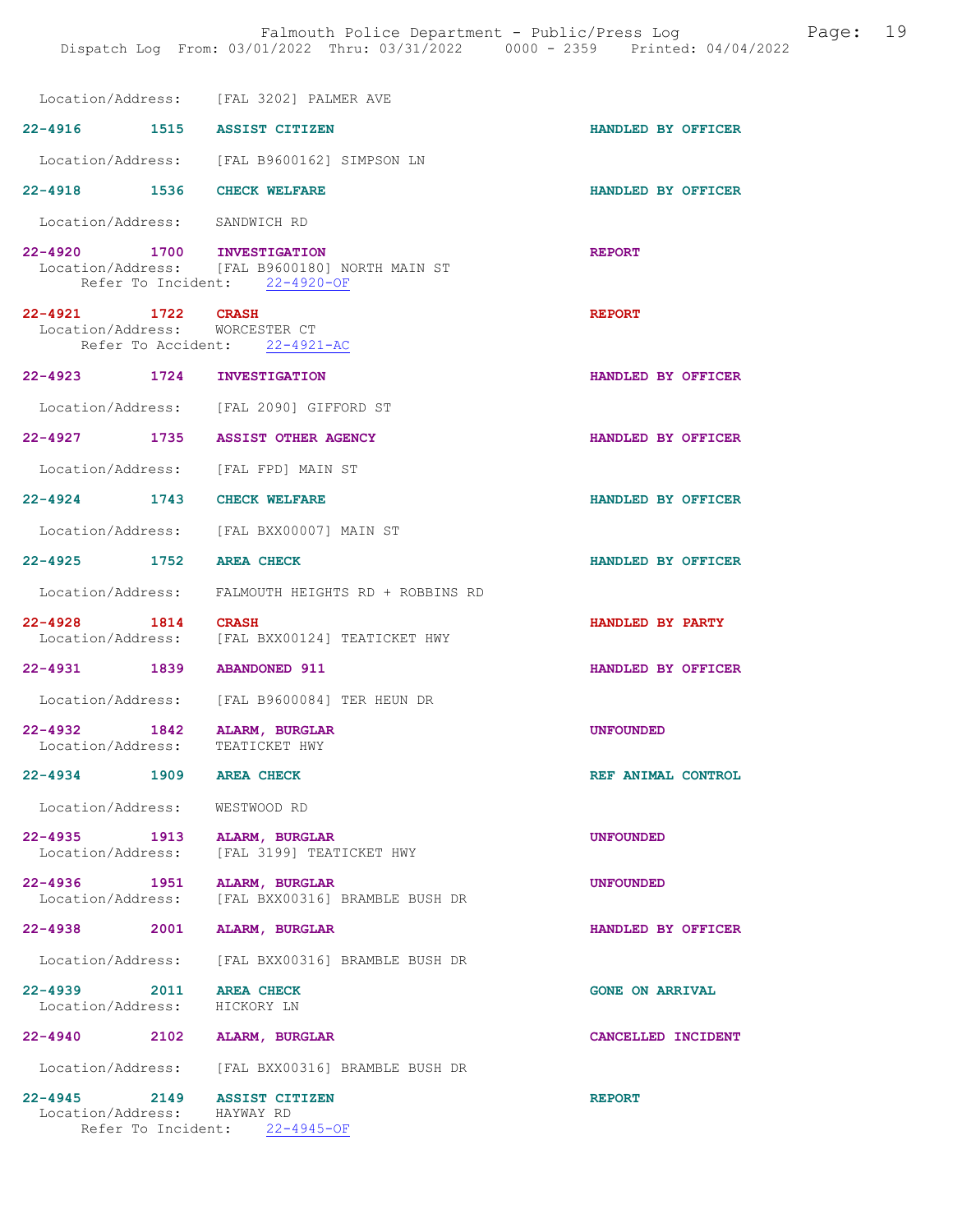| 22-4947 2323 OVERDOSE<br>Location/Address: WEST FALMOUTH HWY | Refer To Incident: 22-4947-OF                                                                 | <b>REPORT</b>      |
|--------------------------------------------------------------|-----------------------------------------------------------------------------------------------|--------------------|
|                                                              | 22-4949 2344 BUILDING / RESIDENCE CHECK<br>Location/Address: [FAL B9600031] MARAVISTA AVE EXT | SECURED / CHECKED  |
| 22-4950 2351<br>Location/Address: [FAL 1471] RT 151          | <b>AREA CHECK</b>                                                                             | SECURED / CHECKED  |
| 22-4951 2358                                                 | <b>AREA CHECK</b><br>Location/Address: [FAL 1360] CURRIER RD                                  | SECURED / CHECKED  |
| For Date: $03/09/2022 -$ Wednesday                           |                                                                                               |                    |
| 22-4952 0006 CHECK WELFARE                                   |                                                                                               | HANDLED BY OFFICER |
|                                                              | Location/Address: [FAL BXX00016] TEATICKET HWY                                                |                    |
| Location/Address: [FAL 464] LOCUST ST                        | 22-4953 0014 BUILDING / RESIDENCE CHECK                                                       | SECURED / CHECKED  |
| Location/Address:                                            | 22-4954 0037 BUILDING / RESIDENCE CHECK<br>[FAL 3214] HATCHVILLE RD                           | SECURED / CHECKED  |
| Location/Address:                                            | 22-4956 0041 BUILDING / RESIDENCE CHECK<br>LOCUSTFIELD RD                                     | SECURED / CHECKED  |
|                                                              | 22-4955 0051 BUILDING / RESIDENCE CHECK<br>Location/Address: [FAL 302] SANDWICH RD            | SECURED / CHECKED  |
| 22-4958 0153<br>Location/Address:                            | BUILDING / RESIDENCE CHECK<br>[FAL BXX00272] LOCUST ST                                        | SECURED / CHECKED  |
| 22-4957 0154<br>Location/Address:                            | BUILDING / RESIDENCE CHECK<br>[FAL B9700084] TEATICKET HWY                                    | SECURED / CHECKED  |
| 22-4959 0200 PARKING VIOLATION (S)<br>Location/Address:      | [FAL B9600203] TOWN HALL SQ                                                                   | NO VIOLATION       |
| 22-4960 0201 PARKING VIOLATION(S)                            | Location/Address: [FAL B9600261] MAIN ST                                                      | NO VIOLATION       |
| Location/Address: [FAL L65] COUNTY RD                        | 22-4961 0233 BUILDING / RESIDENCE CHECK                                                       | SECURED / CHECKED  |
|                                                              | 22-4962 0237 BUILDING / RESIDENCE CHECK<br>Location/Address: [FAL B9600246] OLD MAIN RD       | SECURED / CHECKED  |
|                                                              | 22-4963 0250 BUILDING / RESIDENCE CHECK<br>Location/Address: [FAL 964] TEATICKET HWY          | SECURED / CHECKED  |
| 22-4964 0309 PARKING VIOLATION (S)                           | Location/Address: WATER ST + LUSCOMBE AVE                                                     | NO VIOLATION       |
| 22-4967 0841 ASSIST CITIZEN                                  |                                                                                               | HANDLED BY OFFICER |
| Location/Address: [FAL 337] VIDAL AVE                        |                                                                                               |                    |
| 22-4968 0934 AREA CHECK                                      | Location/Address: EAST FALMOUTH HWY + SHOREWOOD DR<br>Refer To Incident: 22-4968-OF           | <b>REPORT</b>      |
| 22-4969 0943 ALARM, BURGLAR                                  |                                                                                               | HANDLED BY OFFICER |
|                                                              | Location/Address: [FAL 1908] ASSOCIATES RD                                                    |                    |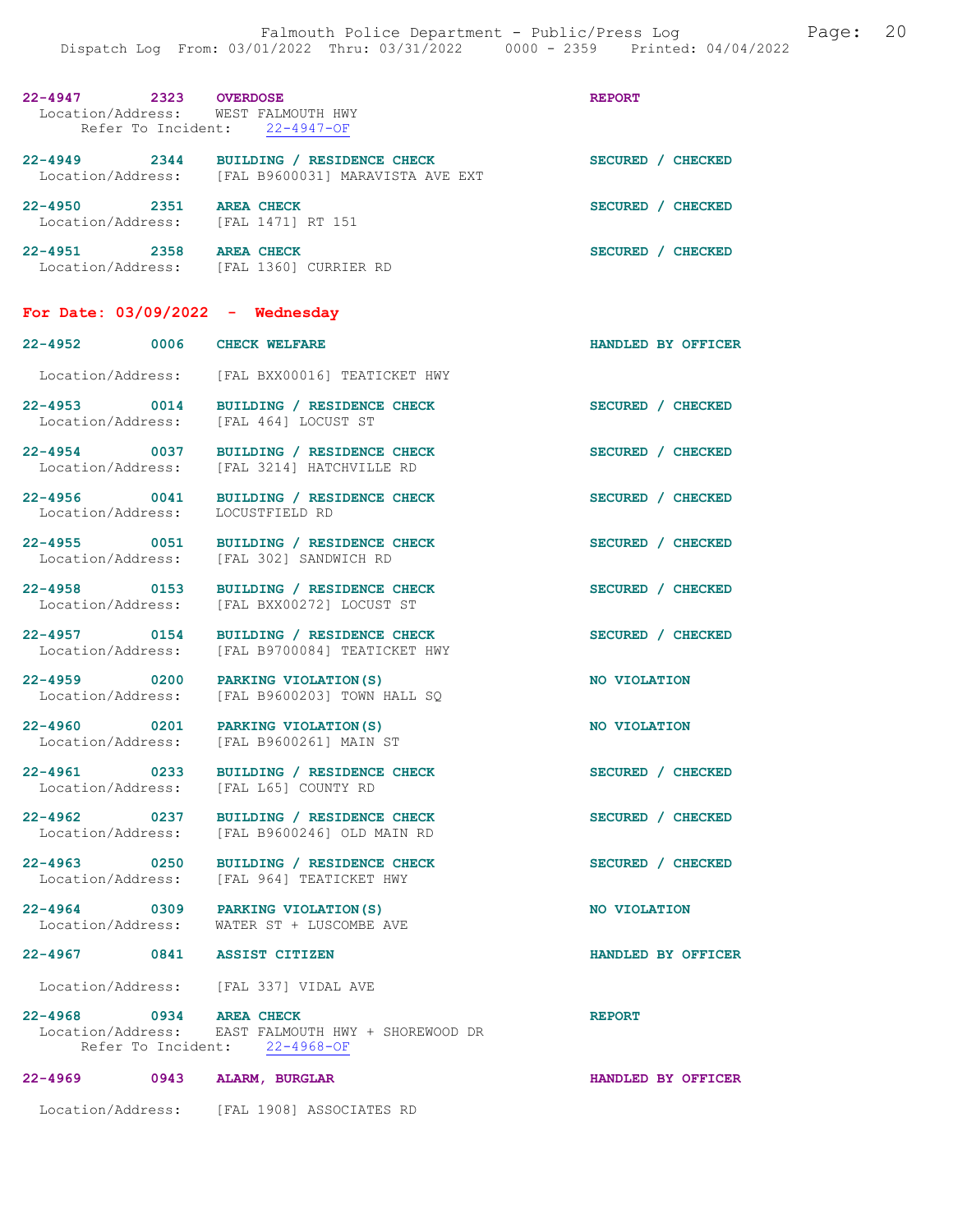Falmouth Police Department - Public/Press Log and Page: 21

| 22-4985 1000 ASSIST CITIZEN                                |                                                                                                            | HANDLED BY OFFICER     |
|------------------------------------------------------------|------------------------------------------------------------------------------------------------------------|------------------------|
|                                                            | Location/Address: [FAL 964] TEATICKET HWY                                                                  |                        |
| 22-4971 1006 ALARM, BURGLAR                                |                                                                                                            | HANDLED BY OFFICER     |
|                                                            | Location/Address: [FAL BXX00316] BRAMBLE BUSH DR                                                           |                        |
| 22-4972 1012 Admin Services                                |                                                                                                            | HANDLED BY OFFICER     |
|                                                            | Location/Address: [FAL FPD] MAIN ST                                                                        |                        |
| 22-4974 1046 ERRATIC MV                                    | Location/Address: TURNER RD + HATCHVILLE RD                                                                | <b>GONE ON ARRIVAL</b> |
| 22-4976 1203 AREA CHECK                                    |                                                                                                            | HANDLED BY OFFICER     |
|                                                            | Location/Address: FRESH POND RD                                                                            |                        |
| 22-4978 1314 ALARM, BURGLAR                                |                                                                                                            | CANCELLED INCIDENT     |
|                                                            | Location/Address: OLD BARNSTABLE RD                                                                        |                        |
| 22-4980 1336 ALARM, BURGLAR                                |                                                                                                            | HANDLED BY OFFICER     |
| Location/Address: OSTROM RD                                |                                                                                                            |                        |
| 22-4981 1344 ALARM, BURGLAR                                |                                                                                                            | HANDLED BY OFFICER     |
|                                                            | Location/Address: [FAL BXX00316] BRAMBLE BUSH DR                                                           |                        |
|                                                            | 22-4982 1420 ASSIST OTHER AGENCY                                                                           | HANDLED BY OFFICER     |
|                                                            | Location/Address: JONES RD + GIFFORD ST                                                                    |                        |
|                                                            | 22-4986 1506 FOLLOW UP INVESTIGATION                                                                       | HANDLED BY OFFICER     |
|                                                            | Location/Address: [FAL FPD] MAIN ST                                                                        |                        |
| 22-4989 1558 CRASH<br>Refer To Incident:                   | Location/Address: [FAL BXX00338] TEATICKET HWY<br>Refer To Accident: 22-4989-AC<br>22-4989-OF              | <b>REPORT</b>          |
| $22 - 4990$                                                | 1619 MENTAL ILLNESS (SEC 12)<br>Location/Address: [FAL B9600063] JONES RD<br>Refer To Incident: 22-4990-OF | <b>REPORT</b>          |
| 22-4991 1651 VANDALISM                                     | Location/Address: [FAL B9600028] JONES RD<br>Refer To Incident: 22-4991-OF                                 | <b>REPORT</b>          |
| 22-4992 1711 ASSIST CITIZEN                                |                                                                                                            | HANDLED BY OFFICER     |
| Location/Address: WORCESTER CT                             |                                                                                                            |                        |
| 22-4993 1753 CRASH                                         |                                                                                                            | HANDLED BY OFFICER     |
|                                                            | Location/Address: CRANE ST + WOODS HOLE RD                                                                 |                        |
|                                                            | 22-4994 1828 MOTOR VEHICLE STOP<br>Location/Address: SPRING BARS RD                                        | Verbal Warning         |
| 22-4996 2000 ERRATIC MV                                    | Location/Address: RT 151 + CURRIER RD                                                                      | <b>GONE ON ARRIVAL</b> |
| 22-4997 2011 CHECK WELFARE<br>Location/Address: CARLSON LN |                                                                                                            | UNABLE TO LOCATE       |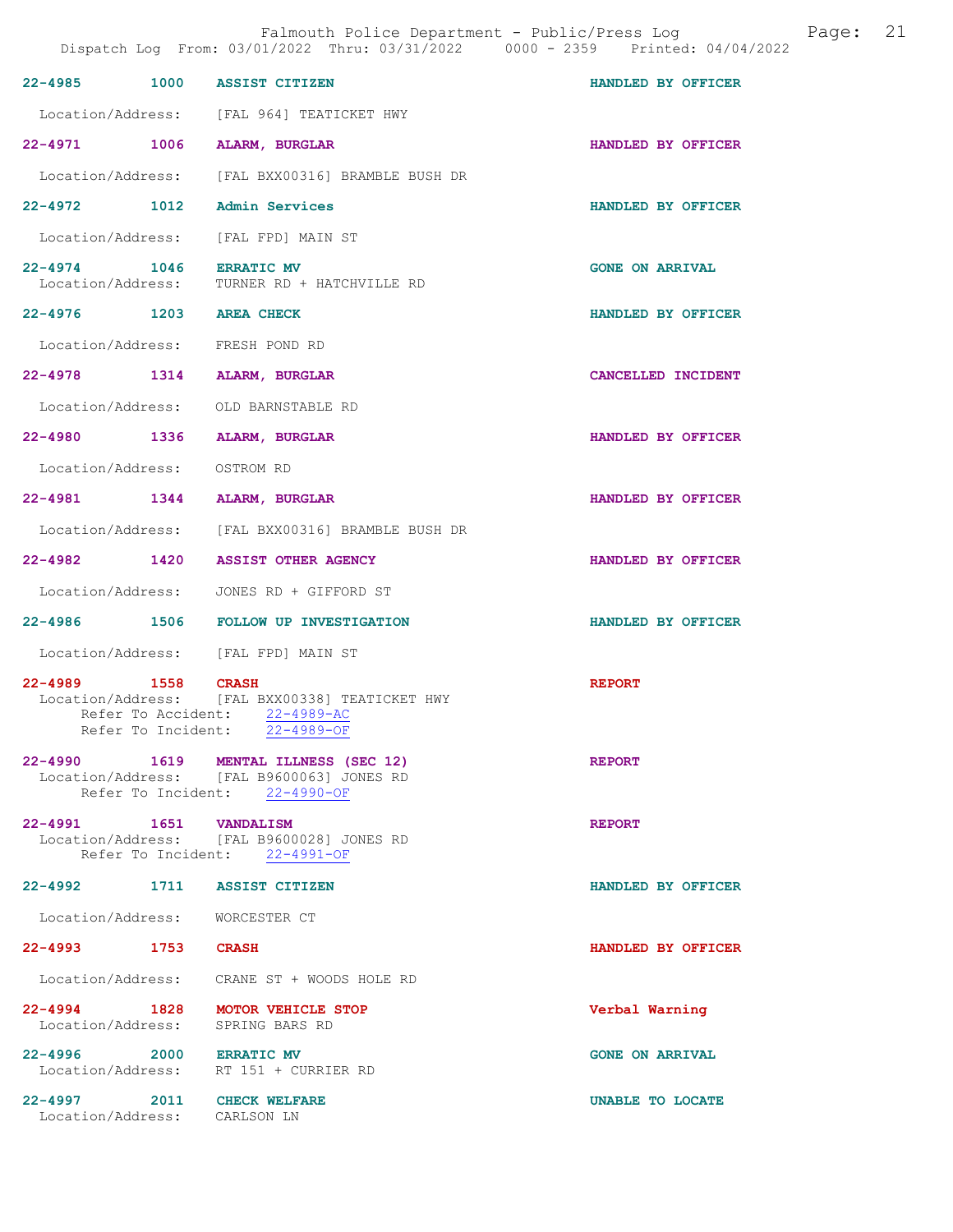## For Date: 03/10/2022 - Thursday

| 22-5001 0001 AREA CHECK<br>Location/Address: LOCUSTFIELD RD |                                                                                                                  | SECURED / CHECKED  |
|-------------------------------------------------------------|------------------------------------------------------------------------------------------------------------------|--------------------|
|                                                             | 22-5002 0014 BUILDING / RESIDENCE CHECK<br>Location/Address: [FAL 964] TEATICKET HWY                             | SECURED / CHECKED  |
| 22-5004 0020<br>Location/Address:                           | <b>AREA CHECK</b><br>LOCUST ST                                                                                   | SECURED / CHECKED  |
| 22-5003 0030<br>Location/Address:                           | BUILDING / RESIDENCE CHECK<br>[FAL B9600237] EAST FALMOUTH HWY                                                   | SECURED / CHECKED  |
| 22-5005 0047<br>Location/Address:                           | BUILDING / RESIDENCE CHECK<br>[FAL B9700933] LOCUST ST                                                           | SECURED / CHECKED  |
| 22-5006 0053<br>Location/Address:                           | BUILDING / RESIDENCE CHECK<br>[FAL B9600051] HATCHVILLE RD                                                       | SECURED / CHECKED  |
| 22-5007 0058<br>Location/Address:                           | BUILDING / RESIDENCE CHECK<br>[FAL 302] SANDWICH RD                                                              | SECURED / CHECKED  |
| 22-5008 0127<br>Location/Address:                           | BUILDING / RESIDENCE CHECK<br>[FAL B9700958] EAST FALMOUTH HWY                                                   | SECURED / CHECKED  |
| 22-5009 0128<br>Location/Address:                           | <b>AREA CHECK</b><br>[FAL B9600025] DAVISVILLE RD                                                                | SECURED / CHECKED  |
| 22-5010 0128<br>Location/Address:                           | PARKING VIOLATION (S)<br>[FAL B9600203] TOWN HALL SQ                                                             | NO VIOLATION       |
| 22-5011 0130<br>Location/Address:                           | PARKING VIOLATION (S)<br>[FAL B9600261] MAIN ST                                                                  | NO VIOLATION       |
| 22-5012 0150<br>Location/Address:                           | PARKING VIOLATION (S)<br>WATER ST                                                                                | NO VIOLATION       |
| 22-5013 0224<br>Location/Address:                           | BUILDING / RESIDENCE CHECK<br>[FAL B9900121] PALMER AVE                                                          | SECURED / CHECKED  |
| 22-5014 0230                                                | BUILDING / RESIDENCE CHECK<br>Location/Address: [FAL B9700852] NORTH FALMOUTH HWY                                | SECURED / CHECKED  |
| 22-5016 0654                                                | <b>Admin Services</b>                                                                                            | HANDLED BY OFFICER |
| Location/Address:                                           | [FAL FFD5] EAST FALMOUTH HWY                                                                                     |                    |
| 22-5017 0659 ANIMAL COMPLAINT                               |                                                                                                                  | REF ANIMAL CONTROL |
| Location/Address: CROSSWINDS WAY                            |                                                                                                                  |                    |
| Location/Address: EAST FALMOUTH HWY                         | 22-5019 0714 SUICIDE ATTEMPT / THREAT<br>Refer To Incident: 22-5019-OF                                           | <b>REPORT</b>      |
| 22-5021 0835 CRASH                                          | Location/Address: TEATICKET HWY + JONES RD<br>Refer To Accident: 22-5021-AC                                      | <b>REPORT</b>      |
| 22-5022 0934 CRASH                                          | Location/Address: [FAL B9900205] TEATICKET HWY<br>Refer To Accident: 22-5022-AC<br>Refer To Incident: 22-5022-OF | <b>REPORT</b>      |
| 22-5025 1009 Admin Services                                 |                                                                                                                  | HANDLED BY OFFICER |
| Location/Address: [FAL FPD] MAIN ST                         |                                                                                                                  |                    |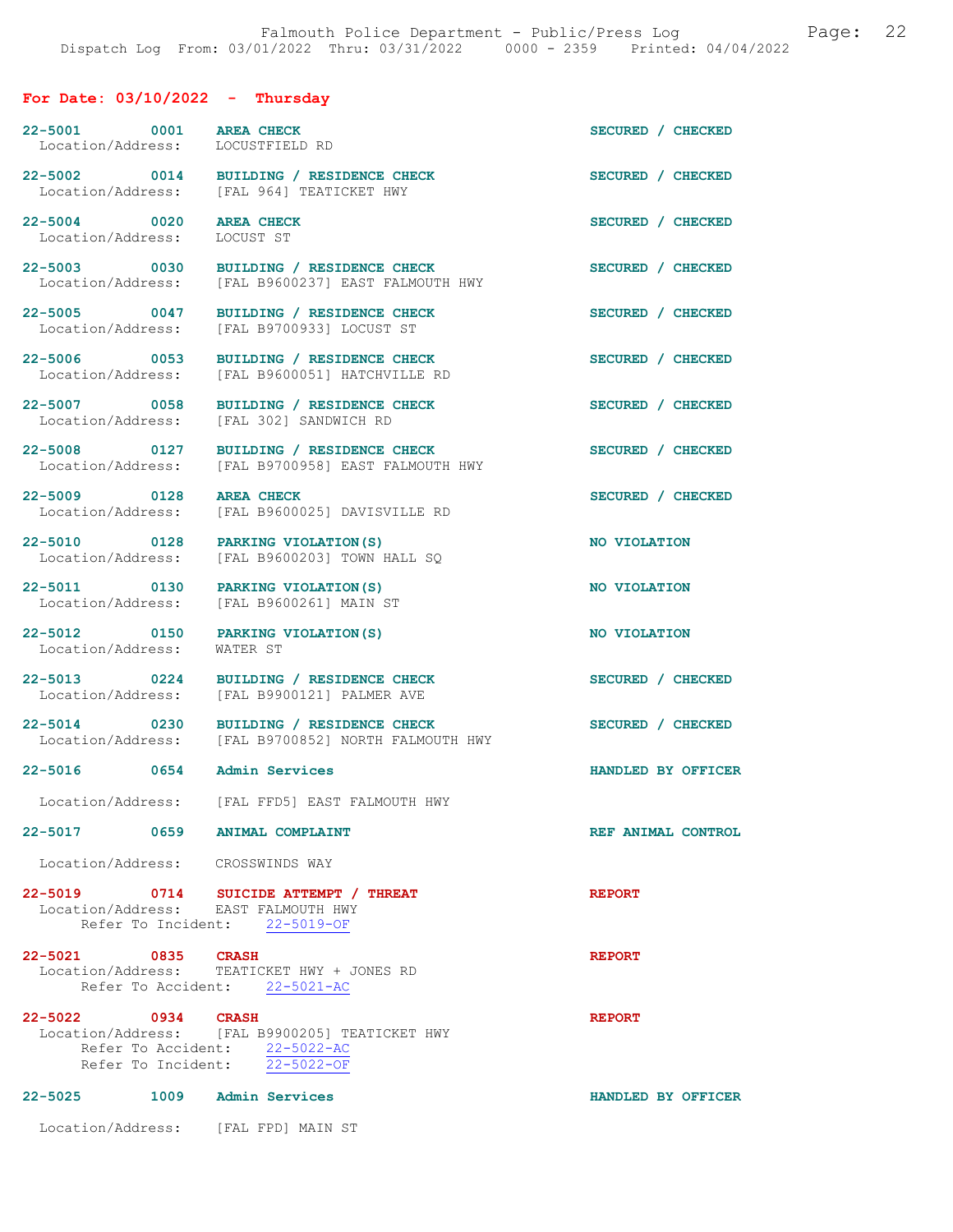| 22-4977 1039 ASSIST OTHER AGENCY<br>Location/Address: ELAIN AVE |                                                                                                                                                                                                                       | <b>REF OTHER</b>        |
|-----------------------------------------------------------------|-----------------------------------------------------------------------------------------------------------------------------------------------------------------------------------------------------------------------|-------------------------|
| 22-5028 1044 RECOVERED PROPERTY                                 | Location/Address: [FAL B9600069] TER HEUN DR<br>Refer To Incident: 22-5028-OF                                                                                                                                         | <b>REPORT</b>           |
| 22-5031 1129 ASSIST CITIZEN                                     |                                                                                                                                                                                                                       | HANDLED BY OFFICER      |
|                                                                 | Location/Address: [FAL B9700363] PADDOCK CIR                                                                                                                                                                          |                         |
| 22-5032 1142 INVESTIGATION                                      | Location/Address: [FAL B9600026] GIFFORD EXT ST<br>Refer To Incident: 22-5032-OF                                                                                                                                      | <b>REPORT</b>           |
| 22-5033 1146 ALARM, BURGLAR                                     |                                                                                                                                                                                                                       | CANCELLED INCIDENT      |
| Location/Address: OLD BARNSTABLE RD                             |                                                                                                                                                                                                                       |                         |
| 22-5036                                                         | 1158 WARRANT SERVICE<br>Location/Address: [FAL B9600084] TER HEUN DR<br>Refer To Summons: 22-5036-AR                                                                                                                  | Arrest(s) Made          |
| Age:<br>Charges:                                                | Summons: AMARAL, KENNETH G<br>Address: 249 MAVERICK ST Apt. #5 EAST BOSTON, MA<br>44<br>ARREST WARRANT SERVICE<br>ARREST WARRANT SERVICE<br>ARREST WARRANT SERVICE<br>ARREST WARRANT SERVICE<br>DRUG, POSSESS CLASS A |                         |
| Location/Address: [FAL FPD] MAIN ST                             | 22-5037 1200 FOLLOW UP INVESTIGATION                                                                                                                                                                                  | <b>REF OTHER</b>        |
| 22-5039 1216 Admin Services                                     |                                                                                                                                                                                                                       | Merge: 22-5032 By: BLIN |
|                                                                 | Location/Address: [FAL B9600026] GIFFORD EXT ST                                                                                                                                                                       |                         |
| 22-5041 1251 Admin Services                                     |                                                                                                                                                                                                                       | HANDLED BY OFFICER      |
| Location/Address:                                               | [FAL FPD] MAIN ST                                                                                                                                                                                                     |                         |
| $22 - 5042$<br>1301<br>Location/Address:                        | UNWANTED GUEST<br>[FAL BXX00335] MAIN ST                                                                                                                                                                              | REF FIRE DEPT           |
| $22 - 5048$<br>1433<br>Location/Address: ROSE MORIN LN          | <b>ASSIST FIRE DEPT</b>                                                                                                                                                                                               | REF FIRE DEPT           |
| 22-5050 1501 Admin Services                                     |                                                                                                                                                                                                                       | HANDLED BY OFFICER      |
| Location/Address: [FAL FPD] MAIN ST                             |                                                                                                                                                                                                                       |                         |
| 22-5052 1625 CHECK WELFARE<br>Location/Address: SEAPIT RD       |                                                                                                                                                                                                                       | HANDLED BY PARTY        |
| 22-5053 1654 Water Complaint<br>Location/Address: OLD COLONY PL |                                                                                                                                                                                                                       | NOTIFICATION MADE       |
| 22-5054 1703 B & E RESIDENT                                     | Location/Address: [FAL B9600003] SCRANTON AVE<br>Refer To Incident: 22-5054-OF                                                                                                                                        | <b>REPORT</b>           |
| Location/Address: ACAPESKET RD                                  | 22-5055 1736 MENTAL ILLNESS (SEC 12)<br>Refer To Incident: 22-5055-OF                                                                                                                                                 | REF FIRE DEPT           |
| 22-5057 1746                                                    | INTOXICATED PERSON                                                                                                                                                                                                    | HANDLED BY OFFICER      |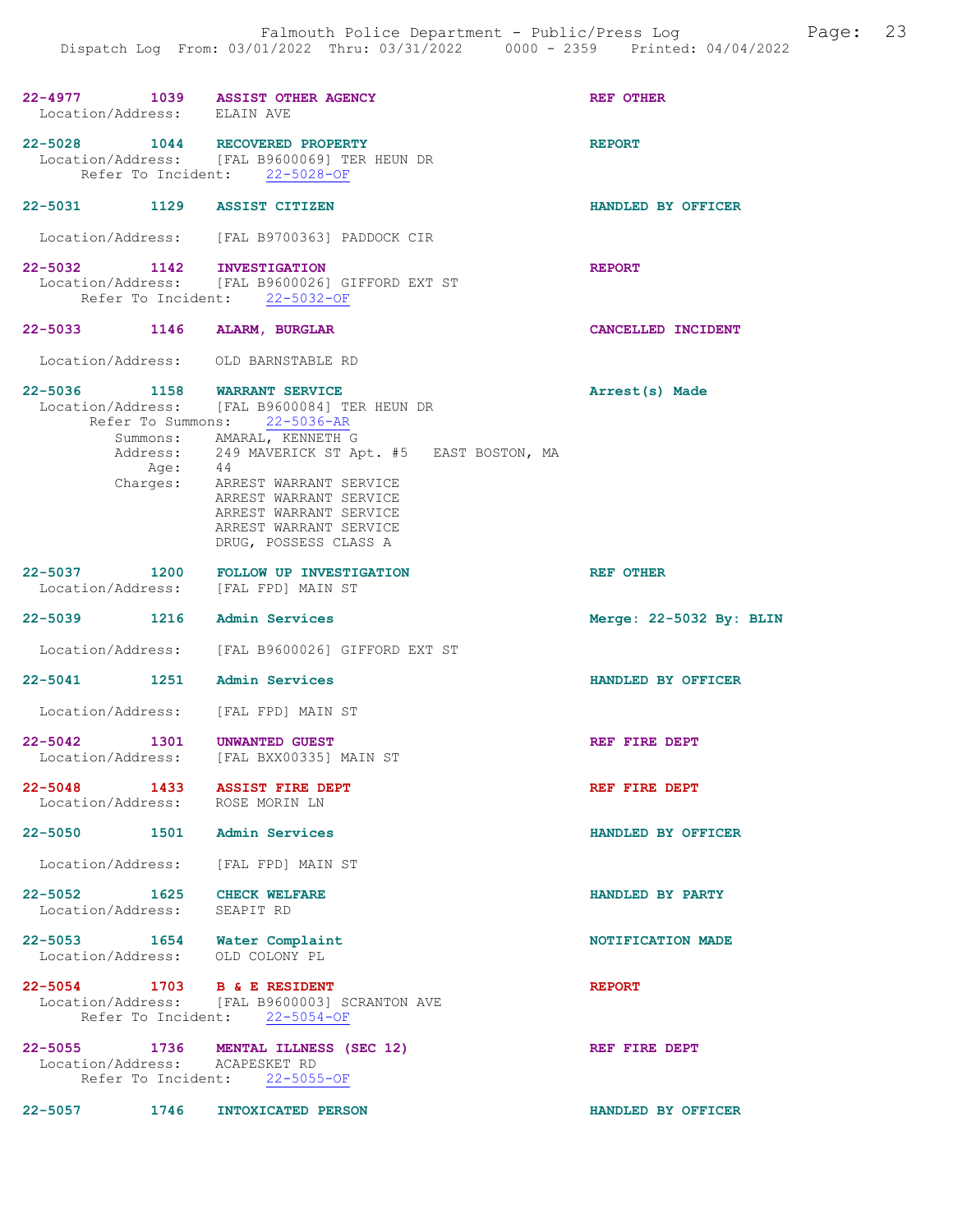| Falmouth Police Department - Public/Press Log<br>Page:<br>Dispatch Log From: 03/01/2022 Thru: 03/31/2022 0000 - 2359 Printed: 04/04/2022 |                                                                                           |                    |  |
|------------------------------------------------------------------------------------------------------------------------------------------|-------------------------------------------------------------------------------------------|--------------------|--|
|                                                                                                                                          | Location/Address: [FAL B9600037] SPRING BARS RD                                           |                    |  |
| 22-5060 1829 ALARM, BURGLAR                                                                                                              |                                                                                           | CANCELLED INCIDENT |  |
|                                                                                                                                          | Location/Address: [FAL BXX00156] JONES RD                                                 |                    |  |
| 22-5063 1849 OVERDOSE<br>Location/Address: GLENWOOD AVE                                                                                  | Refer To Incident: 22-5063-OF                                                             | <b>REPORT</b>      |  |
| 22-5064 1931 ABANDONED 911                                                                                                               |                                                                                           | HANDLED BY OFFICER |  |
| Location/Address:                                                                                                                        | HARVARD DR                                                                                |                    |  |
| 22-5067 2207 Admin Services                                                                                                              |                                                                                           | CANCELLED INCIDENT |  |
|                                                                                                                                          | Location/Address: [FAL B9600069] TER HEUN DR                                              |                    |  |
| 22-5068 2212 ABANDONED 911                                                                                                               | Location/Address: [FAL B9600069] TER HEUN DR                                              | HANDLED BY PARTY   |  |
| 22-5069 2250 AREA CHECK                                                                                                                  |                                                                                           | HANDLED BY OFFICER |  |
| Location/Address: FRESH POND RD                                                                                                          |                                                                                           |                    |  |
| 22-5070 2303 ABANDONED 911                                                                                                               |                                                                                           | CANCELLED INCIDENT |  |
|                                                                                                                                          | Location/Address: [FAL B9600069] TER HEUN DR                                              |                    |  |
| 22-5071 2359                                                                                                                             | ALARM, BURGLAR                                                                            | CANCELLED INCIDENT |  |
|                                                                                                                                          | Location/Address: [FAL BXX00639] TEATICKET HWY                                            |                    |  |
| For Date: $03/11/2022 -$ Friday                                                                                                          |                                                                                           |                    |  |
|                                                                                                                                          | 22-5072 0004 BUILDING / RESIDENCE CHECK<br>Location/Address: [FAL 302] SANDWICH RD        | SECURED / CHECKED  |  |
|                                                                                                                                          | 22-5073 0036 BUILDING / RESIDENCE CHECK<br>Location/Address: [FAL B9600051] HATCHVILLE RD | SECURED / CHECKED  |  |
| 22-5074 0058<br>Location/Address:                                                                                                        | <b>ALARM, BURGLAR</b><br>SACONESSET RD                                                    | <b>UNFOUNDED</b>   |  |
| 22-5076 0130<br>Location/Address:                                                                                                        | BUILDING / RESIDENCE CHECK<br>[FAL B9600025] DAVISVILLE RD                                | SECURED / CHECKED  |  |
| 22-5077 0131<br>Location/Address:                                                                                                        | BUILDING / RESIDENCE CHECK<br>[FAL B9800292] DAVIS STRAITS                                | SECURED / CHECKED  |  |
| 22-5078 0133<br>Location/Address:                                                                                                        | <b>AREA CHECK</b><br>[FAL BXX00131] EAST FALMOUTH HWY                                     | SECURED / CHECKED  |  |
| 22-5079 0141<br>Location/Address:                                                                                                        | <b>AREA CHECK</b><br>[FAL 1034] EAST FALMOUTH HWY                                         | SECURED / CHECKED  |  |
| 22-5081 0145<br>Location/Address:                                                                                                        | <b>AREA CHECK</b><br>WOOD HAVEN LN                                                        | SECURED / CHECKED  |  |
| 22-5082 0150<br>Location/Address:                                                                                                        | PARKING VIOLATION(S)<br>WATER ST + LUSCOMBE AVE                                           | NO VIOLATION       |  |
| 22-5083 0152<br>Location/Address: [FAL 1471] RT 151                                                                                      | <b>AREA CHECK</b>                                                                         | SECURED / CHECKED  |  |
| 22-5084 0157 PARKING VIOLATION (S)                                                                                                       | Location/Address: [FAL B9600203] TOWN HALL SQ                                             | NO VIOLATION       |  |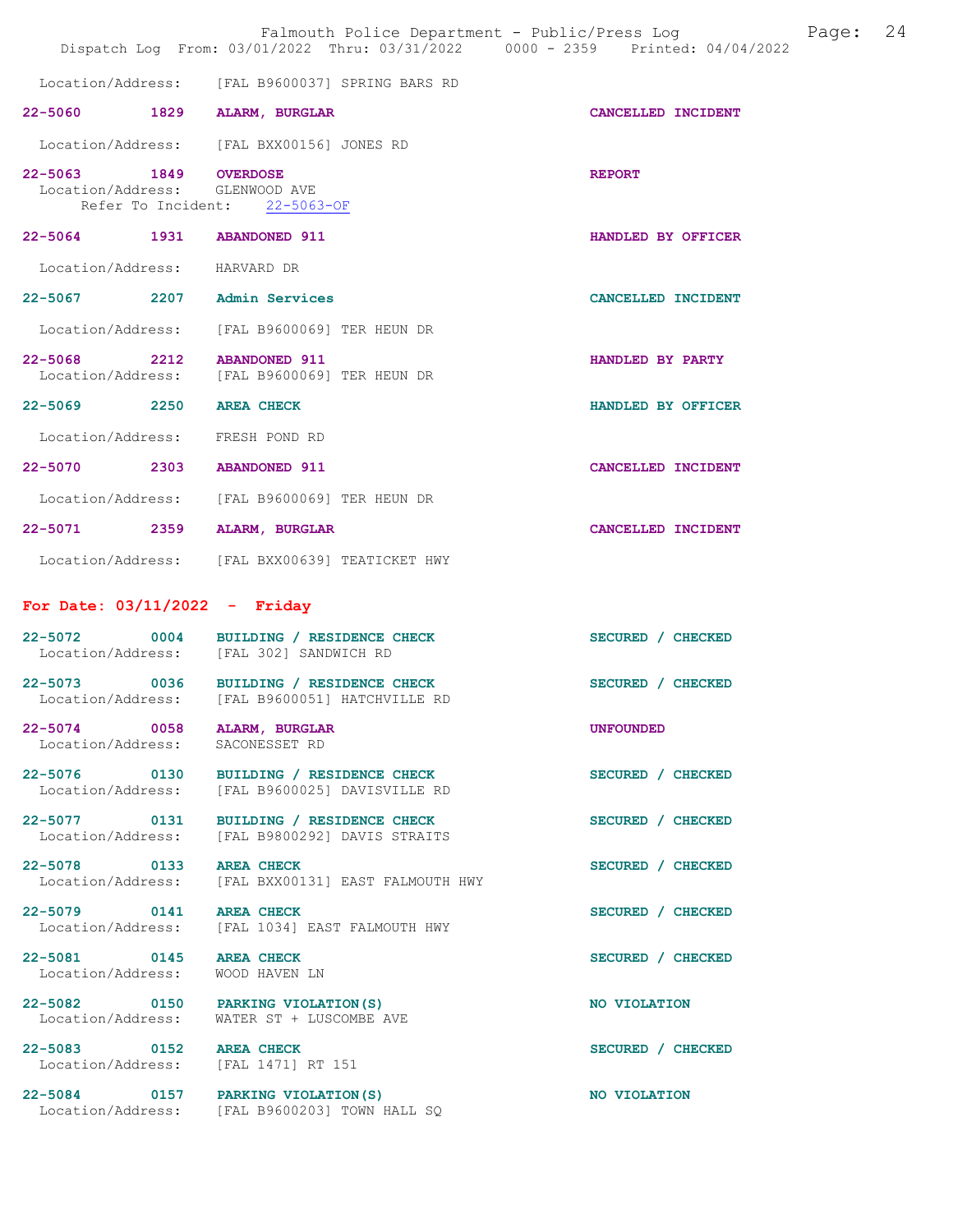| 22-5086 0158 ASSIST CITIZEN                             |                                                                                                           | HANDLED BY OFFICER |
|---------------------------------------------------------|-----------------------------------------------------------------------------------------------------------|--------------------|
| Location/Address:                                       | TEATICKET HWY                                                                                             |                    |
|                                                         |                                                                                                           |                    |
| 22-5085 0159<br>Location/Address:                       | <b>AREA CHECK</b><br>CARRIAGE SHOP RD                                                                     | SECURED / CHECKED  |
| Location/Address:                                       | 22-5087 0219 PARKING VIOLATION (S)<br>[FAL B9600261] MAIN ST                                              | NO VIOLATION       |
| 22-5089 0220<br>Location/Address:                       | BUILDING / RESIDENCE CHECK<br>[FAL 3202] PALMER AVE                                                       | SECURED / CHECKED  |
| 22-5090 0225<br>Location/Address:                       | BUILDING / RESIDENCE CHECK<br>[FAL B9600026] GIFFORD EXT ST                                               | SECURED / CHECKED  |
| 22-5091 0225<br>Location/Address:                       | <b>BUILDING / RESIDENCE CHECK</b><br>[FAL B9800292] DAVIS STRAITS                                         | SECURED / CHECKED  |
| 22-5092 0245<br>Location/Address:                       | BUILDING / RESIDENCE CHECK<br>[FAL 964] TEATICKET HWY                                                     | SECURED / CHECKED  |
| 22-5093 0250 AREA CHECK<br>Location/Address:            | LOCUSTFIELD RD                                                                                            | SECURED / CHECKED  |
|                                                         | 22-5094 0310 BUILDING / RESIDENCE CHECK<br>Location/Address: [FAL B9900121] PALMER AVE                    | SECURED / CHECKED  |
| 22-5097 0614                                            | Admin Services                                                                                            | HANDLED BY OFFICER |
|                                                         | Location/Address: [FAL FPD] MAIN ST                                                                       |                    |
| 22-5098 0648 ALARM, BURGLAR<br>Location/Address:        | [FAL 2026] CENTRAL AVE                                                                                    | SECURED / CHECKED  |
| 22-5099 0703 Admin Services                             |                                                                                                           | HANDLED BY OFFICER |
|                                                         | Location/Address: EAST FALMOUTH HWY                                                                       |                    |
|                                                         | 22-5100 0731 FOLLOW UP INVESTIGATION                                                                      | HANDLED BY OFFICER |
|                                                         | Location/Address: TEATICKET HWY                                                                           |                    |
| 0812<br>$22 - 5101$                                     | <b>ABANDONED MV</b><br>Location/Address:     OVERLOOK CIR + RED BROOK RD<br>Refer To Incident: 22-5101-OF | VEHICLE TOWED      |
|                                                         | 22-5102 0906 TRANSPORT / ESCORT<br>Location/Address: [FAL B9600063] JONES RD                              | <b>TRANSPORT</b>   |
| 22-5103 0917 ABANDONED MV                               | Location/Address: [FAL B9600162] SIMPSON LN<br>Refer To Incident: 22-5103-OF                              | <b>REPORT</b>      |
|                                                         | 22-5104 1023 FOLLOW UP INVESTIGATION                                                                      | HANDLED BY OFFICER |
|                                                         | Location/Address: [FAL FPD] MAIN ST                                                                       |                    |
| 22-5105 1023 ASSIST CITIZEN<br>Location/Address: CEA RD | Refer To Incident: 22-5105-OF                                                                             | <b>REPORT</b>      |
| 22-5106 1027 Admin Services                             |                                                                                                           | HANDLED BY OFFICER |
|                                                         | Location/Address: [FAL FPD] MAIN ST                                                                       |                    |
| 22-5108 1038 ASSIST CITIZEN                             |                                                                                                           | HANDLED BY OFFICER |
|                                                         | Location/Address: [FAL FPD] MAIN ST                                                                       |                    |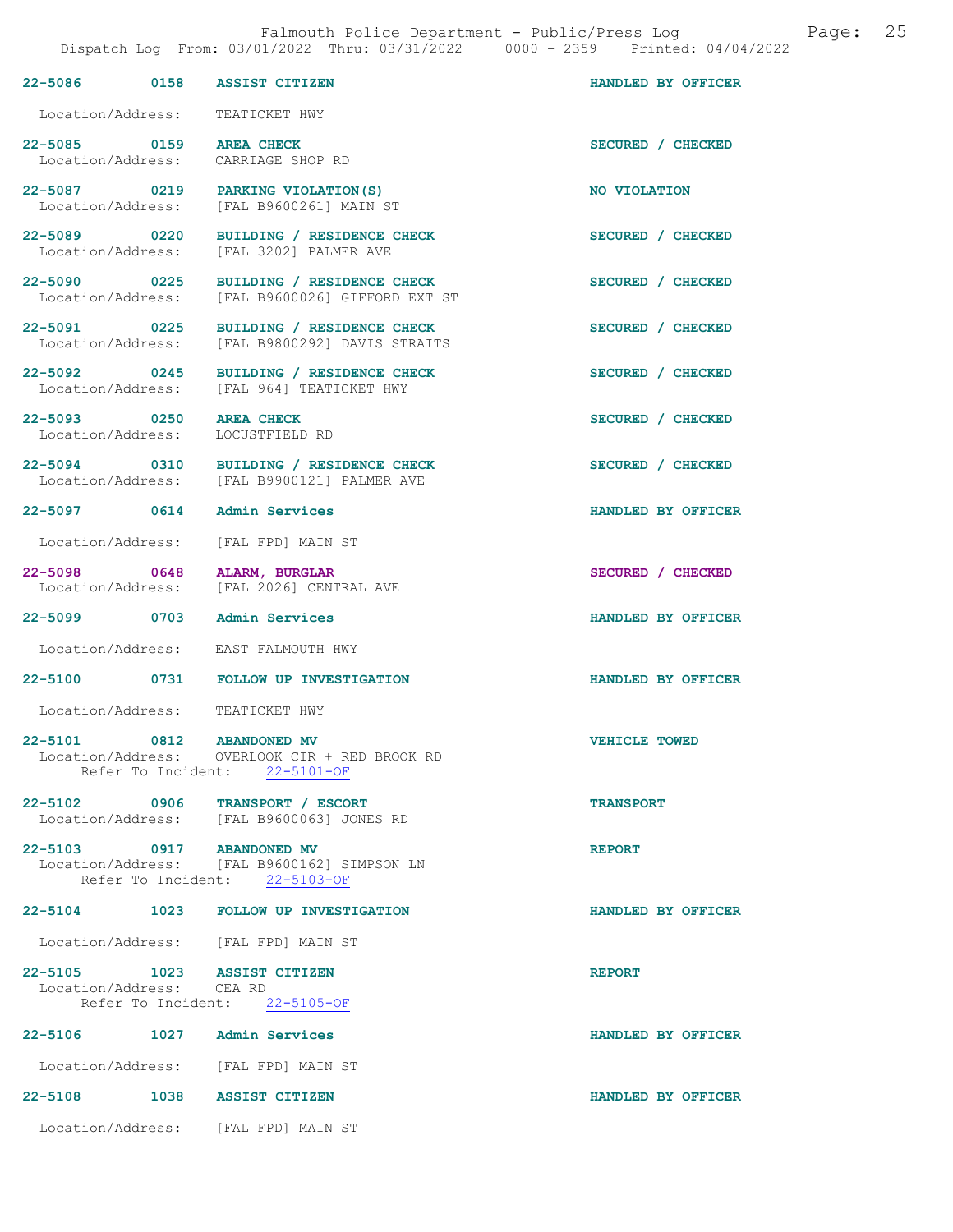#### Refer To Incident: 22-5108-OF

| 22-5111 1154 CHECK WELFARE                                  | Location: EAST FALMOUTH HWY                                                   | <b>GONE ON ARRIVAL</b>  |
|-------------------------------------------------------------|-------------------------------------------------------------------------------|-------------------------|
| 22-5112 1201 DEAD ON ARRIVAL                                | Location/Address: [FAL 3185] GIFFORD ST<br>Refer To Incident: 22-5112-OF      | <b>REPORT</b>           |
| 22-5114 1204 SUSPICIOUS MV                                  |                                                                               | HANDLED BY OFFICER      |
|                                                             | Location/Address: [FAL BXX00707] BENHAM RD                                    |                         |
| 22-4819 1245 PRESERVE PEACE                                 |                                                                               | CANCELLED INCIDENT      |
|                                                             | Location/Address: [FAL B9600326] TEATICKET HWY                                |                         |
| 22-5116 1258 ALARM, BURGLAR<br>Location/Address: NEEDLES LN |                                                                               | SECURED / CHECKED       |
| Location/Address: WEST AVE                                  | 22-5117 1329 ASSIST OTHER AGENCY<br>Refer To Incident: 22-5117-OF             | <b>REPORT</b>           |
|                                                             | 22-5120 1351 FOLLOW UP INVESTIGATION                                          | HANDLED BY OFFICER      |
|                                                             | Location/Address: [FAL B9900218] WOODS HOLE RD                                |                         |
| 22-5121 1402 Harassment<br>Location/Address: SANDWICH RD    |                                                                               | Peace Restored          |
| 22-5122 1419 RECOVERED PROPERTY                             |                                                                               | HANDLED BY OFFICER      |
| Location/Address: [FAL FPD] MAIN ST                         | Refer To Incident: 22-5122-OF                                                 |                         |
|                                                             |                                                                               |                         |
| 22-5123 1440 DISABLED MV                                    |                                                                               | HANDLED BY OFFICER      |
|                                                             | Location/Address: GIFFORD ST + WOODVIEW DR                                    |                         |
| 22-5124 1449 MOTOR VEHICLE STOP                             | Location/Address: RT 28 NORTH + THOMAS B LANDERS RD                           | <b>CITATION ISSUED</b>  |
| 22-5125 1520 MOTOR VEHICLE STOP                             |                                                                               | HANDLED BY OFFICER      |
|                                                             | Location/Address: [FAL B9600065] GIFFORD ST                                   |                         |
| 22-5126 1527 MOTOR VEHICLE STOP<br>Location/Address:        | GIFFORD ST                                                                    | Verbal Warning          |
| 22-5129 1617 ANIMAL COMPLAINT<br>Location/Address:          | [FAL BXX00229] WAOUOIT HWY                                                    | <b>GONE ON ARRIVAL</b>  |
| 22-5130 1636 Water Complaint<br>Location/Address:           | OLD COLONY PL                                                                 | NOTIFICATION MADE       |
| 22-5131 1657<br>Location/Address: EDGEWOOD DR               | Harassment<br>Refer To Accident: 22-5131-AC<br>Refer To Incident: 22-5131-OF  | <b>REPORT</b>           |
|                                                             | 22-5132 1705 FOLLOW UP INVESTIGATION<br>Location/Address: ALEXANDER BOOKER RD | <b>UNABLE TO LOCATE</b> |
| $22 - 5134$                                                 | 1727 ASSIST CITIZEN                                                           | HANDLED BY OFFICER      |
| Location/Address: LEWIS ST                                  |                                                                               |                         |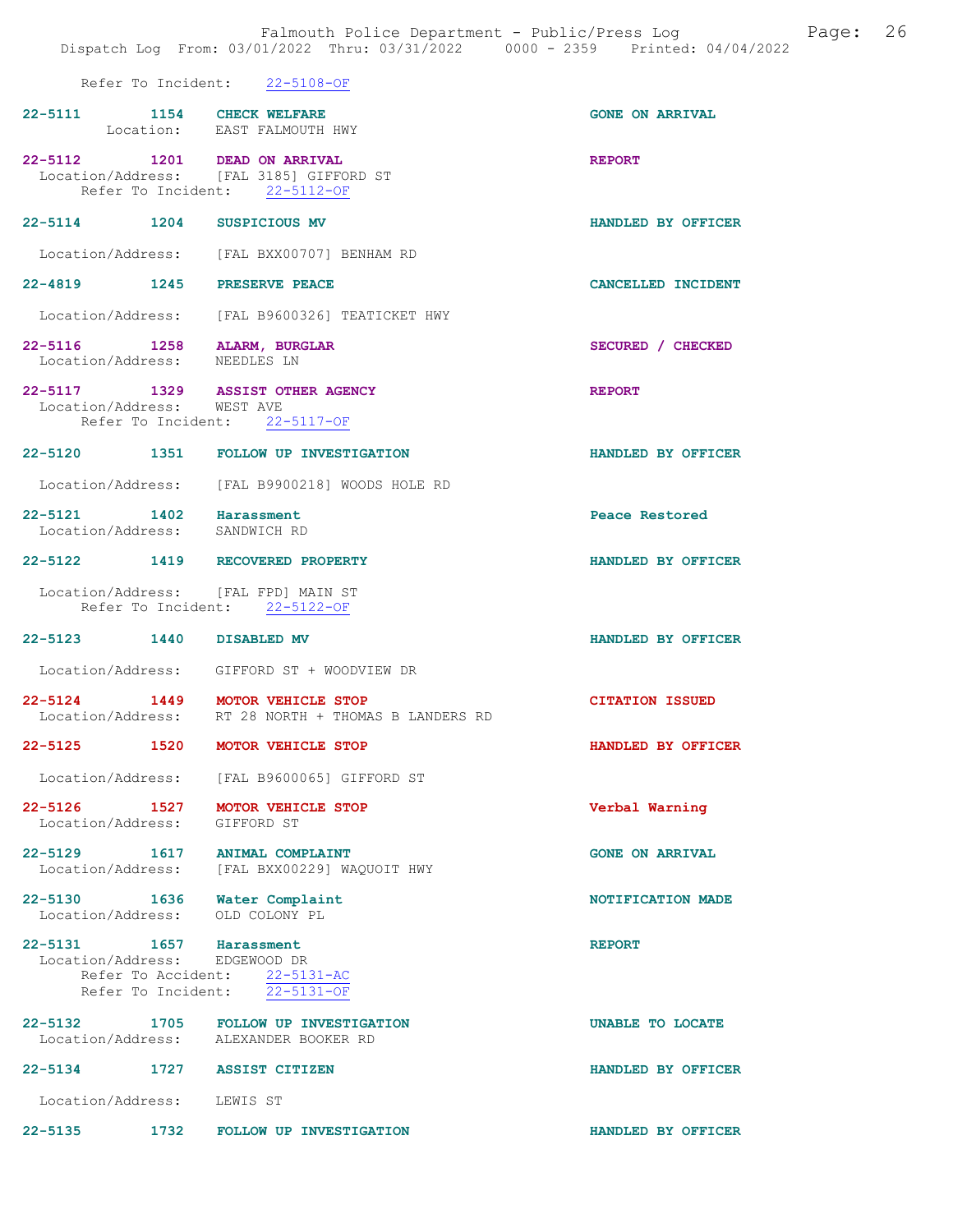| Location/Address: MACCINI WAY                              |                                                                           |                         |
|------------------------------------------------------------|---------------------------------------------------------------------------|-------------------------|
|                                                            | 22-5136 1733 FOLLOW UP INVESTIGATION                                      | HANDLED BY OFFICER      |
| Location/Address: SANDPIPER CIR                            |                                                                           |                         |
| 22-5139 1811 MOTOR VEHICLE STOP                            | Location/Address: RT 28 NORTH + BRICK KILN RD                             | <b>CITATION ISSUED</b>  |
|                                                            | 22-5140 1829 FOLLOW UP INVESTIGATION                                      | HANDLED BY OFFICER      |
|                                                            | Location/Address: [FAL 2877] ELAIN AVE                                    |                         |
| 22-5141 1829 AREA CHECK<br>Location/Address: FRESH POND RD |                                                                           | <b>UNFOUNDED</b>        |
| 22-5143 1834 SUMMONS SERVICE                               | Location/Address: [FAL 464] LOCUST ST                                     | <b>SERVED IN HAND</b>   |
| 22-5144 1851 ASSIST CITIZEN                                |                                                                           | HANDLED BY OFFICER      |
| Location/Address: JAMIE LN                                 |                                                                           |                         |
| 22-5145 1903                                               | <b>SUMMONS SERVICE</b><br>Location/Address: EAST FALMOUTH HWY             | <b>UNABLE TO LOCATE</b> |
| 22-5146 1942 MOTOR VEHICLE STOP                            | Location/Address: WAQUOIT HWY + CHILDS RIVER RD                           | Verbal Warning          |
|                                                            | 22-5148 2053 BUILDING / RESIDENCE CHECK                                   | HANDLED BY OFFICER      |
|                                                            | Location/Address: [FAL 3327] SANDWICH RD                                  |                         |
| 22-5149 2128 INTOXICATED PERSON                            |                                                                           | HANDLED BY OFFICER      |
|                                                            | Location/Address: [FAL BXX00335] MAIN ST<br>Refer To Incident: 22-5149-OF |                         |
| 22-5152 2148 SUSPICIOUS MV                                 |                                                                           | HANDLED BY OFFICER      |
|                                                            | Location/Address: [FAL 3327] SANDWICH RD                                  |                         |
| 22-5153 2208 DEAD ON ARRIVAL                               | Location/Address: [FAL 707] GIFFORD ST<br>Refer To Incident: 22-5153-OF   | <b>REPORT</b>           |

# For Date: 03/12/2022 - Saturday

| $22 - 5156$<br>Location/Address:         | 0028 | BUILDING / RESIDENCE CHECK<br>[FAL B0100017] NORTH FALMOUTH HWY | <b>SECURED</b> | <b>CHECKED</b> |
|------------------------------------------|------|-----------------------------------------------------------------|----------------|----------------|
| $22 - 5157$<br>Location/Address:         | 0030 | BUILDING / RESIDENCE CHECK<br>[FAL B9600246] OLD MAIN RD        | <b>SECURED</b> | <b>CHECKED</b> |
| $22 - 5158$<br>Location/Address:         | 0031 | BUILDING / RESIDENCE CHECK<br>[FAL B9600025] DAVISVILLE RD      | <b>SECURED</b> | <b>CHECKED</b> |
| $22 - 5159$<br>0036<br>Location/Address: |      | BUILDING / RESIDENCE CHECK<br>[FAL B9600031] MARAVISTA AVE EXT  | <b>SECURED</b> | <b>CHECKED</b> |
| 0040<br>$22 - 5160$<br>Location/Address: |      | <b>AREA CHECK</b><br>HOMESTEAD LN                               | <b>SECURED</b> | <b>CHECKED</b> |
| $22 - 5161$<br>Location/Address:         | 0045 | <b>AREA CHECK</b><br>[FAL B9600047] TEATICKET HWY               | <b>SECURED</b> | <b>CHECKED</b> |
| $22 - 5163$                              | 0046 | <b>BUILDING</b><br><b>RESIDENCE CHECK</b>                       | <b>SECURED</b> | <b>CHECKED</b> |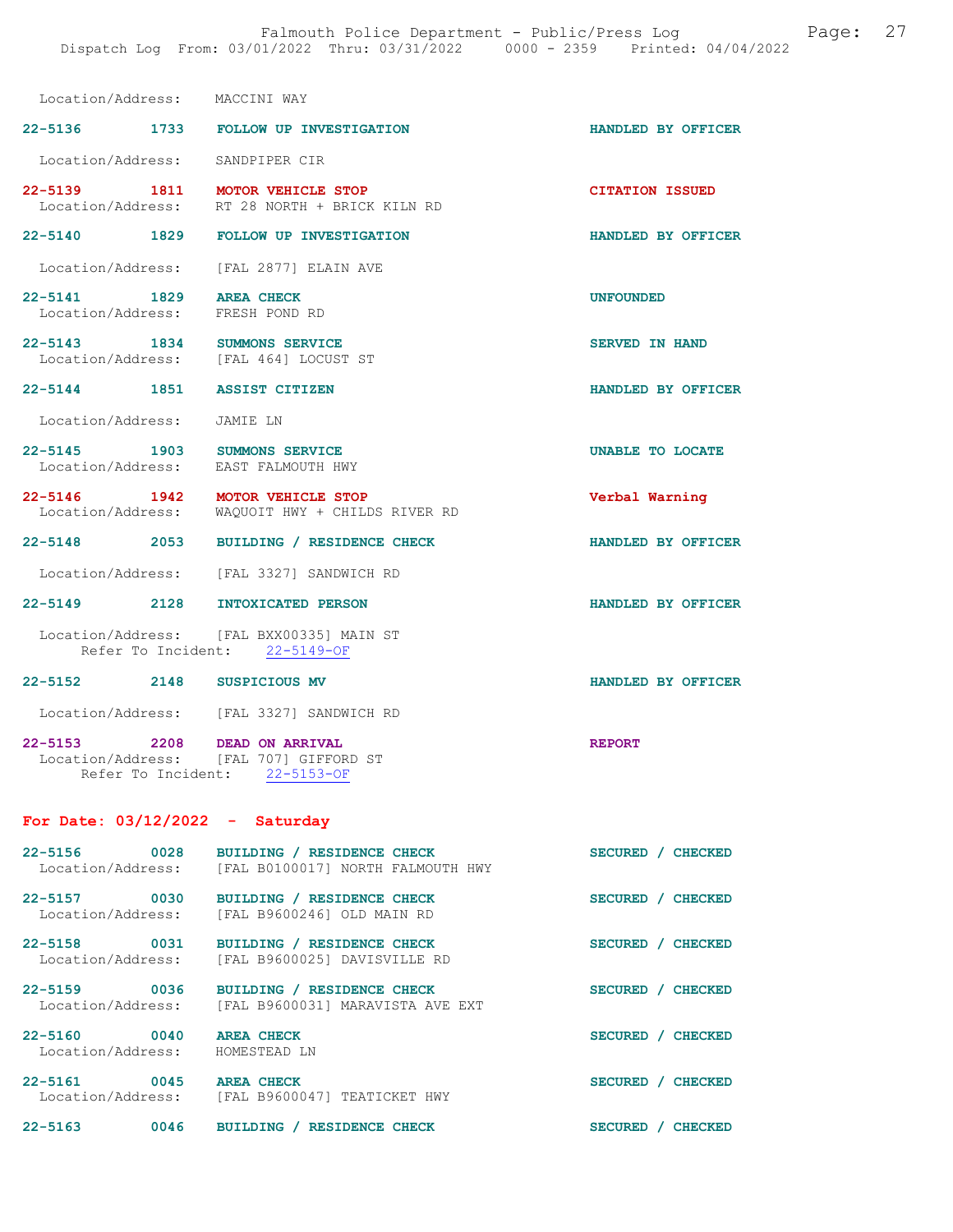|                                                                    | Falmouth Police Department - Public/Press Log Fage: 28<br>Dispatch Log From: 03/01/2022 Thru: 03/31/2022 0000 - 2359 Printed: 04/04/2022 |                        |  |
|--------------------------------------------------------------------|------------------------------------------------------------------------------------------------------------------------------------------|------------------------|--|
|                                                                    | Location/Address: [FAL BXX00131] EAST FALMOUTH HWY                                                                                       |                        |  |
| 22-5162 0048 AREA CHECK<br>Location/Address: JERICHO PATH          |                                                                                                                                          | SECURED / CHECKED      |  |
|                                                                    | 22-5164 0056 BUILDING / RESIDENCE CHECK<br>Location/Address: [FAL BXX00659] NORTH FALMOUTH HWY                                           | SECURED / CHECKED      |  |
| Location/Address: WOOD HAVEN LN                                    | 22-5165 0057 BUILDING / RESIDENCE CHECK                                                                                                  | SECURED / CHECKED      |  |
|                                                                    | 22-5166 0059 BUILDING / RESIDENCE CHECK<br>Location/Address: [FAL B9600030] OLD MAIN RD                                                  | SECURED / CHECKED      |  |
| 22-5167 0106 AREA CHECK<br>Location/Address: [FAL L71] MOSES RD    |                                                                                                                                          | SECURED / CHECKED      |  |
| 22-5168 0110 AREA CHECK<br>Location/Address: [FAL 1609] PATTEE RD  |                                                                                                                                          | SECURED / CHECKED      |  |
| 22-5169 0115 AREA CHECK<br>Location/Address: [FAL 2870] GIFFORD ST |                                                                                                                                          | SECURED / CHECKED      |  |
| Location/Address: [FAL L104] MAIN ST                               | 22-5170 0117 DISTURBANCE / DISORDERLY                                                                                                    | <b>GONE ON ARRIVAL</b> |  |
| Location/Address: [FAL 302] SANDWICH RD                            | 22-5171 0118 BUILDING / RESIDENCE CHECK                                                                                                  | SECURED / CHECKED      |  |
| Location/Address: [FAL 1471] RT 151                                | 22-5172 0133 BUILDING / RESIDENCE CHECK                                                                                                  | SECURED / CHECKED      |  |
| 22-5173 0138 PARKING VIOLATION (S)<br>Location/Address: WATER ST   |                                                                                                                                          | NO VIOLATION           |  |
|                                                                    | 22-5174 0141 AREA CHECK<br>Location/Address: [FAL B9600080] WORCESTER CT                                                                 | SECURED / CHECKED      |  |
|                                                                    | 22-5175 0142 BUILDING / RESIDENCE CHECK<br>Location/Address: [FAL L34] SCRANTON AVE                                                      | SECURED / CHECKED      |  |
| 22-5176 0146                                                       | BUILDING / RESIDENCE CHECK<br>Location/Address: [FAL B9900121] PALMER AVE                                                                | SECURED / CHECKED      |  |
| 22-5177 0146 AREA CHECK<br>Location/Address: [FAL L98] SURF DR     |                                                                                                                                          | SECURED / CHECKED      |  |
| 22-5178 0149<br>Location/Address:                                  | BUILDING / RESIDENCE CHECK<br>[FAL B9700958] EAST FALMOUTH HWY                                                                           | SECURED / CHECKED      |  |
| 22-5179 0150<br>Location/Address:                                  | <b>AREA CHECK</b><br>[FAL B9600069] TER HEUN DR                                                                                          | SECURED / CHECKED      |  |
| 22-5180 0152<br>Location/Address:                                  | BUILDING / RESIDENCE CHECK<br>[FAL B9600029] KATHARINE LEE BATES                                                                         | SECURED / CHECKED      |  |
| 22-5181 0155<br>Location/Address:                                  | BUILDING / RESIDENCE CHECK<br>[FAL B9600028] JONES RD                                                                                    | SECURED / CHECKED      |  |
| 22-5182 0158<br>Location/Address:                                  | PARKING VIOLATION (S)<br>[FAL B9600203] TOWN HALL SQ                                                                                     | NO VIOLATION           |  |
| 22-5183 0158<br>Location/Address:                                  | PARKING VIOLATION (S)<br>[FAL B9600261] MAIN ST                                                                                          | NO VIOLATION           |  |
| 22-5184 0218<br>Location/Address:                                  | BUILDING / RESIDENCE CHECK<br>[FAL B9600051] HATCHVILLE RD                                                                               | SECURED / CHECKED      |  |
| 22-5185 0219                                                       | BUILDING / RESIDENCE CHECK<br>Location/Address: [FAL B9600237] EAST FALMOUTH HWY                                                         | SECURED / CHECKED      |  |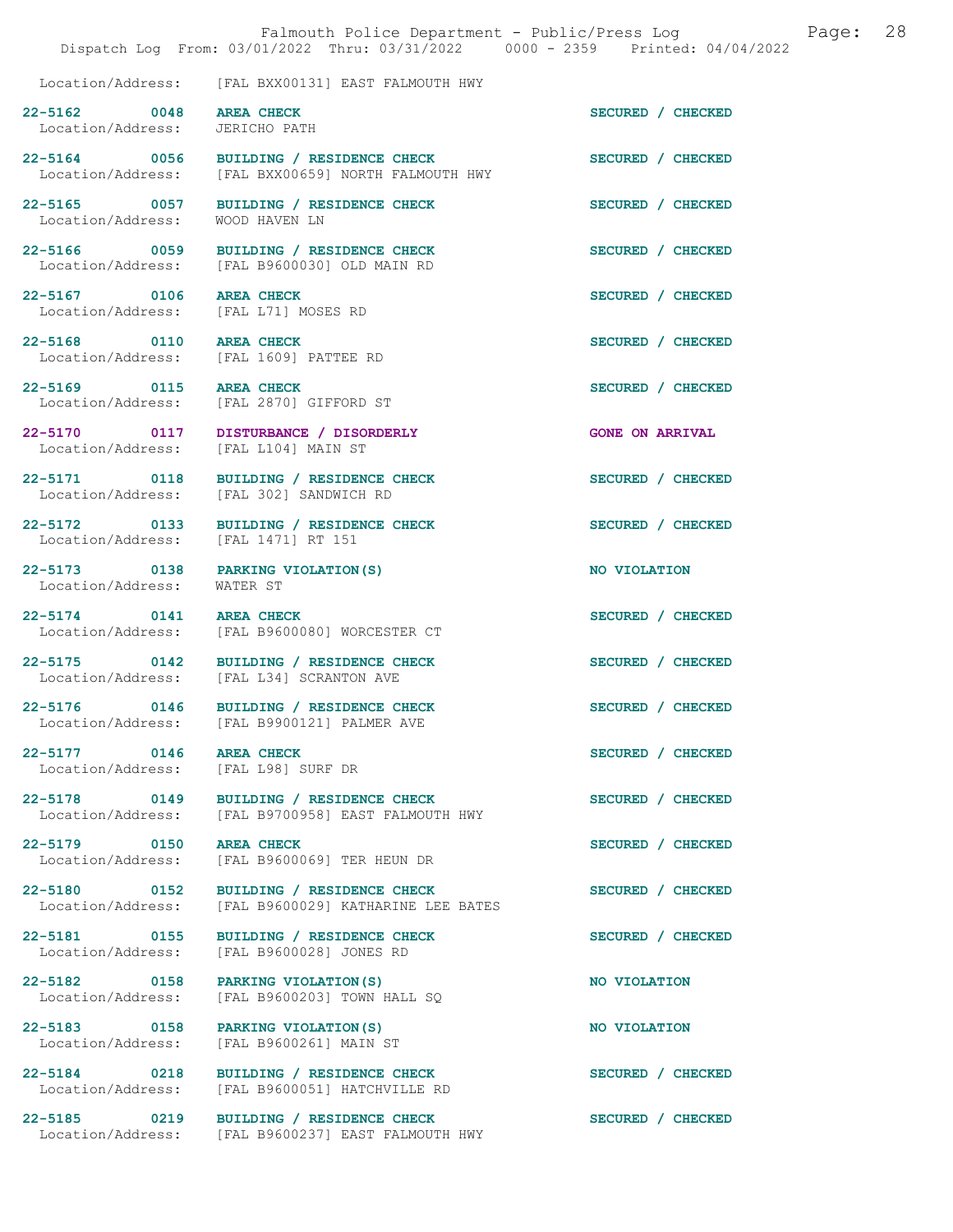| 22-5187 0534 OVERDOSE                                             | Location/Address: [FAL 3061] RED BROOK RD<br>Refer To Incident: 22-5187-OF                                        | <b>REPORT</b>          |
|-------------------------------------------------------------------|-------------------------------------------------------------------------------------------------------------------|------------------------|
| 22-5194 1200 ASSIST CITIZEN<br>Location/Address: MAIN ST          | Refer To Incident: 22-5194-OF                                                                                     | <b>REPORT</b>          |
| 22-5195 1205 Admin Services                                       |                                                                                                                   | HANDLED BY OFFICER     |
| Location/Address: [FAL FPD] MAIN ST                               |                                                                                                                   |                        |
| 22-5198 1334 ABANDONED 911                                        |                                                                                                                   | HANDLED BY OFFICER     |
|                                                                   | Location/Address: [FAL 690] TER HEUN DR                                                                           |                        |
| 22-5200 1355 ALARM, BURGLAR<br>Location/Address: WESTWOOD RD      |                                                                                                                   | <b>UNFOUNDED</b>       |
| 22-5201 1413 ABANDONED 911                                        |                                                                                                                   | HANDLED BY OFFICER     |
|                                                                   | Location/Address: [FAL 707] GIFFORD ST                                                                            |                        |
| 22-5204 1522 PRESERVE PEACE                                       |                                                                                                                   | HANDLED BY OFFICER     |
| Location/Address: LAKE SHORE DR                                   |                                                                                                                   |                        |
| 22-5206 1525 ASSAULT, PAST<br>Location/Address:                   | NORTH FALMOUTH HWY                                                                                                | HANDLED BY PARTY       |
| 22-5210 1728 Down Wires<br>Location/Address: SCHOOL ST            |                                                                                                                   | NOTIFICATION MADE      |
| 22-5212 1747 PRIVATE TOW<br>Location/Address: [FAL 464] LOCUST ST |                                                                                                                   | HANDLED BY PARTY       |
| 22-5214 1800 CRASH                                                | Location/Address: W FALMOUTH HWY + PALMER AVE<br>Refer To Accident: 22-5214-A-AC<br>Refer To Incident: 22-5214-OF | <b>REPORT</b>          |
| 22-5216 1828 CHECK WELFARE                                        |                                                                                                                   | HANDLED BY OFFICER     |
| Location/Address: NARRAGANSETT ST                                 |                                                                                                                   |                        |
| 22-5217<br>1840                                                   | <b>ALARM, BURGLAR</b>                                                                                             | CANCELLED INCIDENT     |
|                                                                   | Location/Address: [FAL 57] OLD MAIN RD                                                                            |                        |
| 22-5221<br>1906                                                   | <b>ASSIST FIRE DEPT</b>                                                                                           | HANDLED BY OFFICER     |
| Location/Address: CARRIAGE SHOP RD                                |                                                                                                                   |                        |
| 22-5222 1916 ERRATIC MV                                           | Location/Address: [FAL 664] TEATICKET HWY + TROTTING PARK RD                                                      | <b>GONE ON ARRIVAL</b> |
| $22 - 5223$<br>1921<br>Location/Address:                          | ALARM, BURGLAR<br>[FAL BXX00631] TEATICKET HWY                                                                    | SECURED / CHECKED      |
| 22-5225 1940 ALARM, BURGLAR<br>Location/Address:                  | VINEYARD GATE                                                                                                     | <b>UNFOUNDED</b>       |
|                                                                   | 22-5227 2017 FOLLOW UP INVESTIGATION                                                                              | HANDLED BY OFFICER     |
| Location/Address: [FAL FPD] MAIN ST                               |                                                                                                                   |                        |
| $22 - 5228$<br>2054<br>Location/Address:                          | ALARM, BURGLAR<br>DUSTY MILLER RD                                                                                 | <b>UNFOUNDED</b>       |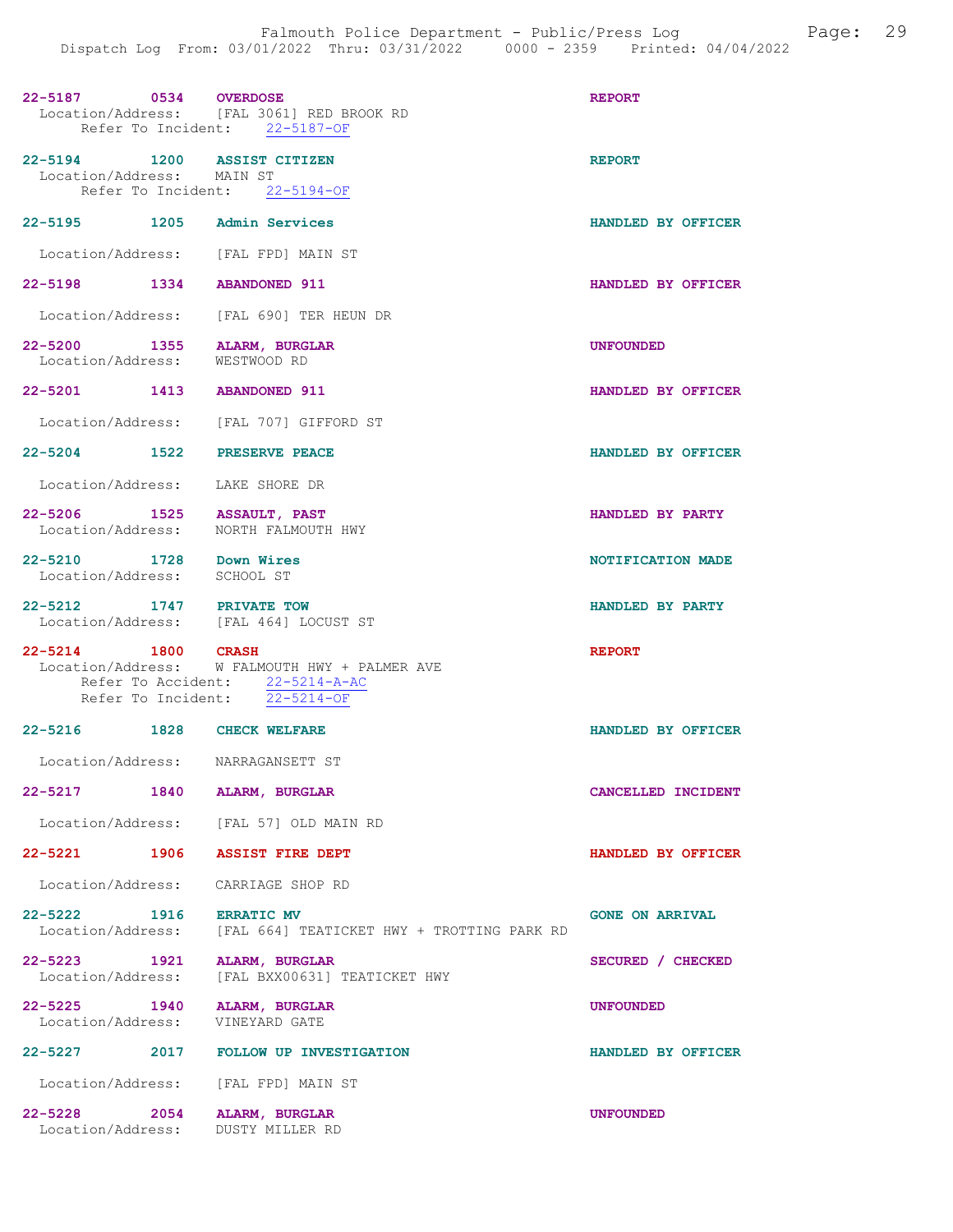| 22-5229 2117 CRASH, HIT/RUN                                      | Location/Address: MENAUHANT RD + CENTRAL AVE<br>Refer To Accident: 22-5229-AC                                                                                                                                                                                                                                                                                                 | <b>REPORT</b>      |
|------------------------------------------------------------------|-------------------------------------------------------------------------------------------------------------------------------------------------------------------------------------------------------------------------------------------------------------------------------------------------------------------------------------------------------------------------------|--------------------|
| 22-5230 2131 CRASH                                               | Location/Address: [FAL 1522] TEATICKET HWY<br>Refer To Accident: 22-5230-AC                                                                                                                                                                                                                                                                                                   | <b>REPORT</b>      |
| 22-5231 2230 ERRATIC MV                                          | Location/Address: RT 151 + NORTH FALMOUTH HWY<br>Refer To Arrest: 22-5231-AR<br>Arrest: COHEN, DANIEL G<br>Address: 16 TEE WAY SOUTH YARMOUTH, MA<br>Age: 31<br>Charges: DRUG, POSSESS CLASS E<br>OUI DRUGS<br>MARKED LANES VIOLATION<br>NEGLIGENT OPERATION OF MOTOR VEHICLE c90 \$24(2)(a) (OTE)<br>DRUG, POSSESS CLASS E<br>DRUG, POSSESS CLASS E<br>DRUG, POSSESS CLASS E | Arrest(s) Made     |
| 22-5233 2310 SUSPICIOUS MV                                       |                                                                                                                                                                                                                                                                                                                                                                               | HANDLED BY OFFICER |
| Location/Address: LYN LN                                         |                                                                                                                                                                                                                                                                                                                                                                               |                    |
| For Date: $03/13/2022 -$ Sunday                                  |                                                                                                                                                                                                                                                                                                                                                                               |                    |
| 22-5234 0028 Admin Services                                      |                                                                                                                                                                                                                                                                                                                                                                               | HANDLED BY OFFICER |
| Location/Address: [FAL FPD] MAIN ST                              |                                                                                                                                                                                                                                                                                                                                                                               |                    |
|                                                                  | 22-5235 0033 BUILDING / RESIDENCE CHECK<br>Location/Address: [FAL B9600031] MARAVISTA AVE EXT                                                                                                                                                                                                                                                                                 | SECURED / CHECKED  |
| 22-5236 0036                                                     | <b>AREA CHECK</b><br>Location/Address: [FAL B9600047] TEATICKET HWY                                                                                                                                                                                                                                                                                                           | SECURED / CHECKED  |
| 22-5237 0040 AREA CHECK<br>Location/Address:                     | JERICHO PATH                                                                                                                                                                                                                                                                                                                                                                  | SECURED / CHECKED  |
| 22-5238 0057 PARKING VIOLATION(S)                                | Location/Address: [FAL B9600203] TOWN HALL SQ                                                                                                                                                                                                                                                                                                                                 | NO VIOLATION       |
| $22 - 5239$<br>0102<br>Location/Address: [FAL 1609] PATTEE RD    | AREA CHECK                                                                                                                                                                                                                                                                                                                                                                    | SECURED / CHECKED  |
| 22-5240 0106 AREA CHECK                                          | Location/Address: [FAL 2870] GIFFORD ST                                                                                                                                                                                                                                                                                                                                       | SECURED / CHECKED  |
| 22-5241 0137<br>Location/Address:                                | <b>AREA CHECK</b><br>[FAL B9600080] WORCESTER CT                                                                                                                                                                                                                                                                                                                              | SECURED / CHECKED  |
| 22-5242 0139 ALARM, BURGLAR<br>Location/Address: GREEN MEADOW LN |                                                                                                                                                                                                                                                                                                                                                                               | <b>UNFOUNDED</b>   |
| 22-5243 0305                                                     | <b>AREA CHECK</b>                                                                                                                                                                                                                                                                                                                                                             | HANDLED BY OFFICER |
|                                                                  | Location/Address: [FAL 55] MENAUHANT RD                                                                                                                                                                                                                                                                                                                                       |                    |
| 22-5244 0316<br>Location/Address:                                | BUILDING / RESIDENCE CHECK<br>[FAL 302] SANDWICH RD                                                                                                                                                                                                                                                                                                                           | SECURED / CHECKED  |
| 22-5245 0323<br>Location/Address:                                | BUILDING / RESIDENCE CHECK<br>[FAL B9700852] NORTH FALMOUTH HWY                                                                                                                                                                                                                                                                                                               | SECURED / CHECKED  |
| 22-5246 0324<br>Location/Address:                                | BUILDING / RESIDENCE CHECK<br>[FAL B9600025] DAVISVILLE RD                                                                                                                                                                                                                                                                                                                    | SECURED / CHECKED  |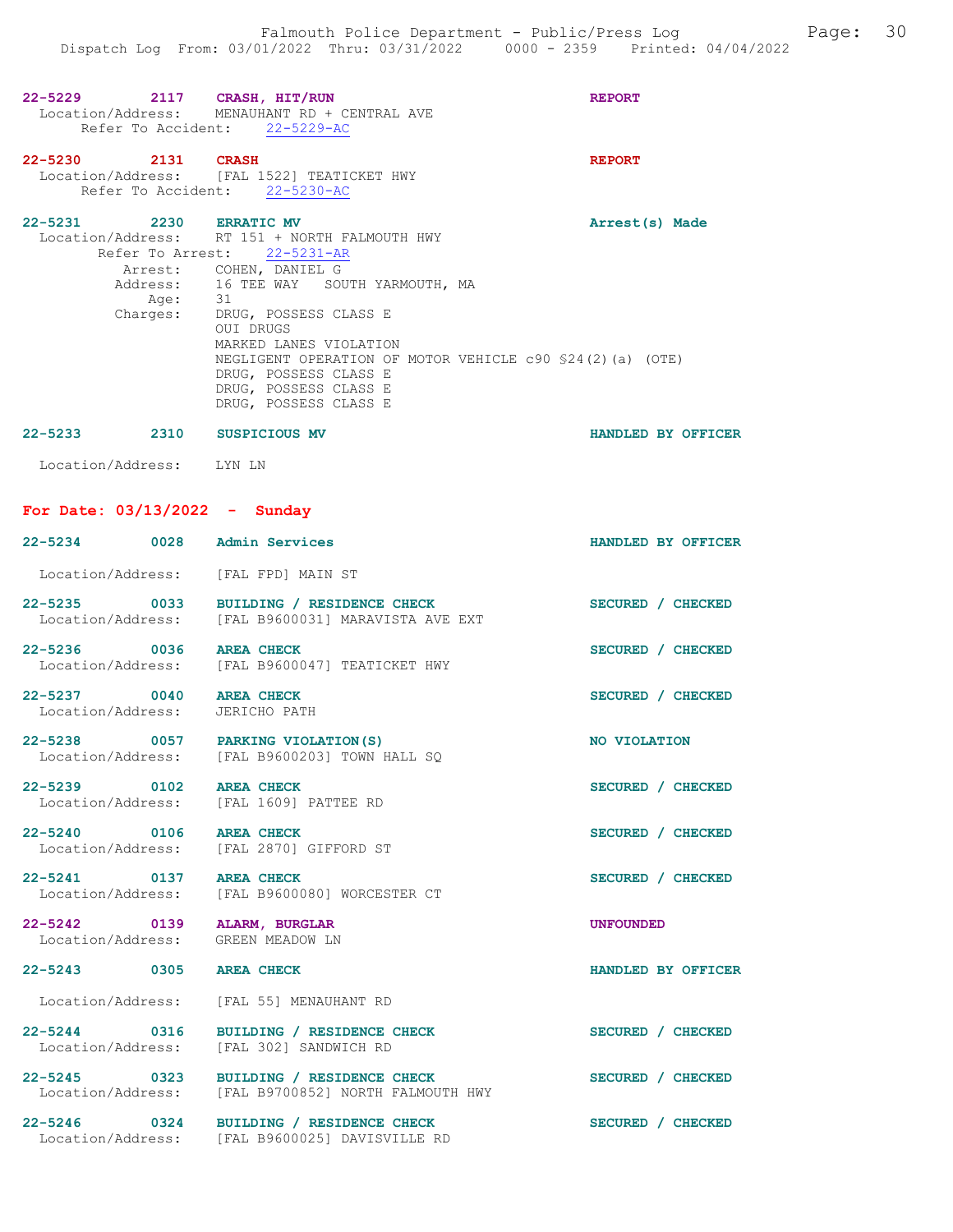| 22-5247 0326                                                |                 | BUILDING / RESIDENCE CHECK<br>Location/Address: [FAL BXX00131] EAST FALMOUTH HWY                                         | SECURED / CHECKED      |
|-------------------------------------------------------------|-----------------|--------------------------------------------------------------------------------------------------------------------------|------------------------|
| 22-5248 0329<br>Location/Address:                           |                 | PARKING VIOLATION (S)<br>WATER ST + LUSCOMBE AVE                                                                         | NO VIOLATION           |
| 22-5249 0330<br>Location/Address:                           |                 | BUILDING / RESIDENCE CHECK<br>[FAL B9700958] EAST FALMOUTH HWY                                                           | SECURED / CHECKED      |
| 22-5250 0335<br>Location/Address:                           |                 | BUILDING / RESIDENCE CHECK<br>[FAL BXX00272] LOCUST ST                                                                   | SECURED / CHECKED      |
| 22-5252 0337<br>Location/Address:                           |                 | BUILDING / RESIDENCE CHECK<br>[FAL B9600051] HATCHVILLE RD                                                               | SECURED / CHECKED      |
| 22-5251 0338                                                |                 | BUILDING / RESIDENCE CHECK<br>Location/Address: [FAL 3202] PALMER AVE                                                    | SECURED / CHECKED      |
| 22-5253 0530<br>Location/Address:                           |                 | ALARM, BURGLAR<br>OLD MAIN RD                                                                                            | <b>UNFOUNDED</b>       |
| 22-5255 0741                                                |                 | DOWN TREE (S)                                                                                                            | HANDLED BY OFFICER     |
|                                                             |                 | Location/Address: SIPPEWISSETT RD + RANSOM RD                                                                            |                        |
| 22-5259 0936 CRASH                                          |                 | Location/Address: JONES RD + GIFFORD ST<br>Refer To Accident: 22-5259-AC                                                 | <b>REPORT</b>          |
| 22-5262 1045 ANIMAL COMPLAINT                               |                 |                                                                                                                          | REF ANIMAL CONTROL     |
| Location/Address: PARSONS LN                                |                 |                                                                                                                          |                        |
|                                                             |                 | 22-5264 1148 DISTURBANCE / DISORDERLY<br>Location/Address: [FAL B0200069] TEATICKET HWY<br>Refer To Incident: 22-5264-OF | <b>REPORT</b>          |
| 22-5265 1151 UNWANTED GUEST                                 |                 | Location/Address: [FAL BXX00016] TEATICKET HWY                                                                           | <b>GONE ON ARRIVAL</b> |
| 22-5267 1235 PRESERVE PEACE                                 |                 |                                                                                                                          | HANDLED BY OFFICER     |
| Location/Address:                                           |                 | TEATICKET HWY                                                                                                            |                        |
| 22-5268 2014                                                | 1303            | <b>ABANDONED 911</b>                                                                                                     | HANDLED BY OFFICER     |
|                                                             |                 | Location/Address: [FAL 2875] EAST FALMOUTH HWY                                                                           |                        |
| $22 - 5270$<br>Location/Address:                            | 1319 AREA CHECK | SEACOAST SHORES BLVD + WINTHROP DR                                                                                       | <b>REF OTHER</b>       |
| 22-5271 1322 ALARM, BURGLAR<br>Location/Address: SAKONET RD |                 |                                                                                                                          | <b>UNFOUNDED</b>       |
| 22-5274 1551 ALARM, BURGLAR                                 |                 |                                                                                                                          | CANCELLED INCIDENT     |
| Location/Address: WEST FALMOUTH HWY                         |                 |                                                                                                                          |                        |
| 22-5276 1621                                                | <b>LARCENY</b>  | Location/Address: [FAL 1600] GIFFORD ST<br>Refer To Incident: 22-5276-OF                                                 | <b>REPORT</b>          |
| 22-5278 1640                                                |                 | <b>CHECK WELFARE</b>                                                                                                     | HANDLED BY OFFICER     |

Location/Address: [FAL 2928] SHORE ST

22-5279 1704 SUICIDE ATTEMPT / THREAT REPORT Location/Address: [FAL 882] EAST FALMOUTH HWY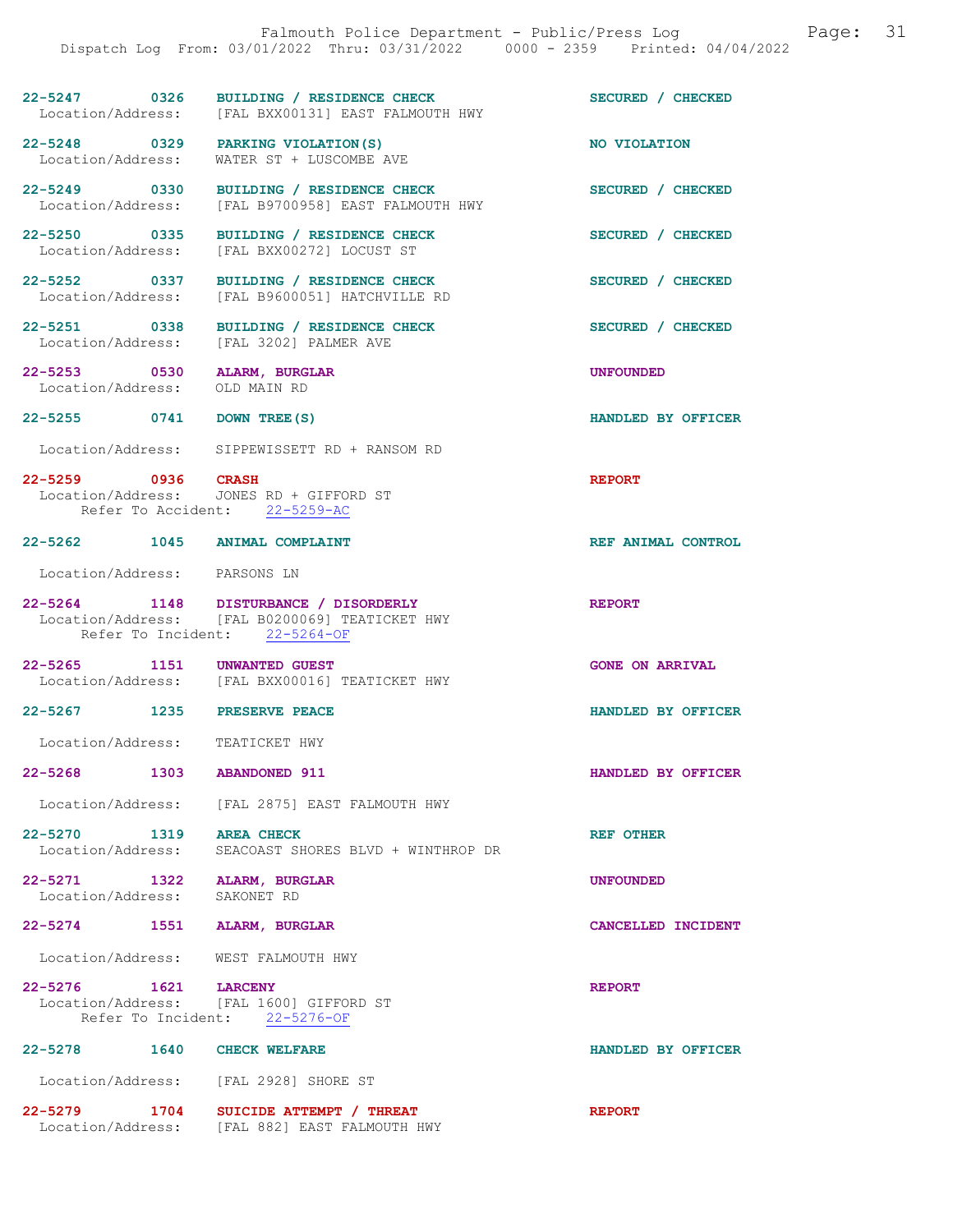22-5282 1918 TRAFFIC HAZARD HANDLED BY OFFICER

|--|

|                                                 |      | Location/Address: [FAL BXX00063] FALMOUTH WOODS RD              |                        |
|-------------------------------------------------|------|-----------------------------------------------------------------|------------------------|
| $22 - 5283$                                     | 1933 | LOUD MUSIC / PARTY / NOISES                                     | HANDLED BY OFFICER     |
| Location/Address:                               |      | TROTTING PARK RD                                                |                        |
| 22-5285<br>2008<br>Location/Address: FAIRWAY LN |      | <b>ASSIST OTHER AGENCY</b>                                      | <b>REF OTHER</b>       |
| 22-5286 2014                                    |      | MOTOR VEHICLE STOP<br>Location/Address: [FAL 171] DAVIS STRAITS | Verbal Warning         |
| $22 - 5287$                                     | 2045 | LOUD MUSIC / PARTY / NOISES                                     | HANDLED BY OFFICER     |
| Location/Address:                               |      | [FAL B0000073] GIFFORD ST                                       |                        |
| $22 - 5289$<br>2057<br>Location/Address:        |      | <b>AREA CHECK</b><br>FRESH POND RD                              | <b>UNFOUNDED</b>       |
| $22 - 5291$<br>2127<br>Location/Address:        |      | SPEEDING MOTOR VEHICLE (S)<br>BRICK KILN RD                     | <b>CITATION ISSUED</b> |
|                                                 |      |                                                                 |                        |

22-5290 2128 MOTOR VEHICLE STOP CITATION ISSUED Location/Address: LAKEVIEW AVE + GIFFORD ST

22-5292 2224 ALARM, BURGLAR SECURED / CHECKED Location/Address: HUMMINGBIRD HILL RD Location/Address:

22-5294 2315 B & E, IN PROGRESS REPORT Location/Address: NEVES WAY Refer To Incident: 22-5294-OF

22-5295 2348 MOTOR VEHICLE STOP Verbal Warning Location/Address: SAINT MARKS RD + TEATICKET HWY

For Date: 03/14/2022 - Monday

| 22-5297 0023 AREA CHECK<br>Location/Address: CEDAR MEADOWS DR |                                                                                               |                   | SECURED / CHECKED |
|---------------------------------------------------------------|-----------------------------------------------------------------------------------------------|-------------------|-------------------|
| 22-5298 0024                                                  | BUILDING / RESIDENCE CHECK<br>Location/Address: [FAL B9900121] PALMER AVE                     | SECURED / CHECKED |                   |
| 22-5299 0025<br>Location/Address:                             | <b>AREA CHECK</b><br>SAINT ANNES LN                                                           | SECURED / CHECKED |                   |
|                                                               | 22-5300 0029 BUILDING / RESIDENCE CHECK<br>Location/Address: [FAL 494] EAST FALMOUTH HWY      | SECURED / CHECKED |                   |
|                                                               | 22-5301 0043 BUILDING / RESIDENCE CHECK<br>Location/Address: [FAL 302] SANDWICH RD            | SECURED / CHECKED |                   |
|                                                               | 22-5302 0058 BUILDING / RESIDENCE CHECK<br>Location/Address: [FAL B9600069] TER HEUN DR       | SECURED /         | <b>CHECKED</b>    |
|                                                               | 22-5303 0102 BUILDING / RESIDENCE CHECK<br>Location/Address: [FAL BXX00539] EAST FALMOUTH HWY | SECURED /         | <b>CHECKED</b>    |
| $\sim$ 0142<br>$22 - 5304$                                    | BUILDING / RESIDENCE CHECK                                                                    | SECURED /         | <b>CHECKED</b>    |

Location/Address: [FAL B9700933] LOCUST ST

22-5305 0201 PARKING VIOLATION(S) SECURED / CHECKED Location/Address: LUSCOMBE AVE + WATER ST

LUSCOMBE AVE + WATER ST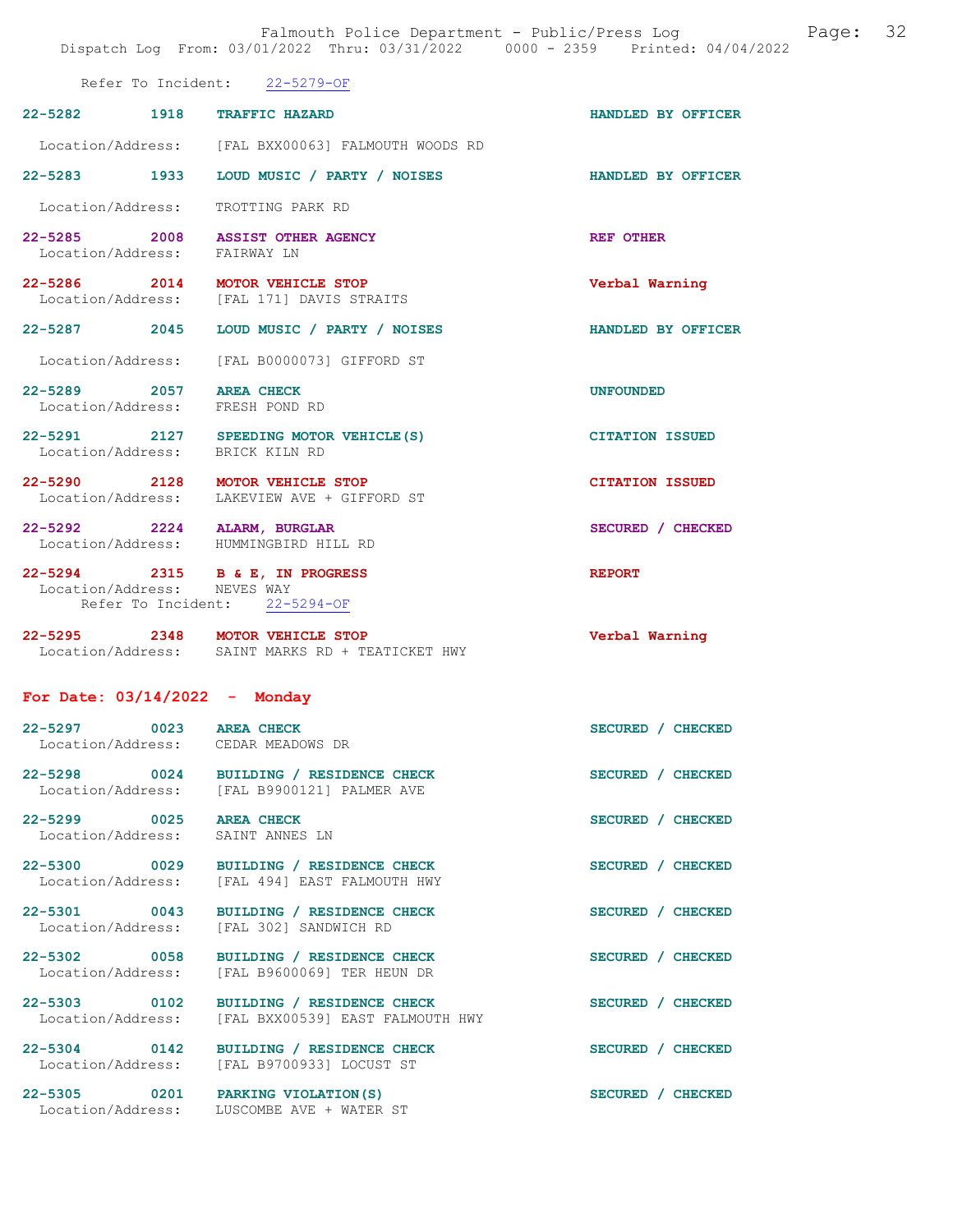| Falmouth Police Department - Public/Press Log<br>Page:<br>Dispatch Log From: 03/01/2022 Thru: 03/31/2022 0000 - 2359 Printed: 04/04/2022 |                                                                                                                 |                    |  |
|------------------------------------------------------------------------------------------------------------------------------------------|-----------------------------------------------------------------------------------------------------------------|--------------------|--|
| 22-5306 0206                                                                                                                             | PARKING VIOLATION (S)<br>Location/Address: [FAL B9600077] TOWN HALL SQ                                          | NO VIOLATION       |  |
|                                                                                                                                          | 22-5307 0208 BUILDING / RESIDENCE CHECK<br>Location/Address: [FAL B9700958] EAST FALMOUTH HWY                   | SECURED / CHECKED  |  |
|                                                                                                                                          | 22-5309 0259 BUILDING / RESIDENCE CHECK<br>Location/Address: [FAL 964] TEATICKET HWY                            | SECURED / CHECKED  |  |
|                                                                                                                                          | 22-5310 0304 BUILDING / RESIDENCE CHECK<br>Location/Address: [FAL B9800292] DAVIS STRAITS                       | SECURED / CHECKED  |  |
| 22-5312 0520 ANIMAL COMPLAINT<br>Location/Address: [FAL 1471] RT 151                                                                     |                                                                                                                 | <b>REF OTHER</b>   |  |
| 22-5313 0633 B & E MV / TRL<br>Location/Address: RIVERS END RD                                                                           | Refer To Incident: 22-5313-OF                                                                                   | <b>REPORT</b>      |  |
| 22-5314 0644 ERRATIC MV                                                                                                                  | Location/Address: RT 28 SOUTH + BRICK KILN RD<br>Refer To Accident: 22-5314-AC<br>Refer To Incident: 22-5314-OF | <b>REPORT</b>      |  |
| 22-5315 0709 B & E MV / TRL<br>Location/Address: RIVERS END RD                                                                           | Refer To Incident: 22-5315-OF                                                                                   | <b>REPORT</b>      |  |
| 22-5317 0824                                                                                                                             | <b>CRASH</b><br>Location/Address: [FAL 2927] EAST FALMOUTH HWY<br>Refer To Accident: 22-5317-AC                 | <b>REPORT</b>      |  |
| 22-5320 0841 ASSIST FIRE DEPT                                                                                                            | Location/Address: THOMAS B LANDERS RD + TECHNOLOGY PARK DR                                                      | <b>REF OTHER</b>   |  |
| 22-5322 0909<br>Location/Address: OVERY DR                                                                                               | ALARM, BURGLAR                                                                                                  | <b>UNFOUNDED</b>   |  |
| 22-5323 0929                                                                                                                             | <b>ABANDONED 911</b>                                                                                            | HANDLED BY OFFICER |  |
|                                                                                                                                          | Location/Address: [FAL B9600077] TOWN HALL SQ                                                                   |                    |  |
| $22 - 5324$<br>0951                                                                                                                      | <b>FOLLOW UP INVESTIGATION</b>                                                                                  | HANDLED BY OFFICER |  |
| Location/Address:                                                                                                                        | [FAL FPD] MAIN ST                                                                                               |                    |  |
| 22-5325 1019                                                                                                                             | Admin Services                                                                                                  | HANDLED BY OFFICER |  |
| Location/Address:                                                                                                                        | [FAL FPD] MAIN ST                                                                                               |                    |  |
| 22–5326 година<br>1025<br>Location/Address:                                                                                              | ALARM, BURGLAR<br>MADELINE RD                                                                                   | <b>UNFOUNDED</b>   |  |
| 22-5327 1025 DRUG LAW VIOLATION                                                                                                          | Location/Address: [FAL 3176] DAVIS STRAITS<br>Refer To Incident: 22-5327-OF                                     | <b>REPORT</b>      |  |
| 22-5328 1041                                                                                                                             | <b>ABANDONED 911</b><br>Location/Address: [FAL B9600070] SCRANTON AVE                                           | <b>REF OTHER</b>   |  |
| 22-5329<br>1047                                                                                                                          | <b>ANIMAL COMPLAINT</b>                                                                                         | REF ANIMAL CONTROL |  |
| Location/Address:                                                                                                                        | MCCALLUM DR                                                                                                     |                    |  |
| $22 - 5330$<br>1148<br>Location/Address:                                                                                                 | ALARM, BURGLAR<br>CAREY LN                                                                                      | <b>UNFOUNDED</b>   |  |
| 22-5331<br>1152                                                                                                                          | INTOXICATED PERSON                                                                                              | HANDLED BY OFFICER |  |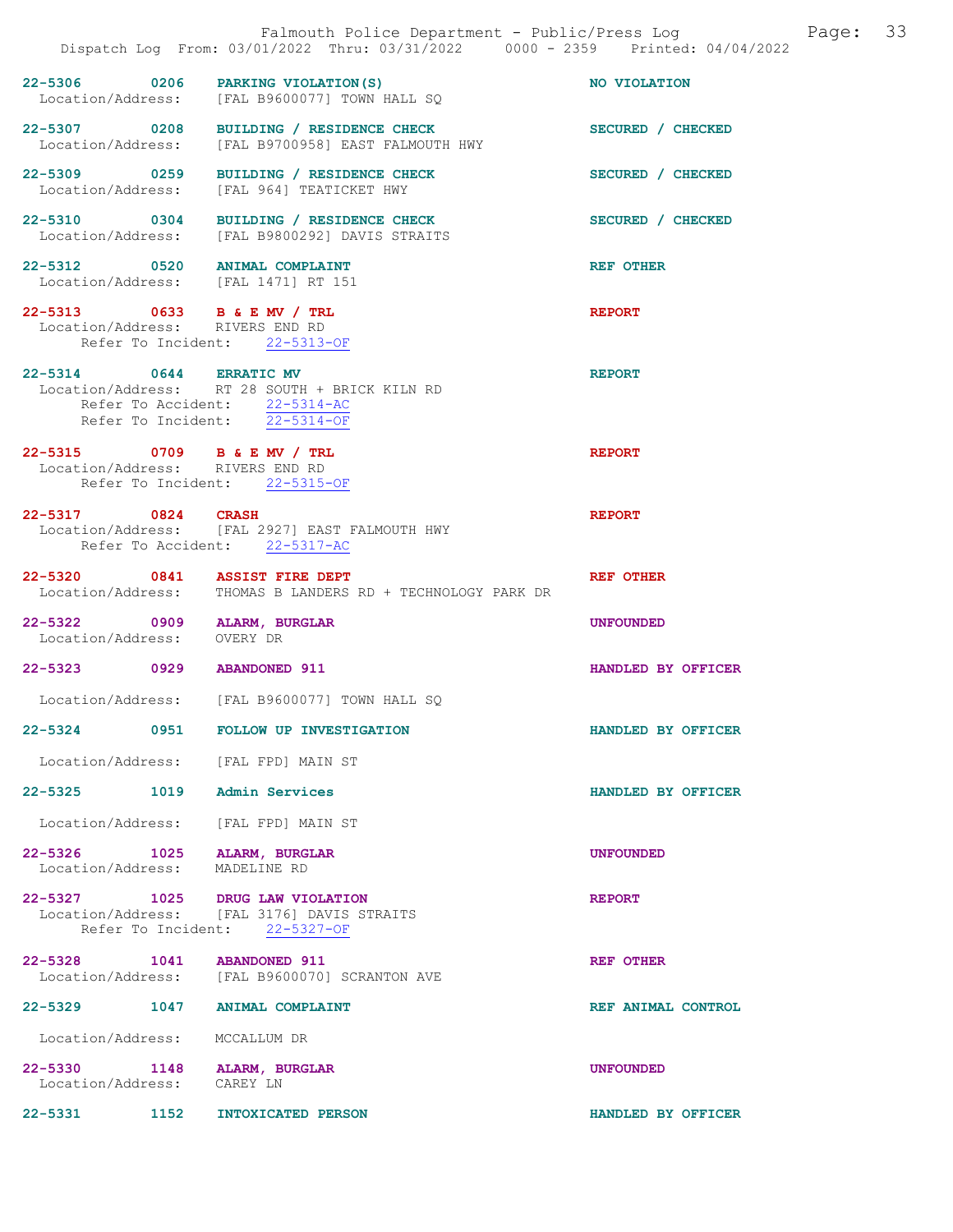|                                                                  | Falmouth Police Department - Public/Press Log<br>Dispatch Log From: 03/01/2022 Thru: 03/31/2022 0000 - 2359 Printed: 04/04/2022 |                        | Page: | 34 |
|------------------------------------------------------------------|---------------------------------------------------------------------------------------------------------------------------------|------------------------|-------|----|
|                                                                  | Location/Address: [FAL B9600069] TER HEUN DR                                                                                    |                        |       |    |
| 22-5333 1245 OTHER TRAFFIC                                       | Vicinity of: PALMER AVE                                                                                                         | <b>CITATION ISSUED</b> |       |    |
| 22-5334 1246 OTHER TRAFFIC                                       |                                                                                                                                 | CANCELLED INCIDENT     |       |    |
| Location/Address: PALMER AVE                                     |                                                                                                                                 |                        |       |    |
| 22-5335 1304 B & E RESIDENT                                      | Location/Address: CEDAR MEADOWS DR<br>Refer To Incident: 22-5335-OF                                                             | <b>REPORT</b>          |       |    |
| 22-5336 1317 TRESPASS                                            |                                                                                                                                 | HANDLED BY OFFICER     |       |    |
| Location/Address: MAIN ST                                        | Refer To Incident: 22-5336-OF                                                                                                   |                        |       |    |
| 22-5337 1321 ALARM, BURGLAR<br>Location/Address: WEATHERGLASS LN |                                                                                                                                 | <b>UNFOUNDED</b>       |       |    |
| 22-5338 1354 ABANDONED 911                                       |                                                                                                                                 | HANDLED BY OFFICER     |       |    |
|                                                                  | Location/Address: [FAL B9600084] TER HEUN DR                                                                                    |                        |       |    |
|                                                                  | 22-5339 1418 FOLLOW UP INVESTIGATION                                                                                            | HANDLED BY OFFICER     |       |    |
|                                                                  | Location/Address: [FAL B9600012] DEPOT AVE                                                                                      |                        |       |    |
|                                                                  | 22-5340 1423 FOLLOW UP INVESTIGATION                                                                                            | HANDLED BY OFFICER     |       |    |
|                                                                  | Location/Address: [FAL BXX00301] DEPOT AVE                                                                                      |                        |       |    |
| Location/Address: SURF DR                                        | 22-5341 1429 MOTOR VEHICLE STOP                                                                                                 | Verbal Warning         |       |    |
|                                                                  | 22-5342 1447 RECOVERED PROPERTY<br>Location/Address: [FAL FPD] MAIN ST<br>Refer To Incident: 22-5342-OF                         | <b>REPORT</b>          |       |    |
| 22-5343 1458 ASSIST CITIZEN                                      |                                                                                                                                 | HANDLED BY OFFICER     |       |    |
|                                                                  | Location/Address: [FAL 396] LOCUST ST                                                                                           |                        |       |    |
| 22-5345 1544 CRASH                                               | Location/Address: EAST FALMOUTH HWY<br>Refer To Accident: 22-5345-AC<br>Refer To Incident: 22-5345-OF                           | <b>REPORT</b>          |       |    |
| 22-5347 1645                                                     | <b>ABANDONED 911</b>                                                                                                            | HANDLED BY OFFICER     |       |    |
| Location/Address: ROSE MEADOW LN                                 |                                                                                                                                 |                        |       |    |
| 22-5349 1659 SUMMONS SERVICE                                     | Location/Address: [FAL 880] MAIN ST                                                                                             | UNABLE TO LOCATE       |       |    |
| 22-5350 1724 CHECK WELFARE                                       | Location/Address: FALMOUTH HEIGHTS RD                                                                                           | REF FIRE DEPT          |       |    |
| 22-5351 1745                                                     | <b>CHECK WELFARE</b>                                                                                                            | HANDLED BY OFFICER     |       |    |
| Location/Address:                                                | BRICK KILN RD                                                                                                                   |                        |       |    |
| 22–5357 1902<br>Location/Address:                                | <b>ASSIST OTHER AGENCY</b><br>CANTERBURY LN                                                                                     | UNABLE TO LOCATE       |       |    |
| 22-5358 1920 DISABLED MV                                         |                                                                                                                                 | HANDLED BY OFFICER     |       |    |
|                                                                  | Location/Address: [FAL B0100017] NORTH FALMOUTH HWY                                                                             |                        |       |    |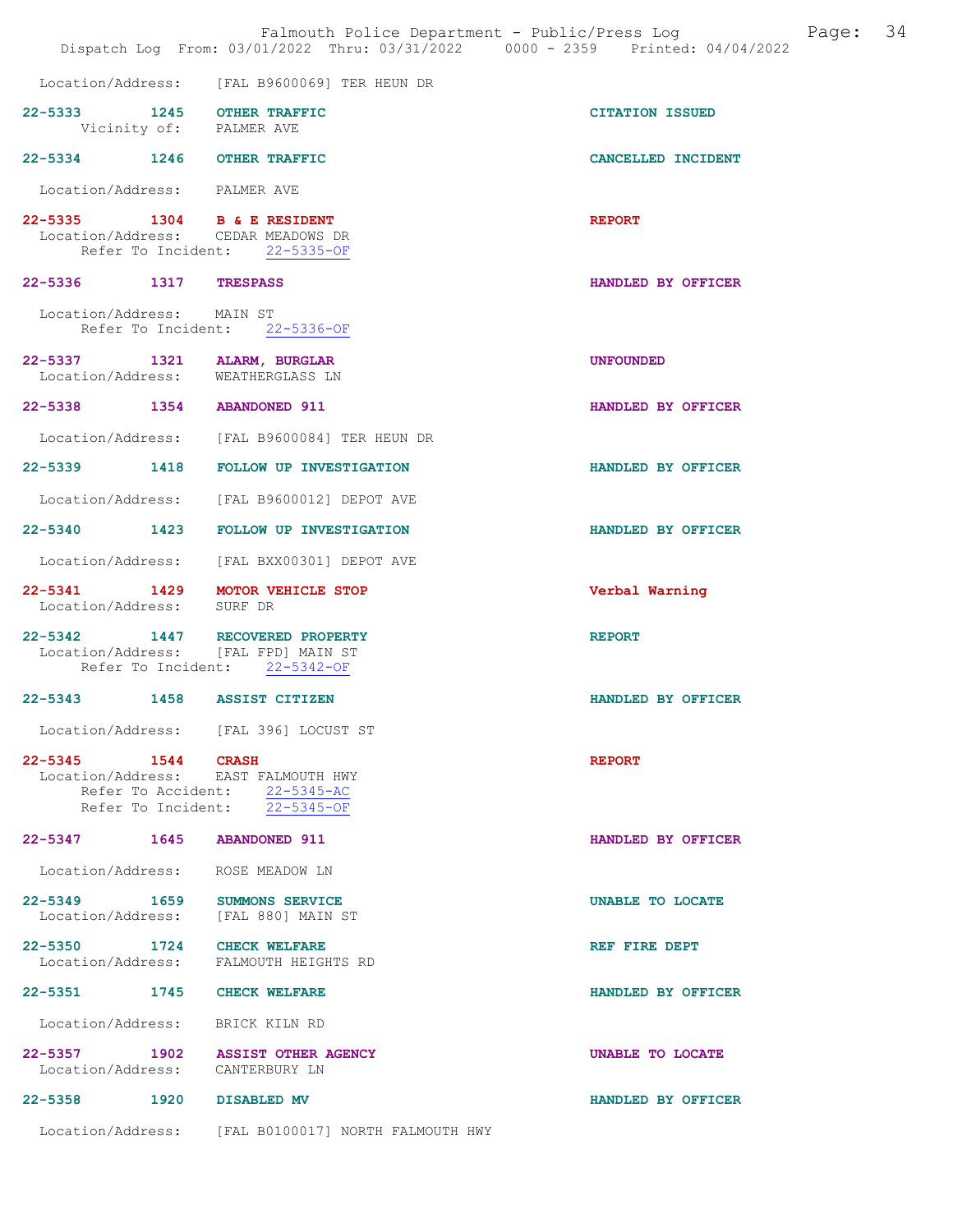| 22–5359 1923<br>Location/Address:                          | <b>AREA CHECK</b><br>NEVES WAY                                                                                                                                     | SECURED / CHECKED      |
|------------------------------------------------------------|--------------------------------------------------------------------------------------------------------------------------------------------------------------------|------------------------|
| 22-5360 1927 AREA CHECK<br>Location/Address: RIVERS END RD |                                                                                                                                                                    | SECURED / CHECKED      |
| 22-5361 1930 AREA CHECK<br>Location/Address:               | EAST HARBOR DR                                                                                                                                                     | SECURED / CHECKED      |
| 22-5362 2009 ERRATIC MV<br>Location/Address:               | RT 28 SOUTH + RT 151                                                                                                                                               | UNABLE TO LOCATE       |
| 22–5363 2028                                               | <b>ASSIST CITIZEN</b>                                                                                                                                              | HANDLED BY OFFICER     |
| Location/Address: [FAL FPD] MAIN ST                        |                                                                                                                                                                    |                        |
| 22-5364 2039                                               | <b>CRASH</b><br>Location/Address: [FAL B0200098] NORTH FALMOUTH HWY<br>Refer To Accident: 22-5364-AC<br>Refer To Arrest: 22-5364-AR<br>Arrest: BEARSE, TAMMI MARIE | Arrest(s) Made         |
|                                                            | Address: 7 GUNNERS WAY E FREETOWN, MA                                                                                                                              |                        |
| Charges:                                                   | Age: 36<br>arges: OUI-LIQUOR OR .08%<br>NEGLIGENT OPERATION OF MOTOR VEHICLE c90 \$24(2)(a) (OTE)<br>STOP/YIELD, FAIL TO                                           |                        |
| $22 - 5366$<br>2049<br>Location/Address:                   | <b>MOTOR VEHICLE STOP</b><br>[FAL BXX00322] TEATICKET HWY                                                                                                          | <b>CITATION ISSUED</b> |
| 22-5367 2054 MOTOR VEHICLE STOP<br>Location/Address:       | [FAL 2930] DAVIS STRAITS                                                                                                                                           | Verbal Warning         |
| 22-5368 2100<br>Location/Address:                          | <b>MOTOR VEHICLE STOP</b><br>[FAL BXX00738] TEATICKET HWY                                                                                                          | Verbal Warning         |
| 22-5369 2118 AREA CHECK<br>Location/Address:               | NEVES WAY                                                                                                                                                          | SECURED / CHECKED      |
| 22-5371 2246 DRUG LAW VIOLATION                            | Location/Address: [FAL B9600069] TER HEUN DR<br>Refer To Incident: 22-5371-OF                                                                                      | <b>REPORT</b>          |
| 22-5373                                                    | 2319 Admin Services                                                                                                                                                | HANDLED BY OFFICER     |
| Location/Address: [FAL FPD] MAIN ST                        |                                                                                                                                                                    |                        |
| For Date: $03/15/2022 - Tuesday$                           |                                                                                                                                                                    |                        |
| 22-5374<br>0018                                            | SUSPICIOUS PERSON(S)                                                                                                                                               | HANDLED BY OFFICER     |
|                                                            | Location/Address: [FAL 964] TEATICKET HWY                                                                                                                          |                        |
| 22-5375 0030 AREA CHECK<br>Location/Address:               | RIVERS END RD                                                                                                                                                      | SECURED / CHECKED      |
| 22-5376<br>0042<br>Location/Address:                       | BUILDING / RESIDENCE CHECK<br>[FAL B9700958] EAST FALMOUTH HWY                                                                                                     | SECURED / CHECKED      |
| 22-5379 0059<br>Location/Address:                          | BUILDING / RESIDENCE CHECK<br>[FAL BXX00272] LOCUST ST                                                                                                             | SECURED / CHECKED      |
| 22-5378 0103 AREA CHECK                                    |                                                                                                                                                                    | SECURED / CHECKED      |

 Location/Address: [FAL 55] MENAUHANT RD 22-5380 0105 BUILDING / RESIDENCE CHECK SECURED / CHECKED

Location/Address: [FAL L52] NORTH FALMOUTH HWY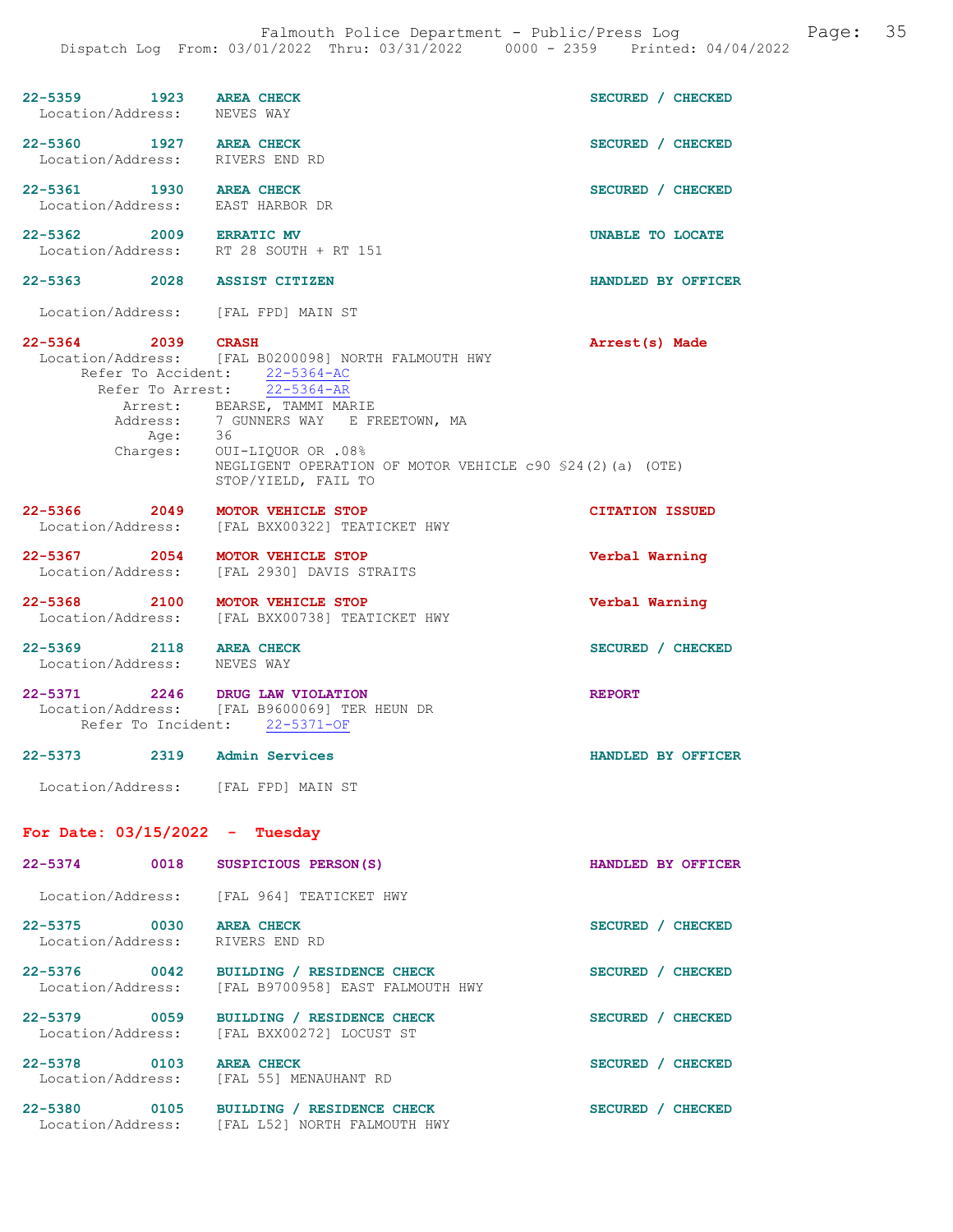|                                   |      | Falmouth Police Department - Public/Press Log<br>Dispatch Log From: 03/01/2022 Thru: 03/31/2022 0000 - 2359 Printed: 04/04/2022 | 36<br>Page:        |
|-----------------------------------|------|---------------------------------------------------------------------------------------------------------------------------------|--------------------|
|                                   |      | 22-5381 0108 BUILDING / RESIDENCE CHECK<br>Location/Address: [FAL B0100017] NORTH FALMOUTH HWY                                  | SECURED / CHECKED  |
|                                   |      | 22-5382 0120 BUILDING / RESIDENCE CHECK<br>Location/Address: [FAL 302] SANDWICH RD                                              | SECURED / CHECKED  |
| 22-5383 0120                      |      | <b>AREA CHECK</b>                                                                                                               | HANDLED BY OFFICER |
| Location/Address:                 |      | [FAL BXX00222] CARRIAGE SHOP RD                                                                                                 |                    |
| 22-5384 0126                      |      | BUILDING / RESIDENCE CHECK<br>Location/Address: [FAL B9600051] HATCHVILLE RD                                                    | SECURED / CHECKED  |
| 22-5385 0207                      |      | PARKING VIOLATION(S)<br>Location/Address: WATER ST + LUSCOMBE AVE                                                               | NO VIOLATION       |
| 22-5386 0232                      |      | BUILDING / RESIDENCE CHECK<br>Location/Address: [FAL 964] TEATICKET HWY                                                         | SECURED / CHECKED  |
| 22-5388 0235<br>Location/Address: |      | BUILDING / RESIDENCE CHECK<br>[FAL B9600031] MARAVISTA AVE EXT                                                                  | SECURED / CHECKED  |
| Location/Address:                 |      | 22-5389 0314 PARKING VIOLATION(S)<br>[FAL B9600203] TOWN HALL SQ                                                                | NO VIOLATION       |
|                                   |      | 22-5390 0318 PARKING VIOLATION (S)<br>Location/Address: [FAL B9600261] MAIN ST                                                  | NO VIOLATION       |
| 22-5392 0517<br>Location/Address: |      | ALARM, BURGLAR<br>[FAL 1057] ROUND POND DR                                                                                      | SECURED / CHECKED  |
| 22-5394 0620                      |      | Admin Services                                                                                                                  | HANDLED BY OFFICER |
| Location/Address:                 |      | [FAL FPD] MAIN ST                                                                                                               |                    |
| 22-5395 0728                      |      | <b>ANIMAL COMPLAINT</b>                                                                                                         | HANDLED BY OFFICER |
| Location/Address:                 |      | WEST FALMOUTH HWY + BRAESIDE RD                                                                                                 |                    |
| 22-5377 0800 OTHER TRAFFIC        |      | Location/Address: [FAL B0200098] NORTH FALMOUTH HWY                                                                             | NOTIFICATION MADE  |
| 22-5396                           | 0813 | DISTURBANCE / DISORDERLY                                                                                                        | HANDLED BY OFFICER |
|                                   |      | Location/Address: [FAL 2870] GIFFORD ST                                                                                         |                    |
| 22-5397 0831                      |      | Admin Services                                                                                                                  | HANDLED BY OFFICER |
| Location/Address:                 |      | [FAL FPD] MAIN ST                                                                                                               |                    |
| 22-5400 0909<br>Location/Address: |      | TRANSPORT / ESCORT<br>[FAL B9600063] JONES RD                                                                                   | <b>TRANSPORT</b>   |
| 22-5403 1048                      |      | <b>ABANDONED 911</b>                                                                                                            | HANDLED BY OFFICER |
| Location/Address:                 |      | [FAL BXX00338] TEATICKET HWY                                                                                                    |                    |
| 22-5404 1048                      |      | <b>AREA CHECK</b>                                                                                                               | HANDLED BY OFFICER |
|                                   |      | Location/Address: [FAL B9800314] DAVIS STRAITS                                                                                  |                    |
|                                   |      | 22-5405 1052 FOLLOW UP INVESTIGATION                                                                                            | HANDLED BY OFFICER |
|                                   |      | Location/Address: [FAL B0200098] NORTH FALMOUTH HWY                                                                             |                    |
| 22-5407 1056                      |      | ASSIST CITIZEN                                                                                                                  | HANDLED BY OFFICER |
| Location/Address:                 |      | DOWNER RD                                                                                                                       |                    |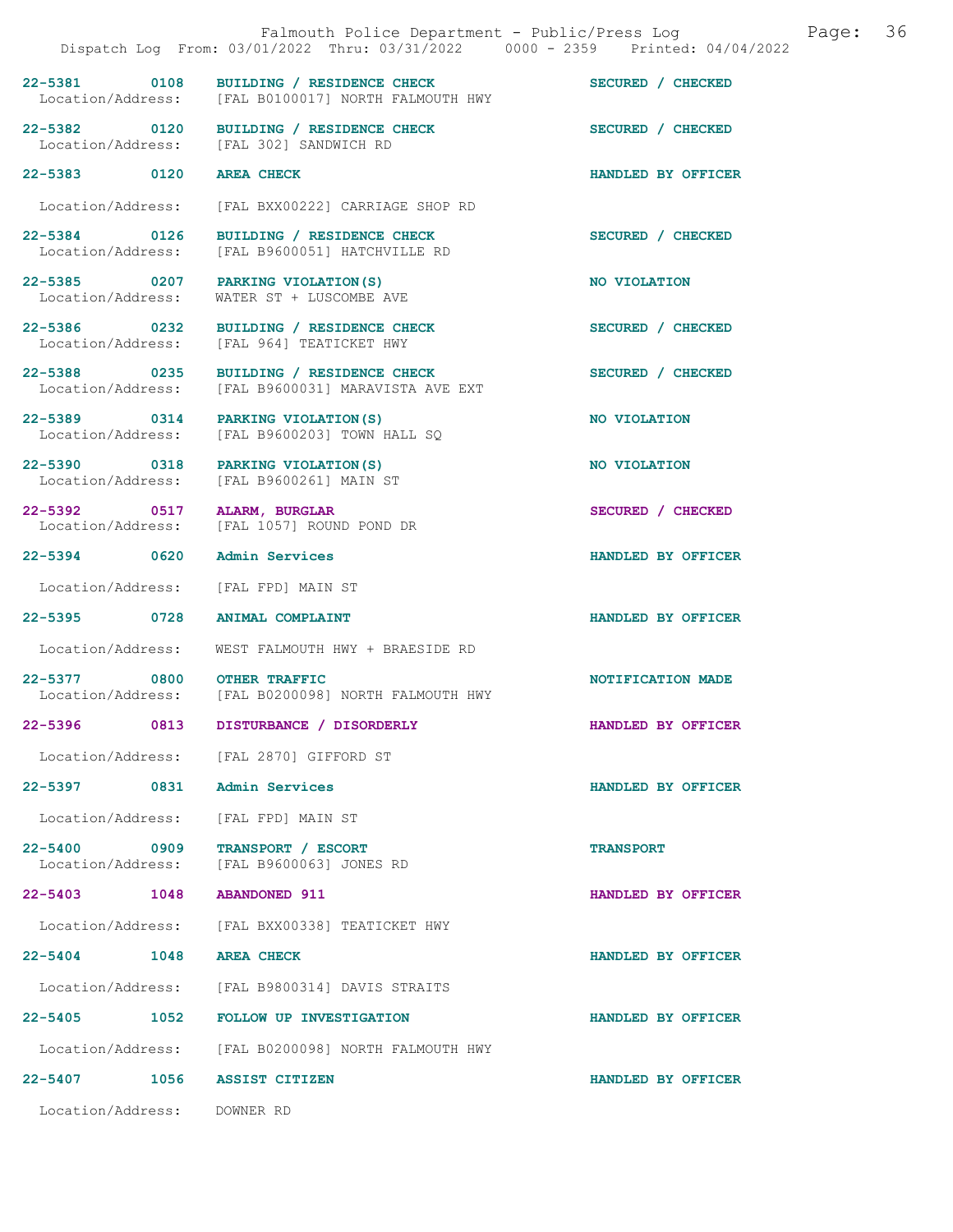|                         | Dispatch Log From: 03/01/2022 Thru: 03/31/2022 0000 - 2359 Printed: 04/04/2022                                               | Falmouth Police Department - Public/Press Log Mage: 37 |  |
|-------------------------|------------------------------------------------------------------------------------------------------------------------------|--------------------------------------------------------|--|
| 22-5406 1057 AREA CHECK |                                                                                                                              | HANDLED BY OFFICER                                     |  |
|                         | Location/Address: RT 151 + DORAN DR                                                                                          |                                                        |  |
|                         | 22-5410 1159 ASSIST OTHER AGENCY                                                                                             | <b>HANDLED BY OFFICER</b>                              |  |
|                         | Location/Address: [FAL B9600237] EAST FALMOUTH HWY                                                                           |                                                        |  |
|                         | 22-5411 1246 DISTURBANCE / DISORDERLY<br>Location/Address: [FAL BXX00307] EAST FALMOUTH HWY<br>Refer To Incident: 22-5411-OF | <b>REPORT</b>                                          |  |
|                         | 22-5412 1247 ALARM, BURGLAR<br>Location/Address: STONE WALL LN                                                               | <b>UNFOUNDED</b>                                       |  |
|                         | 22-5414 1327 ALARM, BURGLAR<br>Location/Address: PROSPECT ST                                                                 | <b>UNFOUNDED</b>                                       |  |
| Vicinity of: MAIN ST    | 22-5415 1334 OTHER TRAFFIC                                                                                                   | <b>CITATION ISSUED</b>                                 |  |
| 22-5417 1407 VANDALISM  |                                                                                                                              | HANDLED BY OFFICER                                     |  |
|                         | Location/Address: PINECREST BEACH DR                                                                                         |                                                        |  |
|                         | 22-5418 1424 ABANDONED 911                                                                                                   | HANDLED BY OFFICER                                     |  |
|                         | Location/Address: [FAL B9800292] DAVIS STRAITS                                                                               |                                                        |  |
|                         | 22-5419 1431 CHECK WELFARE<br>Location/Address: [FAL 1735] VILLAGE COMMON DR                                                 | REF FIRE DEPT                                          |  |
|                         | 22-5420 1439 RECOVERED PROPERTY<br>Location/Address: PALMER AVE + SKATING LN<br>Refer To Incident: 22-5420-OF                | <b>REPORT</b>                                          |  |
|                         | 22-5424 1506 UNWANTED GUEST                                                                                                  | HANDLED BY OFFICER                                     |  |
|                         | Location/Address: [FAL 580] BRICK KILN RD                                                                                    |                                                        |  |
|                         | 22-5425 1535 TRAFFIC HAZARD                                                                                                  | HANDLED BY OFFICER                                     |  |
|                         | Location/Address: RT 28 NORTH + THOMAS B LANDERS RD                                                                          |                                                        |  |
|                         | 22-5430 1747 ID Theft / Fraud<br>Location/Address: SIPPEWISSETT RD<br>Refer To Incident: 22-5430-OF                          | <b>REPORT</b>                                          |  |
|                         | 22-5431 1823 UNWANTED GUEST<br>Location/Address: BRICK KILN RD                                                               | UNABLE TO LOCATE                                       |  |
| 22-5432 1830 AREA CHECK | Location/Address: WOODS HOLE RD + QUISSETT HARBOR RD                                                                         | <b>GONE ON ARRIVAL</b>                                 |  |
|                         | 22-5433 1835 CHECK WELFARE                                                                                                   | HANDLED BY OFFICER                                     |  |
|                         | Location/Address: FALMOUTH LANDING RD                                                                                        |                                                        |  |
|                         | 22-5434 1851 ANIMAL COMPLAINT                                                                                                | REF ANIMAL CONTROL                                     |  |
|                         | Location/Address: LAKEVIEW AVE                                                                                               |                                                        |  |
|                         | 22-5436 1909 ASSIST OTHER AGENCY<br>Location/Address: SEAWARD BEND                                                           | UNABLE TO LOCATE                                       |  |
|                         | 22-5438 1941 MOTOR VEHICLE STOP<br>Location/Address: DAVISVILLE RD + EMERALD LN                                              | Verbal Warning                                         |  |
| 22-5439                 | 1956 MOTOR VEHICLE STOP                                                                                                      | Arrest(s) Made                                         |  |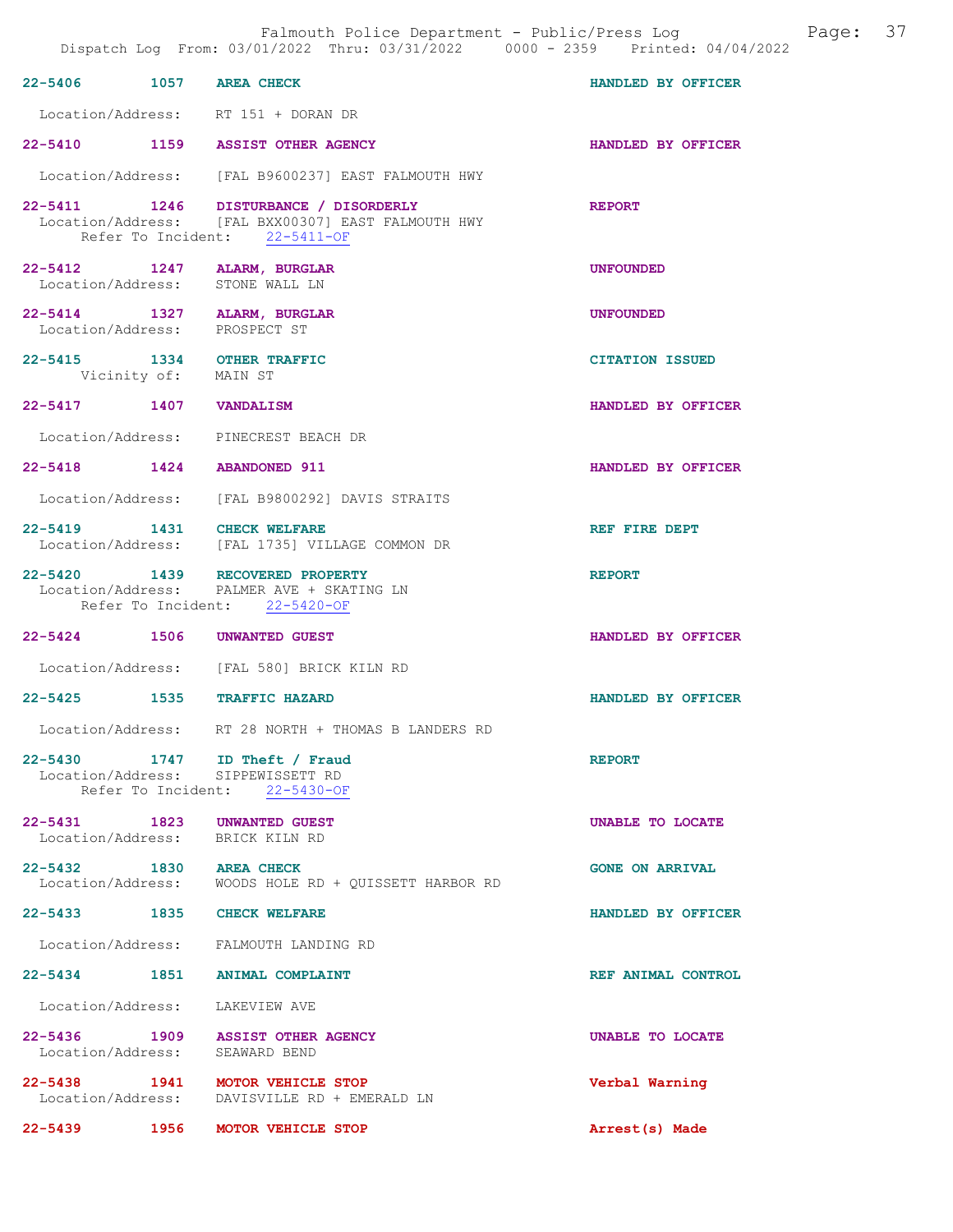|                                                                                          | Falmouth Police Department - Public/Press Log Falmouth Page: 38<br>Dispatch Log From: 03/01/2022 Thru: 03/31/2022 0000 - 2359 Printed: 04/04/2022                                                                            |                    |  |
|------------------------------------------------------------------------------------------|------------------------------------------------------------------------------------------------------------------------------------------------------------------------------------------------------------------------------|--------------------|--|
|                                                                                          | Location/Address: [FAL 2927] EAST FALMOUTH HWY<br>Refer To Arrest: 22-5439-AR<br>Arrest: ZORNITSKY, JAIME E<br>Address: 805 PITCHERS WAY HYANNIS, MA<br>Age: 30<br>Charges: LICENSE SUSPENDED/REVOKED, OP MV WITH, SUBSQ.OFF |                    |  |
| 22-5441 2115 CHECK WELFARE<br>Age: 37                                                    | Location/Address: [FAL 2039] RAILROAD AVE<br>Refer To $P/C$ : 22-5441-AR<br>P/C: MADLOPE, CALVIN<br>Address: 2716 FOUNTAIN VIEW CIR Apt. #102 NAPLES, FL<br>Charges: PROTECTIVE CUSTODY (LIQUOR)                             | Arrest(s) Made     |  |
| 22-5442 2146 CHECK WELFARE                                                               | Location/Address: [FAL B9600444] LUSCOMBE AVE<br>Refer To Incident: 22-5442-OF                                                                                                                                               | <b>REPORT</b>      |  |
| 22-5443 2250 TRESPASS<br>Location/Address: SAO PAULO DR<br>Refer To Incident: 22-5443-OF |                                                                                                                                                                                                                              | <b>REPORT</b>      |  |
| 22-5444 2318 CHECK WELFARE<br>Location/Address: [FAL 690] TER HEUN DR                    |                                                                                                                                                                                                                              | CANCELLED INCIDENT |  |
| 22-5445 2325 ALARM, BURGLAR                                                              | Location/Address: [FAL BA4583] THOMAS B LANDERS RD                                                                                                                                                                           | <b>UNFOUNDED</b>   |  |
| For Date: $03/16/2022 -$ Wednesday                                                       |                                                                                                                                                                                                                              |                    |  |
| Location/Address: [FAL 302] SANDWICH RD                                                  | 22-5447 0009 BUILDING / RESIDENCE CHECK                                                                                                                                                                                      | SECURED / CHECKED  |  |
| 22-5446 0014 PARKING VIOLATION (S)<br>Location/Address: [FAL B9600261] MAIN ST           |                                                                                                                                                                                                                              | NO VIOLATION       |  |
|                                                                                          | 22-5448 0017 BUILDING / RESIDENCE CHECK<br>Location/Address: [FAL B9800292] DAVIS STRAITS                                                                                                                                    | SECURED / CHECKED  |  |
|                                                                                          | 22-5449 0018 BUILDING / RESIDENCE CHECK<br>Location/Address: [FAL 964] TEATICKET HWY                                                                                                                                         | SECURED / CHECKED  |  |
|                                                                                          | 22-5451 0028 BUILDING / RESIDENCE CHECK<br>Location/Address: [FAL B9600051] HATCHVILLE RD                                                                                                                                    | SECURED / CHECKED  |  |
| Location/Address:                                                                        | 22-5450 0031 BUILDING / RESIDENCE CHECK<br>[FAL B9700958] EAST FALMOUTH HWY                                                                                                                                                  | SECURED / CHECKED  |  |
|                                                                                          | 22-5452 0043 BUILDING / RESIDENCE CHECK<br>Location/Address: [FAL B0000242] EAST FALMOUTH HWY                                                                                                                                | SECURED / CHECKED  |  |
| 22-5453 0052 PARKING VIOLATION(S)                                                        | Location/Address: [FAL B9600203] TOWN HALL SQ                                                                                                                                                                                | NO VIOLATION       |  |
| 22-5454 0101 AREA CHECK                                                                  |                                                                                                                                                                                                                              | HANDLED BY OFFICER |  |
| Location/Address: LOCUSTFIELD RD                                                         |                                                                                                                                                                                                                              |                    |  |
| 22-5455 0118 AREA CHECK<br>Location/Address: MARAVISTA AVE                               |                                                                                                                                                                                                                              | SECURED / CHECKED  |  |
| Location/Address: [FAL 3202] PALMER AVE                                                  | 22-5456 0129 BUILDING / RESIDENCE CHECK                                                                                                                                                                                      | SECURED / CHECKED  |  |
| 22-5457 0139 AREA CHECK                                                                  | Location/Address: [FAL BXX00965] WATER ST                                                                                                                                                                                    | SECURED / CHECKED  |  |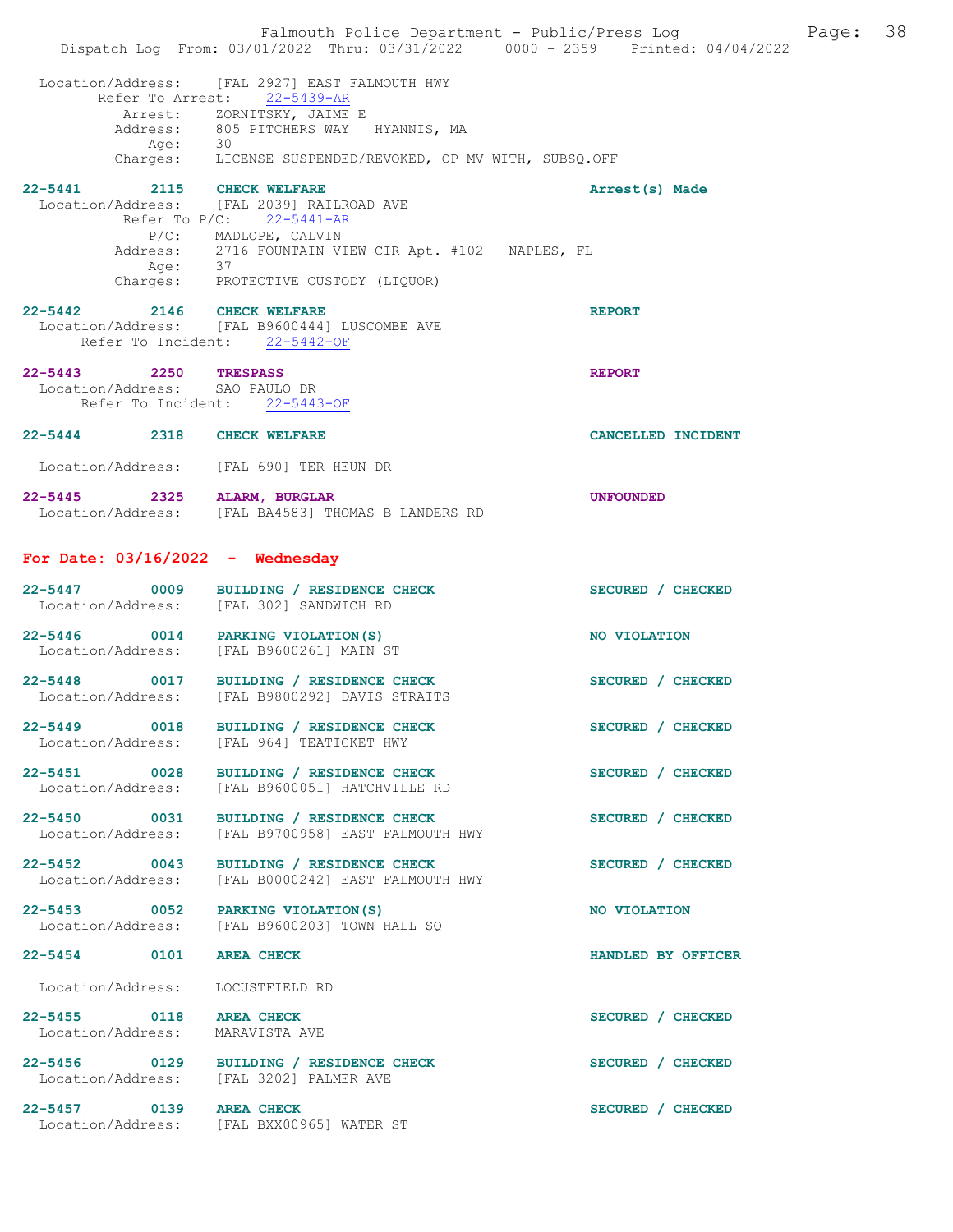|                                                    |                                                                                                                | Falmouth Police Department - Public/Press Log<br>Dispatch Log From: 03/01/2022 Thru: 03/31/2022 0000 - 2359 Printed: 04/04/2022 | Page: 39 |  |
|----------------------------------------------------|----------------------------------------------------------------------------------------------------------------|---------------------------------------------------------------------------------------------------------------------------------|----------|--|
|                                                    | 22-5458 0140 BUILDING / RESIDENCE CHECK<br>Location/Address: [FAL B9800436] MAIN ST                            | SECURED / CHECKED                                                                                                               |          |  |
|                                                    | 22-5459 0142 PARKING VIOLATION(S)<br>Location/Address: WATER ST + LUSCOMBE AVE                                 | NO VIOLATION                                                                                                                    |          |  |
|                                                    | 22-5461 0148 BUILDING / RESIDENCE CHECK<br>Location/Address: [FAL B9700084] TEATICKET HWY                      | SECURED / CHECKED                                                                                                               |          |  |
| 22-5462 0150 AREA CHECK                            | Location/Address: [FAL 639] BRICK KILN RD                                                                      | SECURED / CHECKED                                                                                                               |          |  |
|                                                    | 22-5463 0233 BUILDING / RESIDENCE CHECK<br>Location/Address: [FAL B9600026] GIFFORD EXT ST                     | SECURED / CHECKED                                                                                                               |          |  |
|                                                    | 22-5464 0324 ALARM, BURGLAR                                                                                    | CANCELLED INCIDENT                                                                                                              |          |  |
|                                                    | Location/Address: [FAL B9700958] EAST FALMOUTH HWY                                                             |                                                                                                                                 |          |  |
| 22-5467 0706 CRASH                                 | Location/Address: [FAL B9600003] SCRANTON AVE<br>Refer To Accident: 22-5467-AC                                 | <b>REPORT</b>                                                                                                                   |          |  |
|                                                    | 22-5468 0708 BUILDING / RESIDENCE CHECK<br>Location/Address: [FAL B9600026] GIFFORD EXT ST                     | SECURED / CHECKED                                                                                                               |          |  |
|                                                    | 22-5469 0710 Admin Services                                                                                    | HANDLED BY OFFICER                                                                                                              |          |  |
|                                                    | Location/Address: [FAL FPD] MAIN ST                                                                            |                                                                                                                                 |          |  |
|                                                    | 22-5470 0717 TRAFFIC HAZARD<br>Location/Address: [FAL 964] TEATICKET HWY                                       | <b>GONE ON ARRIVAL</b>                                                                                                          |          |  |
| 22-5472 0808 THREAT<br>Location/Address: PILOT WAY | Refer To Incident: 22-5472-OF                                                                                  | <b>REPORT</b>                                                                                                                   |          |  |
|                                                    | 22-5473 0812 Admin Services                                                                                    | HANDLED BY OFFICER                                                                                                              |          |  |
|                                                    | Location/Address: [FAL FPD] MAIN ST                                                                            |                                                                                                                                 |          |  |
|                                                    | 22-5474 0833 SUSPICIOUS MV                                                                                     | HANDLED BY OFFICER                                                                                                              |          |  |
| Location/Address: GREEN POND RD                    |                                                                                                                |                                                                                                                                 |          |  |
|                                                    | 22-5476 0857 Admin Services<br>Location/Address: [FAL BXX00257] WOODS HOLE RD<br>Refer To Incident: 22-5476-OF | <b>REPORT</b>                                                                                                                   |          |  |
|                                                    | 22-5477 0924 Admin Services                                                                                    | HANDLED BY OFFICER                                                                                                              |          |  |
|                                                    | Location/Address: [FAL FPD] MAIN ST                                                                            |                                                                                                                                 |          |  |
|                                                    | 22-5480 0949 Admin Services                                                                                    | HANDLED BY OFFICER                                                                                                              |          |  |
|                                                    | Location/Address: [FAL B9600063] JONES RD                                                                      |                                                                                                                                 |          |  |
|                                                    | 22-5482 0952 ASSIST CITIZEN                                                                                    | CANCELLED INCIDENT                                                                                                              |          |  |
| Location/Address: SORREL CIR                       |                                                                                                                |                                                                                                                                 |          |  |
|                                                    | 22-5483 0958 ASSIST CITIZEN                                                                                    | HANDLED BY OFFICER                                                                                                              |          |  |
|                                                    | Location/Address: [FAL BXX00286] MAIN ST                                                                       |                                                                                                                                 |          |  |
|                                                    | 22-5484 1006 ALARM, BURGLAR                                                                                    | HANDLED BY OFFICER                                                                                                              |          |  |
|                                                    | Location/Address: [FAL BA1436] MAIN ST                                                                         |                                                                                                                                 |          |  |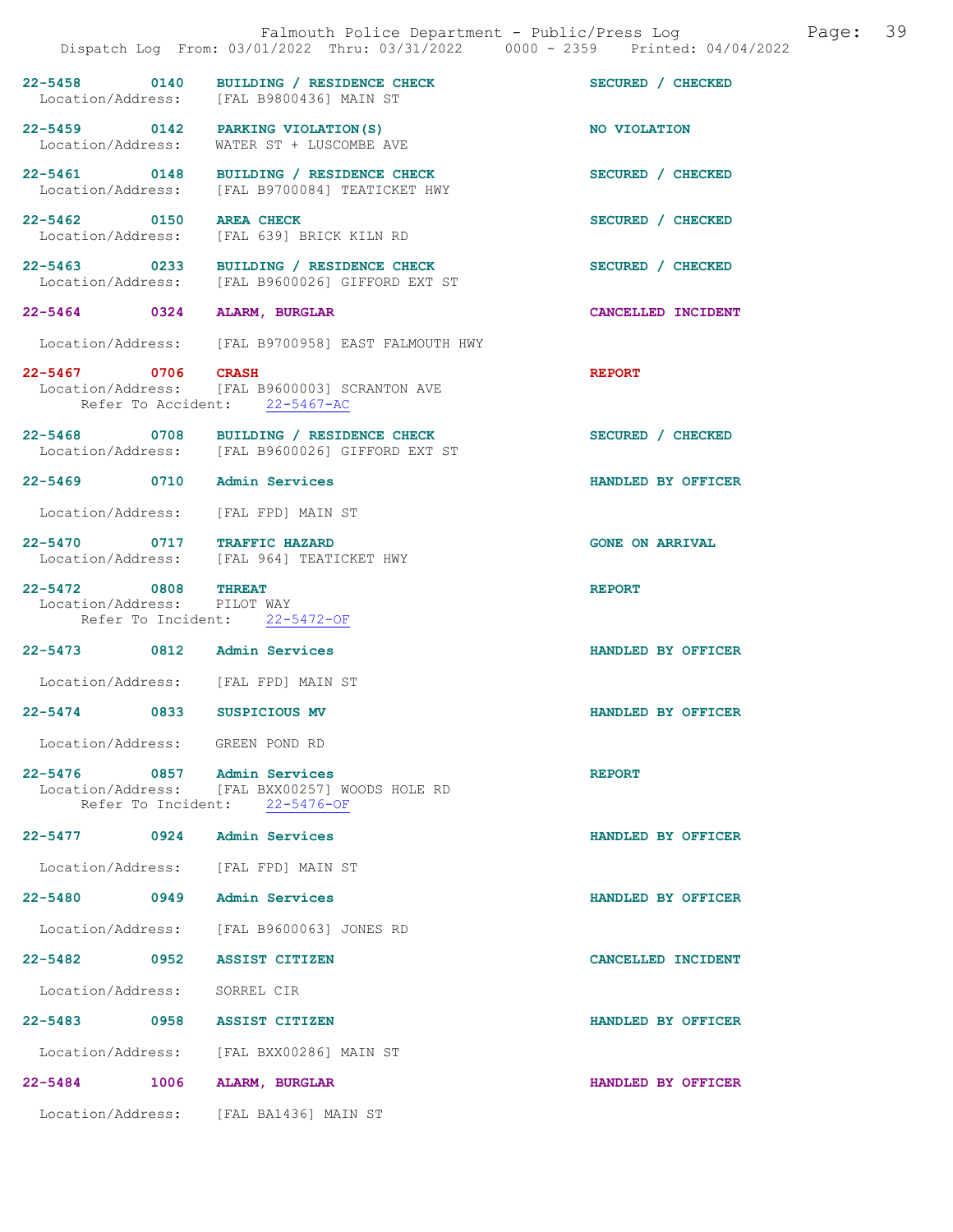| 22-5486 1053 AREA CHECK                                      |      |                                                                                                                                                                                                                                                                 | HANDLED BY OFFICER        |
|--------------------------------------------------------------|------|-----------------------------------------------------------------------------------------------------------------------------------------------------------------------------------------------------------------------------------------------------------------|---------------------------|
|                                                              |      | Location/Address: [FAL 273] EAST FALMOUTH HWY                                                                                                                                                                                                                   |                           |
| 22-5488 1100 ASSAULT, IP                                     |      | Location/Address: [FAL BXX00834] WAQUOIT HWY<br>Refer To Arrest: 22-5488-AR<br>Arrest: WELCH, THOMAS A<br>Address: 499 WAQUOIT HGY Apt. #24 E FALMOUTH, MA<br>Age: 60<br>Charges: STRANGULATION OR SUFFOCATION<br>A&B SIMPLE<br>B&E BUILDING DAYTIME FOR FELONY | Arrest(s) Made            |
| 22-5489 1121 ABANDONED 911                                   |      |                                                                                                                                                                                                                                                                 | CANCELLED INCIDENT        |
|                                                              |      | Location/Address: [FAL B9600069] TER HEUN DR                                                                                                                                                                                                                    |                           |
|                                                              |      | 22-5492 1210 MENTAL ILLNESS (SEC 12)                                                                                                                                                                                                                            | <b>HANDLED BY OFFICER</b> |
|                                                              |      | Location/Address: [FAL B9600069] TER HEUN DR                                                                                                                                                                                                                    |                           |
| 22-5495 1224 CRASH<br>Location/Address: GIFFORD ST           |      | Refer To Accident: 22-5495-AC                                                                                                                                                                                                                                   | <b>REPORT</b>             |
|                                                              |      | 22-5496 1239 ANIMAL COMPLAINT                                                                                                                                                                                                                                   | HANDLED BY OFFICER        |
|                                                              |      | Location/Address: CAPTAIN DAVIS LN                                                                                                                                                                                                                              |                           |
|                                                              |      | 22-5497 1250 FOLLOW UP INVESTIGATION                                                                                                                                                                                                                            | HANDLED BY OFFICER        |
|                                                              |      | Location/Address: [FAL FPD] MAIN ST                                                                                                                                                                                                                             |                           |
|                                                              |      | 22-5500 1334 ERRATIC MV<br>Location/Address: [FAL 585] MAIN ST                                                                                                                                                                                                  | <b>GONE ON ARRIVAL</b>    |
|                                                              |      | 22-5501 1400 Admin Services                                                                                                                                                                                                                                     | HANDLED BY OFFICER        |
|                                                              |      | Location/Address: [FAL FFD5] EAST FALMOUTH HWY                                                                                                                                                                                                                  |                           |
|                                                              |      | 22-5502 1403 ALARM, BURGLAR<br>Location/Address: [FAL B0200098] NORTH FALMOUTH HWY                                                                                                                                                                              | <b>UNFOUNDED</b>          |
| $22 - 5504$                                                  | 1420 | Admin Services                                                                                                                                                                                                                                                  | HANDLED BY OFFICER        |
|                                                              |      | Location/Address: [FAL B9600203] TOWN HALL SQ                                                                                                                                                                                                                   |                           |
| 22-5506 1446 ABANDONED 911<br>Location/Address: ACAPESKET RD |      |                                                                                                                                                                                                                                                                 | SECURED / CHECKED         |
| 22-5507 1456 LOST PROPERTY                                   |      |                                                                                                                                                                                                                                                                 | HANDLED BY OFFICER        |
|                                                              |      | Location/Address: [FAL B9900121] PALMER AVE                                                                                                                                                                                                                     |                           |
| Location/Address: CYPRESS ST                                 |      | 22-5508 1507 ALARM, BURGLAR                                                                                                                                                                                                                                     | <b>UNFOUNDED</b>          |
| 22-5509 1522 AREA CHECK<br>Location/Address: DANIEL ST       |      |                                                                                                                                                                                                                                                                 | UNABLE TO LOCATE          |
|                                                              |      | 22-5510 1547 SELECTIVE ENFORCEMENT<br>Location/Address: DAVIS STRAITS + DILLINGHAM AVE<br>Refer To Incident: 22-5510-OF                                                                                                                                         | <b>CITATION ISSUED</b>    |
| 22-5512 1553                                                 |      | <b>SUSPICIOUS MV</b><br>Location/Address: [FAL B0000203] LOCUSTFIELD RD                                                                                                                                                                                         | HANDLED BY PARTY          |
|                                                              |      | 22-5513 1555 ALARM, BURGLAR                                                                                                                                                                                                                                     | CANCELLED INCIDENT        |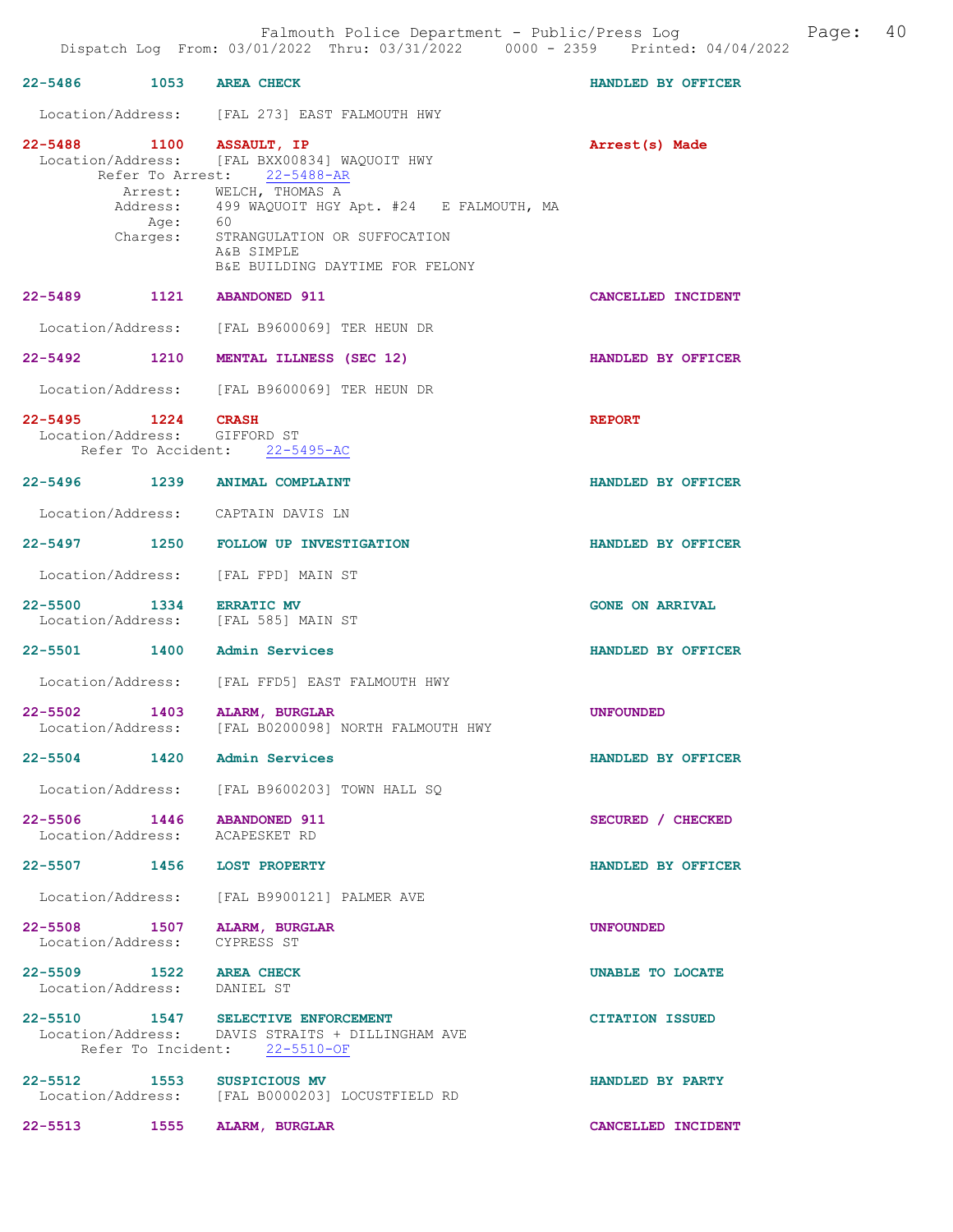|                                                                       | Location/Address: [FAL 2520] LITTLE ISLAND RD                                                                        |                          |
|-----------------------------------------------------------------------|----------------------------------------------------------------------------------------------------------------------|--------------------------|
|                                                                       | 22-5514 1558 DISTURBANCE / DISORDERLY<br>Location/Address: [FAL 3186] WOODS HOLE RD<br>Refer To Incident: 22-5514-OF | <b>REPORT</b>            |
| 22-5515 1602 ALARM, BURGLAR                                           |                                                                                                                      | CANCELLED INCIDENT       |
| Location/Address: JOYCE ST                                            |                                                                                                                      |                          |
| 22-5516 1605 AREA CHECK<br>Location/Address: JERICHO PATH             |                                                                                                                      | UNABLE TO LOCATE         |
| 22-5518 1623 ASSIST CITIZEN<br>Location/Address: [FAL FPD] MAIN ST    | Refer To Incident: 22-5518-OF                                                                                        | <b>REPORT</b>            |
| 22-5519 1701 VANDALISM<br>Location/Address: WEST FALMOUTH HWY         | Refer To Incident: 22-5519-OF                                                                                        | <b>REPORT</b>            |
|                                                                       | 22-5521 1709 FOLLOW UP INVESTIGATION                                                                                 | HANDLED BY OFFICER       |
| Location/Address: [FAL FPD] MAIN ST                                   |                                                                                                                      |                          |
| 22-5522 1714 ALARM, BURGLAR                                           |                                                                                                                      | HANDLED BY OFFICER       |
| Location/Address: CAIRN RIDGE RD                                      |                                                                                                                      |                          |
| 22-5523 1718 ALARM, BURGLAR<br>Location/Address: FALMOUTHPORT DR      |                                                                                                                      | <b>UNFOUNDED</b>         |
| 22-5525 1729 CRASH                                                    | Location/Address: SHOREWOOD DR + EAST FALMOUTH HWY                                                                   | <b>REPORT</b>            |
|                                                                       | Refer To Accident: 22-5525-AC                                                                                        |                          |
| 22-5526 1745 MOTOR VEHICLE STOP<br>Location/Address: CARRIAGE SHOP RD |                                                                                                                      | <b>CITATION ISSUED</b>   |
| 22-5530 1807 CRASH                                                    | Location/Address: SWALLOW ST + MARAVISTA AVE<br>Refer To Accident: 22-5530-AC                                        | <b>REPORT</b>            |
| 22-5532 1838 INTOXICATED PERSON<br>Location/Address: BAHIA LN         |                                                                                                                      | REF FIRE DEPT            |
| 22-5535 1907 CRASH<br>Location/Address: LOCUSTFIELD RD                | Refer To Accident: 22-5535-AC                                                                                        | <b>REPORT</b>            |
| 22-5537 1935 MOTOR VEHICLE STOP<br>Location/Address: LOCUSTFIELD RD   |                                                                                                                      | Verbal Warning           |
| 22-5541 2110 ABANDONED 911                                            | Location/Address: [FAL B9600069] TER HEUN DR                                                                         | <b>NOTIFICATION MADE</b> |
| 22-5543 2143                                                          | ALARM, BURGLAR                                                                                                       | HANDLED BY OFFICER       |
| Location/Address:                                                     | DURFEE DR                                                                                                            |                          |
|                                                                       | 22-5545 2223 BUILDING / RESIDENCE CHECK<br>Location/Address: [FAL B9600028] JONES RD                                 | SECURED / CHECKED        |

22-5549 2257 CHECK WELFARE **REPORT** Location/Address: PINE VALLEY DR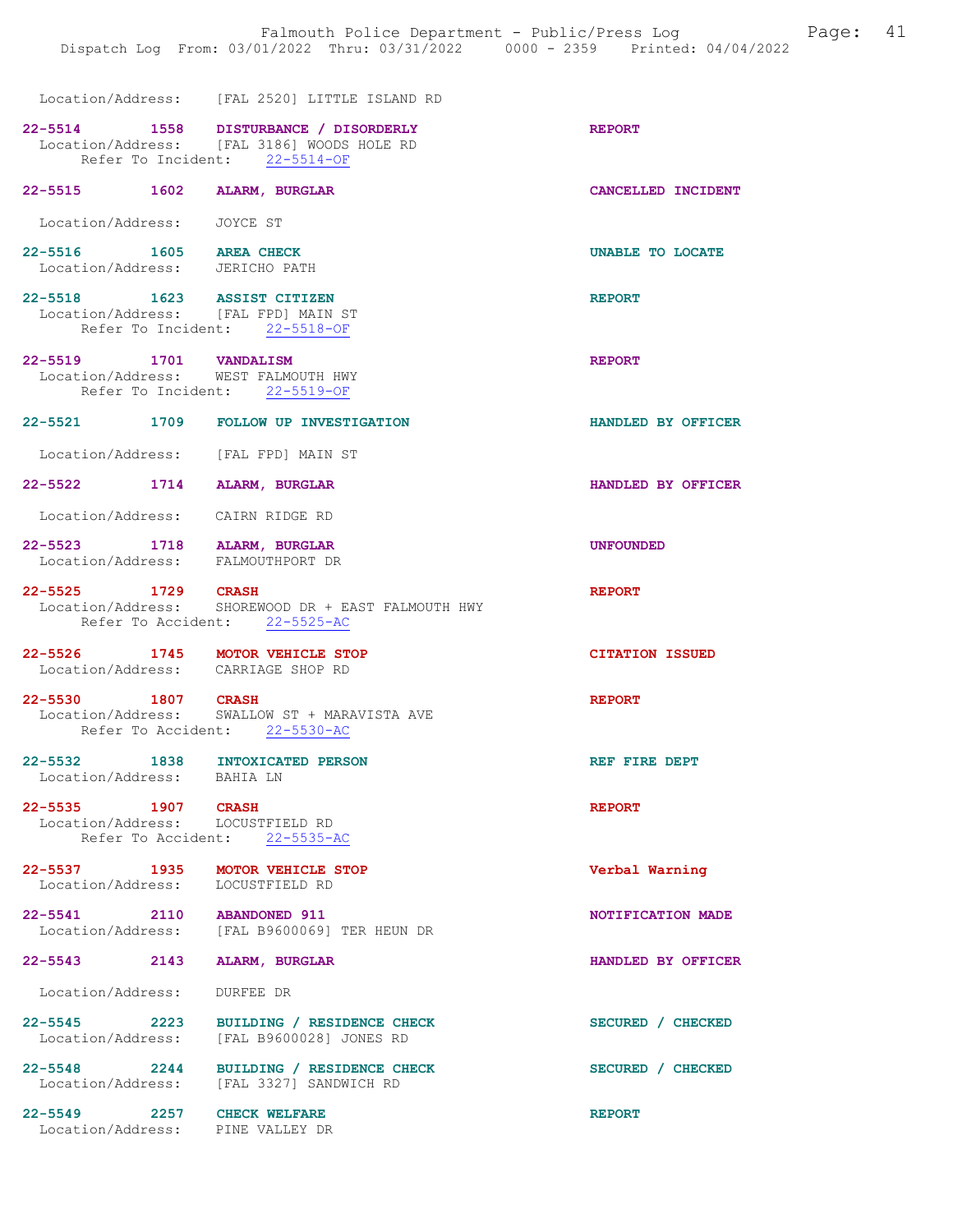Refer To Incident: 22-5549-OF

# For Date: 03/17/2022 - Thursday

| 22-5550 0045<br>Location/Address:                         | BUILDING / RESIDENCE CHECK<br>[FAL B9600025] DAVISVILLE RD                            | SECURED / CHECKED  |
|-----------------------------------------------------------|---------------------------------------------------------------------------------------|--------------------|
| 22-5551 0046                                              | <b>AREA CHECK</b><br>Location/Address: [FAL B9600069] TER HEUN DR                     | SECURED / CHECKED  |
| 22-5552 0048<br>Location/Address:                         | BUILDING / RESIDENCE CHECK<br>[FAL B9900121] PALMER AVE                               | SECURED / CHECKED  |
| 22-5555 0048<br>Location/Address:                         | BUILDING / RESIDENCE CHECK<br>[FAL B9600031] MARAVISTA AVE EXT                        | SECURED / CHECKED  |
| 22-5553 0049<br>Location/Address:                         | BUILDING / RESIDENCE CHECK<br>[FAL BXX00539] EAST FALMOUTH HWY                        | SECURED / CHECKED  |
| 22-5554 0051<br>Location/Address:                         | BUILDING / RESIDENCE CHECK<br>[FAL B9800292] DAVIS STRAITS                            | SECURED / CHECKED  |
| 22-5557 0052<br>Location/Address:                         | <b>AREA CHECK</b><br>[FAL B9600047] TEATICKET HWY                                     | SECURED / CHECKED  |
| 22-5556 0054<br>Location/Address:                         | BUILDING / RESIDENCE CHECK<br>WOOD HAVEN LN                                           | SECURED / CHECKED  |
| 22-5560 0057 AREA CHECK<br>Location/Address: JERICHO PATH |                                                                                       | SECURED / CHECKED  |
| 22-5558 0100<br>Location/Address:                         | BUILDING / RESIDENCE CHECK<br>[FAL 1471] RT 151                                       | SECURED / CHECKED  |
| 22-5559 0101                                              | BUILDING / RESIDENCE CHECK<br>Location/Address: [FAL BXX00810] MAIN ST                | SECURED / CHECKED  |
| 22-5561 0114<br>Location/Address:                         | <b>AREA CHECK</b><br>NEVES WAY                                                        | SECURED / CHECKED  |
| 22-5562 0124 AREA CHECK                                   | Location/Address: [FAL 1609] PATTEE RD                                                | SECURED / CHECKED  |
| 22-5563 0129 AREA CHECK                                   | Location/Address: [FAL 2870] GIFFORD ST                                               | SECURED / CHECKED  |
| 22-5565 0138 Admin Services                               |                                                                                       | HANDLED BY OFFICER |
| Location/Address: BONNIE LN                               |                                                                                       |                    |
| 22-5564 0139                                              | PARKING VIOLATION (S)<br>Location/Address: [FAL B9600261] MAIN ST                     | NO VIOLATION       |
|                                                           | 22-5566 0143 BUILDING / RESIDENCE CHECK<br>Location/Address: [FAL 3214] HATCHVILLE RD | SECURED / CHECKED  |
| 22-5567 0155<br>Location/Address:                         | PARKING VIOLATION (S)<br>WATER ST                                                     | NO VIOLATION       |
| 22-5568 0201                                              | PARKING VIOLATION (S)<br>Location/Address: [FAL B9600203] TOWN HALL SQ                | NO VIOLATION       |
| 22-5569 0201<br>Location/Address:                         | <b>AREA CHECK</b><br>[FAL B9600080] WORCESTER CT                                      | SECURED / CHECKED  |
| 22-5570 0211                                              | BUILDING / RESIDENCE CHECK<br>Location/Address: [FAL B9700852] NORTH FALMOUTH HWY     | SECURED / CHECKED  |
| $22 - 5571$<br>0219                                       | BUILDING / RESIDENCE CHECK                                                            | SECURED / CHECKED  |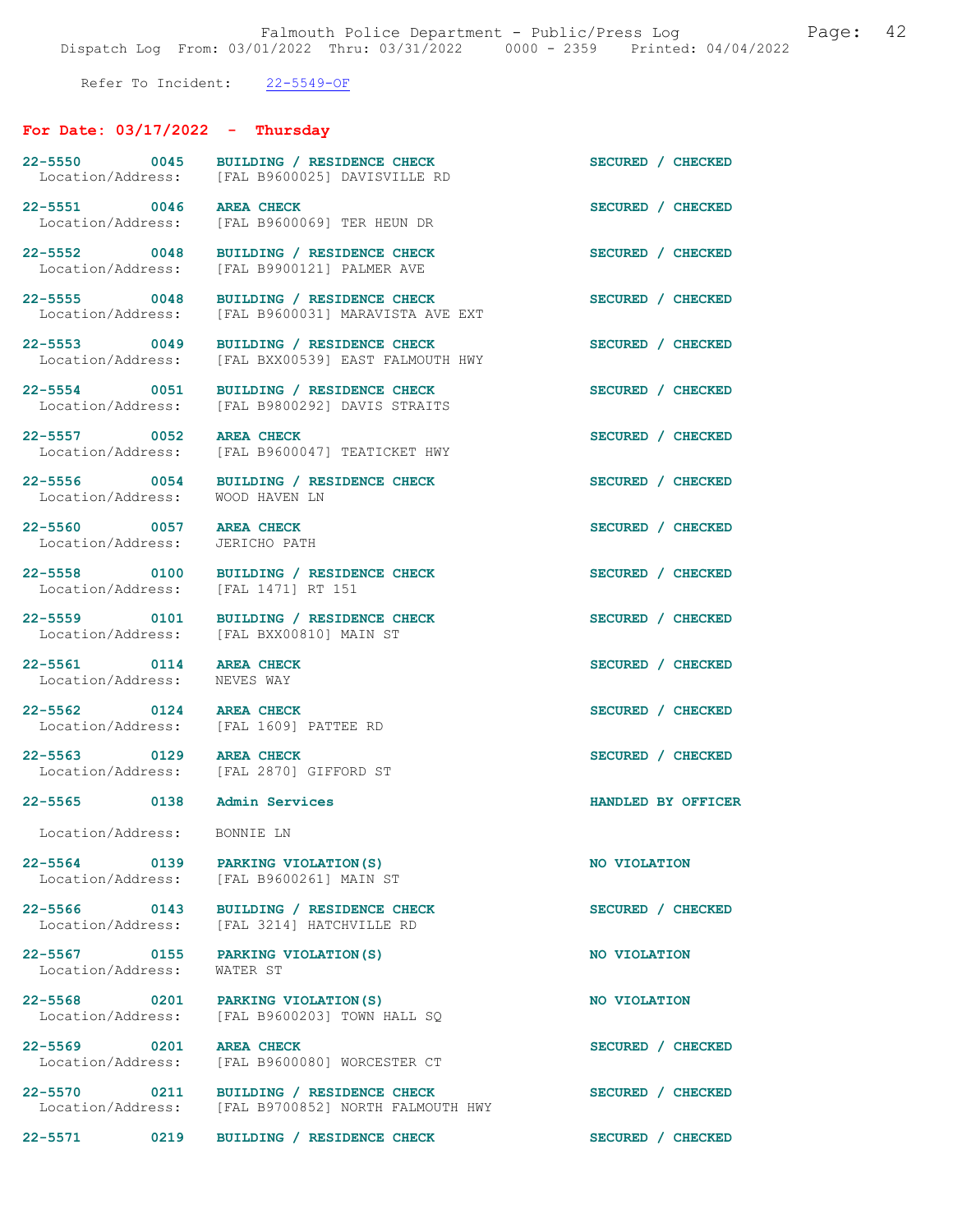|                                                                    |      | Falmouth Police Department - Public/Press Log<br>Dispatch Log From: 03/01/2022 Thru: 03/31/2022 0000 - 2359 Printed: 04/04/2022 | 43<br>Page:        |
|--------------------------------------------------------------------|------|---------------------------------------------------------------------------------------------------------------------------------|--------------------|
|                                                                    |      | Location/Address: [FAL 302] SANDWICH RD                                                                                         |                    |
| 22-5574 0627 Admin Services                                        |      |                                                                                                                                 | HANDLED BY OFFICER |
| Location/Address: [FAL FPD] MAIN ST                                |      |                                                                                                                                 |                    |
|                                                                    |      | 22-5575 0701 BUILDING / RESIDENCE CHECK<br>Location/Address: [FAL B9600026] GIFFORD EXT ST                                      | SECURED / CHECKED  |
| 22-5578 0741 CHECK WELFARE                                         |      |                                                                                                                                 | HANDLED BY OFFICER |
|                                                                    |      | Location/Address: ROCK ST + SILVER BEACH AVE                                                                                    |                    |
| 22-5580 0808 ID Theft / Fraud<br>Location/Address: JERICHO PATH    |      | Refer To Incident: 22-5580-OF                                                                                                   | <b>REPORT</b>      |
|                                                                    |      | 22-5581 0838 TRANSPORT / ESCORT<br>Location/Address: [FAL B9600063] JONES RD                                                    | <b>TRANSPORT</b>   |
| 22-5584 0930 TRANSPORT / ESCORT                                    |      | Location/Address: [FAL B9600072] GLENWOOD AVE                                                                                   | <b>TRANSPORT</b>   |
| 22-5585 0931 CHECK WELFARE<br>Location/Address: DEPOT AVE          |      |                                                                                                                                 | SECURED / CHECKED  |
| 22-5587 0955 ABANDONED 911                                         |      |                                                                                                                                 | HANDLED BY OFFICER |
|                                                                    |      | Location/Address: [FAL 690] TER HEUN DR                                                                                         |                    |
| 22-5588 1046 ASSIST CITIZEN                                        |      |                                                                                                                                 | HANDLED BY OFFICER |
| Location/Address: MARVIN CIR                                       |      |                                                                                                                                 |                    |
| 22-5590 1137 ATTEMPT TO LOCATE                                     |      | Location/Address: [FAL B9600249] WAQUOIT HWY<br>Refer To Incident: 22-5590-OF                                                   | <b>REPORT</b>      |
| 22-5592 1229 ALARM, BURGLAR                                        |      |                                                                                                                                 | CANCELLED INCIDENT |
|                                                                    |      | Location/Address: [FAL B9700328] COTTAGE LN                                                                                     |                    |
| 22-5593                                                            | 1236 | <b>ATTEMPT TO LOCATE</b>                                                                                                        | HANDLED BY OFFICER |
|                                                                    |      | Location/Address: [FAL B9900230] JONES RD                                                                                       |                    |
|                                                                    |      | 22-5594 1258 FOLLOW UP INVESTIGATION                                                                                            | HANDLED BY OFFICER |
| Location/Address: MAIN ST                                          |      |                                                                                                                                 |                    |
| 22-5595 1304 ASSIST CITIZEN                                        |      |                                                                                                                                 | HANDLED BY OFFICER |
| Location/Address: [FAL FPD] MAIN ST                                |      |                                                                                                                                 |                    |
| 22-5597 1309 OTHER TRAFFIC                                         |      |                                                                                                                                 | HANDLED BY OFFICER |
|                                                                    |      | Location/Address: [FAL BXX00183] WEST FALMOUTH HWY                                                                              |                    |
| 22-5598 1315 ANIMAL COMPLAINT                                      |      |                                                                                                                                 | REF ANIMAL CONTROL |
|                                                                    |      | Location/Address: EAST FALMOUTH HWY + MILL POND WAY                                                                             |                    |
| 22-5600 1344 AREA CHECK                                            |      |                                                                                                                                 | HANDLED BY OFFICER |
| Location/Address: LAKE SHORE DR                                    |      |                                                                                                                                 |                    |
| 22-5602 1410 RECOVERED PROPERTY<br>Location/Address: WOODS HOLE RD |      | Refer To Incident: 22-5602-OF                                                                                                   | <b>REPORT</b>      |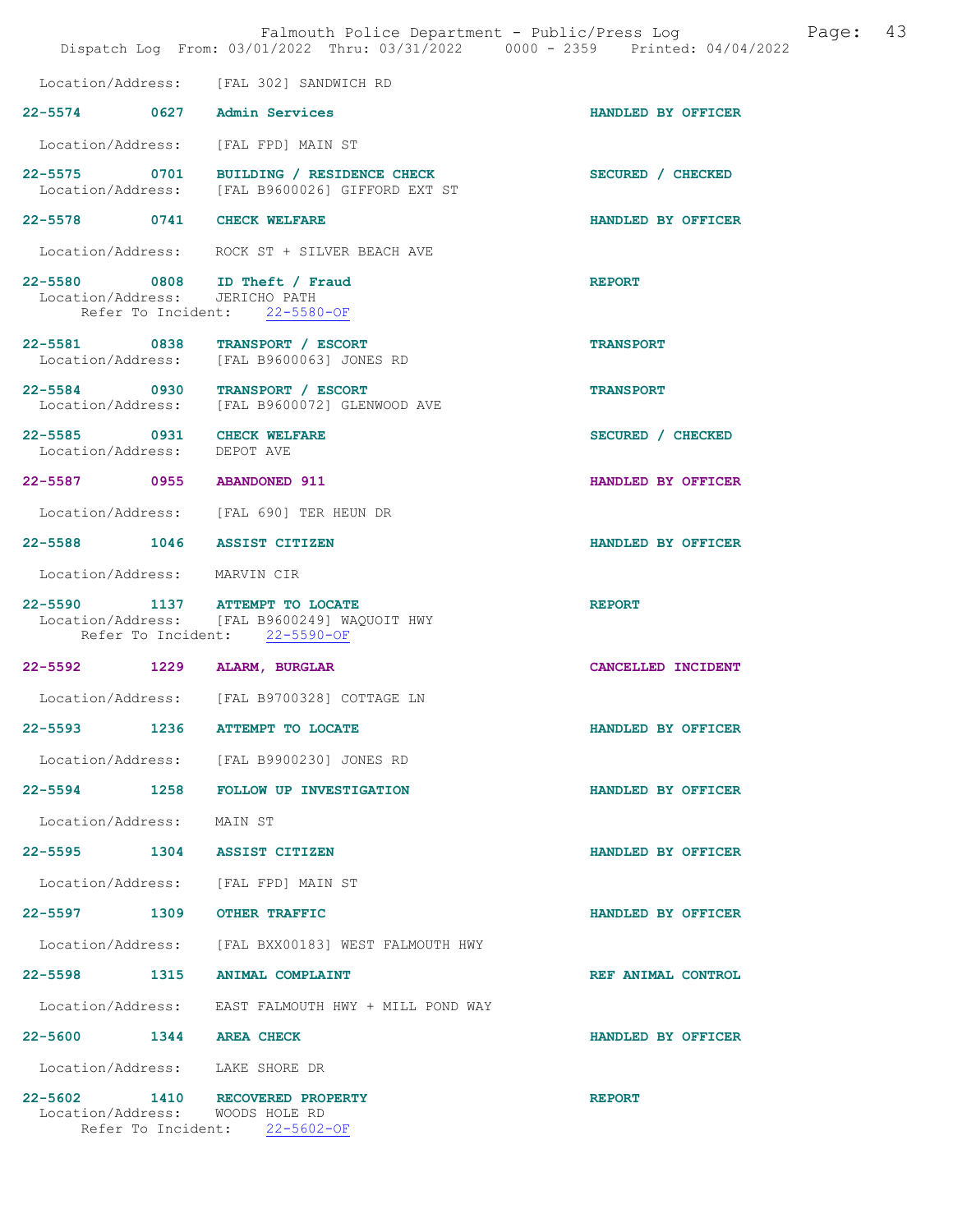| 22-5605 1501 B & E RESIDENT                                |                                                                                                              | HANDLED BY OFFICER |
|------------------------------------------------------------|--------------------------------------------------------------------------------------------------------------|--------------------|
| Location/Address: CARL LANDI CIR                           |                                                                                                              |                    |
|                                                            | 22-5606 1509 B& ERESIDENT<br>Location/Address: [FAL B9600453] ROSE MORIN LN<br>Refer To Incident: 22-5606-OF | <b>REPORT</b>      |
| 22-5607 1523 ABANDONED 911                                 | Location/Address: [FAL BA3138] EDGERTON DR                                                                   | <b>UNFOUNDED</b>   |
| 22-5609 1601 ALARM, BURGLAR                                | Location/Address: [FAL 2049] SHOREWOOD DR                                                                    | <b>UNFOUNDED</b>   |
| 22-5610 1622 AREA CHECK<br>Location/Address: DEEPWOOD DR   |                                                                                                              | UNABLE TO LOCATE   |
|                                                            | 22-5612 1700 FOLLOW UP INVESTIGATION                                                                         | HANDLED BY OFFICER |
|                                                            | Location/Address: [FAL B9600453] ROSE MORIN LN                                                               |                    |
|                                                            | 22-5614 1725 PARKING VIOLATION (S)                                                                           | HANDLED BY OFFICER |
| Location/Address: HARRIETTE RD                             |                                                                                                              |                    |
| 22-5618 1833 CRASH                                         | Location/Address: [FAL 860] TEATICKET HWY<br>Refer To Accident: 22-5618-AC                                   | <b>REPORT</b>      |
| 22-5619 1844 THREAT                                        |                                                                                                              | HANDLED BY OFFICER |
| Location/Address: ROSE MORIN LN                            |                                                                                                              |                    |
|                                                            | 22-5621 1921 DISTURBANCE / DISORDERLY                                                                        | HANDLED BY OFFICER |
|                                                            | Location/Address: [FAL BXX00124] TEATICKET HWY                                                               |                    |
| 22-5622 1940 ASSIST CITIZEN                                |                                                                                                              | HANDLED BY OFFICER |
|                                                            | Location/Address: MARAVISTA AVE EXT                                                                          |                    |
|                                                            | 22-5617 2000 PARKING VIOLATION(S)<br>Location/Address: HARRIETTE RD                                          | HANDLED BY PARTY   |
| 22-5623 2019                                               | <b>ABANDONED 911</b>                                                                                         | HANDLED BY OFFICER |
|                                                            | Location/Address: [FAL 184] RT 151                                                                           |                    |
| 22-5624 2031 ERRATIC MV                                    | Location/Address: [FAL B9600020] BRICK KILN RD                                                               | UNABLE TO LOCATE   |
| 22-5625 2039 DISABLED MV                                   |                                                                                                              | HANDLED BY OFFICER |
|                                                            | Location/Address: [FAL 2436] RAWSON ST                                                                       |                    |
| 22-5626 2042 AREA CHECK<br>Location/Address: FRESH POND RD |                                                                                                              | <b>UNFOUNDED</b>   |
| 22-5586 2300 AREA CHECK                                    |                                                                                                              | HANDLED BY OFFICER |
|                                                            | Location/Address: [FAL B9600012] DEPOT AVE                                                                   |                    |
| 22-5628 2309 CHECK WELFARE                                 | Location/Address: RT 151 + FALMOUTH WOODS RD                                                                 | UNABLE TO LOCATE   |
|                                                            | 22-5629 2350 BUILDING / RESIDENCE CHECK<br>Location/Address: [FAL B9600327] BRICK KILN RD                    | SECURED / CHECKED  |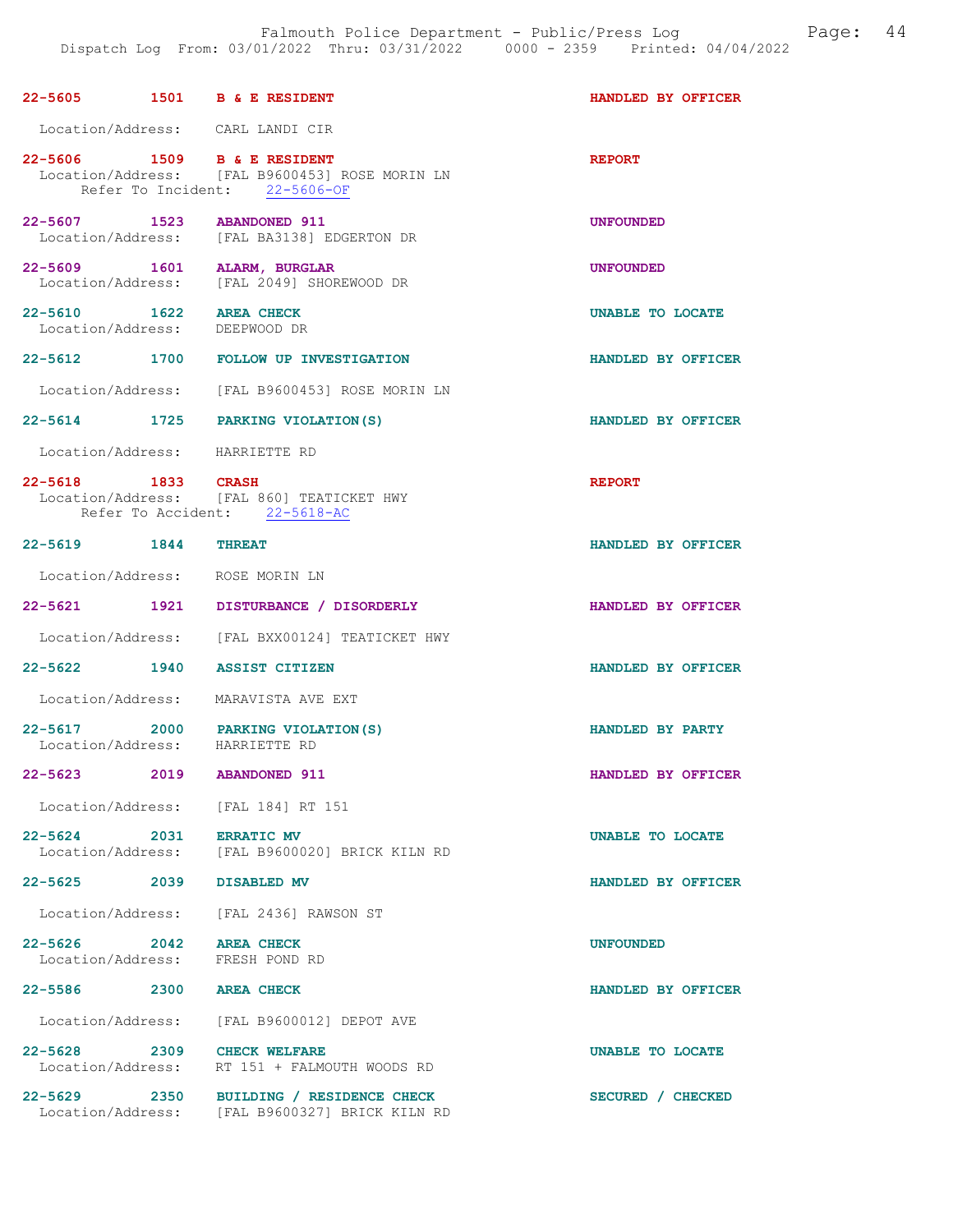| $22 - 5630$<br>Location/Address: | 2354 | BUILDING / RESIDENCE CHECK<br>[FAL B9600025] DAVISVILLE RD | SECURED /<br><b>CHECKED</b>      |
|----------------------------------|------|------------------------------------------------------------|----------------------------------|
|                                  |      | For Date: $03/18/2022 -$ Friday                            |                                  |
| $22 - 5631$                      | 0000 | BUILDING / RESIDENCE CHECK                                 | <b>SECURED</b><br><b>CHECKED</b> |

| Location/Address:                                             | [FAL B9700958] EAST FALMOUTH HWY                                                         |                    |
|---------------------------------------------------------------|------------------------------------------------------------------------------------------|--------------------|
|                                                               | 22-5632 0001 BUILDING / RESIDENCE CHECK<br>Location/Address: [FAL 169] EAST FALMOUTH HWY | SECURED / CHECKED  |
| 22-5633 0011<br>Location/Address:                             | BUILDING / RESIDENCE CHECK<br>[FAL L34] SCRANTON AVE                                     | SECURED / CHECKED  |
| 22-5634 0027<br>Location/Address:                             | <b>AREA CHECK</b><br>[FAL B9600084] TER HEUN DR                                          | SECURED / CHECKED  |
| 22-5635 0027<br>Location/Address:                             | BUILDING / RESIDENCE CHECK<br>[FAL B9600027] LAKEVIEW AVE                                | $\mathbf{s}$ 0     |
| 22-5636 0028<br>Location/Address:                             | BUILDING / RESIDENCE CHECK<br>[FAL B9800292] DAVIS STRAITS                               | SECURED / CHECKED  |
| 22-5637 0030<br>Location/Address:                             | BUILDING / RESIDENCE CHECK<br>[FAL B9600029] KATHARINE LEE BATES                         | SECURED / CHECKED  |
| 22-5638 0033<br>Location/Address:                             | BUILDING / RESIDENCE CHECK<br>[FAL B9600051] HATCHVILLE RD                               | SECURED / CHECKED  |
| 22-5639 0037<br>Location/Address:                             | <b>AREA CHECK</b><br>MBL ST                                                              | SECURED / CHECKED  |
| 22-5640 0041 AREA CHECK                                       | Location/Address: [FAL 2400] RAILROAD AVE                                                | SECURED / CHECKED  |
| 22-5641 0053 AREA CHECK                                       | Location/Address: [FAL L8] MENAUHANT RD                                                  | SECURED / CHECKED  |
| 22-5642 0056<br>Location/Address:                             | BUILDING / RESIDENCE CHECK<br>[FAL 302] SANDWICH RD                                      | SECURED / CHECKED  |
| Location/Address:                                             | 22-5643 0101 BUILDING / RESIDENCE CHECK<br>[FAL B9600031] MARAVISTA AVE EXT              | SECURED / CHECKED  |
| 22-5644 0122<br>Location/Address:                             | BUILDING / RESIDENCE CHECK<br>NEVES WAY                                                  | SECURED / CHECKED  |
| 22-5645 0126 AREA CHECK<br>Location/Address: CEDAR MEADOWS DR |                                                                                          | SECURED / CHECKED  |
| 22-5646 0147 ABANDONED 911                                    |                                                                                          | HANDLED BY OFFICER |
| Location/Address:                                             | ELYSIAN AVE                                                                              |                    |
| 22–5647 0153<br>Location/Address:                             | PARKING VIOLATION (S)<br>LUSCOMBE AVE                                                    | NO VIOLATION       |
| 22-5648 0156<br>Location/Address:                             | PARKING VIOLATION (S)<br>[FAL B9600203] TOWN HALL SQ                                     | NO VIOLATION       |
| 22-5649 0157<br>Location/Address:                             | PARKING VIOLATION (S)<br>[FAL B9600261] MAIN ST                                          | NO VIOLATION       |
| $22 - 5651$<br>0216<br>Location/Address:                      | AREA CHECK<br>[FAL B9600069] TER HEUN DR                                                 | SECURED / CHECKED  |
| 0220<br>$22 - 5650$                                           | BUILDING / RESIDENCE CHECK                                                               | SECURED / CHECKED  |

Location/Address: [FAL 964] TEATICKET HWY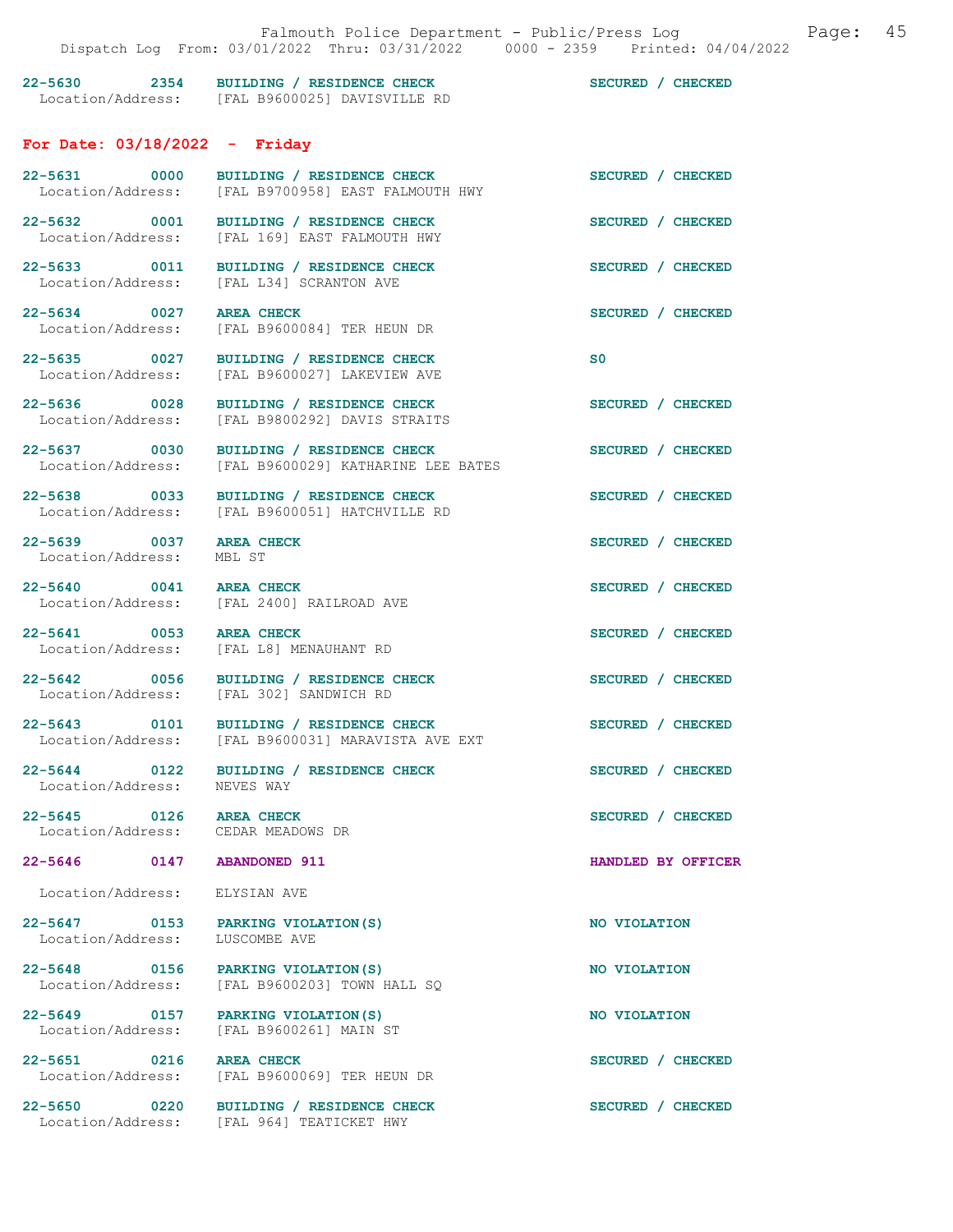| 22-5654 0438 AREA CHECK     |                                                                                                                | HANDLED BY OFFICER |
|-----------------------------|----------------------------------------------------------------------------------------------------------------|--------------------|
|                             | Location/Address: FRESH POND RD                                                                                |                    |
|                             | 22-5657 0723 UNWANTED GUEST<br>Location/Address: BRICK KILN RD<br>Refer To Incident: 22-5657-OF                | <b>REPORT</b>      |
| 22-5658 0740 CRASH          | Location/Address: WAQUOIT HWY + RED BROOK RD<br>Refer To Accident: 22-5658-AC<br>Refer To Incident: 22-5658-OF | <b>REPORT</b>      |
|                             | 22-5660 0751 ALARM, BURGLAR<br>Location/Address: [FAL 3113] MAIN ST                                            | <b>UNFOUNDED</b>   |
|                             | 22-5661 0812 CRASH, HIT/RUN<br>Location/Address: TER HEUN DR + PALMER AVE<br>Refer To Accident: 22-5661-AC     | <b>REPORT</b>      |
| Location/Address: DORAN DR  | 22-5663 0824 INTOXICATED PERSON<br>Refer To Incident: 22-5663-OF                                               | <b>REPORT</b>      |
|                             | 22-5666 0909 Admin Services                                                                                    | HANDLED BY OFFICER |
|                             | Location/Address: [FAL 50] SHERIFFS PL                                                                         |                    |
|                             | 22-5669 0937 ATTEMPT TO LOCATE<br>Location/Address: [FAL FPD] MAIN ST                                          | UNABLE TO LOCATE   |
|                             | 22-5670 0937 Admin Services                                                                                    | HANDLED BY OFFICER |
| Location/Address:           | [FAL FPD] MAIN ST                                                                                              |                    |
|                             | 22-5671 1036 ALARM, BURGLAR<br>Location/Address: [FAL 1496] OLD DOCK RD                                        | <b>UNFOUNDED</b>   |
|                             | 22-5672 1114 PRESERVE PEACE<br>Location/Address: QUISSETT AVE<br>Refer To Incident: 22-5672-OF                 | <b>REPORT</b>      |
|                             | 22-5673 1133 SPEEDING MOTOR VEHICLE (S)<br>Location/Address: CARRIAGE SHOP RD + PARSONS LN                     | UNABLE TO LOCATE   |
| 22-5676 1149 THREAT         | Location/Address: [FAL B9600028] JONES RD<br>Refer To Incident: 22-5676-OF                                     | <b>REPORT</b>      |
|                             | 22-5677 1205 ASSIST CITIZEN<br>Location/Address: [FAL B9900121] PALMER AVE                                     | NOTIFICATION MADE  |
|                             | 22-5678 1227 ATTEMPT TO LOCATE<br>Location/Address: [FAL FPD] MAIN ST<br>Refer To Incident: 22-5678-OF         | <b>REPORT</b>      |
|                             | 22-5679 1248 LOUD MUSIC / PARTY / NOISES                                                                       | HANDLED BY OFFICER |
|                             | Location/Address: [FAL BXX00021] TEATICKET HWY                                                                 |                    |
|                             | 22-5681 1300 ASSIST CITIZEN                                                                                    | CANCELLED INCIDENT |
|                             | Location/Address: [FAL 1995] EAST FALMOUTH HWY                                                                 |                    |
| Location/Address: FOSTER RD | 22-5682 1301 ALARM, BURGLAR                                                                                    | <b>UNFOUNDED</b>   |
|                             | 22-5683 1313 FOLLOW UP INVESTIGATION                                                                           | HANDLED BY OFFICER |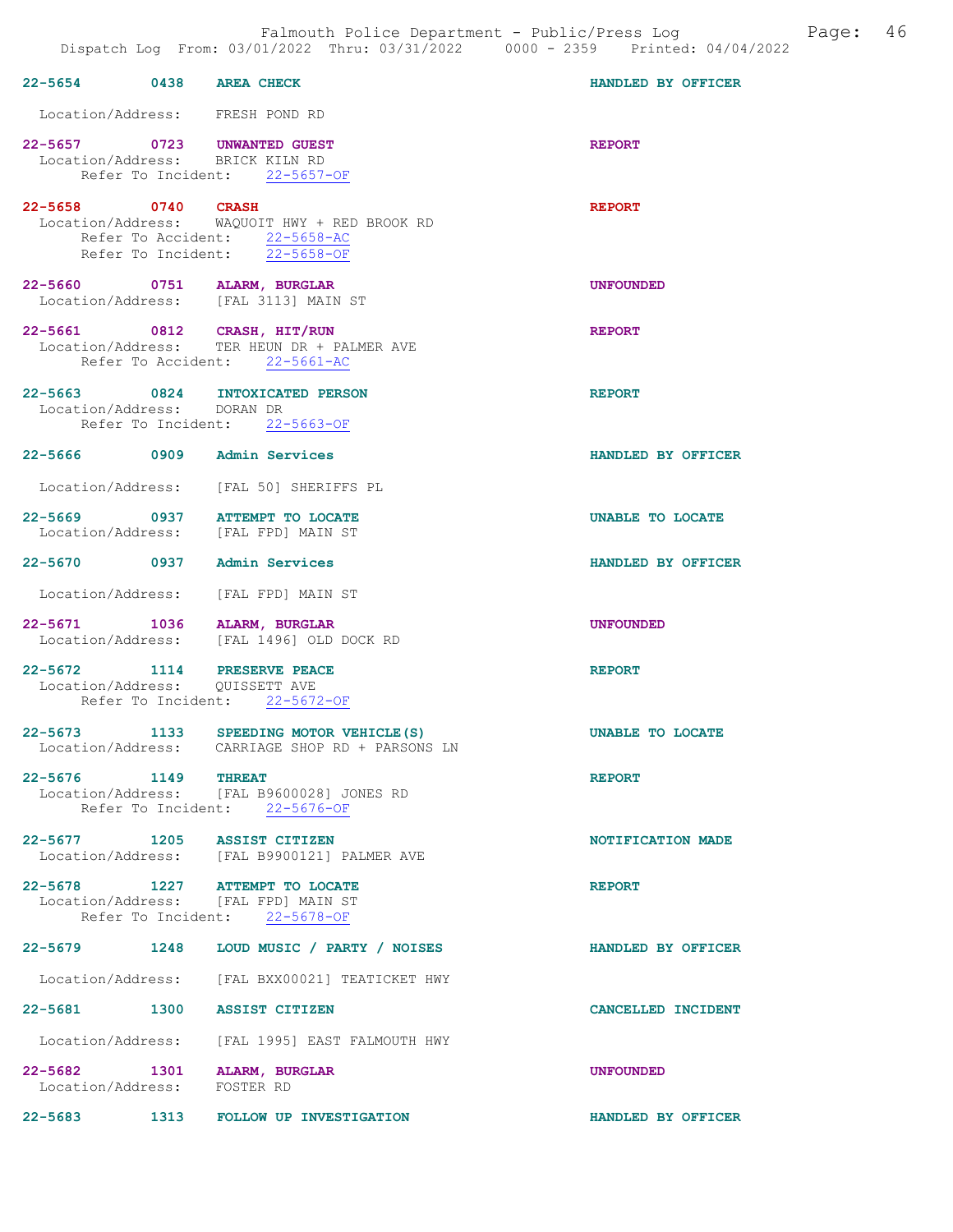|                                                                |      | Falmouth Police Department - Public/Press Log<br>Dispatch Log From: 03/01/2022 Thru: 03/31/2022 0000 - 2359 Printed: 04/04/2022 |                        | Page: | 47 |
|----------------------------------------------------------------|------|---------------------------------------------------------------------------------------------------------------------------------|------------------------|-------|----|
|                                                                |      | Location/Address: [FAL 1081] JUDY ANN DR                                                                                        |                        |       |    |
| 22-5684 1314 UNWANTED GUEST                                    |      | Location/Address: [FAL 580] BRICK KILN RD<br>Refer To Incident: 22-5684-OF                                                      | <b>REPORT</b>          |       |    |
| 22-5686 1342 ABANDONED 911                                     |      |                                                                                                                                 | HANDLED BY OFFICER     |       |    |
|                                                                |      | Location/Address: [FAL B9600203] TOWN HALL SQ                                                                                   |                        |       |    |
| 22-5687 1400 CHECK WELFARE                                     |      | Location/Address: [FAL 1084] KATHARINE LEE BATES                                                                                | HANDLED BY PARTY       |       |    |
| 22-5689 1420 TRAFFIC HAZARD                                    |      |                                                                                                                                 | HANDLED BY OFFICER     |       |    |
|                                                                |      | Location/Address: [FAL L16] RT 151 + RANCH RD                                                                                   |                        |       |    |
|                                                                |      | 22-5691 1432 DISTURBANCE / DISORDERLY<br>Location/Address: [FAL B9600026] GIFFORD EXT ST<br>Refer To Incident: 22-5691-OF       | <b>REPORT</b>          |       |    |
| 22-5693 1450 CHECK WELFARE                                     |      |                                                                                                                                 | HANDLED BY OFFICER     |       |    |
|                                                                |      | Location/Address: [FAL BXX00847] MAIN ST                                                                                        |                        |       |    |
| 22-5695 1525 B & E RESIDENT<br>Location/Address: ACAPESKET RD  |      | Refer To Incident: 22-5695-OF                                                                                                   | <b>REPORT</b>          |       |    |
| 22-5696 1541 SUMMONS SERVICE<br>Location/Address: MAYFLOWER ST |      |                                                                                                                                 | UNABLE TO LOCATE       |       |    |
| 22-5697 1558 SUMMONS SERVICE<br>Location/Address: AVALON DR    |      |                                                                                                                                 | <b>SERVED IN HAND</b>  |       |    |
|                                                                |      | 22-5698 1609 DIRT BIKE / ATV COMPLAINT<br>Location/Address: PINECREST BEACH DR + LAKE SHORE DR                                  | <b>GONE ON ARRIVAL</b> |       |    |
| 1622<br>$22 - 5699$<br>Location/Address:                       |      | <b>SUMMONS SERVICE</b><br>CANTERBURY LN                                                                                         | <b>SERVED IN HAND</b>  |       |    |
| $22 - 5700$                                                    | 1629 | <b>SUMMONS SERVICE</b><br>Location/Address: [FAL BXX00600] MAIN ST                                                              | UNABLE TO LOCATE       |       |    |
| 22-5704 2036 AREA CHECK<br>Location/Address: FRESH POND RD     |      |                                                                                                                                 | <b>GONE ON ARRIVAL</b> |       |    |
| Location/Address: [FAL 1209] ALMA RD                           |      | 22-5706 2145 LOUD MUSIC / PARTY / NOISES                                                                                        | NO VIOLATION           |       |    |
| 22-5707 2210 INTOXICATED PERSON                                |      |                                                                                                                                 | HANDLED BY OFFICER     |       |    |
|                                                                |      | Location/Address: [FAL B9600069] TER HEUN DR                                                                                    |                        |       |    |
| Location/Address: MAIN ST                                      |      | 22-5709 2225 SUICIDE ATTEMPT / THREAT<br>Refer To Incident: 22-5709-OF                                                          | <b>REPORT</b>          |       |    |
|                                                                |      | 22-5710 2323 BUILDING / RESIDENCE CHECK<br>Location/Address: [FAL 169] EAST FALMOUTH HWY                                        | SECURED / CHECKED      |       |    |
| Location/Address: TEATICKET HWY                                |      | 22-5711 2352 MENTAL ILLNESS (SEC 12)<br>Refer To Incident: 22-5711-OF                                                           | <b>REPORT</b>          |       |    |
| For Date: $03/19/2022 -$ Saturday                              |      |                                                                                                                                 |                        |       |    |

22-5713 0034 BUILDING / RESIDENCE CHECK SECURED / CHECKED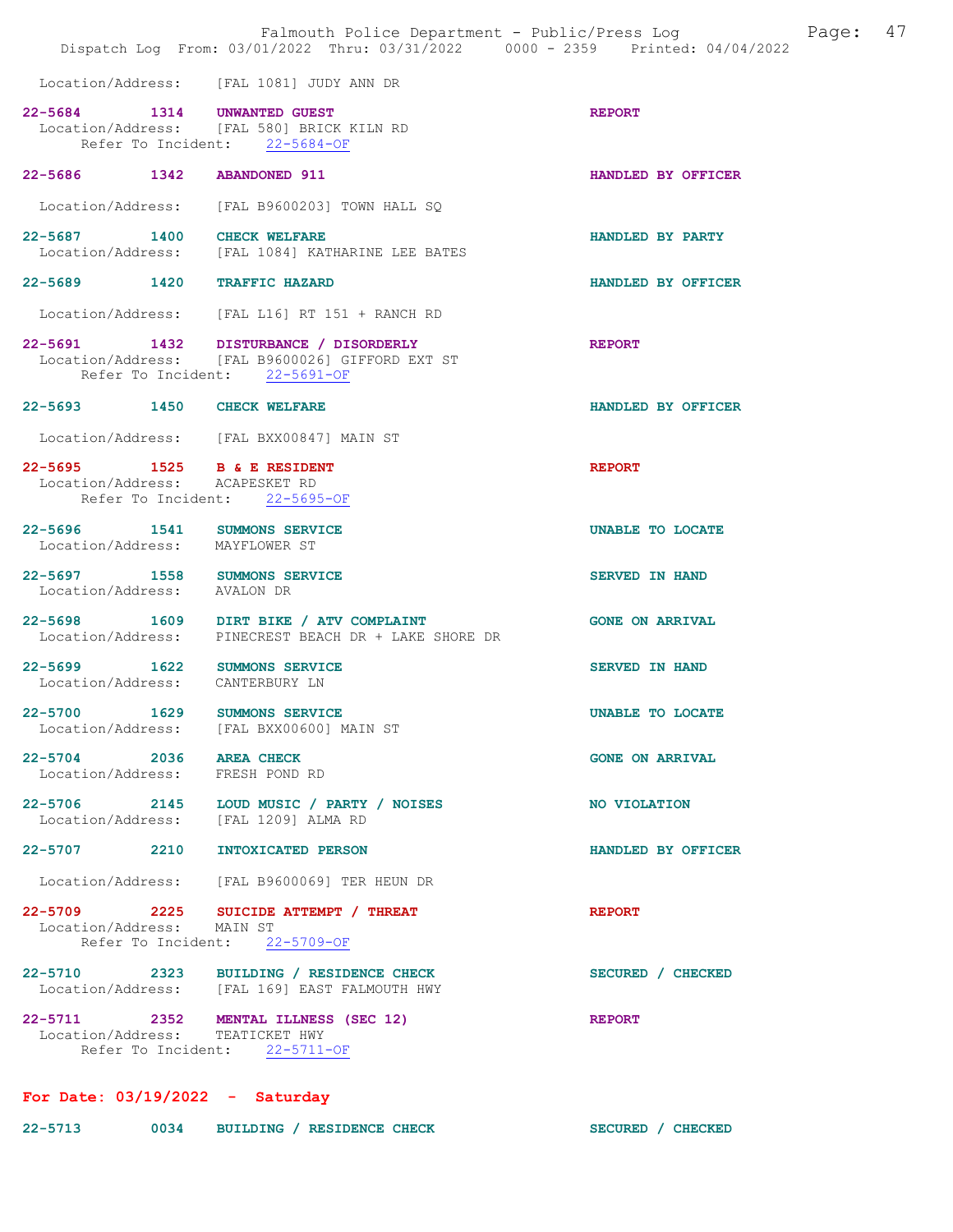|                                                              | Falmouth Police Department - Public/Press Log example:<br>Dispatch Log From: 03/01/2022 Thru: 03/31/2022 0000 - 2359 Printed: 04/04/2022 |                    | 48 |
|--------------------------------------------------------------|------------------------------------------------------------------------------------------------------------------------------------------|--------------------|----|
|                                                              | Location/Address: [FAL B9600030] OLD MAIN RD                                                                                             |                    |    |
|                                                              | 22-5714 0034 BUILDING / RESIDENCE CHECK<br>Location/Address: [FAL B9600029] KATHARINE LEE BATES                                          | SECURED / CHECKED  |    |
| 22-5715 0038                                                 | BUILDING / RESIDENCE CHECK<br>Location/Address: [FAL B9701135] PALMER AVE                                                                | SECURED / CHECKED  |    |
| 22-5716 0040<br>Location/Address: [FAL L65] COUNTY RD        | <b>AREA CHECK</b>                                                                                                                        | SECURED / CHECKED  |    |
|                                                              | 22-5717 0043 BUILDING / RESIDENCE CHECK<br>Location/Address: [FAL B9800292] DAVIS STRAITS                                                | SECURED / CHECKED  |    |
| 22-5718 0045 AREA CHECK<br>Location/Address: BEAMAN LN       |                                                                                                                                          | SECURED / CHECKED  |    |
|                                                              | 22-5719 0046 BUILDING / RESIDENCE CHECK<br>Location/Address: [FAL 964] TEATICKET HWY                                                     | SECURED / CHECKED  |    |
| 22-5720 0049<br>Location/Address:                            | BUILDING / RESIDENCE CHECK<br>[FAL BXX00620] TEATICKET HWY                                                                               | SECURED / CHECKED  |    |
|                                                              | 22-5721 0051 BUILDING / RESIDENCE CHECK<br>Location/Address: [FAL B9600031] MARAVISTA AVE EXT                                            | SECURED / CHECKED  |    |
| 22-5722 0053                                                 | BUILDING / RESIDENCE CHECK<br>Location/Address: [FAL BXX00272] LOCUST ST                                                                 | SECURED / CHECKED  |    |
| 22-5724 0103<br>Location/Address:                            | BUILDING / RESIDENCE CHECK<br>NYE RD                                                                                                     | SECURED / CHECKED  |    |
| 22-5725 0112                                                 | <b>AREA CHECK</b><br>Location/Address: [FAL 302] SANDWICH RD                                                                             | SECURED / CHECKED  |    |
| 22-5726 0117 AREA CHECK                                      | Location/Address: [FAL B9600051] HATCHVILLE RD                                                                                           | SECURED / CHECKED  |    |
|                                                              | 22-5728 0200 PARKING VIOLATION (S)<br>Location/Address: [FAL B9600203] TOWN HALL SQ                                                      | NO VIOLATION       |    |
| Location/Address:                                            | 22-5729 0201 PARKING VIOLATION (S)<br>[FAL B9600261] MAIN ST                                                                             | NO VIOLATION       |    |
| 22-5730 0203                                                 | BUILDING / RESIDENCE CHECK<br>Location/Address: [FAL BXX00810] MAIN ST                                                                   | SECURED / CHECKED  |    |
| 22-5731 0223<br>Location/Address:                            | BUILDING / RESIDENCE CHECK<br>[FAL B9700958] EAST FALMOUTH HWY                                                                           | SECURED / CHECKED  |    |
| 22-5733 0249                                                 | <b>ALARM, BURGLAR</b>                                                                                                                    | HANDLED BY OFFICER |    |
| Location/Address:                                            | [FAL B9701143] NEMASKET RD                                                                                                               |                    |    |
| 22-5734 0324                                                 | BUILDING / RESIDENCE CHECK<br>Location/Address: [FAL B9600025] DAVISVILLE RD                                                             | SECURED / CHECKED  |    |
| 22-5735 0402<br>Location/Address: ASSOCIATES RD              | ALARM, BURGLAR                                                                                                                           | <b>UNFOUNDED</b>   |    |
| 22-5736 0449 CRASH<br>Location/Address: CENTRAL AVE          | Refer To Accident: 22-5736-AC                                                                                                            | <b>REPORT</b>      |    |
| 22-5738 0653 TRAFFIC HAZARD<br>Location/Address: CENTRAL AVE |                                                                                                                                          | NOTIFICATION MADE  |    |
|                                                              | 22-5739 0702 FOLLOW UP INVESTIGATION                                                                                                     | HANDLED BY OFFICER |    |
| Location/Address: [BOU] WHIMBREL DR                          |                                                                                                                                          |                    |    |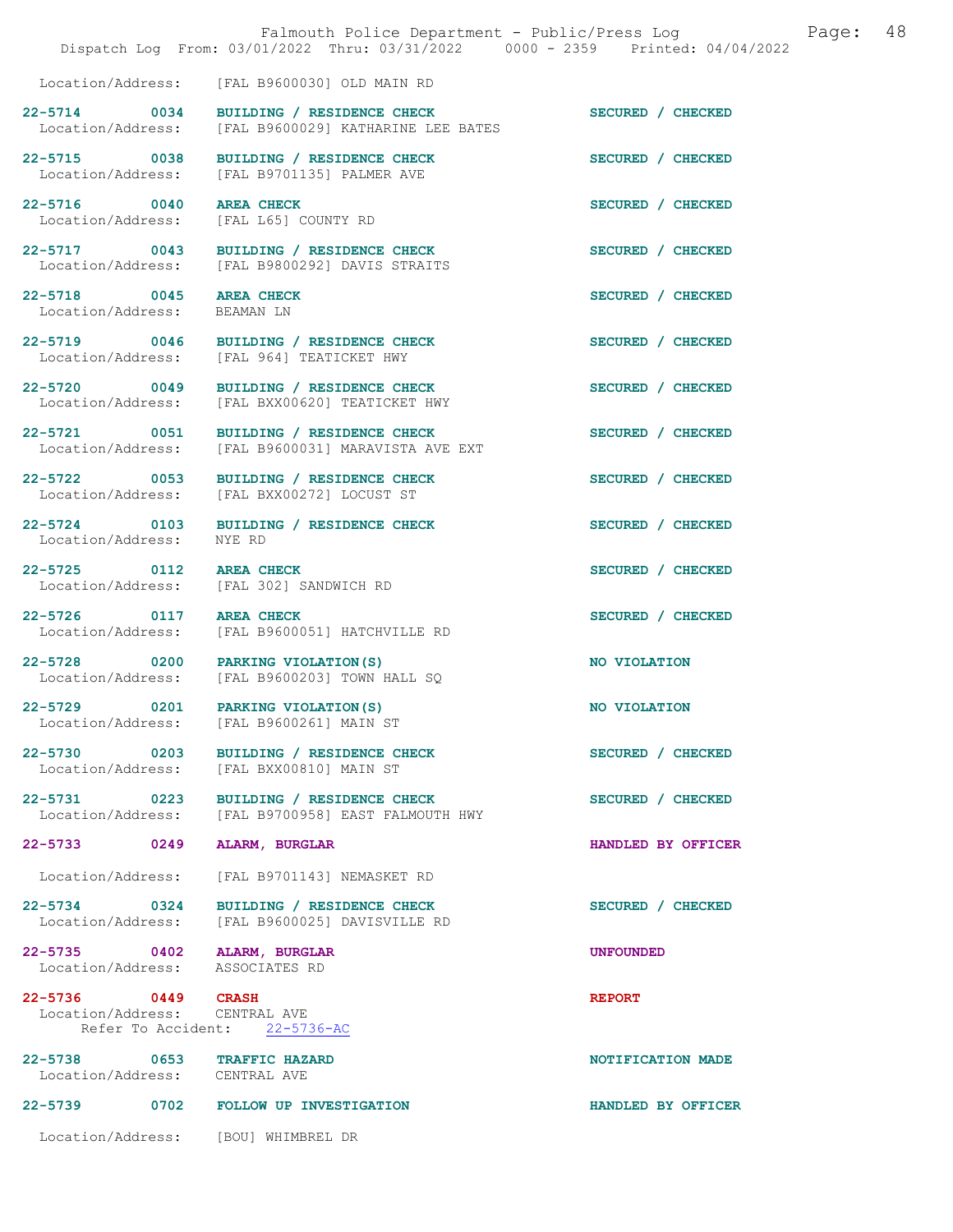| 22-5740 0724                | PRIVATE TOW<br>Location/Address: [FAL 187] EAST FALMOUTH HWY                    | PRIVATE TOW        |
|-----------------------------|---------------------------------------------------------------------------------|--------------------|
|                             | 22-5741 0737 ANIMAL COMPLAINT                                                   | REF ANIMAL CONTROL |
|                             | Location/Address: [FAL B9600444] LUSCOMBE AVE                                   |                    |
| 22-5744 0931                | <b>ABANDONED 911</b>                                                            | HANDLED BY OFFICER |
|                             | Location/Address: [FAL B9600069] TER HEUN DR                                    |                    |
| 22-5746 1011                | <b>ASSIST CITIZEN</b>                                                           | HANDLED BY OFFICER |
| Location/Address:           | SANDWICH RD                                                                     |                    |
| 22-5748 1101 Admin Services |                                                                                 | HANDLED BY OFFICER |
|                             | Location/Address: [FAL FPD] MAIN ST                                             |                    |
| 22–5749 1143                | <b>ANIMAL COMPLAINT</b>                                                         | REF ANIMAL CONTROL |
| Location/Address: OSTROM RD |                                                                                 |                    |
| 22-5750 1143                | RECOVERED PROPERTY                                                              | HANDLED BY OFFICER |
| Location/Address:           | [FAL FPD] MAIN ST                                                               |                    |
| 22-5752 1202 ABANDONED 911  |                                                                                 | HANDLED BY OFFICER |
|                             | Location/Address: [FAL 188] KATHARINE LEE BATES                                 |                    |
| 22-5753 1207 ALARM, BURGLAR | Location/Address: [FAL 1382] QUISSETT AVE                                       | <b>UNFOUNDED</b>   |
|                             |                                                                                 |                    |
| 22-5754 1212 B & E RESIDENT | Location/Address: [FAL B9600453] ROSE MORIN LN<br>Refer To Incident: 22-5754-OF | <b>REPORT</b>      |
|                             | 22-5755 1216 ASSIST OTHER AGENCY                                                | HANDLED BY OFFICER |
| Location/Address: INLET LN  |                                                                                 |                    |
| 22-5757 1232 ABANDONED 911  | Location/Address: [FAL 1660] MAIN ST                                            | HANDLED BY PARTY   |
| 22-5760 1351 ALARM, BURGLAR | Location/Address: [FAL B9700681] SHOREWOOD DR                                   | <b>UNFOUNDED</b>   |
| 22-5761 1613 CHECK WELFARE  |                                                                                 | HANDLED BY OFFICER |
|                             | Location/Address: [FAL B9800314] DAVIS STRAITS                                  |                    |
| 22-5763 1629 AREA CHECK     |                                                                                 | HANDLED BY OFFICER |
|                             | Location/Address: [FAL B0200069] TEATICKET HWY                                  |                    |
| 22-5764 1712 SHOPLIFTING    | Location/Address: [FAL 3174] DAVIS STRAITS<br>Refer To Incident: 22-5764-OF     | <b>REPORT</b>      |
| 22-5766 1838 AREA CHECK     |                                                                                 | HANDLED BY OFFICER |
|                             | Location/Address: [FAL 46] CHAPOQUOIT RD                                        |                    |
| 22-5767 1918 ALARM, BURGLAR |                                                                                 | HANDLED BY OFFICER |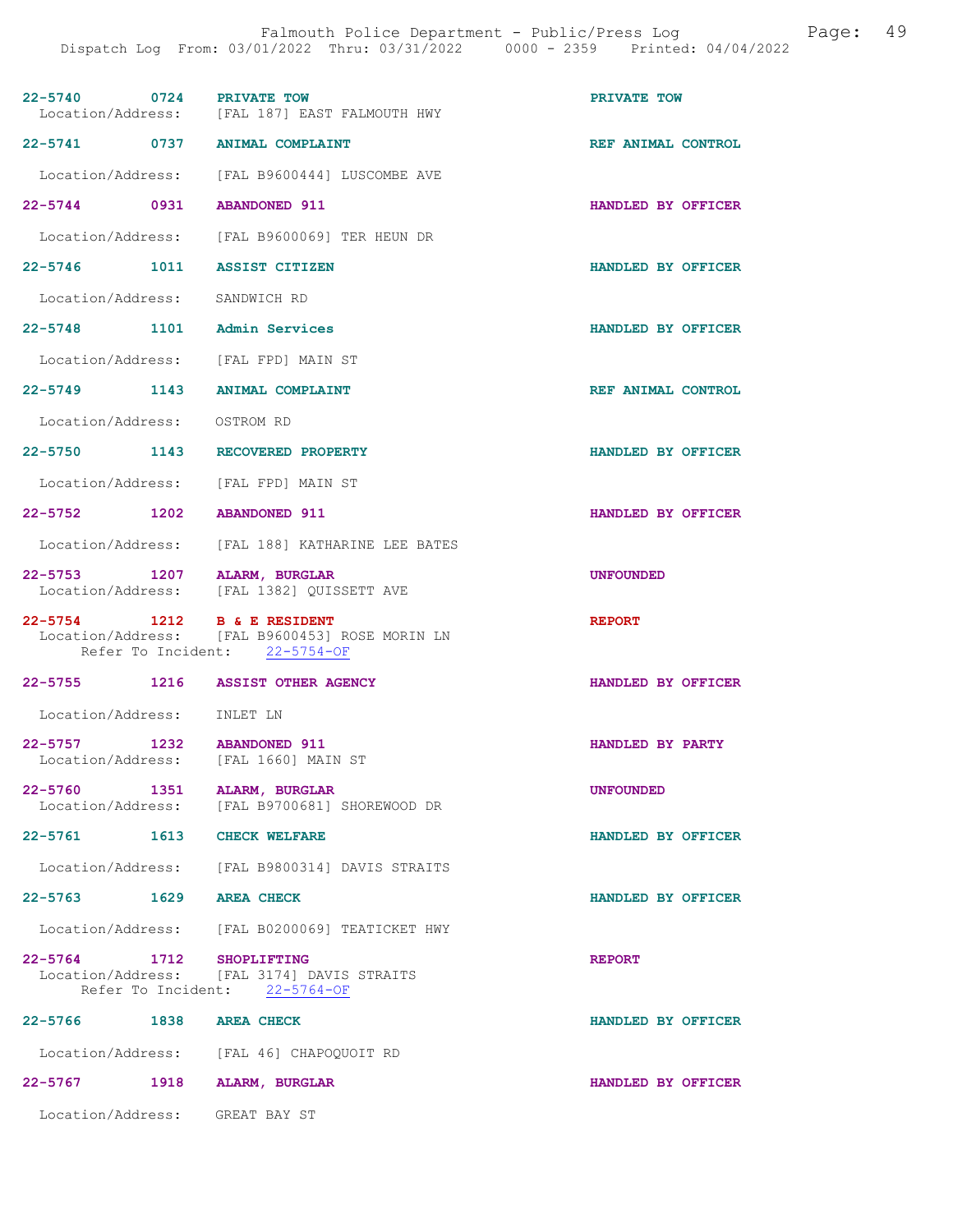|                                                |      | Dispatch Log From: 03/01/2022 Thru: 03/31/2022 0000 - 2359 Printed: 04/04/2022                 |                           |
|------------------------------------------------|------|------------------------------------------------------------------------------------------------|---------------------------|
| 22-5768 1918 ABANDONED 911                     |      | Location/Address: [FAL 690] TER HEUN DR                                                        | HANDLED BY PARTY          |
| 22-5769 1922 AREA CHECK                        |      | Location/Address: RT 28 NORTH + BRICK KILN RD                                                  | SECURED / CHECKED         |
| 22-5771 2039 AREA CHECK                        |      |                                                                                                | HANDLED BY OFFICER        |
|                                                |      | Location/Address: [FAL 1660] MAIN ST                                                           |                           |
| 22-5776 2315 GUN SHOTS                         |      |                                                                                                | <b>HANDLED BY OFFICER</b> |
|                                                |      | Location/Address: [FAL 3236] BRICK KILN RD                                                     |                           |
| For Date: $03/20/2022 -$ Sunday                |      |                                                                                                |                           |
| Location/Address: DEER POND RD                 |      | 22-5780 0030 Harassment Order Service                                                          | UNABLE TO LOCATE          |
|                                                |      | 22-5781 0037 DISTURBANCE / DISORDERLY                                                          | HANDLED BY OFFICER        |
|                                                |      | Location/Address: [FAL B9800291] LOCUST ST<br>Refer To Incident: 22-5781-OF                    |                           |
|                                                |      | 22-5782 0110 BUILDING / RESIDENCE CHECK<br>Location/Address: [FAL B9900121] PALMER AVE         | SECURED / CHECKED         |
|                                                |      | 22-5783 0122 BUILDING / RESIDENCE CHECK<br>Location/Address: [FAL B9700933] LOCUST ST          | SECURED / CHECKED         |
|                                                |      | 22-5784 0124 BUILDING / RESIDENCE CHECK<br>Location/Address: [FAL 185] TEATICKET HWY           | SECURED / CHECKED         |
|                                                |      | 22-5785 0135 BUILDING / RESIDENCE CHECK<br>Location/Address: [FAL BXX00437] TEATICKET HWY      | SECURED / CHECKED         |
|                                                |      | 22-5786 0146 BUILDING / RESIDENCE CHECK<br>Location/Address: [FAL B0100017] NORTH FALMOUTH HWY | SECURED / CHECKED         |
|                                                |      | 22-5787 0200 PARKING VIOLATION (S)<br>Location/Address: LUSCOMBE AVE + WATER ST                | NO VIOLATION              |
|                                                |      | 22-5788 0224 PARKING VIOLATION (S)<br>Location/Address: [FAL B9600203] TOWN HALL SQ            | <b>NO VIOLATION</b>       |
| 22-5789 0225                                   |      | PARKING VIOLATION (S)<br>Location/Address: [FAL B9600261] MAIN ST                              | NO VIOLATION              |
| 22-5791 0618                                   |      | Admin Services                                                                                 | HANDLED BY OFFICER        |
| Location/Address:                              |      | [FAL FPD] MAIN ST                                                                              |                           |
| 22-5792 0821<br>Location/Address:              |      | Water Complaint<br>[FAL 1985] SHORE ST                                                         | NOTIFICATION MADE         |
| 22-5796 0954                                   |      | <b>ASSIST OTHER AGENCY</b><br>Location/Address: [FAL 396] LOCUST ST                            | UNABLE TO LOCATE          |
| 22-5798 1026                                   |      | <b>FOLLOW UP INVESTIGATION</b><br>Location/Address: [FAL B9600453] ROSE MORIN LN               | NOTIFICATION MADE         |
| 22-5801 1110<br>Location/Address: RED BROOK RD |      | <b>CHECK WELFARE</b>                                                                           | UNABLE TO LOCATE          |
| $22 - 5802$                                    | 1122 | <b>Admin Services</b>                                                                          | HANDLED BY OFFICER        |
|                                                |      | Location/Address: [FAL FPD] MAIN ST                                                            |                           |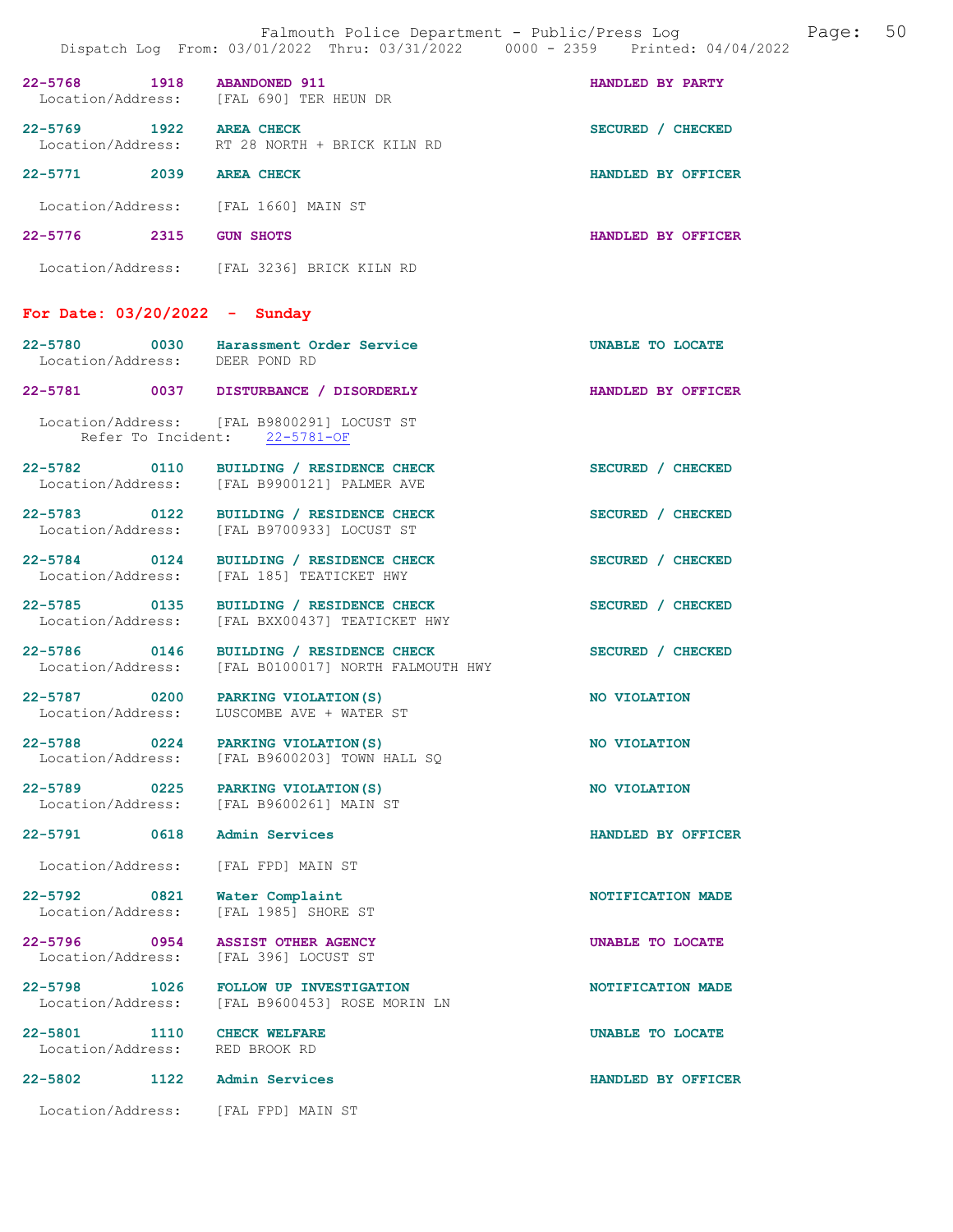|                                                 | Dispatch Log From: 03/01/2022 Thru: 03/31/2022 0000 - 2359 Printed: 04/04/2022                 |                    |
|-------------------------------------------------|------------------------------------------------------------------------------------------------|--------------------|
| 22-5803 1155                                    | Illegal Dumping<br>Location/Address: [FAL 2138] RT 28 SOUTH + RT 151                           | UNABLE TO LOCATE   |
| 22-5804 1157 DOWN TREE (S)<br>Location/Address: | EDGEWATER DR WEST                                                                              | NOTIFICATION MADE  |
| 22-5806 1201                                    | ALARM, BURGLAR<br>Location/Address: [FAL 1779] JOYCE ST                                        | <b>UNFOUNDED</b>   |
| 22-5808 1252                                    | ALARM, BURGLAR<br>Location/Address: [FAL B9601264] TARA LN                                     | <b>UNFOUNDED</b>   |
| 22-5810 1307 Admin Services                     |                                                                                                | HANDLED BY OFFICER |
|                                                 | Location/Address: [FAL BXX00810] MAIN ST                                                       |                    |
| 22-5811 1315                                    | <b>ABANDONED 911</b>                                                                           | HANDLED BY OFFICER |
|                                                 | Location/Address: [FAL BXX00131] EAST FALMOUTH HWY                                             |                    |
| 22-5814 1412<br>Location/Address:               | <b>CHECK WELFARE</b><br>CENTRAL AVE + EAST FALMOUTH HWY                                        | REF FIRE DEPT      |
| 22-5815 1417                                    | <b>DISABLED MV</b><br>Location/Address: OLD BARNSTABLE RD + HAYWAY RD                          | PRIVATE TOW        |
| 22-5816 1513 TRAFFIC HAZARD                     | Location/Address: SIPPEWISSETT RD + PALMER AVE                                                 | UNABLE TO LOCATE   |
| 22-5817 1516                                    | <b>ABANDONED 911</b><br>Location/Address: [FAL 690] TER HEUN DR                                | HANDLED BY PARTY   |
| 22-5818 1523                                    | <b>TRAFFIC HAZARD</b>                                                                          | HANDLED BY OFFICER |
| Location/Address:                               | WEST FALMOUTH HWY + PALMER AVE                                                                 |                    |
| 1638<br>22-5820                                 | <b>AREA CHECK</b><br>Location/Address: [FAL L90] LOCUST ST                                     | HANDLED BY PARTY   |
| 22-5823 1717<br>Location/Address: MAYFLOWER ST  | SUMMONS SERVICE                                                                                | UNABLE TO LOCATE   |
| 22-5822                                         | 1719 ALARM, BURGLAR                                                                            | HANDLED BY OFFICER |
|                                                 | Location/Address: [FAL 2930] DAVIS STRAITS                                                     |                    |
| 22-5825 1802 Admin Services                     |                                                                                                | HANDLED BY OFFICER |
|                                                 | Location/Address: [FAL BXX00810] MAIN ST                                                       |                    |
| 22-5829 1852<br>Location/Address: HOMESTEAD LN  | <b>AREA CHECK</b>                                                                              | SECURED / CHECKED  |
| 22-5830 1901 CRASH, HIT/RUN                     | Location/Address: [FAL 1512] DAVIS STRAITS<br>Refer To Accident: 22-5830-AC                    | <b>REPORT</b>      |
| 22-5831 1917 AREA CHECK                         |                                                                                                | <b>UNFOUNDED</b>   |
| Location/Address: FRESH POND RD                 |                                                                                                |                    |
| 22-5832 2021 ANIMAL COMPLAINT                   |                                                                                                | HANDLED BY OFFICER |
|                                                 | Location/Address: WALKER ST + BEEBE ACRES RD                                                   |                    |
| 22-5836 2139 CRASH                              | Location/Address: [FAL BXX00592] EAST FALMOUTH HWY + SADYS LN<br>Refer To Accident: 22-5836-AC | <b>REPORT</b>      |

Refer To Incident: 22-5836-OF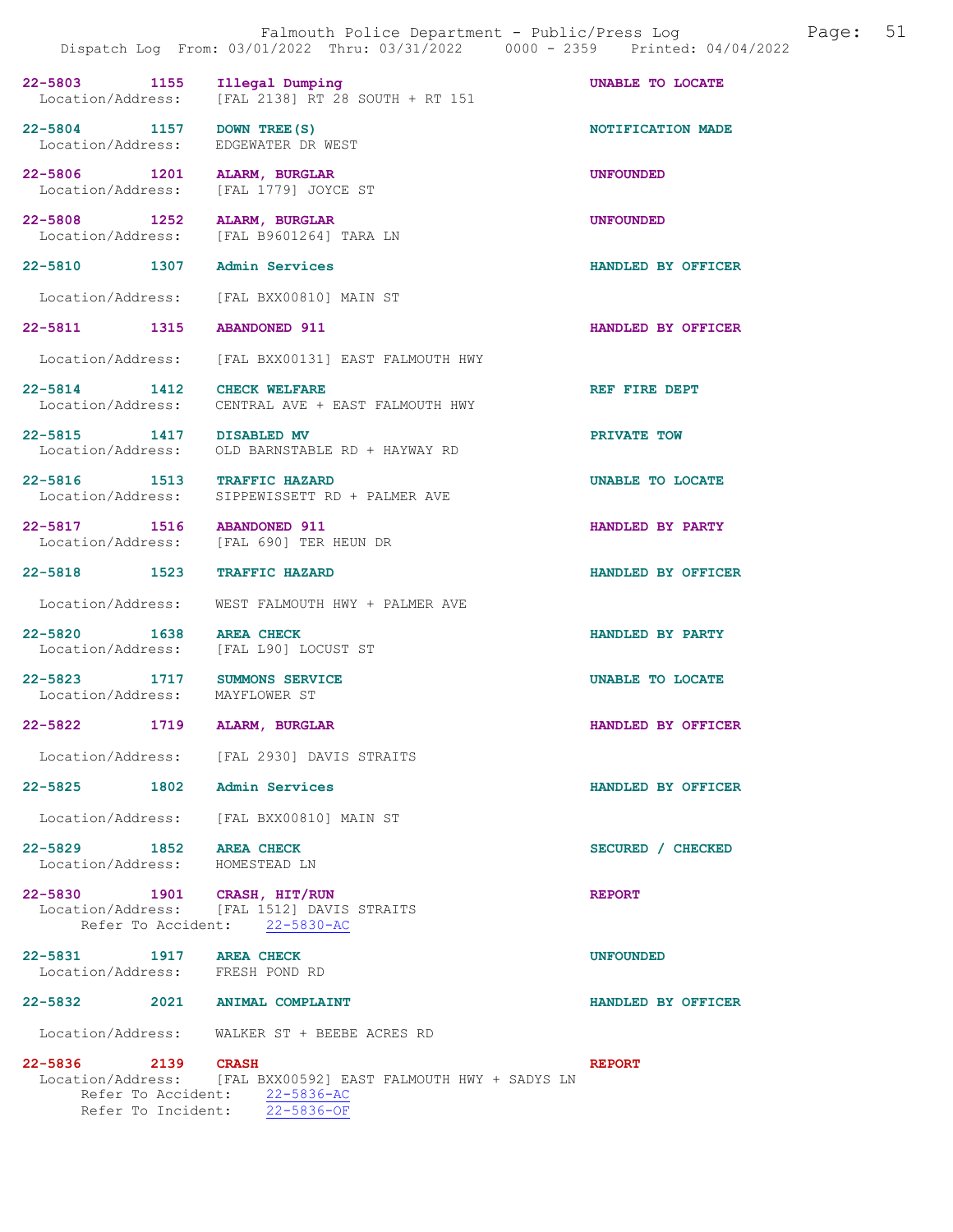|                                   |         | Dispatch Log From: 03/01/2022 Thru: 03/31/2022 0000 - 2359 Printed: 04/04/2022                                                                                                                                                                                                                                                              |                           |
|-----------------------------------|---------|---------------------------------------------------------------------------------------------------------------------------------------------------------------------------------------------------------------------------------------------------------------------------------------------------------------------------------------------|---------------------------|
|                                   |         | 22-5839 2150 ASSIST CITIZEN                                                                                                                                                                                                                                                                                                                 | HANDLED BY OFFICER        |
|                                   |         | Location/Address: TEATICKET HWY                                                                                                                                                                                                                                                                                                             |                           |
|                                   |         | 22-5840 2152 ALARM, BURGLAR                                                                                                                                                                                                                                                                                                                 | <b>CANCELLED INCIDENT</b> |
|                                   |         | Location/Address: [FAL B9700996] JEWELERS AVE                                                                                                                                                                                                                                                                                               |                           |
| 22-5844 2227 CRASH                | Age: 32 | Location/Address: CENTRAL AVE + MENAUHANT RD<br>Refer To Accident: 22-5844-AC<br>Refer To Arrest: $\overline{22-5844-AR}$<br>Arrest: SILVA, KERRI L<br>Address: 354 MARAVISTA AVE TEATICKET, MA<br>Charges: OUI DRUGS<br>NEGLIGENT OPERATION OF MOTOR VEHICLE c90 \$24(2)(a) (OTE)<br>LEAVE SCENE OF PROPERTY DAMAGE<br>STOP/YIELD, FAIL TO | <b>REPORT</b>             |
|                                   |         | 22-5845 2319 CHECK WELFARE                                                                                                                                                                                                                                                                                                                  | HANDLED BY OFFICER        |
| Location/Address: TURNER RD       |         |                                                                                                                                                                                                                                                                                                                                             |                           |
| Location/Address: NEVES WAY       |         | 22-5847 2349 BUILDING / RESIDENCE CHECK                                                                                                                                                                                                                                                                                                     | SECURED / CHECKED         |
| 22-5848 2353 AREA CHECK           |         | Location/Address: [FAL 55] MENAUHANT RD                                                                                                                                                                                                                                                                                                     | SECURED / CHECKED         |
| For Date: $03/21/2022 -$ Monday   |         |                                                                                                                                                                                                                                                                                                                                             |                           |
|                                   |         | 22-5850 0020 BUILDING / RESIDENCE CHECK<br>Location/Address: [FAL B9700958] EAST FALMOUTH HWY                                                                                                                                                                                                                                               | SECURED / CHECKED         |
|                                   |         | 22-5851 0037 MENTAL ILLNESS (SEC 12)<br>Location/Address: [FAL B9601134] PENNSYLVANIA AVE<br>Refer To Incident: 22-5851-OF                                                                                                                                                                                                                  | <b>REPORT</b>             |
|                                   |         | 22-5852 0044 BUILDING / RESIDENCE CHECK<br>Location/Address: [FAL 3214] HATCHVILLE RD                                                                                                                                                                                                                                                       | SECURED / CHECKED         |
| Location/Address:                 |         | 22-5853 0117 BUILDING / RESIDENCE CHECK<br>[FAL B9800292] DAVIS STRAITS                                                                                                                                                                                                                                                                     | SECURED / CHECKED         |
| 22-5854 0201<br>Location/Address: |         | PARKING VIOLATION (S)<br>[FAL B9600203] TOWN HALL SQ                                                                                                                                                                                                                                                                                        | NO VIOLATION              |
| 22-5855 0203<br>Location/Address: |         | PARKING VIOLATION (S)<br>[FAL B9600261] MAIN ST                                                                                                                                                                                                                                                                                             | NO VIOLATION              |
| 22-5856 0205<br>Location/Address: |         | BUILDING / RESIDENCE CHECK<br>[FAL 302] SANDWICH RD                                                                                                                                                                                                                                                                                         | SECURED / CHECKED         |
| 22-5857 0211<br>Location/Address: |         | BUILDING / RESIDENCE CHECK<br>[FAL B9600246] OLD MAIN RD                                                                                                                                                                                                                                                                                    | SECURED / CHECKED         |
| 22-5859 0247<br>Location/Address: |         | BUILDING / RESIDENCE CHECK<br>[FAL B9800292] DAVIS STRAITS                                                                                                                                                                                                                                                                                  | SECURED / CHECKED         |
| 22-5860 0250<br>Location/Address: |         | BUILDING / RESIDENCE CHECK<br>[FAL 964] TEATICKET HWY                                                                                                                                                                                                                                                                                       | SECURED / CHECKED         |
| 22-5861 0250<br>Location/Address: |         | BUILDING / RESIDENCE CHECK<br>[FAL BXX00272] LOCUST ST                                                                                                                                                                                                                                                                                      | SECURED / CHECKED         |
| 22-5862 0259<br>Location/Address: |         | PARKING VIOLATION (S)<br>WATER ST + LUSCOMBE AVE                                                                                                                                                                                                                                                                                            | NO VIOLATION              |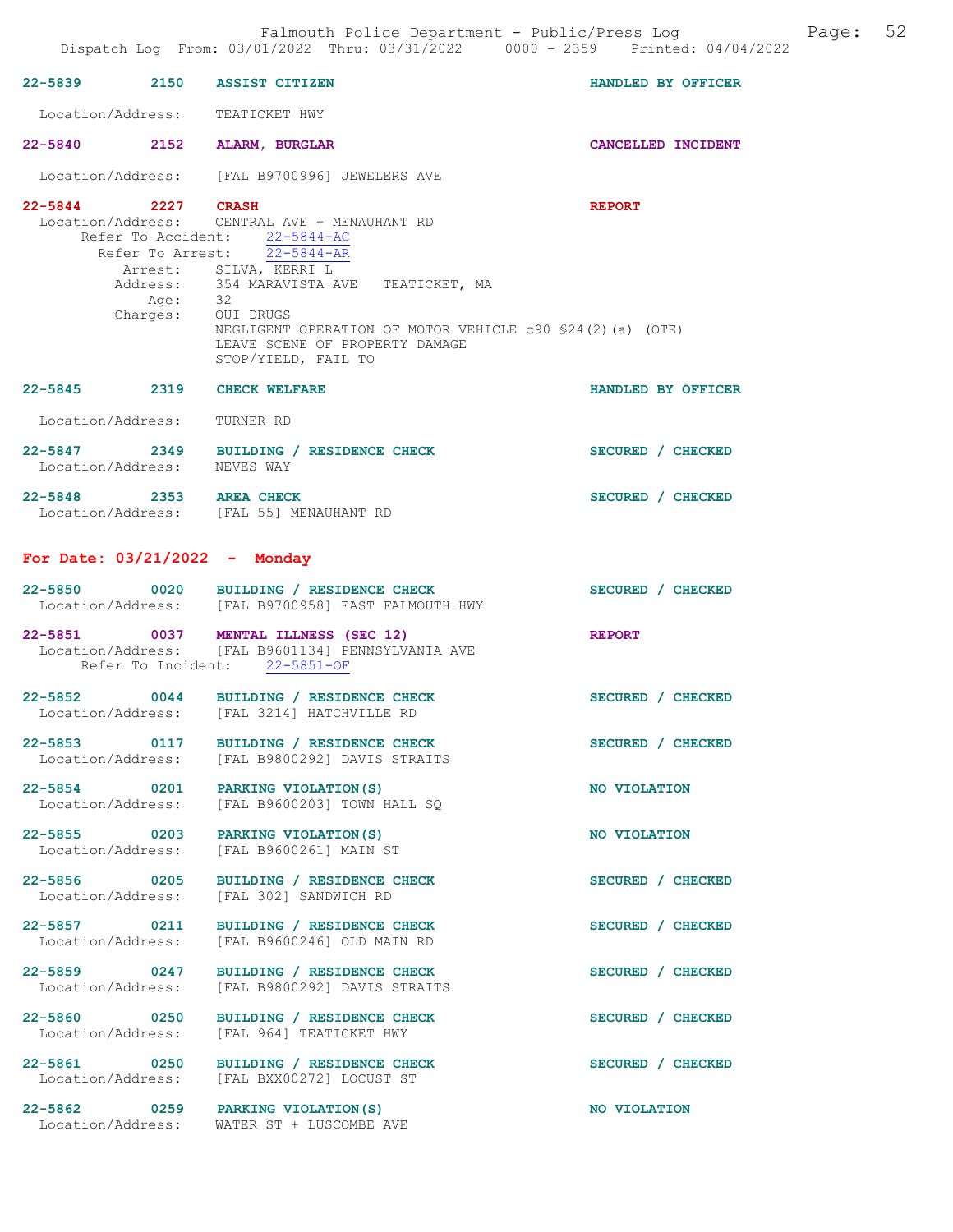|                                                                                                                                                 |  | Falmouth Police Department - Public/Press Log |  |  | Page: 53 |  |
|-------------------------------------------------------------------------------------------------------------------------------------------------|--|-----------------------------------------------|--|--|----------|--|
| $D^{1}_{2}$ and the $D^{2}/01/2022$ $D^{2}_{2}$ $D^{2}/21/2022$ $D^{2}$ $D^{2}$ $D^{2}$ $D^{2}$ $D^{2}$ $D^{2}$ $D^{2}$ $D^{2}$ $D^{2}$ $D^{2}$ |  |                                               |  |  |          |  |

|                                   |                                                                                        | Dispatch Log From: 03/01/2022 Thru: 03/31/2022 0000 - 2359 Printed: 04/04/2022 |
|-----------------------------------|----------------------------------------------------------------------------------------|--------------------------------------------------------------------------------|
|                                   | 22-5864 0635 BUILDING / RESIDENCE CHECK                                                | HANDLED BY OFFICER                                                             |
| Location/Address: DILLINGHAM AVE  |                                                                                        |                                                                                |
|                                   | 22-5867 0658 PARKING VIOLATION (S)                                                     | HANDLED BY OFFICER                                                             |
| Location/Address: BRICK KILN RD   |                                                                                        |                                                                                |
| 22-5868 0720 TRAFFIC HAZARD       | Location/Address: [FAL 427] TEATICKET HWY                                              | NOTIFICATION MADE                                                              |
| 22-5869 0802                      | <b>PRIVATE TOW</b>                                                                     | CANCELLED INCIDENT                                                             |
| Location/Address: BRICK KILN RD   |                                                                                        |                                                                                |
|                                   | 22-5870 0843 TRANSPORT / ESCORT<br>Location/Address: [FAL B9600063] JONES RD           | <b>TRANSPORT</b>                                                               |
| 22-5871 0845 CHECK WELFARE        | Location/Address: PINECREST BEACH DR                                                   | NOTIFICATION MADE                                                              |
| 22-5872 0913<br>Location/Address: | ALARM, BURGLAR<br>JOSHUA LN                                                            | UNFOUNDED                                                                      |
| 22-5873 0929                      | Illegal Dumping                                                                        | HANDLED BY OFFICER                                                             |
| Location/Address:                 | COONAMESSETT CIR                                                                       |                                                                                |
| 22-5874 0939 Admin Services       |                                                                                        | HANDLED BY OFFICER                                                             |
|                                   | Location/Address: [FAL FPD] MAIN ST                                                    |                                                                                |
| Location/Address: BRICK KILN RD   | 22-5875 0952 PARKING VIOLATION(S)                                                      | PARKING TICKET                                                                 |
| 22-5876 1002 ERRATIC MV           | Location/Address: RT 151 + BOXBERRY HILL RD                                            | NOTIFICATION MADE                                                              |
| Location/Address: PONTES AVE      | 22-5877 1037 ID Theft / Fraud<br>Refer To Incident: 22-5877-OF                         | <b>REPORT</b>                                                                  |
| 22-5879                           | 1046 LOUD MUSIC / PARTY / NOISES                                                       | HANDLED BY OFFICER                                                             |
| Location/Address: WORCESTER CT    |                                                                                        |                                                                                |
| 22-5881 1125                      | ANIMAL COMPLAINT                                                                       | NOTIFICATION MADE                                                              |
| Location/Address: THATCHERS LN    |                                                                                        |                                                                                |
| 22-5882 1127 ALARM, BURGLAR       | Location/Address: [FAL 2431] CAROL AVE                                                 | <b>UNFOUNDED</b>                                                               |
| 22-5888 1149 CRASH, HIT/RUN       | Location/Address: [FAL BXX00072] DEPOT AVE<br>Refer To Accident: 22-5888-AC            | <b>REPORT</b>                                                                  |
|                                   | 22-5889 1156 BUILDING / RESIDENCE CHECK<br>Location/Address: [FAL BXX00146] PALMER AVE | SECURED / CHECKED                                                              |
| 22-5890<br>1158                   | <b>ASSIST CITIZEN</b>                                                                  | HANDLED BY OFFICER                                                             |
| Location/Address:                 | SANDWICH RD                                                                            |                                                                                |
| 22-5891 1201                      | Harassment Order Service<br>Location/Address: [FAL BXX00834] WAQUOIT HWY               | UNABLE TO LOCATE                                                               |
| 22-5892                           | 1232 FOLLOW UP INVESTIGATION                                                           | HANDLED BY OFFICER                                                             |
|                                   | Location/Address: SEACOAST SHORES BLVD                                                 |                                                                                |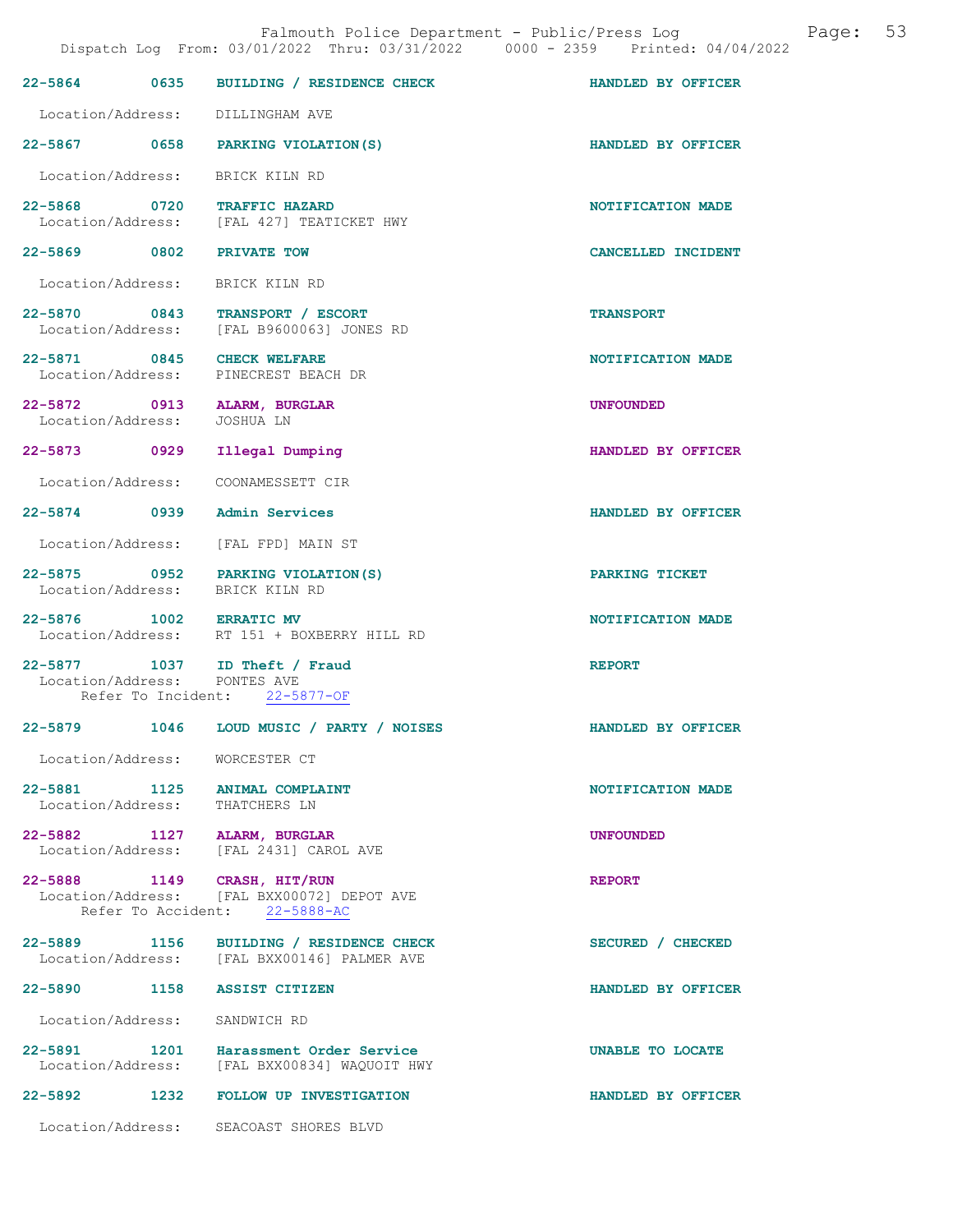| 22-5893 1253 Harassment                                    | Location/Address: [FAL BXX00085] MAIN ST<br>Refer To Incident: 22-5893-OF                               | <b>REPORT</b>          |
|------------------------------------------------------------|---------------------------------------------------------------------------------------------------------|------------------------|
|                                                            | 22-5894 1309 FOLLOW UP INVESTIGATION                                                                    | HANDLED BY OFFICER     |
|                                                            | Location/Address: [FAL B0200069] TEATICKET HWY                                                          |                        |
| 22-5896 1316 ALARM, BURGLAR<br>Location/Address: DURFEE DR |                                                                                                         | <b>UNFOUNDED</b>       |
| 22-5898 1358 CRASH                                         | Location/Address: WORCESTER CT + TEATICKET HWY<br>Refer To Accident: 22-5898-AC                         | <b>REPORT</b>          |
| 22-5900 1401 UNWANTED GUEST                                | Location/Address: [FAL B9600069] TER HEUN DR                                                            | <b>GONE ON ARRIVAL</b> |
| 22-5901 1416 UNWANTED GUEST<br>Location/Address:           | [FAL B9600069] TER HEUN DR                                                                              | <b>TRANSPORT</b>       |
| 22-5902 1423 Alcohol/Drug (Sec 35)                         | Location/Address: [FAL B9600069] TER HEUN DR<br>Refer To Incident: 22-5902-OF                           | <b>REPORT</b>          |
| 22-5903 1435 ATTEMPT TO LOCATE                             |                                                                                                         | HANDLED BY OFFICER     |
|                                                            | Location/Address: [FAL 580] BRICK KILN RD                                                               |                        |
| 22-5904 1445 ALARM, BURGLAR                                | Location/Address: [FAL 2937] SAMOSET LN                                                                 | SECURED / CHECKED      |
| 22-5905 1512 Down Wires                                    |                                                                                                         | HANDLED BY OFFICER     |
|                                                            | Location/Address: [FAL 1408] NANCY AVE                                                                  |                        |
| 22-5906 1524                                               | <b>RECOVERED PROPERTY</b><br>Location/Address: [FAL BXX00790] JONES RD<br>Refer To Incident: 22-5906-OF | <b>REPORT</b>          |
| 22-5907 1530 ALARM, BURGLAR                                | Location/Address: [FAL B9600681] PERCH POND CIR                                                         | SECURED / CHECKED      |
| $22 - 5910$                                                | 1549 CHECK WELFARE                                                                                      | HANDLED BY OFFICER     |
| Location/Address: SANDWICH RD                              |                                                                                                         |                        |
|                                                            | 22-5912 1608 FOLLOW UP INVESTIGATION                                                                    | HANDLED BY OFFICER     |
|                                                            | Location/Address: [FAL 1595] DAVIS STRAITS                                                              |                        |
| $22 - 5915$                                                | 1613 ASSIST FIRE DEPT                                                                                   | CANCELLED INCIDENT     |
|                                                            | Location/Address: [FAL 2098] EDGERTON DR                                                                |                        |
| 22-5916 1643 ALARM, BURGLAR<br>Location/Address:           | [FAL 1779] JOYCE ST                                                                                     | SECURED / CHECKED      |
| 22-5917 1648<br>Location/Address:                          | ALARM, BURGLAR                                                                                          | SECURED / CHECKED      |
| 22–5919 1702                                               | [FAL BA3139] EDGERTON DR                                                                                |                        |
| Location/Address:                                          | <b>SUMMONS SERVICE</b><br>[FAL 3161] SPRING BARS RD                                                     | <b>SERVED IN HAND</b>  |
| 22-5921 1718                                               | ALARM, BURGLAR<br>Location/Address: [FAL B9700521] CHILDS RIVER RD                                      | SECURED / CHECKED      |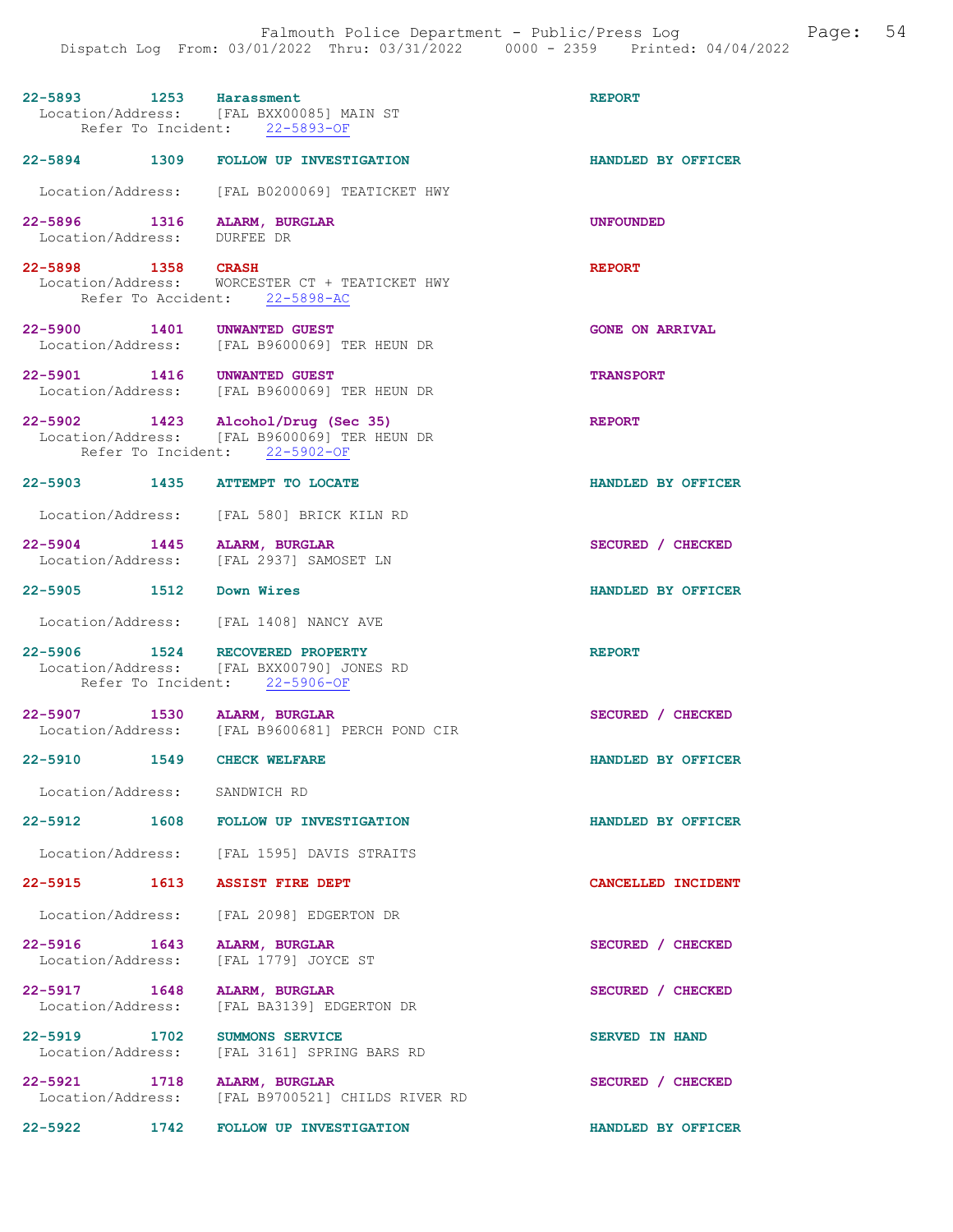| Location/Address: JOHN PARKER RD                       |                                                                                     |                         |
|--------------------------------------------------------|-------------------------------------------------------------------------------------|-------------------------|
| 22-5923 1756 MOTOR VEHICLE STOP                        | Location/Address: [FAL FFD5] EAST FALMOUTH HWY                                      | <b>CITATION ISSUED</b>  |
| 22-5924 1757 ASSIST CITIZEN                            |                                                                                     | HANDLED BY OFFICER      |
| Location/Address: DAVISVILLE RD                        |                                                                                     |                         |
| 22-5927                                                | 1843 FOLLOW UP INVESTIGATION                                                        | HANDLED BY OFFICER      |
|                                                        | Location/Address: [FAL 1600] GIFFORD ST                                             |                         |
| 22-5928 1943 AREA CHECK                                |                                                                                     | CANCELLED INCIDENT      |
| Location/Address: FRESH POND RD                        |                                                                                     |                         |
| $22 - 5929$                                            | 2-5929 1955 AREA CHECK<br>Location/Address: [FAL 3327] SANDWICH RD                  | SECURED / CHECKED       |
| 22-5931 2053 MOTOR VEHICLE STOP                        | Location/Address: OX BOW RD + TEATICKET HWY                                         | Verbal Warning          |
| 22-5932 2106 CHECK WELFARE                             | Vicinity of: [FAL BXX00190] DAVIS STRAITS                                           | <b>UNABLE TO LOCATE</b> |
| 22-5933 2109 MOTOR VEHICLE STOP                        | Location/Address: [FAL BXX00277] MAIN ST                                            | Verbal Warning          |
| 22-5936 2213 CHECK WELFARE                             |                                                                                     | HANDLED BY OFFICER      |
| Location/Address: GRAND AVE                            |                                                                                     |                         |
|                                                        |                                                                                     |                         |
| For Date: $03/22/2022 - Tuesday$                       |                                                                                     |                         |
| 22-5937 0027 PARKING VIOLATION(S)<br>Location/Address: | [FAL B9600261] MAIN ST                                                              | NO VIOLATION            |
|                                                        | 22-5938 0028 PARKING VIOLATION (S)<br>Location/Address: [FAL B9600203] TOWN HALL SQ | NO VIOLATION            |
| Location/Address:                                      | 22-5939 0033 BUILDING / RESIDENCE CHECK<br>[FAL 964] TEATICKET HWY                  | SECURED / CHECKED       |
| 22-5940 0037 AREA CHECK<br>Location/Address:           | LOCUST ST                                                                           | SECURED / CHECKED       |
| 22-5941 0041<br>Location/Address:                      | BUILDING / RESIDENCE CHECK<br>[FAL B9600237] EAST FALMOUTH HWY                      | SECURED / CHECKED       |
| 22-5942 0052<br>Location/Address:                      | BUILDING / RESIDENCE CHECK<br>[FAL B9600051] HATCHVILLE RD                          | SECURED / CHECKED       |
| 22-5944 0112<br>Location/Address:                      | <b>UNWANTED GUEST</b><br>[FAL B9900230] JONES RD                                    | <b>TRANSPORT</b>        |
| 22-5943 0113<br>Location/Address:                      | BUILDING / RESIDENCE CHECK<br>[FAL BXX00072] DEPOT AVE                              | SECURED / CHECKED       |
| 22-5945 0120<br>Location/Address:                      | BUILDING / RESIDENCE CHECK<br>[FAL 302] SANDWICH RD                                 | SECURED / CHECKED       |
| 22-5946 0121 AREA CHECK                                | Location/Address: [FAL B9700852] NORTH FALMOUTH HWY                                 | SECURED / CHECKED       |

Location/Address: [FAL 159] GRAND AVE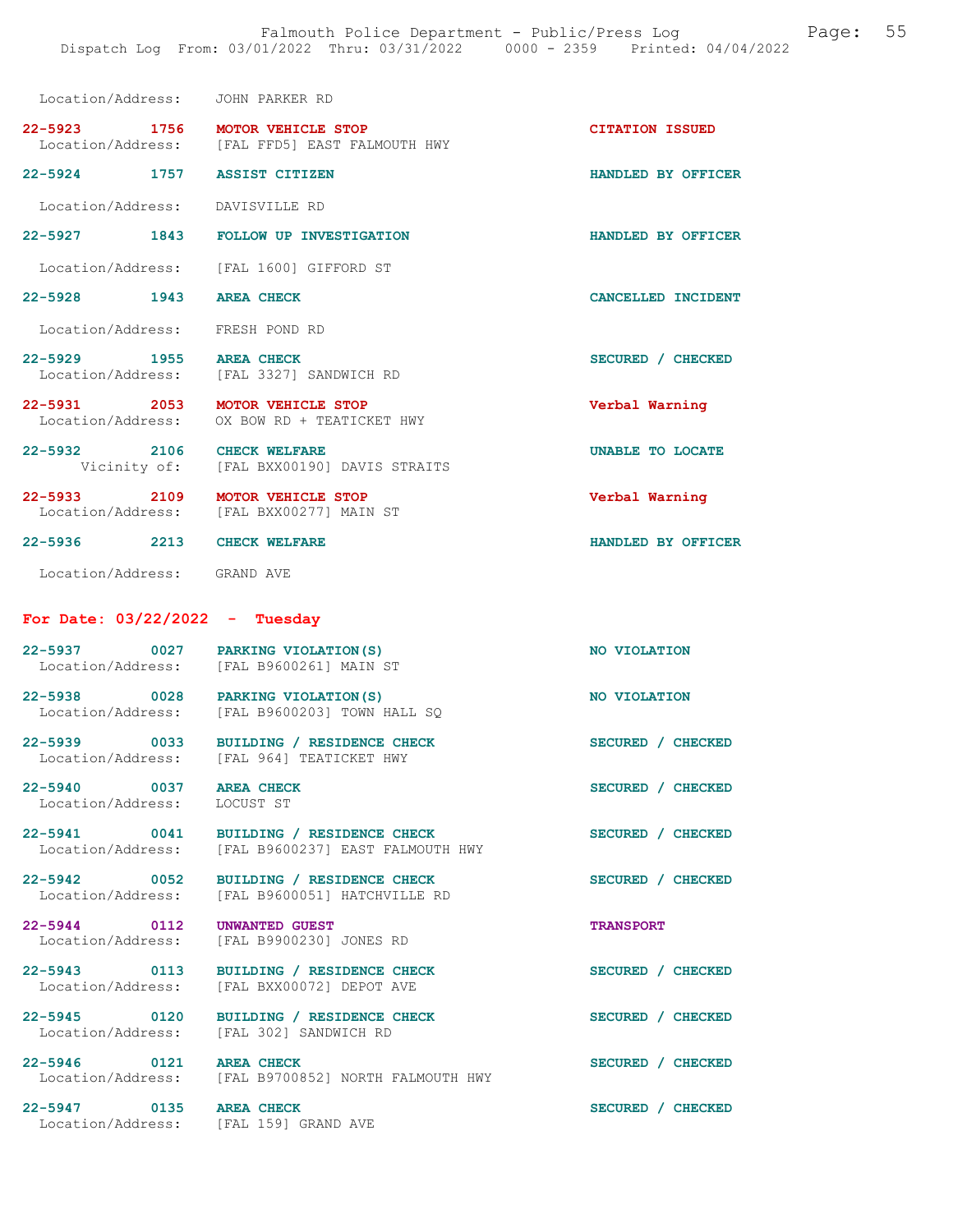| 22-5948 0140<br>Location/Address:                | PARKING VIOLATION (S)<br>WATER ST                                                                                      | NO VIOLATION       |
|--------------------------------------------------|------------------------------------------------------------------------------------------------------------------------|--------------------|
| 22-5949 0151 AREA CHECK                          |                                                                                                                        | HANDLED BY OFFICER |
| Location/Address: MARAVISTA AVE                  |                                                                                                                        |                    |
|                                                  | 22-5950 0241 BUILDING / RESIDENCE CHECK<br>Location/Address: [FAL B9700958] EAST FALMOUTH HWY                          | SECURED / CHECKED  |
| 22-5951 0242                                     | <b>AREA CHECK</b><br>Location/Address: [FAL B9600025] DAVISVILLE RD                                                    | SECURED / CHECKED  |
| 22-5953 0246                                     | BUILDING / RESIDENCE CHECK<br>Location/Address: [FAL B9900121] PALMER AVE                                              | SECURED / CHECKED  |
| 22-5952 0248<br>Location/Address:                | <b>AREA CHECK</b><br>[FAL 639] BRICK KILN RD                                                                           | SECURED / CHECKED  |
| 22-5956 0706                                     | BUILDING / RESIDENCE CHECK<br>Location/Address: [FAL B9600026] GIFFORD EXT ST                                          | SECURED / CHECKED  |
| 22-5958 0825<br>Location/Address:                | <b>ASSIST CITIZEN</b><br>TEATICKET HWY                                                                                 | <b>UNFOUNDED</b>   |
| 22-5961 0923 AREA CHECK                          |                                                                                                                        | HANDLED BY OFFICER |
|                                                  | Location/Address: CENTRAL AVE + MENAUHANT RD                                                                           |                    |
|                                                  | 22-5963 1032 RECOVERED PROPERTY<br>Vicinity of: CENTRAL AVE + MENAUHANT RD<br>Refer To Incident: 22-5963-OF            | <b>REPORT</b>      |
| 22-5965 1112                                     | ALARM, BURGLAR                                                                                                         | CANCELLED INCIDENT |
|                                                  | Location/Address: [FAL 3290] DAVISVILLE RD                                                                             |                    |
| 22-5966 1131<br>Location/Address:                | CHECK WELFARE<br>[FAL B9600037] SPRING BARS RD                                                                         | UNABLE TO LOCATE   |
| 22-5969 1137 ALARM, BURGLAR<br>Location/Address: | MEADOW NECK RD                                                                                                         | <b>UNFOUNDED</b>   |
|                                                  | 22-5970 1141 BUILDING / RESIDENCE CHECK<br>Location/Address: EDGEWATER DR WEST                                         | SECURED / CHECKED  |
| 22-5971 1208 ANIMAL COMPLAINT                    |                                                                                                                        | HANDLED BY OFFICER |
|                                                  | Location/Address: EDGEWATER DR WEST                                                                                    |                    |
| 22-5974 1236 ASSIST FIRE DEPT                    |                                                                                                                        | CANCELLED INCIDENT |
|                                                  | Location/Address: [FAL B9600084] TER HEUN DR                                                                           |                    |
| 22-5975 1307 ANIMAL COMPLAINT                    |                                                                                                                        | REF ANIMAL CONTROL |
|                                                  | Location/Address: [FAL B9600267] OLD BARNSTABLE RD                                                                     |                    |
|                                                  | 22-5977 1347 DISTURBANCE / DISORDERLY<br>Location/Address: [FAL B9600069] TER HEUN DR<br>Refer To Incident: 22-5977-OF | <b>REPORT</b>      |
|                                                  | 22-5978 1351 FOLLOW UP INVESTIGATION                                                                                   | HANDLED BY OFFICER |
|                                                  | Location/Address: [FAL FPD] MAIN ST                                                                                    |                    |
|                                                  | 22-5980 1420 FOLLOW UP INVESTIGATION                                                                                   | HANDLED BY OFFICER |

Location/Address: RAVENWOOD CIR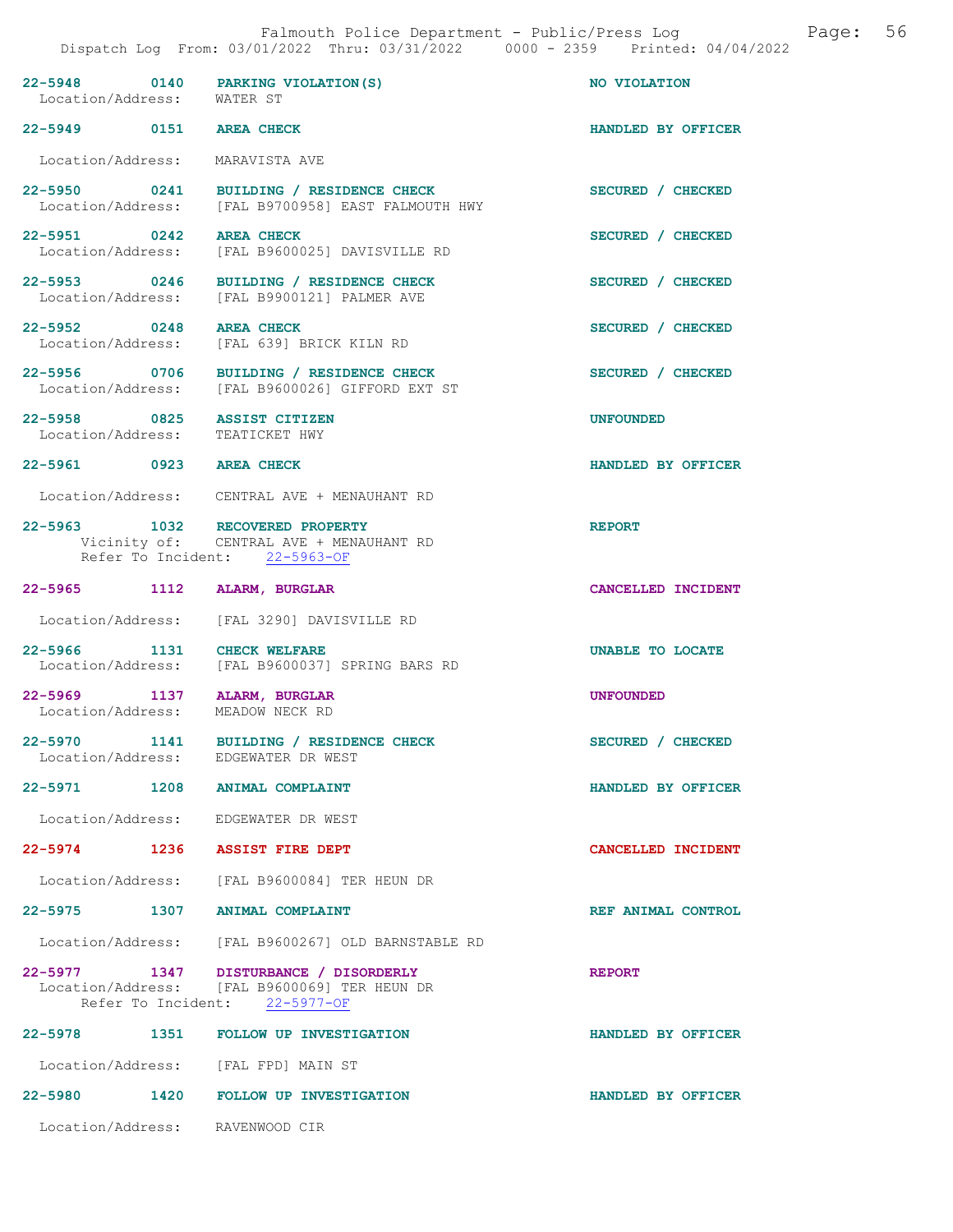|                               | 22-5981 1426 ID Theft / Fraud<br>Location/Address: RICKENBACKER RD<br>Refer To Incident: 22-5981-OF       | <b>REPORT</b>          |
|-------------------------------|-----------------------------------------------------------------------------------------------------------|------------------------|
|                               | 22-5983 1542 FOLLOW UP INVESTIGATION                                                                      | HANDLED BY OFFICER     |
|                               | Location/Address: RAVENWOOD CIR                                                                           |                        |
| 22-5984 1544 CHECK WELFARE    | Location/Address: [FAL 461] NORTH MAIN ST<br>Refer To Accident: 22-5984-AC                                | <b>REPORT</b>          |
|                               | 22-5986 1611 SUICIDE ATTEMPT / THREAT<br>Location/Address: ROUND POND DR<br>Refer To Incident: 22-5986-OF | <b>REPORT</b>          |
|                               | 22-5989 1626 FOLLOW UP INVESTIGATION                                                                      | HANDLED BY OFFICER     |
|                               | Location/Address: PINECREST BEACH DR                                                                      |                        |
|                               | 22-5992 1644 CRASH, HIT/RUN                                                                               | HANDLED BY OFFICER     |
|                               | Location/Address: [FAL 147] MAIN ST                                                                       |                        |
| 22-5993 1657                  | DISTURBANCE / DISORDERLY                                                                                  | HANDLED BY OFFICER     |
|                               | Location/Address: [FAL BXX00182] MAIN ST                                                                  |                        |
| 22-5996 1726 ERRATIC MV       | Location/Address: [FAL 218] THOMAS B LANDERS RD                                                           | <b>GONE ON ARRIVAL</b> |
|                               |                                                                                                           |                        |
| 22-5997 1743 Harassment       |                                                                                                           | HANDLED BY OFFICER     |
| Location/Address:             | WOODS HOLE RD                                                                                             |                        |
|                               | 22-5998 1820 Water Complaint<br>Location/Address: [FAL B9600866] BUMBLEBEE HILL RD                        | NOTIFICATION MADE      |
| 22-5999 1830 ERRATIC MV       |                                                                                                           | HANDLED BY OFFICER     |
|                               | Location/Address: ACAPESKET RD + MENAUHANT RD                                                             |                        |
| 22-6005 1954 VANDALISM        |                                                                                                           | HANDLED BY OFFICER     |
| Location/Address:             | CANTERBURY LN                                                                                             |                        |
|                               | 22-6006 2009 MOTOR VEHICLE STOP<br>Location/Address: TROTTING PARK RD                                     | Verbal Warning         |
| Location/Address: EDGEWOOD DR | 22-6008 2049 FOLLOW UP INVESTIGATION                                                                      | <b>SERVED IN HAND</b>  |
|                               | 22-6010 2055 FOLLOW UP INVESTIGATION                                                                      | HANDLED BY OFFICER     |
|                               | Location/Address: PINECREST BEACH DR                                                                      |                        |
|                               | 22-6014 2332 ALARM, BURGLAR<br>Location/Address: FALMOUTHPORT DR                                          | <b>UNFOUNDED</b>       |

22-6016 0015 AREA CHECK SECURED / CHECKED Location/Address: [FAL L65] COUNTY RD 22-6017 0016 BUILDING / RESIDENCE CHECK SECURED / CHECKED Location/Address: [FAL B9600031] MARAVISTA AVE EXT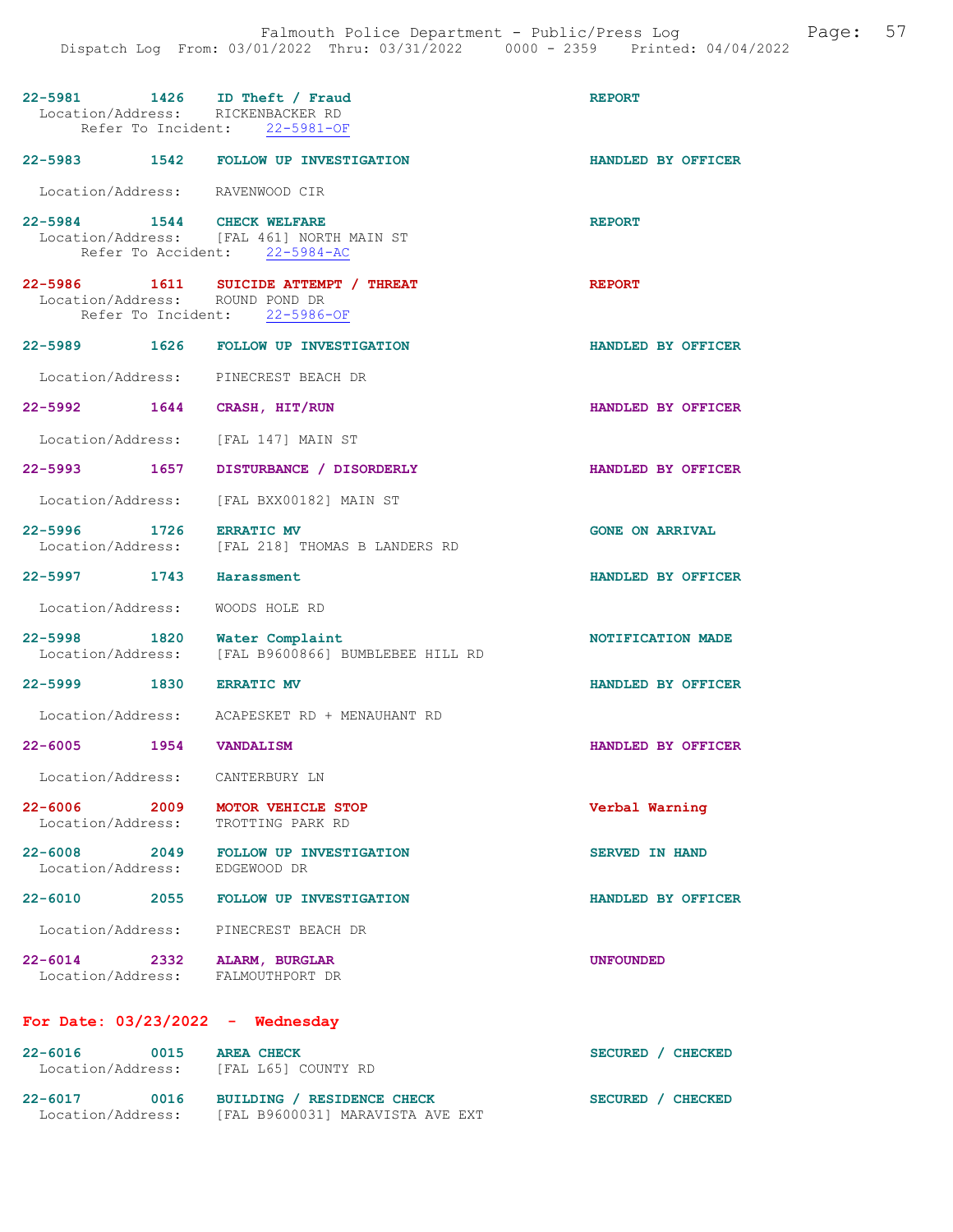|                                                            | Dispatch Log From: 03/01/2022 Thru: 03/31/2022 0000 - 2359 Printed: 04/04/2022            |                        |
|------------------------------------------------------------|-------------------------------------------------------------------------------------------|------------------------|
|                                                            | 22-6018 0023 BUILDING / RESIDENCE CHECK<br>Location/Address: [FAL BXX00810] MAIN ST       | SECURED / CHECKED      |
| 22-6019 0023 CHECK WELFARE<br>Location/Address: DORAN DR   |                                                                                           | UNABLE TO LOCATE       |
|                                                            | 22-6020 0042 BUILDING / RESIDENCE CHECK<br>Location/Address: [FAL 302] SANDWICH RD        | SECURED / CHECKED      |
|                                                            | 22-6021 0044 BUILDING / RESIDENCE CHECK<br>Location/Address: [FAL B9600025] DAVISVILLE RD | SECURED / CHECKED      |
| 22-6023 0044 AREA CHECK<br>Location/Address: MARAVISTA AVE |                                                                                           | SECURED / CHECKED      |
| 22-6022 0046 AREA CHECK                                    | Location/Address: [FAL BXX00131] EAST FALMOUTH HWY                                        | SECURED / CHECKED      |
| 22-6024 0051 AREA CHECK<br>Location/Address:               | DAVISVILLE RD                                                                             | SECURED / CHECKED      |
| 22-6025 0059                                               | <b>SUSPICIOUS MV</b>                                                                      | HANDLED BY OFFICER     |
|                                                            | Location/Address: POCASSET ST + MARAVISTA AVE                                             |                        |
| 22-6027 0124 AREA CHECK<br>Location/Address: ACAPESKET RD  |                                                                                           | SECURED / CHECKED      |
| 22-6028 0131 AREA CHECK                                    | Location/Address: [FAL L97] GOSNOLD RD                                                    | SECURED / CHECKED      |
| 22-6029 0134                                               | BUILDING / RESIDENCE CHECK<br>Location/Address: [FAL B9800292] DAVIS STRAITS              | SECURED / CHECKED      |
| 22-6030 0137                                               | BUILDING / RESIDENCE CHECK<br>Location/Address: [FAL 964] TEATICKET HWY                   | SECURED / CHECKED      |
| 22-6031 0139                                               | <b>AREA CHECK</b><br>Location/Address: [FAL 1471] RT 151                                  | SECURED / CHECKED      |
| 22-6032 0156 AREA CHECK                                    | Location/Address: [FAL 159] GRAND AVE                                                     | SECURED / CHECKED      |
|                                                            | 22-6034 0159 PARKING VIOLATION (S)<br>Location/Address: WATER ST + LUSCOMBE AVE           | NO VIOLATION           |
| 22-6035 0206 AREA CHECK                                    | Location/Address: [FAL 3214] HATCHVILLE RD                                                | SECURED / CHECKED      |
|                                                            | 22-6036 0236 PARKING VIOLATION (S)<br>Location/Address: [FAL B9600203] TOWN HALL SQ       | NO VIOLATION           |
|                                                            | 22-6037 0237 PARKING VIOLATION (S)<br>Location/Address: [FAL B9600261] MAIN ST            | NO VIOLATION           |
| 22-6039 0725<br>Location/Address: TEATICKET HWY            | SELECTIVE ENFORCEMENT                                                                     | <b>CITATION ISSUED</b> |
| 22-6040 0806 ALARM, BURGLAR                                | Location/Address: [FAL BA3134] EDGERTON DR                                                | <b>UNFOUNDED</b>       |
| 22-6041 0839 Harassment                                    | Location/Address: [FAL B9600026] GIFFORD EXT ST<br>Refer To Incident: 22-6041-OF          | <b>REPORT</b>          |
| 22-6043 0858 Admin Services                                |                                                                                           | HANDLED BY OFFICER     |
| Location/Address: TILLER DR                                |                                                                                           |                        |
| 0915<br>22-6045                                            | <b>TRAFFIC HAZARD</b>                                                                     | <b>GONE ON ARRIVAL</b> |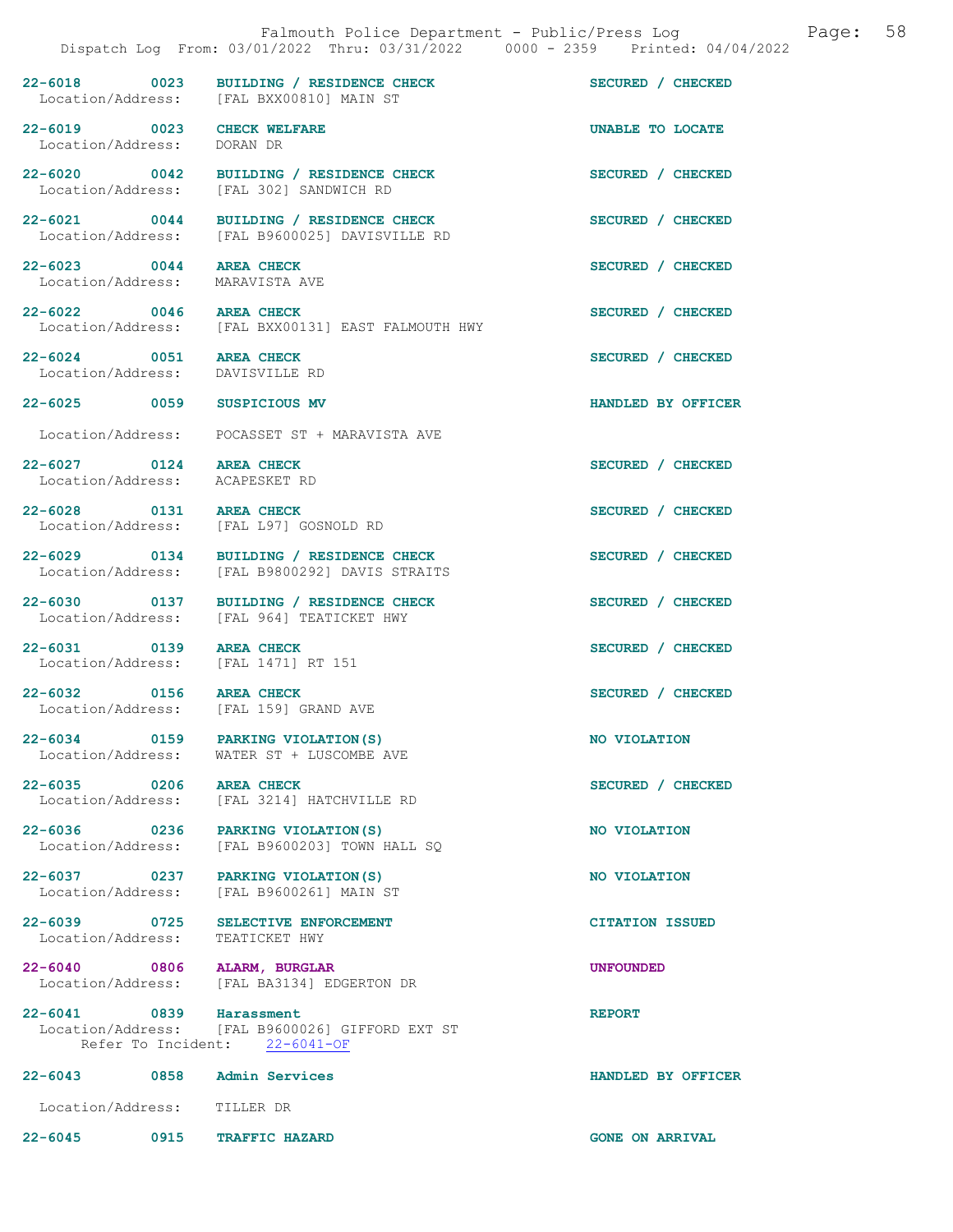|                                   |      | Falmouth Police Department - Public/Press Log<br>Dispatch Log From: 03/01/2022 Thru: 03/31/2022 0000 - 2359 Printed: 04/04/2022 |                    | Page: | 59 |
|-----------------------------------|------|---------------------------------------------------------------------------------------------------------------------------------|--------------------|-------|----|
| Location/Address:                 |      | LOCUSTFIELD RD + HARRIETTE RD                                                                                                   |                    |       |    |
|                                   |      | 22-6046 0919 CHECK WELFARE                                                                                                      | HANDLED BY OFFICER |       |    |
|                                   |      | Location/Address: [FAL B9600455] SCRANTON AVE                                                                                   |                    |       |    |
| $22 - 6047$ 0922                  |      | FOLLOW UP INVESTIGATION                                                                                                         | HANDLED BY OFFICER |       |    |
|                                   |      | Location/Address: BRICK KILN RD                                                                                                 |                    |       |    |
|                                   |      | 22-6048 0923 ASSIST FIRE DEPT<br>Location/Address: BAYFRONT WAY                                                                 | REF FIRE DEPT      |       |    |
| Location/Address: LAKEVIEW AVE    |      | 22-6051 0954 TRAFFIC HAZARD                                                                                                     | NOTIFICATION MADE  |       |    |
| Location/Address:                 |      | $22-6053$ 1000 ATTEMPT TO LOCATE<br>TEATICKET HWY + MARAVISTA AVE EXT                                                           | REF FIRE DEPT      |       |    |
| Location/Address:                 |      | 22-6054 1014 ALARM, BURGLAR<br>[FAL 2960] SANDWICH RD                                                                           | <b>UNFOUNDED</b>   |       |    |
| 22-6055 1019<br>Location/Address: |      | MENTAL ILLNESS (SEC 12)<br>REGIS RD                                                                                             | <b>TRANSPORT</b>   |       |    |
| 22-6057 1027 CRASH                |      |                                                                                                                                 | HANDLED BY OFFICER |       |    |
|                                   |      | Location/Address: [FAL BXX00286] MAIN ST                                                                                        |                    |       |    |
| 22-6059 1105 VANDALISM            |      | Location/Address: [FAL B9600029] KATHARINE LEE BATES<br>Refer To Incident: 22-6059-OF                                           | <b>REPORT</b>      |       |    |
|                                   |      | 22-6060 1159 ABANDONED 911                                                                                                      | HANDLED BY OFFICER |       |    |
|                                   |      | Location/Address: [FAL 690] TER HEUN DR                                                                                         |                    |       |    |
| $22 - 6062$<br>Location/Address:  | 1219 | <b>LARCENY</b><br>[FAL BXX00801] OUAKER RD<br>Refer To Incident: 22-6062-OF                                                     | <b>REPORT</b>      |       |    |
| $22 - 6065$                       | 1247 | ALARM, BURGLAR<br>Location/Address: GUNNING POINT AVE                                                                           | <b>UNFOUNDED</b>   |       |    |
|                                   |      | 22-6066 1317 ALARM, BURGLAR<br>Location/Address: [FAL 105] CAREY LN                                                             | <b>UNFOUNDED</b>   |       |    |
|                                   |      | 22-6068 1346 SUICIDE ATTEMPT / THREAT<br>Location/Address: [FAL B9601831] DOWNER RD<br>Refer To Incident: 22-6068-OF            | <b>REPORT</b>      |       |    |
| 22-6072 1413                      |      | SUICIDE ATTEMPT / THREAT                                                                                                        | HANDLED BY OFFICER |       |    |
|                                   |      | Location/Address: [FAL B0200069] TEATICKET HWY                                                                                  |                    |       |    |
|                                   |      | 22-6073 1441 ALARM, BURGLAR                                                                                                     | CANCELLED INCIDENT |       |    |
|                                   |      | Location/Address: [FAL 105] CAREY LN                                                                                            |                    |       |    |
| 22-6074 1514 AREA CHECK           |      | Location/Address: OLD BARNSTABLE RD                                                                                             | UNABLE TO LOCATE   |       |    |
| 22-6076 1555 DISABLED MV          |      |                                                                                                                                 | HANDLED BY OFFICER |       |    |
|                                   |      | Location/Address: CHILMARK DR + SANDWICH RD                                                                                     |                    |       |    |
| 22-6078                           |      | 1617 ALARM, BURGLAR                                                                                                             | CANCELLED INCIDENT |       |    |
|                                   |      | Location/Address: [FAL 105] CAREY LN                                                                                            |                    |       |    |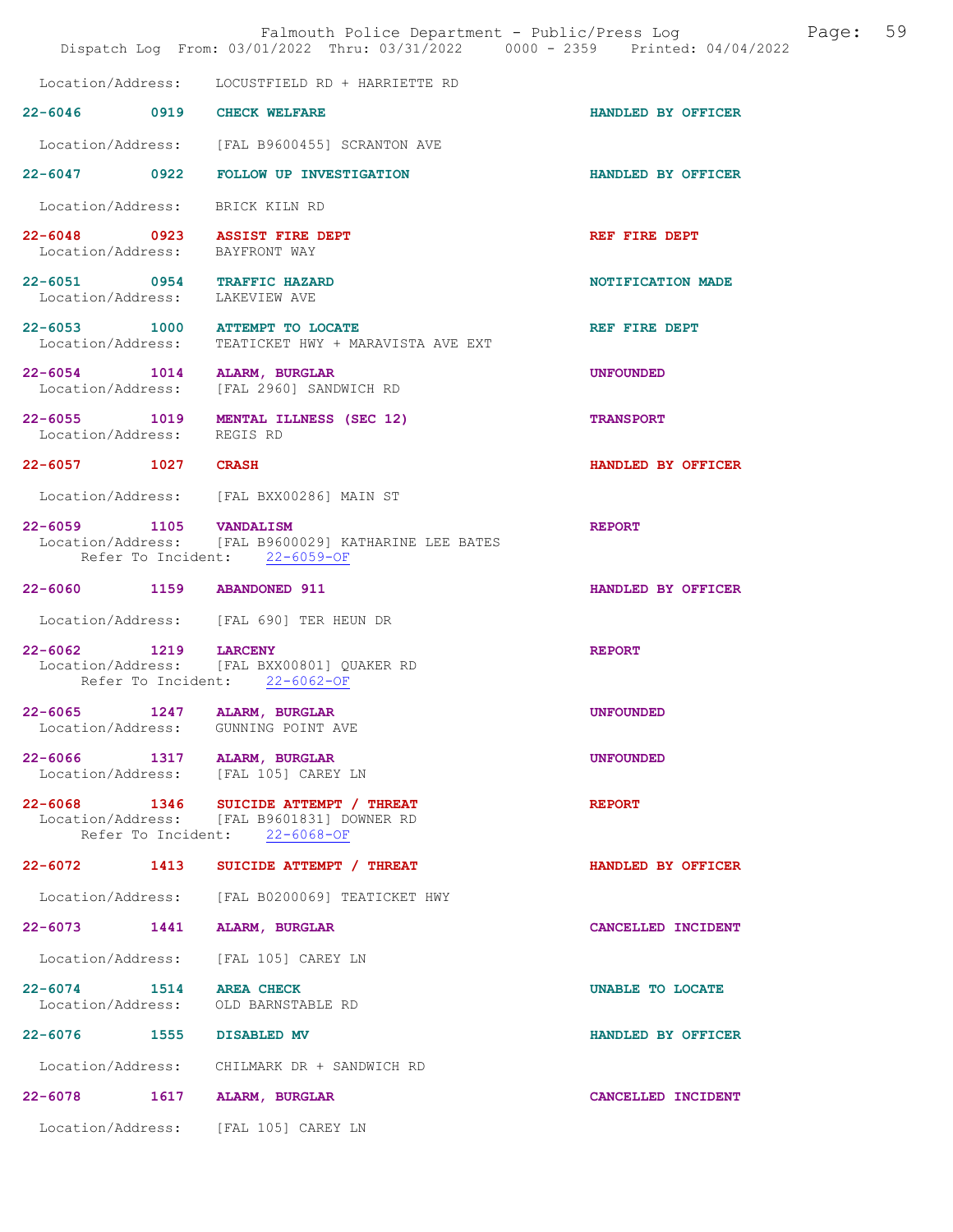|                                   |                   | Falmouth Police Department - Public/Press Log Cage:<br>Dispatch Log From: 03/01/2022 Thru: 03/31/2022 0000 - 2359 Printed: 04/04/2022 |                        | 60 |
|-----------------------------------|-------------------|---------------------------------------------------------------------------------------------------------------------------------------|------------------------|----|
|                                   |                   | 22-6079 1626 CHECK WELFARE                                                                                                            | HANDLED BY OFFICER     |    |
|                                   |                   | Location/Address: [FAL 464] LOCUST ST                                                                                                 |                        |    |
|                                   |                   | 22-6080 1639 INTOXICATED PERSON                                                                                                       | HANDLED BY OFFICER     |    |
|                                   |                   | Location/Address: FRESH POND RD + EAST FALMOUTH HWY<br>Refer To Incident: 22-6080-OF                                                  |                        |    |
|                                   |                   | 22-6083 1741 CHECK WELFARE                                                                                                            | HANDLED BY OFFICER     |    |
|                                   |                   | Location/Address: [FAL 2860] DAVIS STRAITS                                                                                            |                        |    |
|                                   |                   | 22-6084 1756 WARRANT SERVICE<br>Location/Address: [FAL FPD] MAIN ST<br>Refer To Arrest: 22-6084-AR                                    | Arrest(s) Made         |    |
|                                   |                   | Arrest: KNIPPEL, STEPHEN WILLIAM<br>Address: 279 SEACOAST SHORES BLVD E FALMOUTH, MA                                                  |                        |    |
|                                   |                   | Age: 29<br>Charges: ARREST WARRANT SERVICE                                                                                            |                        |    |
|                                   |                   | 22-6085 1804 CHECK WELFARE                                                                                                            | HANDLED BY OFFICER     |    |
|                                   |                   | Location/Address: MARAVISTA AVE EXT                                                                                                   |                        |    |
| 22-6086                           |                   | 1827 CHECK WELFARE<br>Location/Address: SEACOAST SHORES BLVD                                                                          | UNABLE TO LOCATE       |    |
|                                   |                   | 22-6089 2011 Admin Services                                                                                                           | HANDLED BY OFFICER     |    |
|                                   |                   | Location/Address: [FAL FPD] MAIN ST                                                                                                   |                        |    |
|                                   |                   | 22-6090 2015 MOTOR VEHICLE STOP<br>Location/Address: [FAL 473] MAIN ST<br>Refer To Incident: 22-6090-OF                               | <b>REPORT</b>          |    |
|                                   |                   | 22-6091 2018 OTHER TRAFFIC<br>Location/Address: SANDWICH RD                                                                           | <b>ASSISTING PARTY</b> |    |
| 22-6092                           |                   | 2108 ASSIST CITIZEN                                                                                                                   | HANDLED BY OFFICER     |    |
|                                   |                   | Location/Address: [FAL FPD] MAIN ST                                                                                                   |                        |    |
| 22-6094 2156 CRASH                |                   | Location/Address: [FAL 1335] SOUTHVIEW WAY<br>Refer To Accident: 22-6094-AC<br>Refer To Incident: 22-6094-OF                          | <b>REPORT</b>          |    |
|                                   |                   | For Date: $03/24/2022 -$ Thursday                                                                                                     |                        |    |
| 22-6095                           | $\overline{0028}$ | BUILDING / RESIDENCE CHECK<br>Location/Address: [FAL B9701135] PALMER AVE                                                             | SECURED / CHECKED      |    |
| Location/Address:                 |                   | 22-6096 0031 BUILDING / RESIDENCE CHECK<br>[FAL B9600029] KATHARINE LEE BATES                                                         | SECURED / CHECKED      |    |
| 22-6097<br>Location/Address:      | 0031              | BUILDING / RESIDENCE CHECK<br>[FAL B9600051] HATCHVILLE RD                                                                            | SECURED / CHECKED      |    |
| 22-6098 0032<br>Location/Address: |                   | BUILDING / RESIDENCE CHECK<br>[FAL B9600051] HATCHVILLE RD                                                                            | SECURED / CHECKED      |    |
| 22-6099                           | 0034              | BUILDING / RESIDENCE CHECK<br>Location/Address: [FAL B9800292] DAVIS STRAITS                                                          | SECURED / CHECKED      |    |

22-6100 0034 BUILDING / RESIDENCE CHECK SECURED / CHECKED Location/Address: [FAL B9600027] LAKEVIEW AVE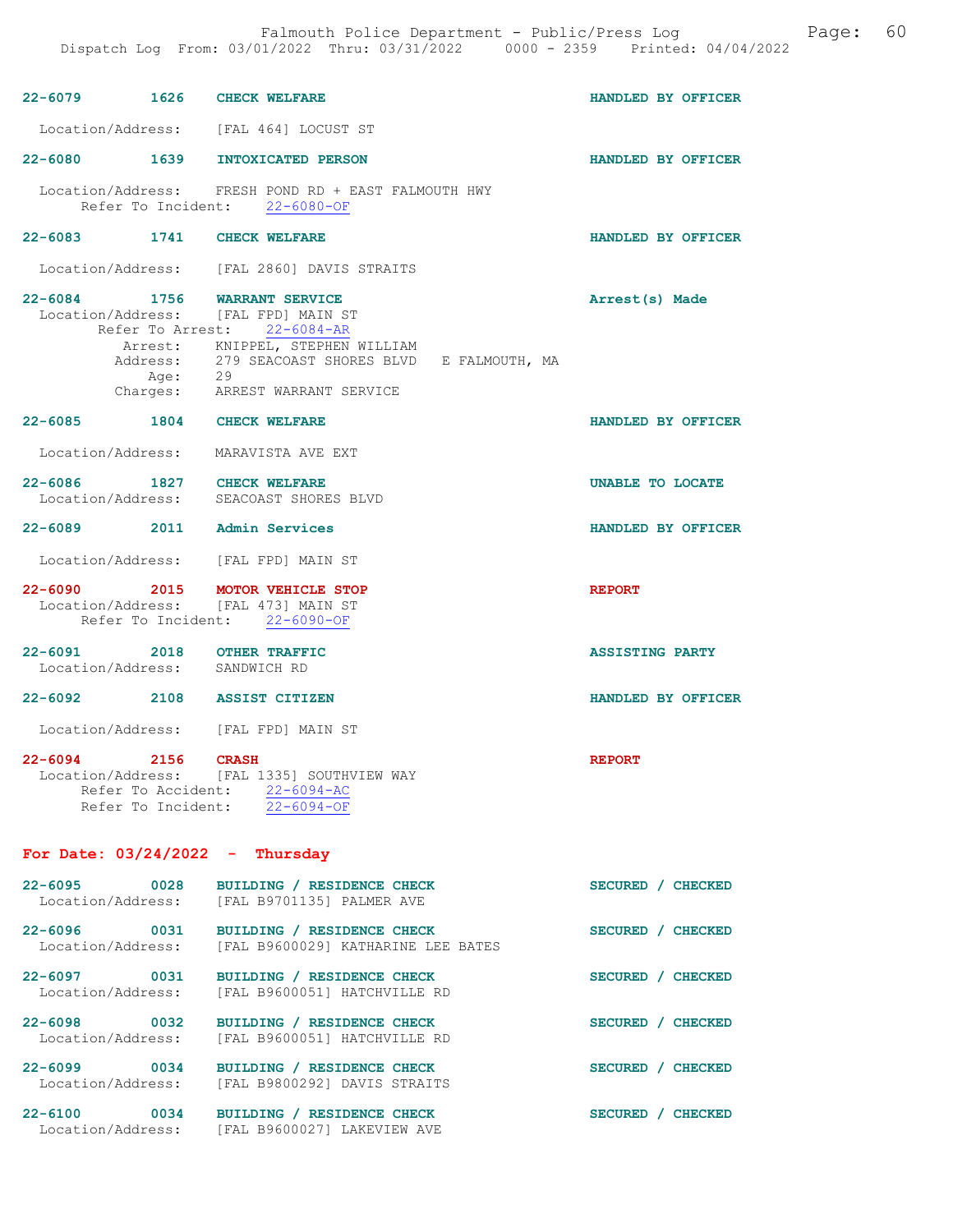22-6101 0036 BUILDING / RESIDENCE CHECK SECURED / CHECKED Location/Address: [FAL B9600074] TEATICKET HWY [FAL B9600074] TEATICKET HWY 22-6102 0037 BUILDING / RESIDENCE CHECK SECURED / CHECKED Location/Address: [FAL 302] SANDWICH RD

22-6103 0038 AREA CHECK SECURED / CHECKED Location/Address: [FAL BXX00810] MAIN ST

22-6104 0040 AREA CHECK SECURED / CHECKED Location/Address: [FAL BXX00359] SCRANTON AVE

22-6105 0041 BUILDING / RESIDENCE CHECK SECURED / CHECKED Location/Address: [FAL 964] TEATICKET HWY

22-6108 0103 AREA CHECK SECURED / CHECKED

22-6112 0143 BUILDING / RESIDENCE CHECK SECURED / CHECKED Location/Address: [FAL BXX00272] LOCUST ST

22-6116 0157 PARKING VIOLATION(S) NO VIOLATION

Location/Address:

22-6124 0622 Admin Services **HANDLED BY OFFICER** 

Location/Address: [FAL BXX00810] MAIN ST

22-6125 0747 Admin Services HANDLED BY OFFICER

Location/Address: [FAL FPD] MAIN ST

22-6126 0805 MENTAL ILLNESS (SEC 12) REPORT<br>Location/Address: SANDWICH RD Location/Address: Refer To Incident: 22-6126-OF

22-6128 0828 ABANDONED 911 HANDLED BY OFFICER

[FAL 964] TEATICKET HWY

22-6106 0053 BUILDING / RESIDENCE CHECK SECURED / CHECKED Location/Address: [FAL B9600031] MARAVISTA AVE EXT [FAL B9600031] MARAVISTA AVE EXT

22-6107 0101 LOUD MUSIC / PARTY / NOISES HANDLED BY OFFICER

Location/Address: [FAL 1660] MAIN ST

Location/Address: [FAL 46] CHAPOQUOIT RD

22-6110 0127 BUILDING / RESIDENCE CHECK SECURED / CHECKED Location/Address: [FAL B9600025] DAVISVILLE RD

22-6111 0129 BUILDING / RESIDENCE CHECK SECURED / CHECKED Location/Address: [FAL 1471] RT 151

22-6109 0130 BUILDING / RESIDENCE CHECK SECURED / CHECKED Location/Address: [FAL B9600030] OLD MAIN RD

22-6113 0143 BUILDING / RESIDENCE CHECK<br>
Location/Address: [FAL B9700958] EAST FALMOUTH HWY [FAL B9700958] EAST FALMOUTH HWY

22-6114 0151 PARKING VIOLATION(S) NO VIOLATION<br>
Location/Address: [FAL B9600261] MAIN ST [FAL B9600261] MAIN ST

22-6115 0154 PARKING VIOLATION(S) NO VIOLATION<br>Location/Address: [FAL B9600203] TOWN HALL SQ [FAL B9600203] TOWN HALL SQ

Location/Address: WATER ST + LUSCOMBE AVE

22-6117 0200 BUILDING / RESIDENCE CHECK SECURED / CHECKED Location/Address: [FAL B9600237] EAST FALMOUTH HWY

22-6120 0319 ALARM, BURGLAR UNE UNFOUNDED<br>
Location/Address: JOYCE ST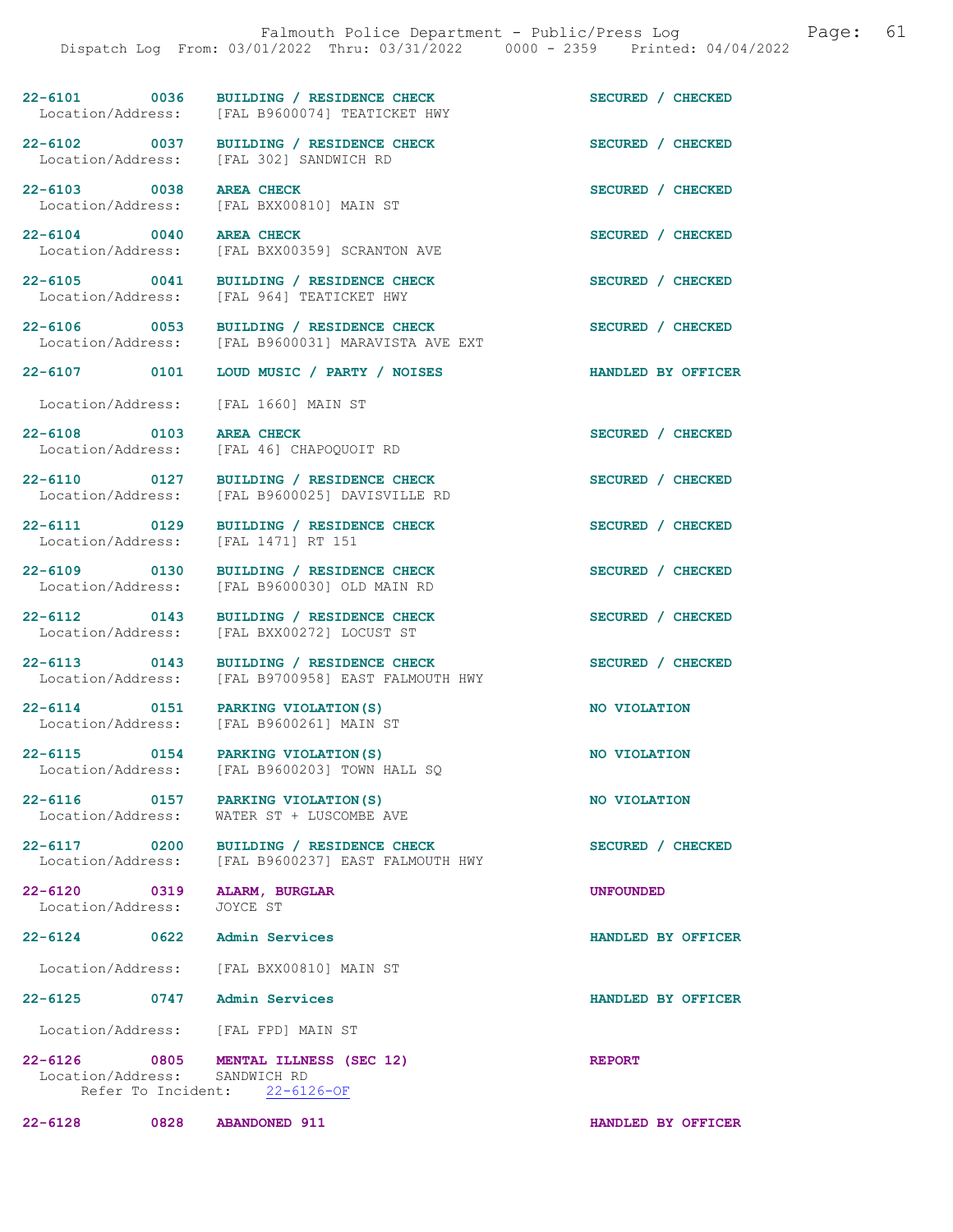|                                                  | Falmouth Police Department - Public/Press Loq<br>Dispatch Log From: 03/01/2022 Thru: 03/31/2022 0000 - 2359 Printed: 04/04/2022 |                        | Page: | 62 |
|--------------------------------------------------|---------------------------------------------------------------------------------------------------------------------------------|------------------------|-------|----|
|                                                  | Location/Address: [FAL B9600028] JONES RD                                                                                       |                        |       |    |
| 22-6129 0847                                     | <b>ABANDONED 911</b>                                                                                                            | HANDLED BY OFFICER     |       |    |
| Location/Address:                                | [FAL 690] TER HEUN DR                                                                                                           |                        |       |    |
| 22-6131 0859<br>Location/Address:                | TRANSPORT / ESCORT<br>[FAL B9600063] JONES RD                                                                                   | <b>TRANSPORT</b>       |       |    |
| 22-6133 0918<br>Location/Address:                | <b>CHECK WELFARE</b><br>SANDCASTLE DR                                                                                           | REF FIRE DEPT          |       |    |
| 22-6136 1018                                     | Admin Services                                                                                                                  | HANDLED BY OFFICER     |       |    |
|                                                  | Location/Address: [FAL FPD] MAIN ST                                                                                             |                        |       |    |
| 22-6138 1048<br>Location/Address:                | <b>TRAFFIC HAZARD</b><br>RT 151 + SANDWICH RD                                                                                   | NOTIFICATION MADE      |       |    |
|                                                  | 22-6139 1051 SUMMONS SERVICE<br>Location/Address: [FAL BXX00711] BRAMBLE BUSH DR                                                | <b>SERVED IN HAND</b>  |       |    |
| 22-6141 1059                                     | <b>ABANDONED 911</b>                                                                                                            | HANDLED BY OFFICER     |       |    |
| Location/Address:                                | [FAL 1873] CAIRN RIDGE RD                                                                                                       |                        |       |    |
| 22-6143 1126<br>Location/Address:                | ID Theft / Fraud<br>GOELETTA DR<br>Refer To Incident: 22-6143-OF                                                                | <b>REPORT</b>          |       |    |
|                                                  | 22-6145 1138 INTOXICATED PERSON<br>Location/Address: [FAL BXX00219] GIFFORD ST                                                  | <b>TRANSPORT</b>       |       |    |
| 22-6147 1217 CRASH<br>Location/Address:          | WORCESTER CT + ROSE ST<br>Refer To Accident: 22-6147-AC                                                                         | <b>REPORT</b>          |       |    |
| $22 - 6148$                                      | 1231 CHECK WELFARE<br>Location/Address: BRICK KILN RD                                                                           | <b>GONE ON ARRIVAL</b> |       |    |
| 22-6153 1307 ASSIST CITIZEN<br>Location/Address: | EDGEWATER DR WEST                                                                                                               | NOTIFICATION MADE      |       |    |
|                                                  | 22-6154 1318 ASSIST FIRE DEPT                                                                                                   | HANDLED BY OFFICER     |       |    |
|                                                  | Location/Address: OLD MEETING HOUSE RD + CROCKER RD                                                                             |                        |       |    |
| 22-6155 1326<br>Location/Address:                | <b>TRAFFIC HAZARD</b><br>JOHN PARKER RD + PARKER RD                                                                             | NOTIFICATION MADE      |       |    |
|                                                  | 22-6156 1424 ALARM, BURGLAR<br>Location/Address: [FAL 2910] TWIN HILL RD                                                        | <b>UNFOUNDED</b>       |       |    |
| 22-6157 1424 CHECK WELFARE                       |                                                                                                                                 | HANDLED BY OFFICER     |       |    |
|                                                  | Location/Address: SOUTHVIEW WAY                                                                                                 |                        |       |    |
| Location/Address:                                | 22-6159 1503 ID Theft / Fraud<br>OAKWOOD AVE<br>Refer To Incident: 22-6159-OF                                                   | <b>REPORT</b>          |       |    |
| Location/Address: SOUTHVIEW WAY                  | 22-6160 1516 FOLLOW UP INVESTIGATION                                                                                            | SECURED / CHECKED      |       |    |
| 22-6161 1539 CHECK WELFARE                       |                                                                                                                                 | HANDLED BY OFFICER     |       |    |
|                                                  | Location/Address: [FAL BXX00539] EAST FALMOUTH HWY                                                                              |                        |       |    |
| 22-6163 1701                                     | FOLLOW UP INVESTIGATION                                                                                                         | HANDLED BY OFFICER     |       |    |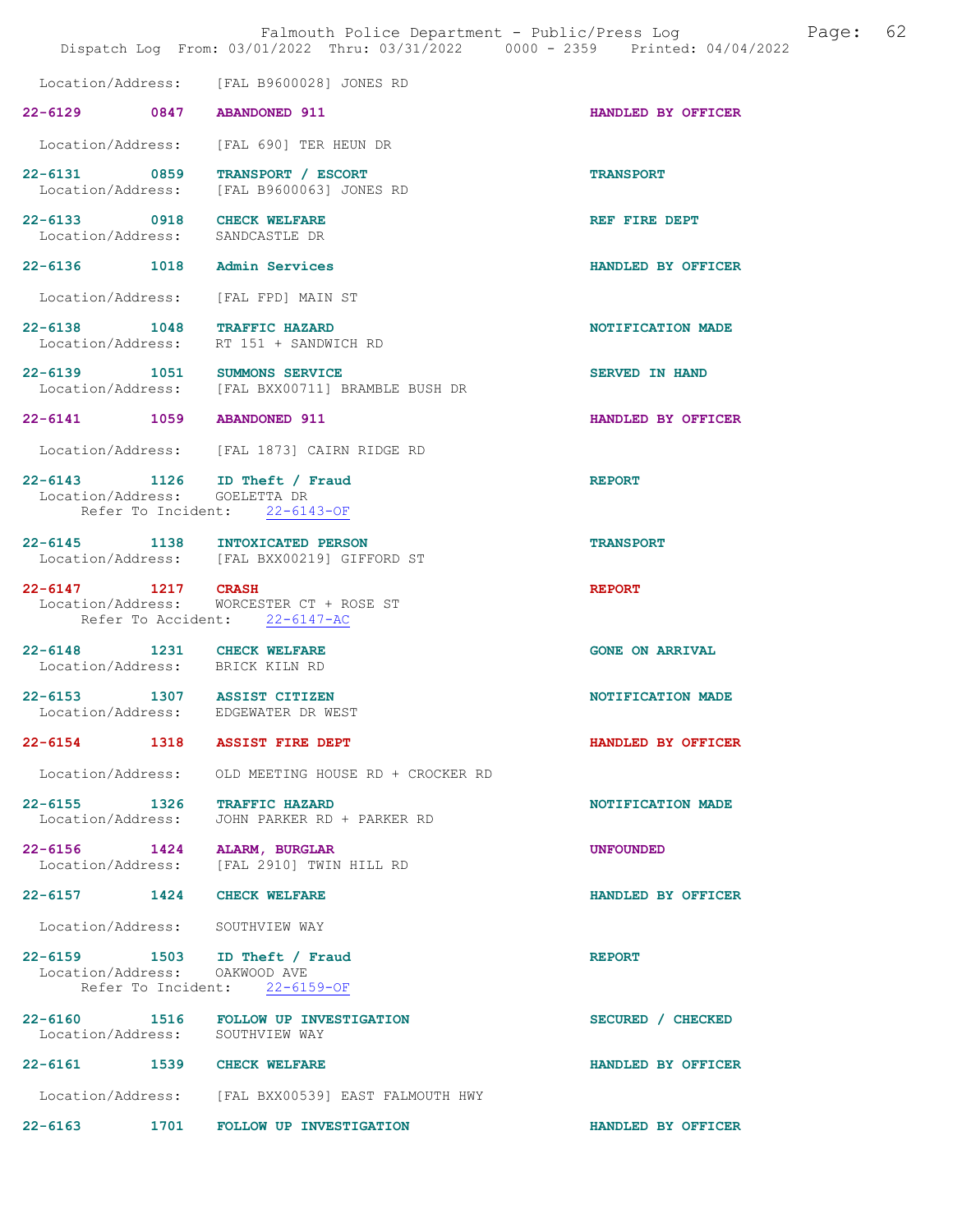Location/Address: [FAL B9600453] ROSE MORIN LN

| 22-6164 1738 CHECK WELFARE                                  |                                                                                           | HANDLED BY OFFICER     |
|-------------------------------------------------------------|-------------------------------------------------------------------------------------------|------------------------|
| Location/Address: CROWELL RD                                | Refer To Incident: 22-6164-OF                                                             |                        |
|                                                             | 22-6165 1745 BUILDING / RESIDENCE CHECK<br>Location/Address: [FAL 2641] WOODLAND TRL      | SECURED / CHECKED      |
| 22-6166 1750 Admin Services                                 | Location/Address: [FAL FPD] MAIN ST                                                       | SECURED / CHECKED      |
|                                                             | 22-6167 1759 MOTOR VEHICLE STOP<br>Location/Address: [FAL B0200069] TEATICKET HWY         | <b>CITATION ISSUED</b> |
| 22-6168 1835 CRASH                                          | Location/Address: MARAVISTA AVE + MENAUHANT RD<br>Refer To Accident: 22-6168-AC           | <b>REPORT</b>          |
| 22-6169 1914 ABANDONED 911                                  |                                                                                           | HANDLED BY OFFICER     |
|                                                             | Location/Address: [FAL B9600084] TER HEUN DR                                              |                        |
| 22-6171 1955 ALARM, BURGLAR<br>Location/Address: GIFFORD ST |                                                                                           | UNABLE TO LOCATE       |
| 22-6172 2007 ABANDONED 911<br>Location/Address: CENTRAL AVE |                                                                                           | <b>UNFOUNDED</b>       |
|                                                             | 22-6175 2048 MOTOR VEHICLE STOP                                                           | HANDLED BY OFFICER     |
|                                                             | Location/Address: [FAL 187] EAST FALMOUTH HWY                                             |                        |
| 22-6176 2055 LARCENY                                        |                                                                                           | HANDLED BY OFFICER     |
| Location/Address: KING ST                                   |                                                                                           |                        |
| For Date: $03/25/2022 -$ Friday                             |                                                                                           |                        |
|                                                             | 22-6177 0013 BUILDING / RESIDENCE CHECK<br>Location/Address: [FAL 3214] HATCHVILLE RD     | SECURED / CHECKED      |
| 22-6178 0013 ABANDONED 911                                  |                                                                                           | HANDLED BY OFFICER     |
| Location/Address:                                           | KATHY ANN LN                                                                              |                        |
| 22-6179 0015 AREA CHECK                                     | Location/Address: [FAL B9600084] TER HEUN DR                                              | SECURED / CHECKED      |
|                                                             | 22-6180 0022 BUILDING / RESIDENCE CHECK<br>Location/Address: [FAL B9800292] DAVIS STRAITS | SECURED / CHECKED      |
| 22-6182 0024                                                | BUILDING / RESIDENCE CHECK<br>Location/Address: [FAL B96000301 OLD MAIN RD                | SECURED / CHECKED      |
| 22-6183 0026 AREA CHECK<br>Location/Address:                | MBL ST                                                                                    | SECURED / CHECKED      |
| 22-6184 0030                                                | BUILDING / RESIDENCE CHECK<br>Location/Address: [FAL BXX00914] NORTH FALMOUTH HWY         | SECURED / CHECKED      |
| 22-6185 0031 AREA CHECK<br>Location/Address:                | [FAL 2400] RAILROAD AVE                                                                   | SECURED / CHECKED      |
| $22 - 6186$ 0032<br>Location/Address:                       | BUILDING / RESIDENCE CHECK<br>[FAL B0100017] NORTH FALMOUTH HWY                           | SECURED / CHECKED      |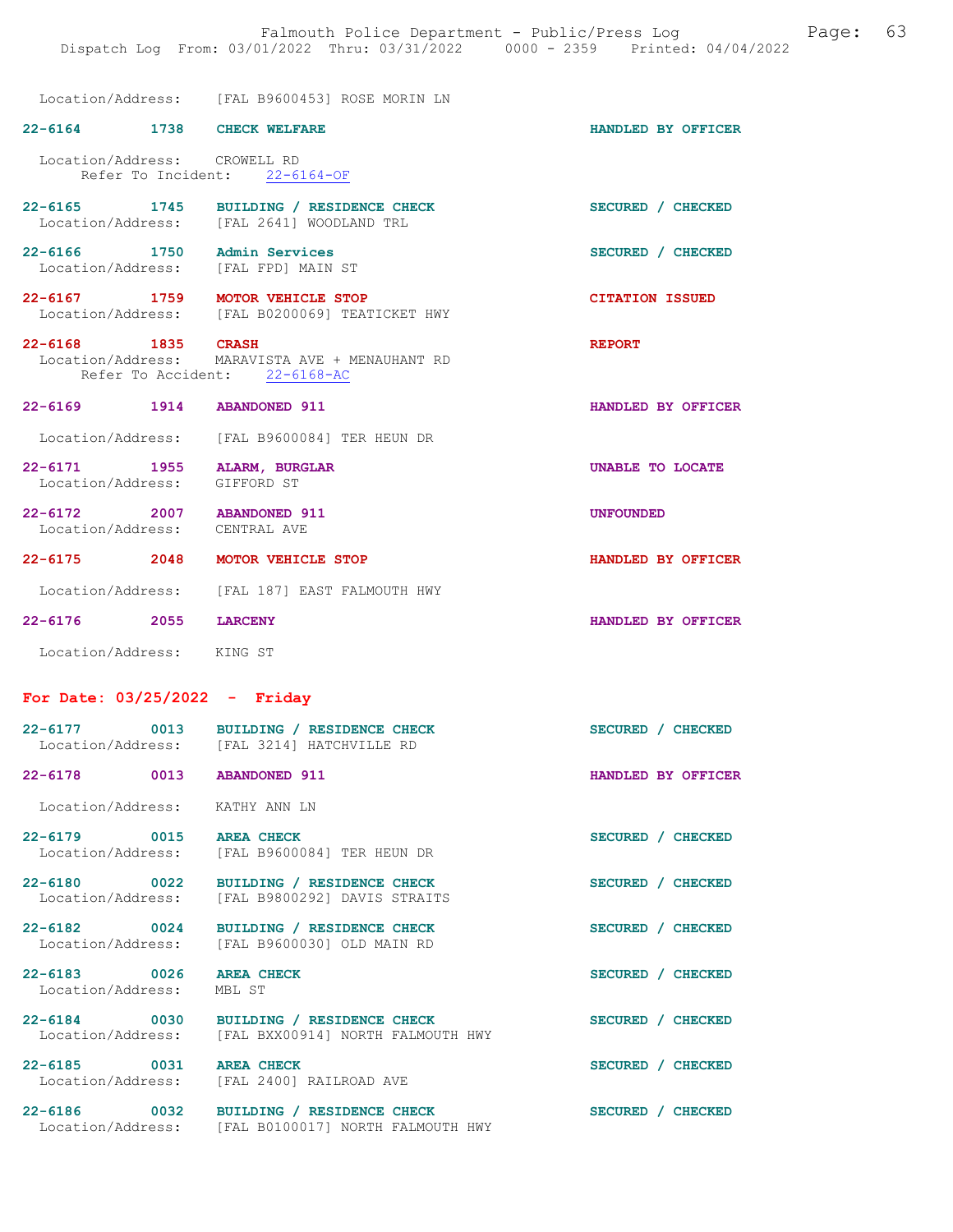| 22-6187 0034 Admin Services                  |                                                                                                                | HANDLED BY OFFICER |
|----------------------------------------------|----------------------------------------------------------------------------------------------------------------|--------------------|
|                                              | Location/Address: [FAL FPD] MAIN ST                                                                            |                    |
| 22-6188 0045 AREA CHECK<br>Location/Address: | [FAL 159] GRAND AVE                                                                                            | SECURED / CHECKED  |
| 22-6189 0056<br>Location/Address:            | BUILDING / RESIDENCE CHECK<br>[FAL B9600025] DAVISVILLE RD                                                     | SECURED / CHECKED  |
| 22-6190 0058 AREA CHECK                      | Location/Address: CEDAR MEADOWS DR                                                                             | SECURED / CHECKED  |
| 22-6191 0154<br>Location/Address:            | PARKING VIOLATION(S)<br>LUSCOMBE AVE                                                                           | NO VIOLATION       |
| 22-6192 0212<br>Location/Address:            | BUILDING / RESIDENCE CHECK<br>[FAL B9700958] EAST FALMOUTH HWY                                                 | SECURED / CHECKED  |
| 22-6193 0229<br>Location/Address:            | BUILDING / RESIDENCE CHECK<br>[FAL 964] TEATICKET HWY                                                          | SECURED / CHECKED  |
| 22-6194 0239 AREA CHECK                      | Location/Address: MARAVISTA AVE + SWALLOW ST                                                                   | NOTIFICATION MADE  |
|                                              | 22-6195 0240 BUILDING / RESIDENCE CHECK<br>Location/Address: [FAL BXX00810] MAIN ST                            | SECURED / CHECKED  |
|                                              | 22-6196 0242 BUILDING / RESIDENCE CHECK<br>Location/Address: [FAL 473] MAIN ST                                 | SECURED / CHECKED  |
| Location/Address:                            | 22-6197 0247 PARKING VIOLATION(S)<br>[FAL B9600203] TOWN HALL SQ                                               | NO VIOLATION       |
| Location/Address:                            | 22-6198 0255 PARKING VIOLATION (S)<br>[FAL B9600261] MAIN ST                                                   | NO VIOLATION       |
|                                              | 22-6199 0305 BUILDING / RESIDENCE CHECK<br>Location/Address: [FAL B9600031] MARAVISTA AVE EXT                  | SECURED / CHECKED  |
| 22-6202 0554 CRASH                           | Location/Address: [FAL 1157] JOHN PARKER RD<br>Refer To Accident: 22-6202-AC                                   | <b>REPORT</b>      |
| 22-6204 0654<br>Location/Address:            | <b>ANIMAL COMPLAINT</b><br>HAYWAY RD + OLD BARNSTABLE RD                                                       | NOTIFICATION MADE  |
| 22-6181 0730 OTHER TRAFFIC                   | Location/Address: GIFFORD ST + JONES RD                                                                        | NOTIFICATION MADE  |
| 22-6208 0850 OTHER TRAFFIC                   |                                                                                                                | HANDLED BY OFFICER |
| Location/Address: OLD MAIN RD                |                                                                                                                |                    |
| 22-6209 0916 Admin Services                  |                                                                                                                | HANDLED BY OFFICER |
|                                              | Location/Address: [FAL FPD] MAIN ST                                                                            |                    |
| 22-6210 0919 CHECK WELFARE                   |                                                                                                                | HANDLED BY OFFICER |
|                                              | Location/Address: [FAL BXX00738] TEATICKET HWY                                                                 |                    |
|                                              | 22-6211 0934 ASSIST OTHER AGENCY<br>Location/Address: [FAL B9600028] JONES RD<br>Refer To Incident: 22-6211-OF | <b>REPORT</b>      |
| 22-6213 1021                                 | <b>CHECK WELFARE</b><br>Location/Address: [FAL B9600063] JONES RD                                              | UNABLE TO LOCATE   |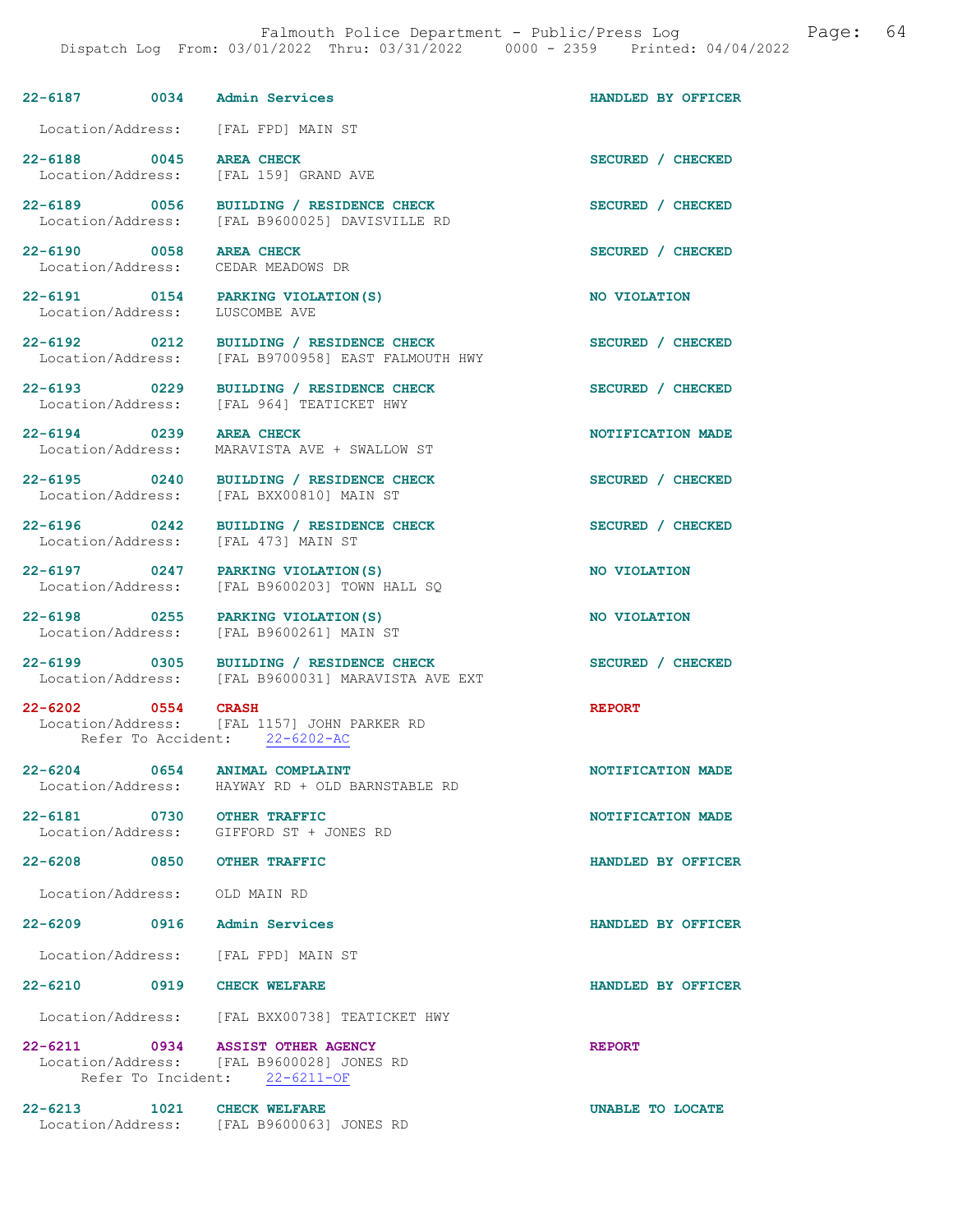| 22-6214 1036 B & E MV / TRL<br>Location/Address: WHIPPOORWILL RD | Refer To Incident: 22-6214-OF                                                           | <b>REPORT</b>          |
|------------------------------------------------------------------|-----------------------------------------------------------------------------------------|------------------------|
| 22-6216 1117                                                     | <b>CHECK WELFARE</b>                                                                    | HANDLED BY OFFICER     |
| Location/Address:                                                | [FAL 432] MAIN ST                                                                       |                        |
| $22 - 6219$<br>1138<br>Location/Address:                         | ALARM, BURGLAR<br>KRIKOR DR                                                             | <b>UNFOUNDED</b>       |
| 22-6223 1201                                                     | <b>ABANDONED 911</b>                                                                    | HANDLED BY OFFICER     |
| Location/Address:                                                | [FAL B9600203] TOWN HALL SO                                                             |                        |
| $22 - 6224$ 1233<br>Location/Address:                            | PARKING VIOLATION (S)<br>[FAL B9701176] DAVISVILLE RD                                   | <b>GONE ON ARRIVAL</b> |
| 22-6226 1250                                                     | <b>OTHER TRAFFIC</b><br>Location/Address: PALMER AVE + JONES RD                         | <b>CITATION ISSUED</b> |
| 22-6228 1330                                                     | <b>ASSIST CITIZEN</b>                                                                   | HANDLED BY OFFICER     |
| Location/Address:                                                | SEACOAST SHORES BLVD                                                                    |                        |
| 1339<br>$22 - 6229$<br>Location/Address:                         | Harassment Order Service<br>[FAL BXX00526] SPRING BARS RD                               | <b>SERVED IN HAND</b>  |
| 22-6230 1407                                                     | <b>ANIMAL COMPLAINT</b>                                                                 | REF ANIMAL CONTROL     |
| Location/Address:                                                | [FAL 486] QUISSETT HARBOR RD                                                            |                        |
| $22 - 6232$<br>1412<br>Location/Address:                         | TRANSPORT / ESCORT<br>[FAL 1814] MAIN ST                                                | <b>TRANSPORT</b>       |
| 22-6234 1455                                                     | <b>OTHER TRAFFIC</b>                                                                    | HANDLED BY OFFICER     |
| Location/Address:                                                | BRICK KILN RD + GIFFORD ST                                                              |                        |
| 22-6235 1500                                                     | <b>VANDALISM</b>                                                                        | HANDLED BY OFFICER     |
| Location/Address: [FAL L80] MAIN ST                              |                                                                                         |                        |
| $22 - 6236$<br>1528                                              | Admin Services                                                                          | HANDLED BY OFFICER     |
| Location/Address: [FAL FPD] MAIN ST                              |                                                                                         |                        |
| 22-6237 1551 CHECK WELFARE                                       |                                                                                         | HANDLED BY OFFICER     |
| Location/Address: HOMESTEAD LN                                   |                                                                                         |                        |
| 22-6231 1630 PRESERVE PEACE<br>Location/Address: ELAIN AVE       |                                                                                         | HANDLED BY PARTY       |
| Location/Address: CORTE REAL AVE                                 | 22-6239 1649 FOLLOW UP INVESTIGATION                                                    | <b>ASSISTING PARTY</b> |
| 22-6240 1702 DISABLED MV                                         |                                                                                         | HANDLED BY OFFICER     |
|                                                                  | Location/Address: OX BOW RD + TEATICKET HWY                                             |                        |
| 22-6241 1707 CRASH                                               | Location/Address: [FAL 1455] PALMER AVE<br>Refer To Accident: 22-6241-AC                | <b>REPORT</b>          |
|                                                                  | 22-6242 1712 DISTURBANCE / DISORDERLY<br>Location/Address: [FAL B0100152] TEATICKET HWY | <b>REPORT</b>          |

Refer To Incident: 22-6242-OF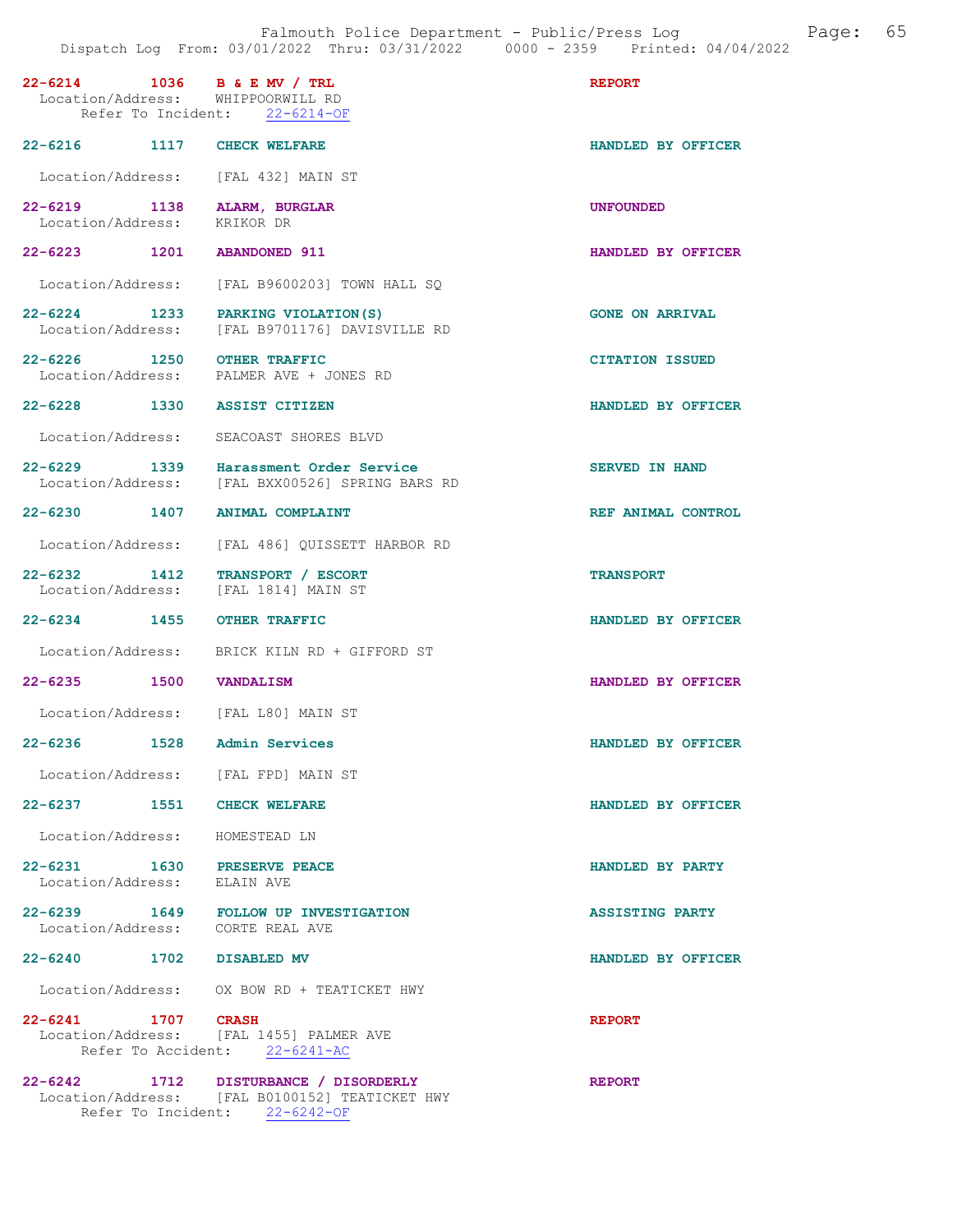| 22-6243 1745 CHECK WELFARE                                         | Location/Address: [FAL BXX00277] MAIN ST                                                        | <b>GONE ON ARRIVAL</b> |
|--------------------------------------------------------------------|-------------------------------------------------------------------------------------------------|------------------------|
| 22-6244 1810 ASSAULT, PAST<br>Location/Address: [FAL 1814] MAIN ST | Refer To Incident: 22-6244-OF                                                                   | <b>REPORT</b>          |
| 22-6246 1823 ASSIST OTHER AGENCY                                   |                                                                                                 | HANDLED BY OFFICER     |
| Location/Address: DOVE COTTAGE RD                                  |                                                                                                 |                        |
| 22-6251 1922 CHECK WELFARE                                         |                                                                                                 | HANDLED BY OFFICER     |
|                                                                    | Location/Address: [FAL B9600093] SCRANTON AVE                                                   |                        |
| 22-6252 1941 THREAT                                                | Location/Address: [FAL 3186] WOODS HOLE RD<br>Refer To Incident: 22-6252-OF                     | <b>REPORT</b>          |
|                                                                    | 22-6253 2010 FOLLOW UP INVESTIGATION                                                            | HANDLED BY OFFICER     |
|                                                                    | Location/Address: [FAL BXX00810] MAIN ST                                                        |                        |
| 22-6254 2013 AREA CHECK<br>Location/Address: FRESH POND RD         |                                                                                                 | <b>UNFOUNDED</b>       |
| 22-6257 2038 MOTOR VEHICLE STOP                                    | Location/Address: PALMER AVE + ROGERS RD<br>Refer To Incident: 22-6257-OF                       | <b>REPORT</b>          |
| 22-6258 2135 CHECK WELFARE                                         |                                                                                                 | HANDLED BY OFFICER     |
| Location/Address: GREENWOOD ST                                     |                                                                                                 |                        |
| 22-6259 2232 UNWANTED GUEST                                        | Location/Address: [FAL 3161] SPRING BARS RD<br>Refer To Incident: 22-6259-OF                    | <b>REPORT</b>          |
| 22-6260 2251 ABANDONED 911                                         | Location/Address: [FAL 475] WICKERTREE RD                                                       | SECURED / CHECKED      |
| 22-6261 2315 ALARM, BURGLAR                                        | Location/Address: [FAL 1632] TEATICKET HWY                                                      | HANDLED BY PARTY       |
|                                                                    | 22-6262 2329 BUILDING / RESIDENCE CHECK<br>Location/Address: [FAL B9600025] DAVISVILLE RD       | SECURED / CHECKED      |
|                                                                    | 22-6263 2353 BUILDING / RESIDENCE CHECK<br>Location/Address: [FAL 964] TEATICKET HWY            | SECURED / CHECKED      |
| For Date: $03/26/2022 - Saturday$                                  |                                                                                                 |                        |
| 22-6264 0016<br>Location/Address:                                  | BUILDING / RESIDENCE CHECK<br>[FAL B9600051] HATCHVILLE RD                                      | SECURED / CHECKED      |
| 22-6265 0033<br>Location/Address:                                  | BUILDING / RESIDENCE CHECK<br>[FAL B9600237] EAST FALMOUTH HWY                                  | SECURED / CHECKED      |
| 22-6266 0035<br>Location/Address:                                  | BUILDING / RESIDENCE CHECK<br>[FAL 461] NORTH MAIN ST                                           | SECURED / CHECKED      |
| $22 - 6267$ 0103                                                   | BUILDING / RESIDENCE CHECK<br>Location/Address: [FAL BXX00810] MAIN ST                          | SECURED / CHECKED      |
|                                                                    | 22-6268 0111 BUILDING / RESIDENCE CHECK<br>Location/Address: [FAL B9600029] KATHARINE LEE BATES | SECURED / CHECKED      |

22-6269 0112 BUILDING / RESIDENCE CHECK SECURED / CHECKED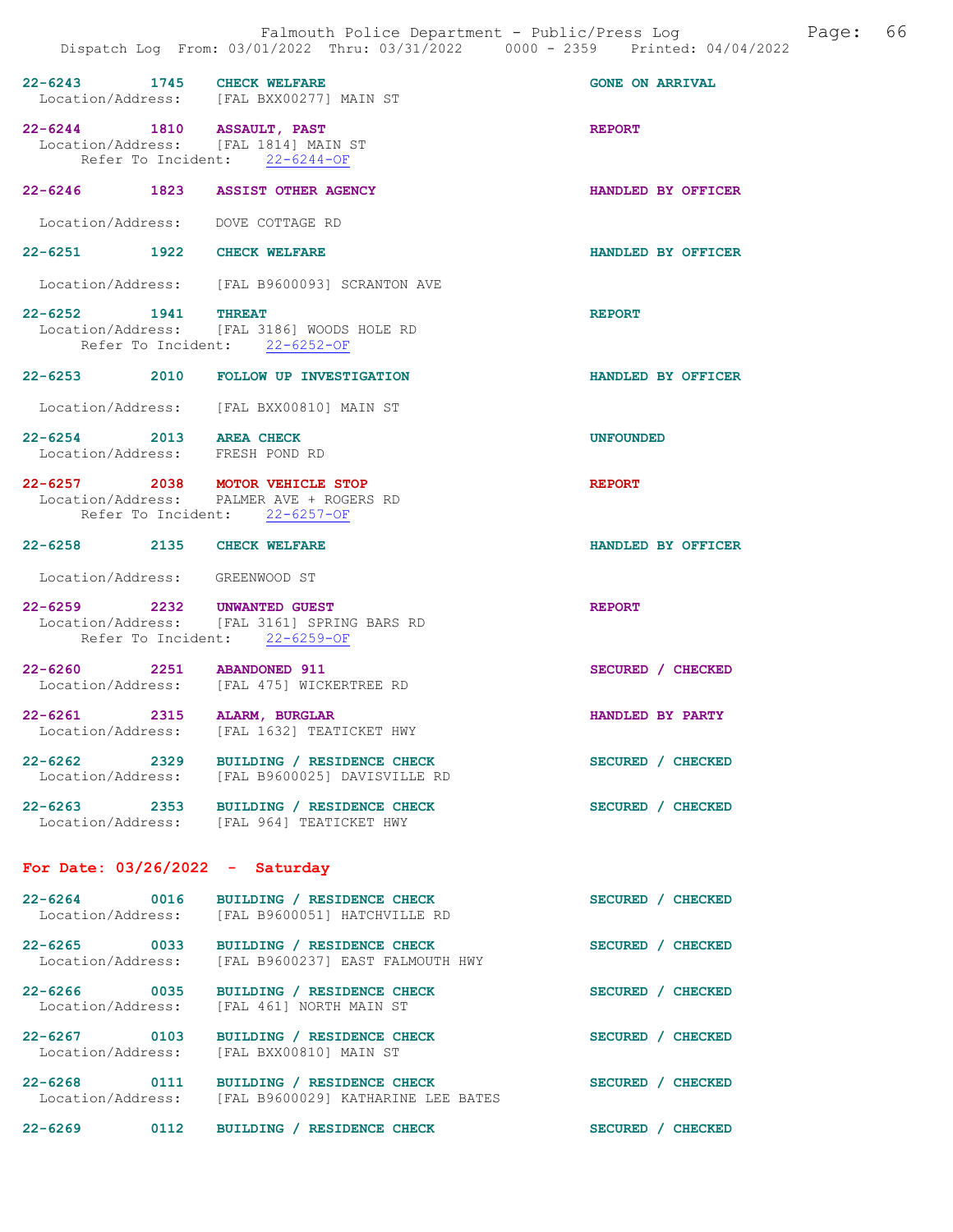|                                                              | Falmouth Police Department - Public/Press Log<br>Dispatch Log From: 03/01/2022 Thru: 03/31/2022 0000 - 2359 Printed: 04/04/2022                      | 67<br>Page:            |
|--------------------------------------------------------------|------------------------------------------------------------------------------------------------------------------------------------------------------|------------------------|
| Location/Address:                                            | [FAL 28] EAST FALMOUTH HWY                                                                                                                           |                        |
| 22-6270 0121<br>Location/Address:                            | BUILDING / RESIDENCE CHECK<br>[FAL 62] MAIN ST                                                                                                       | SECURED / CHECKED      |
| 22-6272 0123<br>Location/Address:                            | BUILDING / RESIDENCE CHECK<br>[FAL BXX00272] LOCUST ST                                                                                               | SECURED / CHECKED      |
|                                                              | 22-6273 0125 BUILDING / RESIDENCE CHECK<br>Location/Address: [FAL BXX00722] WATER ST                                                                 | SECURED / CHECKED      |
| 22-6275 0134 UNWANTED GUEST<br>Location/Address: WOODVIEW DR | Refer To P/C: 22-6275-AR<br>P/C: ANTONE, MANUEL J<br>Address: 114 CARRIAGE SHOP RD E FALMOUTH, MA<br>Age: 53<br>Charges: PROTECTIVE CUSTODY (LIQUOR) | <b>REPORT</b>          |
| Location/Address:                                            | 22-6274 0200 PARKING VIOLATION (S)<br>WATER ST + LUSCOMBE AVE                                                                                        | NO VIOLATION           |
| 22-6276 0212                                                 | PARKING VIOLATION(S)<br>Location/Address: [FAL B9600261] MAIN ST                                                                                     | NO VIOLATION           |
|                                                              | 22-6277 0214 PARKING VIOLATION (S)<br>Location/Address: [FAL B9600203] TOWN HALL SQ                                                                  | SECURED / CHECKED      |
| 22-6278 0220                                                 | BUILDING / RESIDENCE CHECK<br>Location/Address: [FAL B9700958] EAST FALMOUTH HWY                                                                     | SECURED / CHECKED      |
| 22-6279 0303<br>Location/Address:                            | <b>ALARM, BURGLAR</b><br>FLAX CT                                                                                                                     | <b>UNFOUNDED</b>       |
| 22-6280 0309<br>Location/Address:                            | <b>AREA CHECK</b><br>OLD MEETING HOUSE RD + VIDAL AVE                                                                                                | <b>GONE ON ARRIVAL</b> |
| Location/Address:                                            | 22-6281 0340 BUILDING / RESIDENCE CHECK<br>[FAL BXX00620] TEATICKET HWY                                                                              | SECURED / CHECKED      |
| 22-6282<br>Location/Address: GROVE ST                        | 0431 ALARM, BURGLAR                                                                                                                                  | <b>UNFOUNDED</b>       |
| 0627<br>$22 - 6284$                                          | <b>Admin Services</b>                                                                                                                                | HANDLED BY OFFICER     |
|                                                              | Location/Address: [FAL FPD] MAIN ST                                                                                                                  |                        |
| 22-6286<br>0738<br>Location/Address:                         | ALARM, BURGLAR<br>[FAL BXX00147] THOMAS B LANDERS RD                                                                                                 | <b>UNFOUNDED</b>       |
| 22-6287 0802                                                 | Admin Services                                                                                                                                       | HANDLED BY OFFICER     |
| Location/Address:                                            | WATER ST + LUSCOMBE AVE                                                                                                                              |                        |
| $22 - 6288$<br>0851                                          | Admin Services                                                                                                                                       | HANDLED BY OFFICER     |
| Location/Address:                                            | [FAL FPD] MAIN ST                                                                                                                                    |                        |
| $22 - 6289$<br>0937                                          | <b>CHECK WELFARE</b>                                                                                                                                 | HANDLED BY OFFICER     |
| Location/Address:                                            | ANTIOCH RD                                                                                                                                           |                        |
| 22-6290 0946                                                 | Admin Services                                                                                                                                       | HANDLED BY OFFICER     |
| Location/Address:                                            | [FAL FPD] MAIN ST                                                                                                                                    |                        |
| 22-6291 0954                                                 | <b>ABANDONED 911</b>                                                                                                                                 | HANDLED BY OFFICER     |
|                                                              | Location/Address: [FAL B9600108] TER HEUN DR                                                                                                         |                        |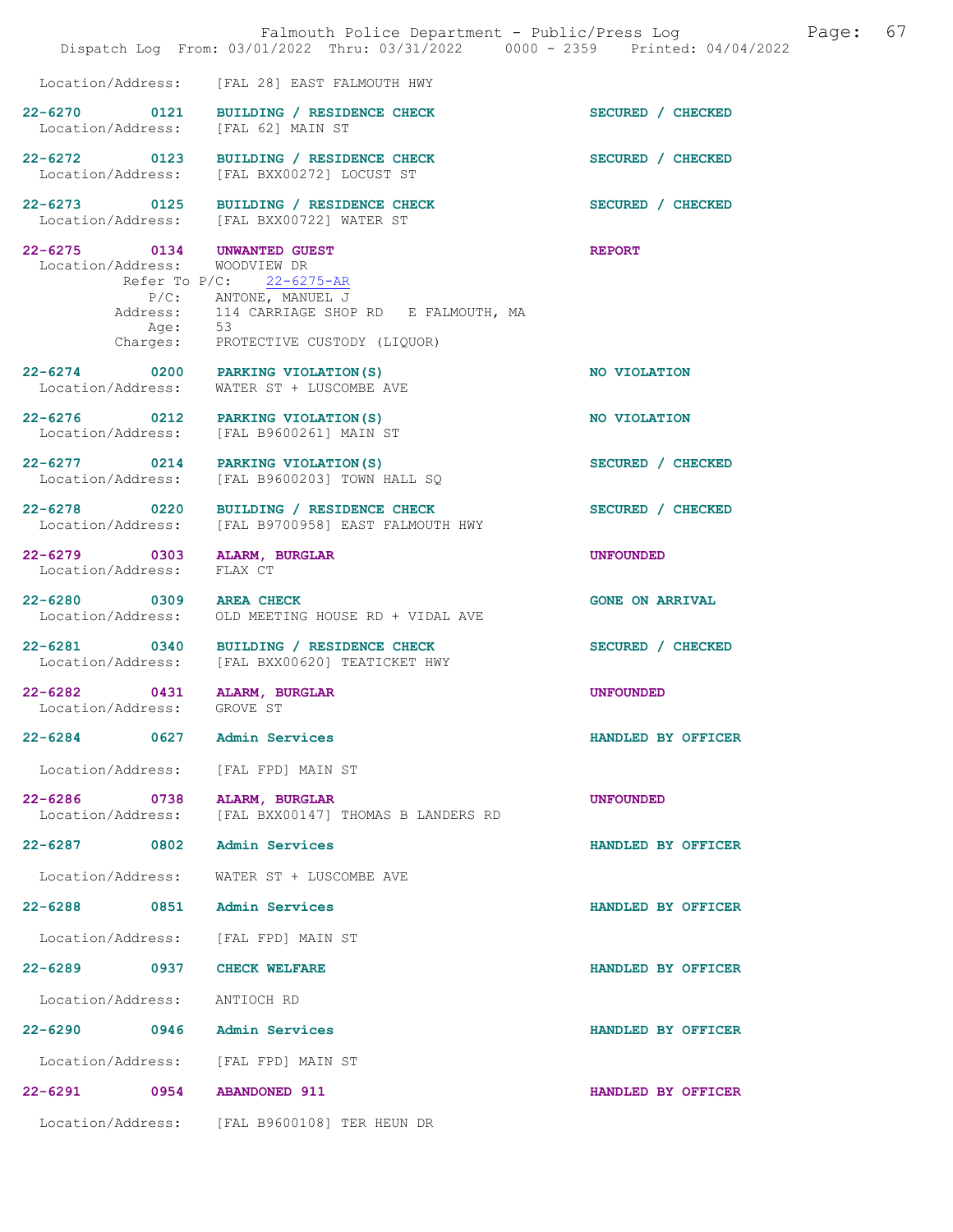|                                              |      | Falmouth Police Department - Public/Press Log<br>Dispatch Log From: 03/01/2022 Thru: 03/31/2022 0000 - 2359 Printed: 04/04/2022 | Page:                  | 68 |
|----------------------------------------------|------|---------------------------------------------------------------------------------------------------------------------------------|------------------------|----|
| 22-6292 1032 DISABLED MV                     |      |                                                                                                                                 | HANDLED BY OFFICER     |    |
|                                              |      | Location/Address: [FAL 3297] TEATICKET HWY                                                                                      |                        |    |
|                                              |      | 22-6293 1048 RECOVERED PROPERTY<br>Location/Address: [FAL 588] SPRING BARS RD<br>Refer To Incident: 22-6293-OF                  | <b>REPORT</b>          |    |
|                                              |      | 22-6294 1052 ASSIST CITIZEN                                                                                                     | HANDLED BY OFFICER     |    |
| Location/Address: HAYNES AVE                 |      |                                                                                                                                 |                        |    |
| 22-6297 1302 PRIVATE TOW                     |      | Location/Address: [FAL B0300087] WATER ST                                                                                       | PRIVATE TOW            |    |
| 22-6299 1353 VANDALISM                       |      | Location/Address: [FAL L80] MAIN ST<br>Refer To Incident: 22-6299-OF                                                            | <b>REPORT</b>          |    |
| 22-6300 1448 CRASH                           |      | Location/Address: RT 151 + FORDHAM RD<br>Refer To Accident: 22-6300-AC                                                          | <b>REPORT</b>          |    |
|                                              |      | 22-6302 1452 ALARM, BURGLAR                                                                                                     | CANCELLED INCIDENT     |    |
|                                              |      | Location/Address: [FAL BXX00900] THOMAS B LANDERS RD                                                                            |                        |    |
| 22-6303 1504 AREA CHECK                      |      |                                                                                                                                 | HANDLED BY OFFICER     |    |
|                                              |      | Location/Address: SPRING BARS RD + RANDOLPH ST                                                                                  |                        |    |
| 22-6305 1608 AREA CHECK                      |      | Location/Address: SCRANTON AVE + MAIN ST                                                                                        | <b>GONE ON ARRIVAL</b> |    |
| Location/Address:                            |      | 22-6307 1617 INTOXICATED PERSON<br>[FAL 2400] RAILROAD AVE                                                                      | REF FIRE DEPT          |    |
| 22-6309 1650<br>Location/Address:            |      | <b>CHECK WELFARE</b><br>[FAL BXX00539] EAST FALMOUTH HWY                                                                        | HANDLED BY PARTY       |    |
| 22-6311 1705 ERRATIC MV<br>Location/Address: |      | RT 28 SOUTH + BRICK KILN RD                                                                                                     | <b>GONE ON ARRIVAL</b> |    |
| 22-6312 1825 AREA CHECK                      |      |                                                                                                                                 | HANDLED BY OFFICER     |    |
|                                              |      | Location/Address: [FAL 2860] DAVIS STRAITS                                                                                      |                        |    |
|                                              |      | 22-6313 1844 ASSIST CITIZEN<br>Location/Address: BRICK KILN RD<br>Refer To Incident: 22-6313-OF                                 | <b>REPORT</b>          |    |
|                                              |      | 22-6316 1908 ABANDONED 911                                                                                                      | HANDLED BY OFFICER     |    |
|                                              |      | Location/Address: [FAL BXX00335] MAIN ST                                                                                        |                        |    |
|                                              |      | 22-6318 1919 ABANDONED 911<br>Location/Address: [FAL BXX00335] MAIN ST                                                          | HANDLED BY PARTY       |    |
| 22-6319 2042                                 |      | <b>ABANDONED 911</b>                                                                                                            | HANDLED BY OFFICER     |    |
| Location/Address:                            |      | TWIN HILL RD                                                                                                                    |                        |    |
| 22-6321 2118                                 |      | <b>TRAFFIC HAZARD</b><br>Location/Address: PALMER AVE + JONES RD                                                                | <b>GONE ON ARRIVAL</b> |    |
|                                              |      | 22-6324 2247 INTOXICATED PERSON<br>Location/Address: [FAL B9600084] TER HEUN DR                                                 | HANDLED BY PARTY       |    |
| $22 - 6325$                                  | 2323 | INTOXICATED PERSON                                                                                                              | HANDLED BY OFFICER     |    |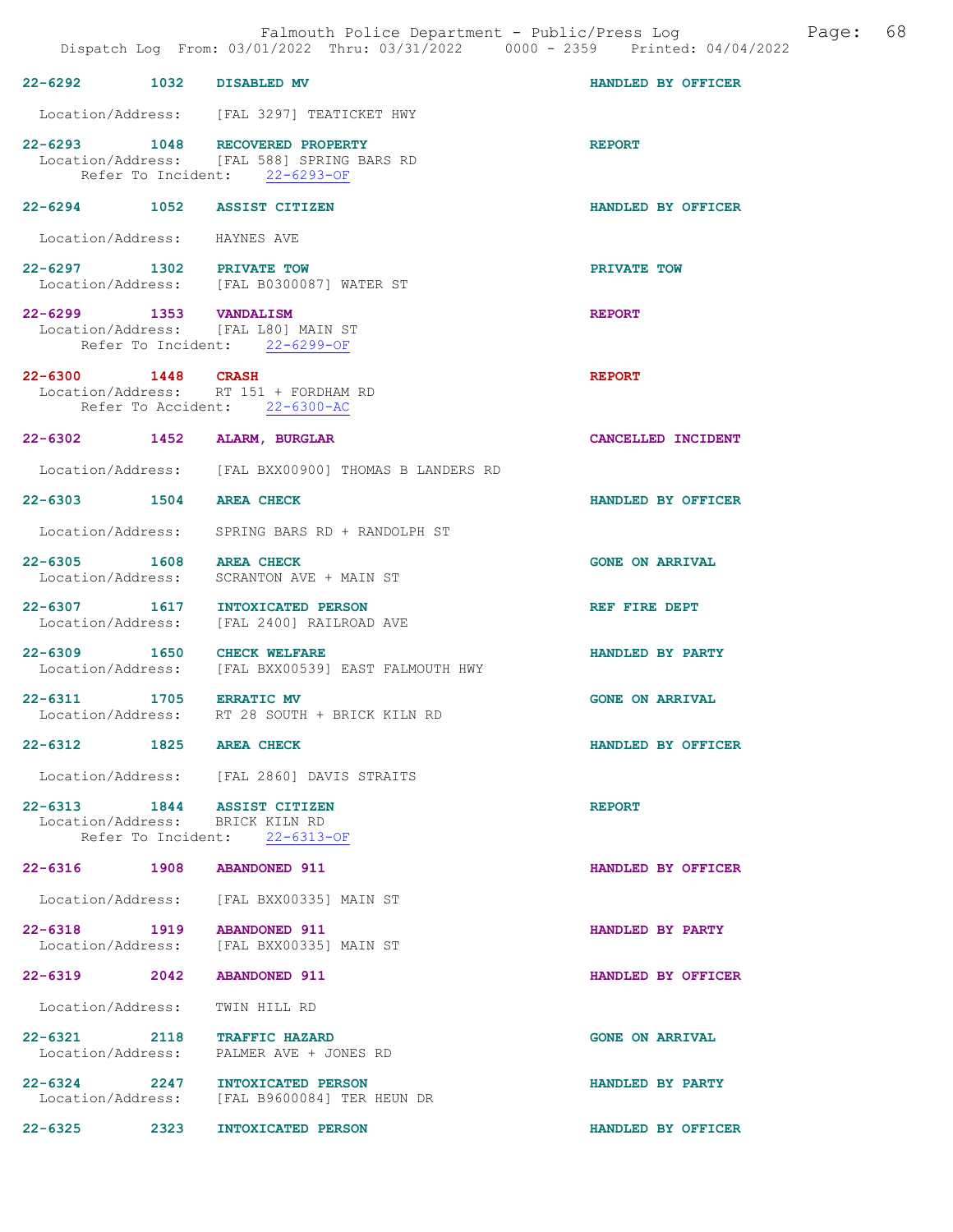Location/Address: [FAL B9600084] TER HEUN DR

| 22-6326 | -2333 | <b>CRASH</b>                               | <b>REPORT</b> |
|---------|-------|--------------------------------------------|---------------|
|         |       | Location/Address: [FAL BA511] KERRYWOOD DR |               |
|         |       | Refer To Accident: 22-6326-AC              |               |
|         |       | Refer To Incident: 22-6326-OF              |               |
|         |       |                                            |               |

### For Date: 03/27/2022 - Sunday

22-6329 0005 ERRATIC MV UNABLE TO LOCATE Location/Address: RT 151 + RT 28 NORTH 22-6330 0024 BUILDING / RESIDENCE CHECK SECURED / CHECKED<br>
Location/Address: [FAL 302] SANDWICH RD [FAL 302] SANDWICH RD 22-6331 0034 BUILDING / RESIDENCE CHECK SECURED / CHECKED Location/Address: [FAL B9600031] MARAVISTA AVE EXT 22-6332 0043 AREA CHECK SECURED / CHECKED Location/Address: OLD BARNSTABLE RD 22-6334 0101 BUILDING / RESIDENCE CHECK SECURED / CHECKED Location/Address: [FAL BXX00338] TEATICKET HWY [FAL BXX00338] TEATICKET HWY 22-6335 0102 BUILDING / RESIDENCE CHECK SECURED / CHECKED Location/Address: [FAL B9600012] DEPOT AVE [FAL B9600012] DEPOT AVE 22-6336 0103 BUILDING / RESIDENCE CHECK SECURED / CHECKED Location/Address: [FAL BXX00272] LOCUST ST 22-6338 0109 AREA CHECK SECURED / CHECKED Location/Address: [FAL L65] COUNTY RD 22-6339 0114 BUILDING / RESIDENCE CHECK SECURED / CHECKED Location/Address: [FAL BXX00914] NORTH FALMOUTH HWY 22-6340 0114 CHECK WELFARE HANDLED BY OFFICER

Location/Address: [FAL 3202] PALMER AVE

22-6342 0148 BUILDING / RESIDENCE CHECK SECURED / CHECKED Location/Address: [FAL B9700084] TEATICKET HWY [FAL B9700084] TEATICKET HWY

22-6343 0203 INTOXICATED PERSON HANDLED BY OFFICER

Location/Address: [FAL B9600069] TER HEUN DR

22-6345 0230 BUILDING / RESIDENCE CHECK SECURED / CHECKED Location/Address: [FAL 964] TEATICKET HWY

22-6346 0238 BUILDING / RESIDENCE CHECK<br>
Location/Address: [FAL B9800292] DAVIS STRAITS

22-6347 0240 BUILDING / RESIDENCE CHECK<br>
Location/Address: [FAL B9800292] DAVIS STRAITS

22-6348 0241 PARKING VIOLATION(S) NO VIOLATION<br>
Location/Address: WATER ST + LUSCOMBE AVE

22-6349 0243 PARKING VIOLATION(S) NO VIOLATION<br>
Location/Address: [FAL B9600077] TOWN HALL SQ

22-6350 0307 PARKING VIOLATION(S) NO VIOLATION Location/Address: [FAL B9600261] MAIN ST

[FAL B9800292] DAVIS STRAITS

[FAL B9800292] DAVIS STRAITS

 $[FAL B9600077]$  TOWN HALL SQ

WATER ST + LUSCOMBE AVE

22-6356 1034 CHECK WELFARE HANDLED BY OFFICER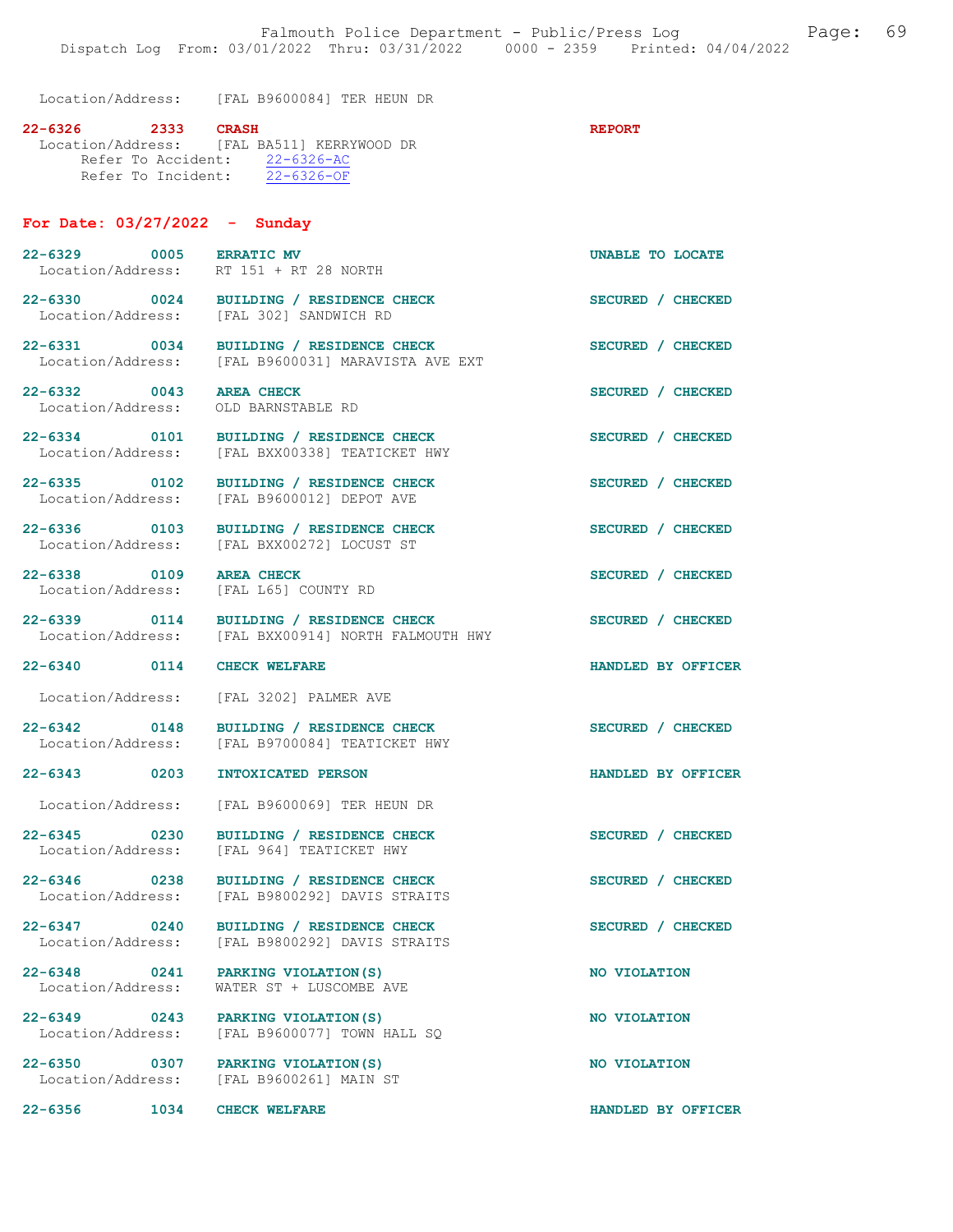|                                                      | Falmouth Police Department - Public/Press Log Fage: 70<br>Dispatch Log From: 03/01/2022 Thru: 03/31/2022 0000 - 2359 Printed: 04/04/2022 |                    |  |
|------------------------------------------------------|------------------------------------------------------------------------------------------------------------------------------------------|--------------------|--|
|                                                      | Location/Address: [FAL B9600084] TER HEUN DR                                                                                             |                    |  |
| 22-6357 1040 LARCENY                                 | Location/Address: [FAL BXX00016] TEATICKET HWY<br>Refer To Incident: 22-6357-OF                                                          | <b>REPORT</b>      |  |
| 22-6359 1100                                         | <b>VANDALISM</b>                                                                                                                         | HANDLED BY OFFICER |  |
|                                                      | Location/Address: JOHN PARKER RD                                                                                                         |                    |  |
|                                                      | 22-6360 1138 OTHER TRAFFIC                                                                                                               | HANDLED BY OFFICER |  |
| Location/Address: OLD MAIN RD                        |                                                                                                                                          |                    |  |
|                                                      | 22-6361 1203 ABANDONED 911                                                                                                               | HANDLED BY OFFICER |  |
| Location/Address: MAIN ST                            |                                                                                                                                          |                    |  |
|                                                      | 22-6362 1209 ALARM, BURGLAR<br>Location/Address: SHOREWOOD DR                                                                            | <b>UNFOUNDED</b>   |  |
| Location/Address: CHOATE LN                          | 22-6363 1209 DEAD ON ARRIVAL                                                                                                             | <b>REPORT</b>      |  |
|                                                      | Refer To Incident: 22-6363-OF                                                                                                            |                    |  |
|                                                      | 22-6364 1211 ASSIST CITIZEN                                                                                                              | HANDLED BY OFFICER |  |
|                                                      | Location/Address: [FAL FPD] MAIN ST                                                                                                      |                    |  |
|                                                      | 22-6365 1214 TRAFFIC HAZARD<br>Location/Address: PALMER AVE + TER HEUN DR                                                                | NOTIFICATION MADE  |  |
|                                                      | 22-6366 1232 FOLLOW UP INVESTIGATION                                                                                                     | HANDLED BY OFFICER |  |
| Location/Address:                                    | JOHN PARKER RD                                                                                                                           |                    |  |
|                                                      | 22-6368 1253 OTHER TRAFFIC                                                                                                               | HANDLED BY OFFICER |  |
| Location/Address: OLD MAIN RD                        |                                                                                                                                          |                    |  |
| Location/Address: PENZANCE RD                        | 22-6369 1257 ALARM, BURGLAR                                                                                                              | <b>UNFOUNDED</b>   |  |
|                                                      | 22-6371 1326 ASSIST CITIZEN                                                                                                              | HANDLED BY OFFICER |  |
|                                                      | Location/Address: [FAL FPD] MAIN ST                                                                                                      |                    |  |
| Location/Address: PALMER AVE                         | 22-6373 1413 CHECK WELFARE                                                                                                               | <b>REPORT</b>      |  |
|                                                      | Refer To Incident: 22-6373-OF                                                                                                            |                    |  |
|                                                      | 22-6375 1428 ALARM, BURGLAR<br>Location/Address: [FAL BXX00008] TECHNOLOGY PARK DR                                                       | <b>UNFOUNDED</b>   |  |
|                                                      | 22-6377 1616 ASSIST OTHER AGENCY                                                                                                         | HANDLED BY OFFICER |  |
|                                                      | Location/Address: WINDSWEPT RD                                                                                                           |                    |  |
| 22-6380 1632 DISABLED MV                             |                                                                                                                                          | HANDLED BY OFFICER |  |
|                                                      | Location/Address: TEATICKET HWY + HOMESTEAD LN                                                                                           |                    |  |
| 22-6382 1634 THREAT<br>Location/Address: REDLANDS RD | Refer To Incident: 22-6382-OF                                                                                                            | <b>REPORT</b>      |  |
|                                                      | 22-6372 1745 ASSIST OTHER AGENCY<br>Location/Address: WINDSWEPT RD                                                                       | <b>REF OTHER</b>   |  |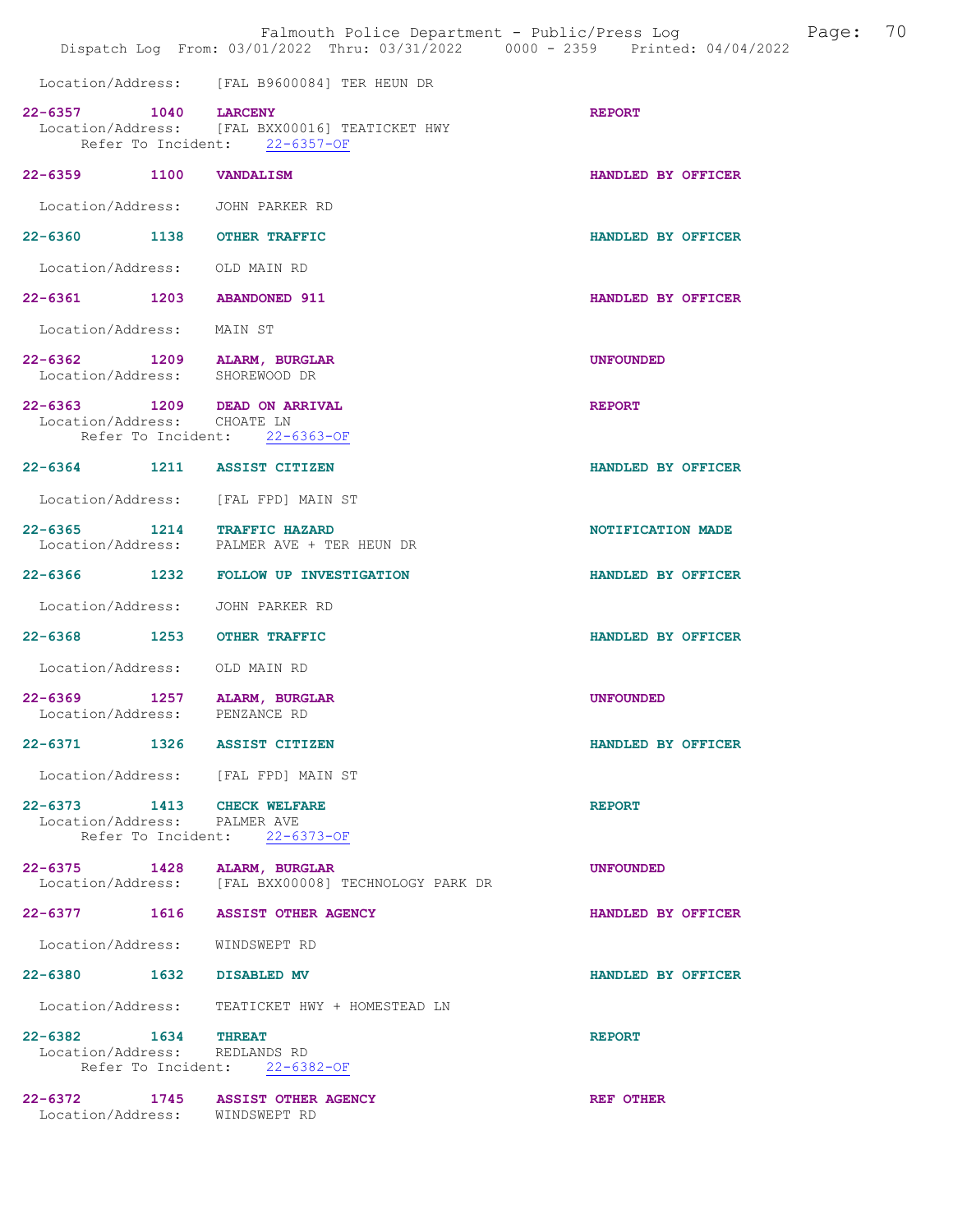| Location/Address: EAST FALMOUTH HWY |                                           |
|-------------------------------------|-------------------------------------------|
|                                     | Refer To Arrest: 22-6387-AR               |
|                                     | Arrest: MALONEY, KARA ALSTE               |
|                                     | Address: 139 NINIGRET Apt. #A MASHPEE, MA |
| Aqe:                                | 37                                        |
| Charges:                            | PROTECTIVE CUSTODY (LIQUOR)               |
|                                     | A&B ON POLICE OFFICER                     |
|                                     | DISTURBING THE PEACE                      |

## 22-6396 1909 ASSIST CITIZEN NOTIFICATION MADE Location/Address: KERRYWOOD DR

- 22-6388 1924 DISABLED MV HANDLED BY PARTY Location/Address: N FALMOUTH HWY + BURKE LN
- 22-6389 1948 AREA CHECK UNFOUNDED<br>Location/Address: FRESH POND RD Location/Address:
- 22-6390 2002 AREA CHECK UNFOUNDED Location/Address: ODONNELL AVE
- 22-6391 2049 DISABLED MV HANDLED BY PARTY Location/Address: DEPOT AVE Location/Address:
- 22-6392 2051 ALARM, BURGLAR CANCELLED INCIDENT
- Location/Address: PENZANCE RD
- 22-6393 2111 AREA CHECK HANDLED BY OFFICER
- Location/Address: [FAL B9600084] TER HEUN DR
- 22-6395 2202 Admin Services TRANSPORT Location/Address: [FAL FPD] MAIN ST
- 22-6400 2316 ASSAULT, PAST 2210 REPORT Location/Address: [FAL B9600069] TER HEUN DR Refer To Incident: 22-6400-OF

# 22-6399 2317 ALARM, BURGLAR CANCELLED INCIDENT Location/Address: [FAL 160] TEATICKET HWY

#### For Date: 03/28/2022 - Monday

| $22 - 6401$<br>Location/Address: | 0013 | BUILDING / RESIDENCE CHECK<br>[FAL B9800292] DAVIS STRAITS | <b>SECURED</b><br><b>CHECKED</b> |
|----------------------------------|------|------------------------------------------------------------|----------------------------------|
| $22 - 6402$<br>Location/Address: | 0209 | PARKING VIOLATION (S)<br>[FAL B9600203] TOWN HALL SQ       | NO VIOLATION                     |
| $22 - 6403$<br>Location/Address: | 0210 | PARKING VIOLATION (S)<br>[FAL B9600261] MAIN ST            | NO VIOLATION                     |
| $22 - 6404$<br>Location/Address: | 0218 | PARKING VIOLATION (S)<br>WATER ST + LUSCOMBE AVE           | NO VIOLATION                     |

22-6405 0229 BUILDING / RESIDENCE CHECK SECURED / CHECKED Location/Address: [FAL 964] TEATICKET HWY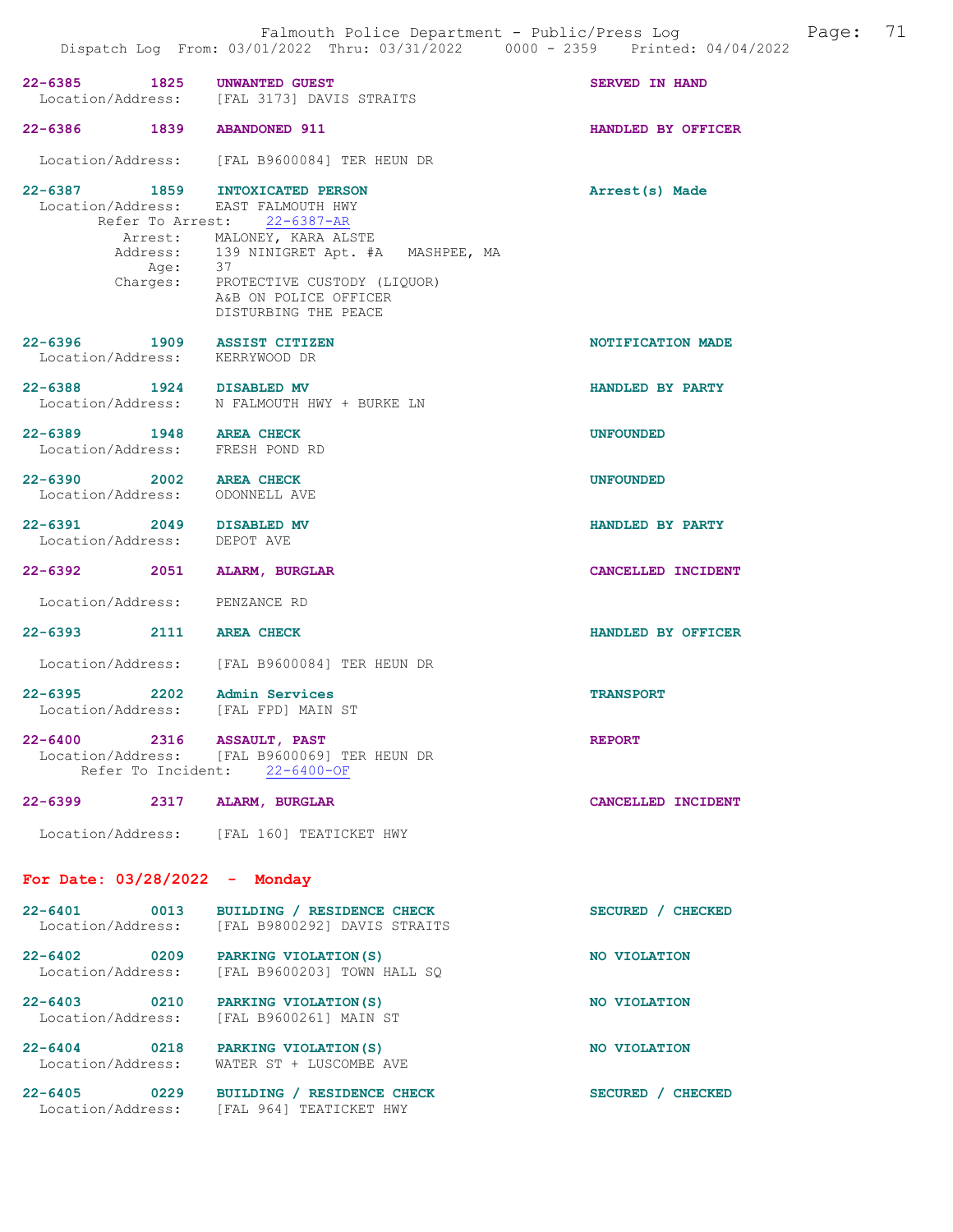|                                             |      | Falmouth Police Department - Public/Press Log<br>Dispatch Log From: 03/01/2022 Thru: 03/31/2022 0000 - 2359 Printed: 04/04/2022 | 72<br>Page:           |
|---------------------------------------------|------|---------------------------------------------------------------------------------------------------------------------------------|-----------------------|
|                                             |      | 22-6406 0236 BUILDING / RESIDENCE CHECK<br>Location/Address: [FAL B9600026] GIFFORD EXT ST                                      | SECURED / CHECKED     |
|                                             |      | 22-6407 0319 ALARM, BURGLAR                                                                                                     | CANCELLED INCIDENT    |
|                                             |      | Location/Address: [FAL 169] EAST FALMOUTH HWY                                                                                   |                       |
| 22-6408 0551                                |      | <b>DISABLED MV</b>                                                                                                              | HANDLED BY OFFICER    |
|                                             |      | Location/Address: [FAL 1034] EAST FALMOUTH HWY                                                                                  |                       |
|                                             |      | 22-6409 0635 Admin Services                                                                                                     | HANDLED BY OFFICER    |
|                                             |      | Location/Address: [FAL FPD] MAIN ST                                                                                             |                       |
|                                             |      | 22-6411 0812 OTHER TRAFFIC                                                                                                      | HANDLED BY OFFICER    |
| Location/Address:                           |      | OLD MAIN RD                                                                                                                     |                       |
| Location/Address:                           |      | 22-6412 0849 TRANSPORT / ESCORT<br>[FAL B9600063] JONES RD                                                                      | <b>TRANSPORT</b>      |
| 22-6413 0859 THREAT                         |      | Location/Address: [FAL B9600028] JONES RD<br>Refer To Incident: 22-6413-OF                                                      | <b>REPORT</b>         |
|                                             |      | 22-6415 0930 CHECK WELFARE                                                                                                      | HANDLED BY OFFICER    |
|                                             |      | Location/Address: [FAL 239] MAIN ST                                                                                             |                       |
|                                             |      | 22-6416 0938 TRANSPORT / ESCORT<br>Location/Address: [FAL FPD] MAIN ST                                                          | <b>TRANSPORT</b>      |
|                                             |      | 22-6417 0941 FOLLOW UP INVESTIGATION                                                                                            | HANDLED BY OFFICER    |
|                                             |      | Location/Address: [FAL FPD] MAIN ST                                                                                             |                       |
| Location/Address:                           |      | 22-6418 0944 ID Theft / Fraud<br>JERICHO PATH<br>Refer To Incident: 22-6418-OF                                                  | <b>REPORT</b>         |
| $22 - 6421$<br>Location/Address: MONTAUK ST | 1025 | TRANSPORT / ESCORT                                                                                                              | <b>TRANSPORT</b>      |
|                                             |      | 22-6426 1055 Admin Services                                                                                                     | HANDLED BY OFFICER    |
|                                             |      | Location/Address: [FAL B9600063] JONES RD                                                                                       |                       |
| $22 - 6425$                                 | 1107 | ALARM, BURGLAR                                                                                                                  | CANCELLED INCIDENT    |
| Location/Address: PENZANCE RD               |      |                                                                                                                                 |                       |
|                                             |      | 22-6428 1111 CHECK WELFARE                                                                                                      | HANDLED BY OFFICER    |
|                                             |      | Location/Address: [FAL 160] TEATICKET HWY                                                                                       |                       |
|                                             |      | 22-6431 1137 LOST PROPERTY                                                                                                      | HANDLED BY OFFICER    |
| Location/Address:                           |      | MAIN ST                                                                                                                         |                       |
|                                             |      | 22-6429 1139 OTHER TRAFFIC                                                                                                      | HANDLED BY OFFICER    |
|                                             |      | Location/Address: WILD HARBOR RD                                                                                                |                       |
|                                             |      | 22-6432 1150 ALARM, BURGLAR                                                                                                     | CANCELLED INCIDENT    |
|                                             |      | Location/Address: [FAL 3283] BRIDGE ST                                                                                          |                       |
| 22-6435 1344                                |      | Harassment Order Service                                                                                                        | <b>SERVED IN HAND</b> |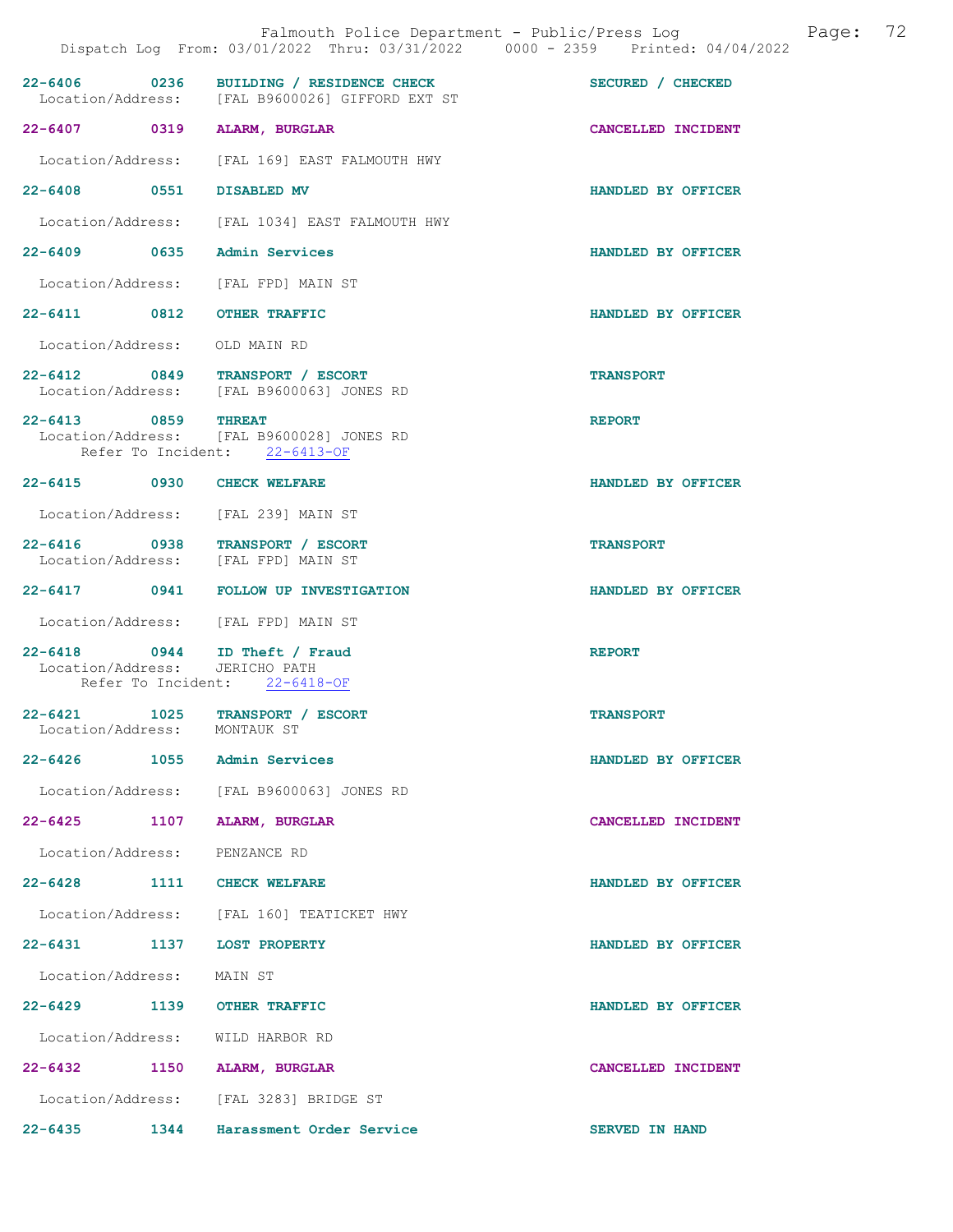|                                                                                     | Falmouth Police Department - Public/Press Log Falmouth Police Department - Public/Press Log<br>Dispatch Log From: 03/01/2022 Thru: 03/31/2022 0000 - 2359 Printed: 04/04/2022 |                        |
|-------------------------------------------------------------------------------------|-------------------------------------------------------------------------------------------------------------------------------------------------------------------------------|------------------------|
|                                                                                     | Location/Address: [FAL 3312] PALMER AVE                                                                                                                                       |                        |
| 22-6437 1436 LOST PROPERTY                                                          |                                                                                                                                                                               | HANDLED BY OFFICER     |
|                                                                                     | Location/Address: [FAL 2039] RAILROAD AVE                                                                                                                                     |                        |
|                                                                                     | 22-6439 1502 VANDALISM<br>Location/Address: [FAL 3136] JOHN PARKER RD<br>Refer To Incident: 22-6439-OF                                                                        | <b>REPORT</b>          |
| 22-6438 1505 ABANDONED 911                                                          |                                                                                                                                                                               | HANDLED BY OFFICER     |
|                                                                                     | Location/Address: [FAL 664] TEATICKET HWY                                                                                                                                     |                        |
| 22-6441 1705 CHECK WELFARE                                                          |                                                                                                                                                                               | HANDLED BY OFFICER     |
|                                                                                     | Location/Address: [FAL 3075] JONES RD                                                                                                                                         |                        |
| 22-6442 1712 ABANDONED 911                                                          |                                                                                                                                                                               | HANDLED BY OFFICER     |
| Location/Address: ELVIRA AVE                                                        |                                                                                                                                                                               |                        |
|                                                                                     | 22-6443 1854 DISTURBANCE / DISORDERLY<br>Location/Address: [FAL B9600069] TER HEUN DR                                                                                         | <b>GONE ON ARRIVAL</b> |
|                                                                                     | 22-6445 1908 SUICIDE ATTEMPT / THREAT<br>Location/Address: [FAL B9600070] SCRANTON AVE<br>Refer To Incident: 22-6445-OF                                                       | <b>REPORT</b>          |
| 22-6448 1934 RECOVERED PROPERTY                                                     | Location/Address: [FAL B9600069] TER HEUN DR<br>Refer To Incident: 22-6448-OF                                                                                                 | <b>REPORT</b>          |
| 22-6449 1942 SUMMONS SERVICE<br>Location/Address: [FAL 880] MAIN ST                 |                                                                                                                                                                               | UNABLE TO LOCATE       |
| 22-6450 2031 AREA CHECK                                                             |                                                                                                                                                                               | HANDLED BY OFFICER     |
| Location/Address: FRESH POND RD                                                     |                                                                                                                                                                               |                        |
| 22-6452 2206 B & E, IN PROGRESS<br>Location/Address: BAHIA LN<br>Refer To Incident: | $22 - 6452 - 0F$                                                                                                                                                              | <b>REPORT</b>          |
| For Date: $03/29/2022 - Tuesday$                                                    |                                                                                                                                                                               |                        |
|                                                                                     | 22-6454 0033 BUILDING / RESIDENCE CHECK<br>Location/Address: [FAL 302] SANDWICH RD                                                                                            | SECURED / CHECKED      |
| 22-6456 0047 AREA CHECK                                                             | Location/Address: [FAL B9600069] TER HEUN DR                                                                                                                                  | SECURED / CHECKED      |
|                                                                                     | 22-6458 0047 BUILDING / RESIDENCE CHECK<br>Location/Address: [FAL B9600031] MARAVISTA AVE EXT                                                                                 | SECURED / CHECKED      |

22-6457 0048 BUILDING / RESIDENCE CHECK SECURED / CHECKED Location/Address: [FAL B9600025] DAVISVILLE RD

22-6460 0051 AREA CHECK SECURED / CHECKED Location/Address: [FAL B9600047] TEATICKET HWY

22-6459 0054 BUILDING / RESIDENCE CHECK SECURED / CHECKED Location/Address: [FAL BXX00229] WAQUOIT HWY

22-6462 0057 AREA CHECK SECURED / CHECKED Location/Address: [FAL 159] GRAND AVE [FAL 159] GRAND AVE

22-6461 0102 BUILDING / RESIDENCE CHECK SECURED / CHECKED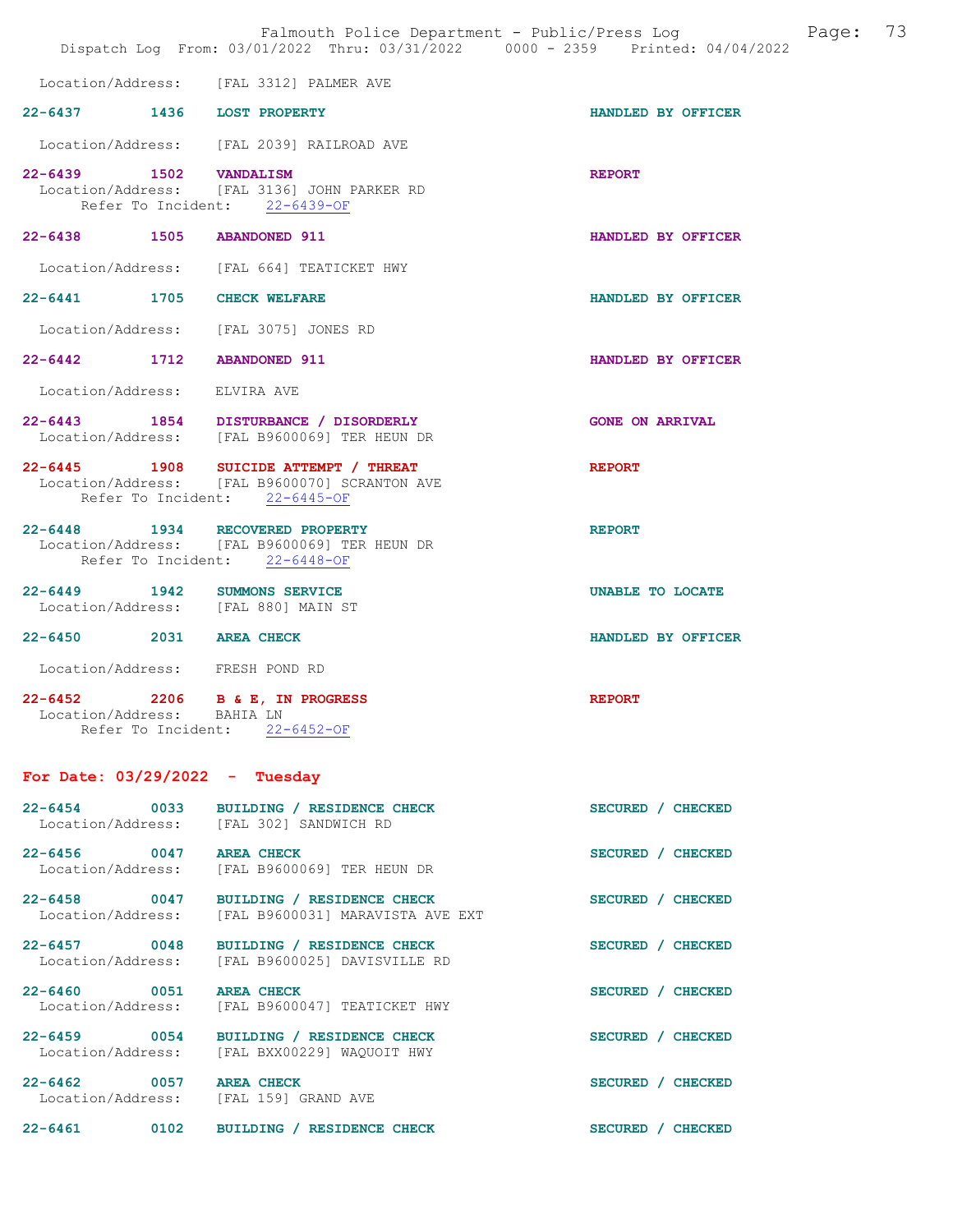|                                              | Dispatch Log From: 03/01/2022 Thru: 03/31/2022 0000 - 2359 Printed: 04/04/2022                | Falmouth Police Department - Public/Press Log | Page: | 74 |
|----------------------------------------------|-----------------------------------------------------------------------------------------------|-----------------------------------------------|-------|----|
|                                              | Location/Address: [FAL 1471] RT 151                                                           |                                               |       |    |
|                                              | 22-6463 0115 BUILDING / RESIDENCE CHECK<br>Location/Address: [FAL BXX00539] EAST FALMOUTH HWY | SECURED / CHECKED                             |       |    |
| 22-6467 0115 AREA CHECK<br>Location/Address: | ACAPESKET RD                                                                                  | SECURED / CHECKED                             |       |    |
|                                              | 22-6464 0117 BUILDING / RESIDENCE CHECK<br>Location/Address: [FAL BXX00810] MAIN ST           | SECURED / CHECKED                             |       |    |
| 22-6465 0119<br>Location/Address:            | BUILDING / RESIDENCE CHECK<br>[FAL 55] MENAUHANT RD                                           | SECURED / CHECKED                             |       |    |
| 22-6466 0119<br>Location/Address:            | BUILDING / RESIDENCE CHECK<br>[FAL 706] MAIN ST                                               | SECURED / CHECKED                             |       |    |
| 22-6469 0123<br>Location/Address:            | <b>AREA CHECK</b><br>NEVES WAY                                                                | SECURED / CHECKED                             |       |    |
| 22-6468 0126 AREA CHECK                      | Location/Address: [FAL 840] TECHNOLOGY PARK DR                                                | SECURED / CHECKED                             |       |    |
| 22-6470 0131 AREA CHECK                      | Location/Address: [FAL 3214] HATCHVILLE RD                                                    | SECURED / CHECKED                             |       |    |
| 22-6471 0142 AREA CHECK                      | Location/Address: [FAL B9600080] WORCESTER CT                                                 | SECURED / CHECKED                             |       |    |
|                                              | 22-6472 0152 PARKING VIOLATION (S)<br>Location/Address: [FAL B9600261] MAIN ST                | NO VIOLATION                                  |       |    |
| 22-6473 0153<br>Location/Address:            | PARKING VIOLATION (S)<br>[FAL B9600203] TOWN HALL SQ                                          | NO VIOLATION                                  |       |    |
| 22-6474 0204<br>Location/Address:            | BUILDING / RESIDENCE CHECK<br>[FAL B9900121] PALMER AVE                                       | SECURED / CHECKED                             |       |    |
| 22-6475 0212<br>Location/Address:            | PARKING VIOLATION (S)<br>WATER ST                                                             | NO VIOLATION                                  |       |    |
| $\overline{0}$ 0347<br>$22 - 6477$           | ALARM, BURGLAR                                                                                | HANDLED BY OFFICER                            |       |    |
|                                              | Location/Address: [FAL 89] SANDWICH RD                                                        |                                               |       |    |
| $22 - 6479$ 0434<br>Location/Address:        | ALARM, BURGLAR<br>[FAL B9700701] DUSTY MILLER RD                                              | <b>UNFOUNDED</b>                              |       |    |
| $22 - 6482$<br>0603                          | <b>ALARM, BURGLAR</b>                                                                         | HANDLED BY OFFICER                            |       |    |
| Location/Address:                            | OLD BARNSTABLE RD                                                                             |                                               |       |    |
| 22-6484 0607 OVERDOSE                        | Location/Address: [FAL 302] SANDWICH RD<br>Refer To Incident: 22-6484-OF                      | <b>REPORT</b>                                 |       |    |
| 22-6485 0636                                 | <b>Admin Services</b>                                                                         | HANDLED BY OFFICER                            |       |    |
| Location/Address:                            | [FAL FPD] MAIN ST                                                                             |                                               |       |    |
| 22-6486 0848<br>Location/Address:            | ALARM, BURGLAR<br>[FAL B9700996] JEWELERS AVE                                                 | <b>UNFOUNDED</b>                              |       |    |
| 22-6487 0928 INVESTIGATION                   | Location/Address: [FAL B9600027] LAKEVIEW AVE<br>Refer To Incident: 22-6487-OF                | <b>REPORT</b>                                 |       |    |
| 22-6489<br>0948                              | ALARM, BURGLAR<br>Location/Address: [FAL B9600084] TER HEUN DR                                | <b>UNFOUNDED</b>                              |       |    |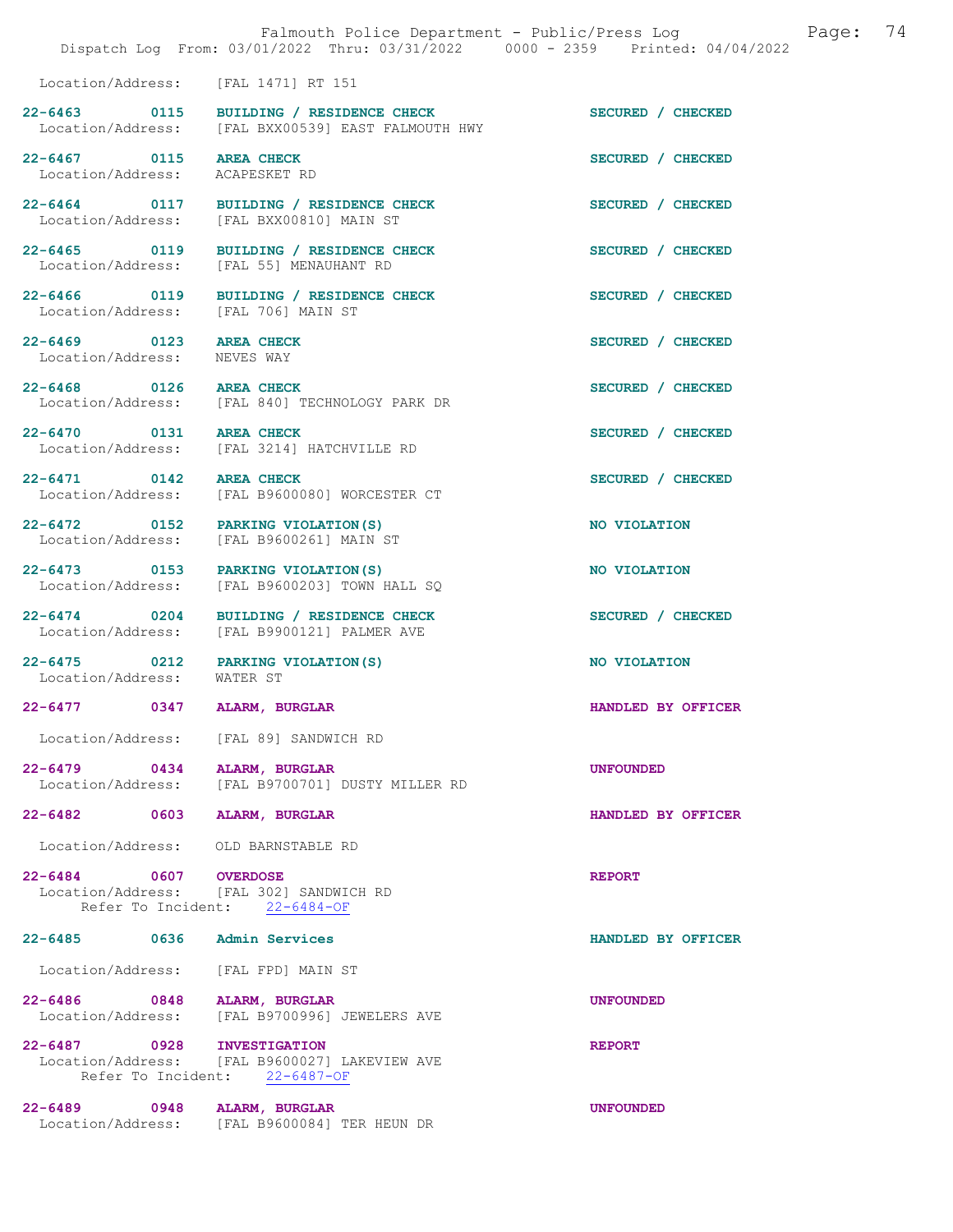|  |                                                                                                                    | Page:<br>Falmouth Police Department - Public/Press Log<br>Dispatch Log From: 03/01/2022 Thru: 03/31/2022 0000 - 2359 Printed: 04/04/2022 | 75 |
|--|--------------------------------------------------------------------------------------------------------------------|------------------------------------------------------------------------------------------------------------------------------------------|----|
|  | 22-6492 1020 Admin Services                                                                                        | HANDLED BY OFFICER                                                                                                                       |    |
|  | Location/Address: [FAL FPD] MAIN ST                                                                                |                                                                                                                                          |    |
|  | 22-6493 1024 ALARM, BURGLAR<br>Location/Address: HARBOR FARMS RD                                                   | <b>UNFOUNDED</b>                                                                                                                         |    |
|  | 22-6495 1105 RECOVERED PROPERTY<br>Location/Address: [FAL FPD] MAIN ST<br>Refer To Incident: 22-6495-OF            | <b>REPORT</b>                                                                                                                            |    |
|  | 22-6496 1113 ABANDONED MV<br>Location/Address: [FAL B9601844] SIMPSON LN<br>Refer To Incident: 22-6496-OF          | <b>REPORT</b>                                                                                                                            |    |
|  | 22-6497 1122 Admin Services<br>Location/Address: [FAL 250] RT 28 NORTH                                             | <b>TRANSPORT</b>                                                                                                                         |    |
|  | 22-6502 1158 Admin Services                                                                                        | HANDLED BY OFFICER                                                                                                                       |    |
|  | Location/Address: [FAL FPD] MAIN ST                                                                                |                                                                                                                                          |    |
|  | 22-6503 1201 CHECK WELFARE<br>Location/Address: OLD DOCK RD<br>Refer To Incident: 22-6503-OF                       | <b>REPORT</b>                                                                                                                            |    |
|  | 22-6504 1204 Admin Services                                                                                        | HANDLED BY OFFICER                                                                                                                       |    |
|  | Location/Address: [FAL FPD] MAIN ST                                                                                |                                                                                                                                          |    |
|  | 22-6505 1211    VANDALISM<br>Location/Address: [FAL BXX00828] KATHARINE LEE BATES<br>Refer To Incident: 22-6505-OF | <b>REPORT</b>                                                                                                                            |    |
|  | 22-6506 1231 TRAFFIC HAZARD<br>Location/Address: [FAL B9600419] TEATICKET HWY                                      | NOTIFICATION MADE                                                                                                                        |    |
|  | 22-6507 1242 ALARM, BURGLAR<br>Location/Address: [FAL 1943] SADDLEBACK LN                                          | <b>UNFOUNDED</b>                                                                                                                         |    |
|  | 22-6509 1250 DISABLED MV                                                                                           | HANDLED BY OFFICER                                                                                                                       |    |
|  | Location/Address: [FAL 659] EAST FALMOUTH HWY                                                                      |                                                                                                                                          |    |
|  | 22-6510 1309 CHECK WELFARE                                                                                         | HANDLED BY OFFICER                                                                                                                       |    |
|  | Location/Address: [FAL B9601040] TROTTING PARK RD                                                                  |                                                                                                                                          |    |
|  | 22-6511 1315 ABANDONED 911<br>Location/Address: MEREDITH DR                                                        | SECURED / CHECKED                                                                                                                        |    |
|  | 22-6512 1323 Admin Services                                                                                        | HANDLED BY OFFICER                                                                                                                       |    |
|  | Location/Address: [FAL FPD] MAIN ST                                                                                |                                                                                                                                          |    |
|  | 22-6513 1325 RECOVERED PROPERTY<br>Location/Address: ROCKVILLE AVE + KERRYWOOD DR<br>Refer To Incident: 22-6513-OF | <b>REPORT</b>                                                                                                                            |    |
|  | 22-6515 1423 DISABLED MV                                                                                           | HANDLED BY OFFICER                                                                                                                       |    |
|  | Location/Address: GRAND AVE + CRESCENT AVE                                                                         |                                                                                                                                          |    |
|  | 22-6517 1450 DISTURBANCE / DISORDERLY<br>Location/Address: DAVIS STRAITS<br>Refer To Incident: 22-6517-OF          | <b>REPORT</b>                                                                                                                            |    |
|  | 22-6518 1517 AREA CHECK<br>Location/Address: [FAL 46] CHAPOQUOIT RD                                                | <b>REPORT</b>                                                                                                                            |    |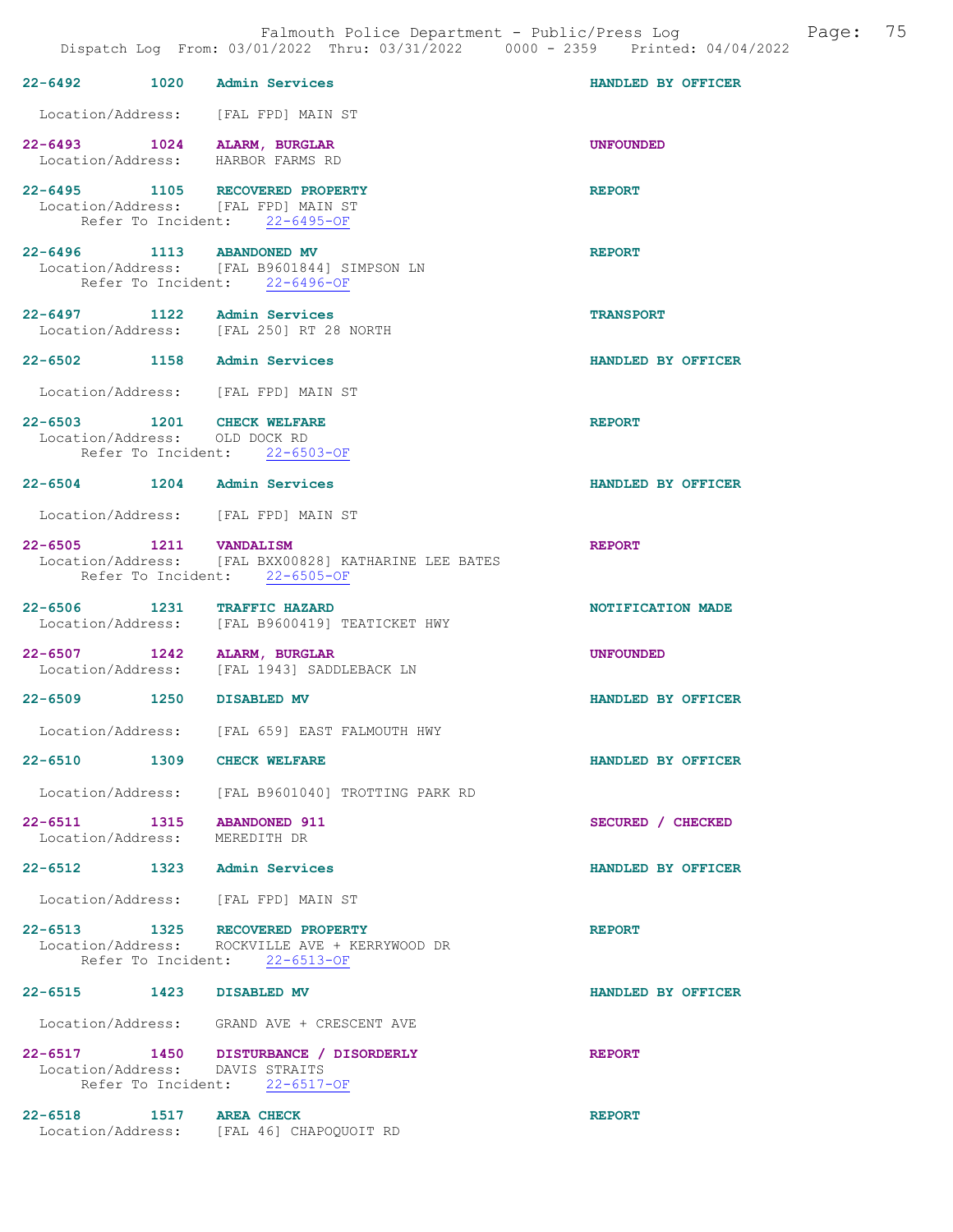|                                                                        |         | Refer To Incident: 22-6518-OF                                                                                                                                                                                                                                     |                    |
|------------------------------------------------------------------------|---------|-------------------------------------------------------------------------------------------------------------------------------------------------------------------------------------------------------------------------------------------------------------------|--------------------|
| 22-6521 1526 ASSIST CITIZEN                                            |         |                                                                                                                                                                                                                                                                   | HANDLED BY OFFICER |
| Location/Address: CORTE REAL AVE                                       |         |                                                                                                                                                                                                                                                                   |                    |
| 22-6523 1542 ASSAULT, PAST<br>Refer To Incident: 22-6523-OF            |         | Location/Address: [FAL 3312] PALMER AVE                                                                                                                                                                                                                           | <b>REPORT</b>      |
| 22-6525 1554 ASSIST FIRE DEPT                                          |         | Location/Address: RT 151 + RT 28 NORTH                                                                                                                                                                                                                            | REF FIRE DEPT      |
| 22-6526 1601 CHECK WELFARE<br>Refer To Incident: 22-6526-OF            |         | Location/Address: GRAND AVE + CRESCENT AVE                                                                                                                                                                                                                        | <b>REPORT</b>      |
|                                                                        | Age: 53 | 22-6527 1616 WARRANT SERVICE<br>Location/Address: [FAL 3077] SHANNONS WAY<br>Refer To Arrest: 22-6527-AR<br>Arrest: WHITE, TERRANCE WENDELL<br>Address: 14 SHANNONS WAY FALMOUTH, MA<br>Charges: FUGITIVE FROM JUSTICE ON COURT WARRANT<br>ARREST WARRANT SERVICE | Arrest(s) Made     |
|                                                                        |         | 22-6529 1702 FOLLOW UP INVESTIGATION                                                                                                                                                                                                                              | HANDLED BY OFFICER |
| Location/Address: SHANNONS WAY                                         |         |                                                                                                                                                                                                                                                                   |                    |
| 22-6530 1718 LARCENY<br>Refer To Incident: 22-6530-OF                  |         | Location/Address: [FAL B0200069] TEATICKET HWY                                                                                                                                                                                                                    | <b>REPORT</b>      |
| 22-6531 1723 ALARM, BURGLAR<br>Location/Address: JONES RD              |         |                                                                                                                                                                                                                                                                   | <b>UNFOUNDED</b>   |
| 22-6532 1809 Admin Services                                            |         |                                                                                                                                                                                                                                                                   | HANDLED BY OFFICER |
|                                                                        |         | Location/Address: [FAL BXX00810] MAIN ST                                                                                                                                                                                                                          |                    |
| Location/Address: [FAL L78] QUAKER RD<br>Refer To Incident: 22-6533-OF |         | 22-6533 1823 LIQUOR LAW VIOLATION (UNDERAGE)                                                                                                                                                                                                                      | <b>REPORT</b>      |
| $22 - 6534$<br>Location/Address: OLD BARNSTABLE RD                     |         | 1854 ASSIST OTHER AGENCY                                                                                                                                                                                                                                          | UNABLE TO LOCATE   |
| 22-6535 1912 ABANDONED 911                                             |         |                                                                                                                                                                                                                                                                   | HANDLED BY OFFICER |
|                                                                        |         | Location/Address: [FAL 1029] RIDDLE HILL RD                                                                                                                                                                                                                       |                    |
|                                                                        |         | 22-6536 1949 DISTURBANCE / DISORDERLY                                                                                                                                                                                                                             | HANDLED BY OFFICER |
|                                                                        |         | Location/Address: [FAL 1960] FISHERMANS COVE RD<br>Refer To Incident: 22-6536-OF                                                                                                                                                                                  |                    |
| 22-6537 1952 ALARM, BURGLAR<br>Location/Address: DURFEE DR             |         |                                                                                                                                                                                                                                                                   | <b>UNFOUNDED</b>   |
| 22-6539 2010 MEDICAL (PD)                                              |         | Location/Address: [FAL B9600069] TER HEUN DR                                                                                                                                                                                                                      | <b>TRANSPORT</b>   |
| 22-6540 2035 ASSIST CITIZEN                                            |         |                                                                                                                                                                                                                                                                   | CANCELLED INCIDENT |
| Location/Address: [FAL FPD] MAIN ST                                    |         |                                                                                                                                                                                                                                                                   |                    |
| 22-6541 2040 ASSIST CITIZEN<br>Location/Address: [FAL FPD] MAIN ST     |         |                                                                                                                                                                                                                                                                   | <b>REPORT</b>      |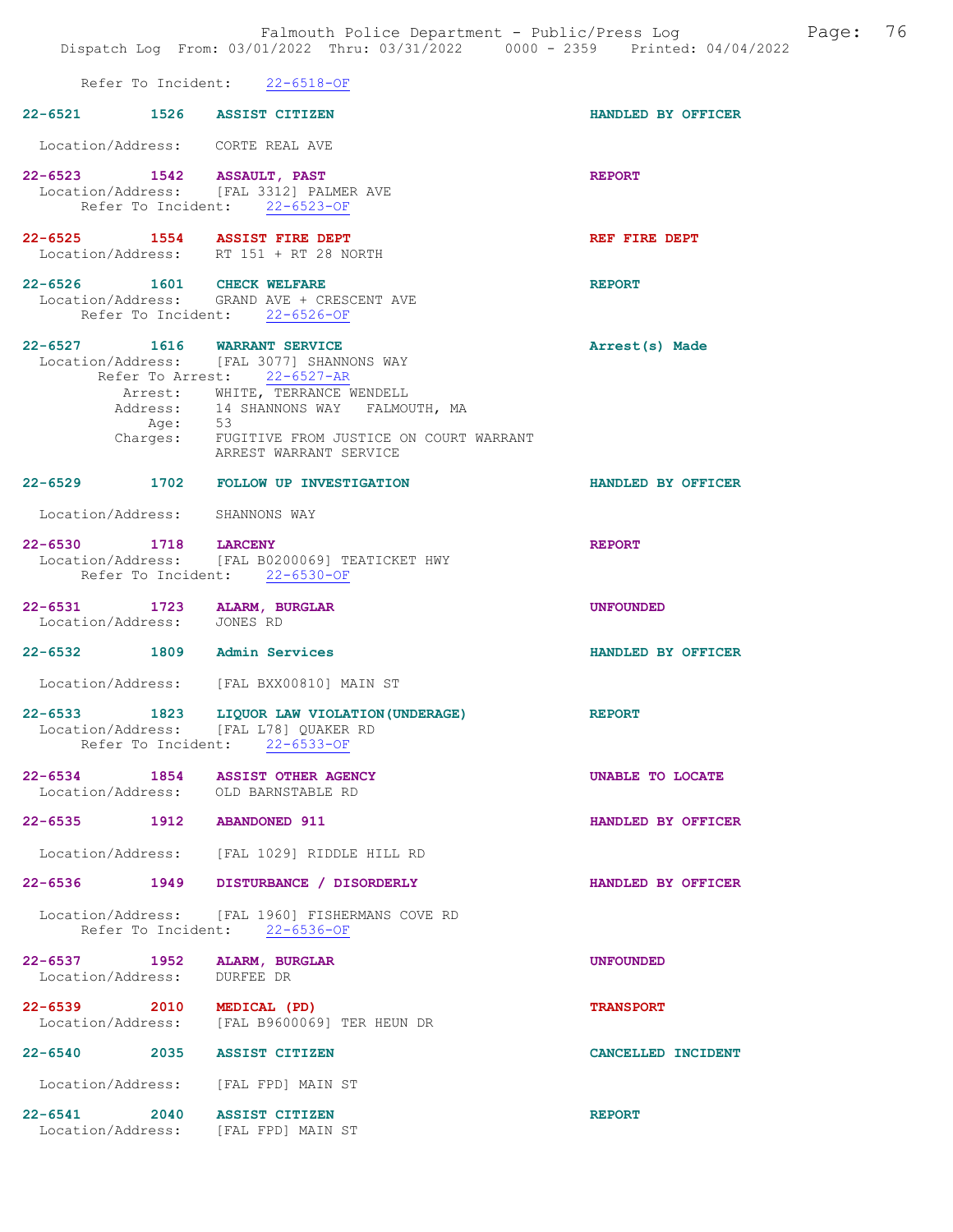## Refer To Incident: 22-6541-OF

| $22 - 6542$<br>Location/Address: | 2043 | <b>AREA CHECK</b><br>[FAL B0300006] SURF DR   | <b>CHECKED</b><br><b>SECURED</b> |
|----------------------------------|------|-----------------------------------------------|----------------------------------|
| $22 - 6543$<br>Location/Address: | 2048 | ALARM, BURGLAR<br>[FAL B9700681] SHOREWOOD DR | <b>UNFOUNDED</b>                 |
| $22 - 6544$                      | 2120 | <b>ASSIST CITIZEN</b>                         | HANDLED BY OFFICER               |
| Location/Address:                |      | SEASPRAY DR                                   |                                  |

22-6545 2135 MOTOR VEHICLE STOP Verbal Warning Location/Address: CORTE REAL AVE

## For Date: 03/30/2022 - Wednesday

22-6553 0054 AREA CHECK SECURED / CHECKED Location/Address: [FAL BXX00810] MAIN ST

22-6558 0111 AREA CHECK SECURED / CHECKED

 Location/Address: [FAL B9600110] GIFFORD ST 22-6548 0043 BUILDING / RESIDENCE CHECK SECURED / CHECKED Location/Address: [FAL B9700933] LOCUST ST 22-6549 0047 BUILDING / RESIDENCE CHECK SECURED / CHECKED Location/Address: [FAL B9600029] KATHARINE LEE BATES 22-6550 0050 BUILDING / RESIDENCE CHECK SECURED / CHECKED Location/Address: [FAL B9600027] LAKEVIEW AVE [FAL B9600027] LAKEVIEW AVE

22-6551 0052 BUILDING / RESIDENCE CHECK SECURED / CHECKED Location/Address: [FAL 3202] PALMER AVE [FAL 3202] PALMER AVE

22-6552 0053 BUILDING / RESIDENCE CHECK SECURED / CHECKED

Location/Address: [FAL B9600031] MARAVISTA AVE EXT

22-6554 0056 AREA CHECK SECURED / CHECKED<br>Location/Address: [FAL BXX00359] SCRANTON AVE [FAL BXX00359] SCRANTON AVE

22-6555 0057 BUILDING / RESIDENCE CHECK SECURED / CHECKED Location/Address: [FAL B9800292] DAVIS STRAITS

22-6556 0106 BUILDING / RESIDENCE CHECK SECURED / CHECKED Location/Address: [FAL B9600237] EAST FALMOUTH HWY

22-6557 0108 BUILDING / RESIDENCE CHECK SECURED / CHECKED Location/Address: [FAL 169] EAST FALMOUTH HWY

Location/Address: [FAL L42] GIFFORD ST

22-6559 0113 BUILDING / RESIDENCE CHECK SECURED / CHECKED Location/Address: [FAL B9600025] DAVISVILLE RD

22-6561 0154 PARKING VIOLATION(S) NO VIOLATION<br>
Location/Address: [FAL B9600261] MAIN ST [FAL B9600261] MAIN ST

22-6562 0158 PARKING VIOLATION(S) NO VIOLATION<br>
Location/Address: [FAL B9600203] TOWN HALL SQ Location/Address: [FAL B9600203] TOWN HALL SQ

22-6563 0214 BUILDING / RESIDENCE CHECK SECURED / CHECKED Location/Address: [FAL B9600051] HATCHVILLE RD

22-6564 0218 BUILDING / RESIDENCE CHECK SECURED / CHECKED Location/Address: [FAL 302] SANDWICH RD

22-6547 0024 AREA CHECK HANDLED BY OFFICER

- -
	-
	-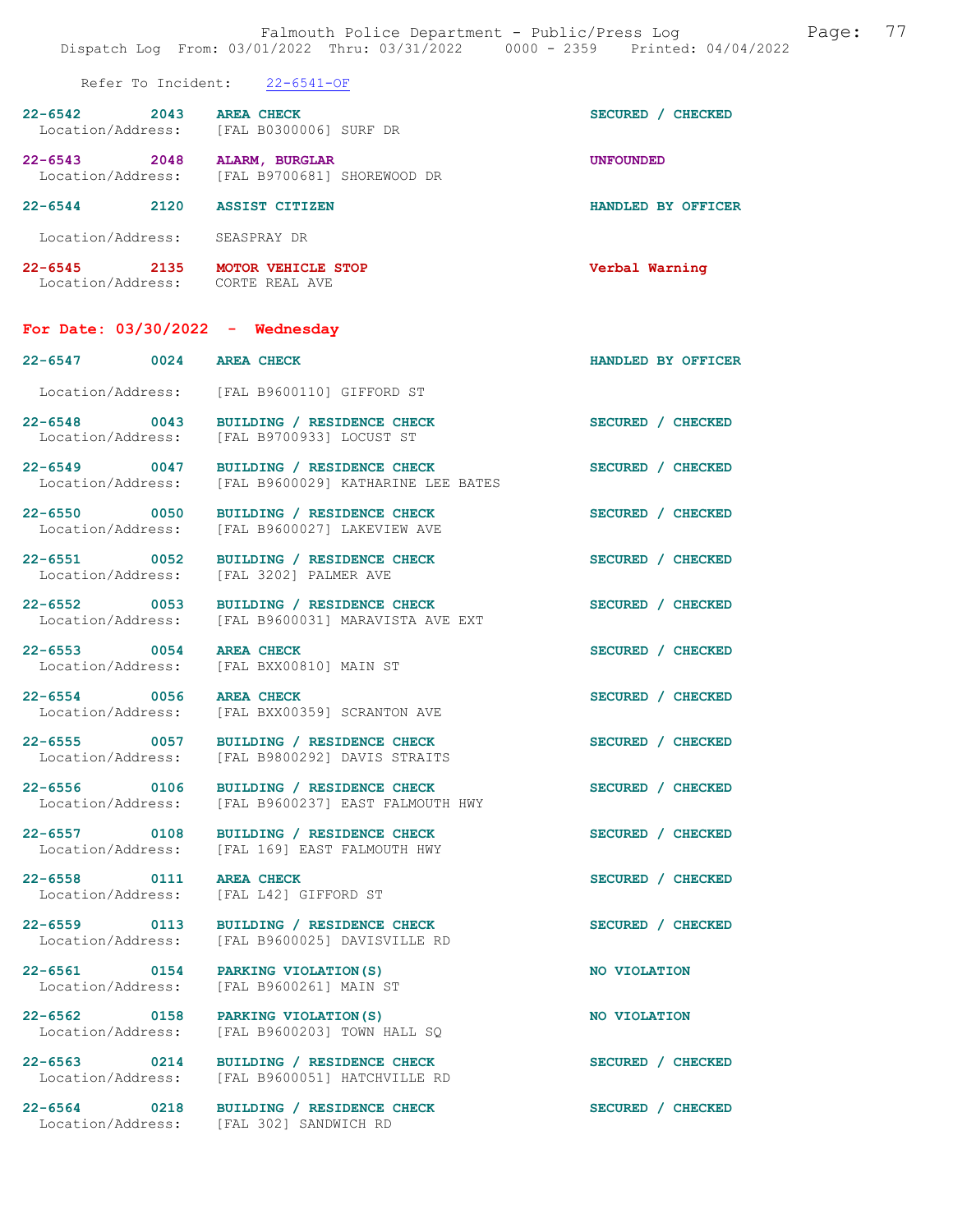|                               |                                                                                                                     | Dispatch Log From: 03/01/2022 Thru: 03/31/2022 0000 - 2359 Printed: 04/04/2022 |
|-------------------------------|---------------------------------------------------------------------------------------------------------------------|--------------------------------------------------------------------------------|
|                               | 22-6565 0221 DISTURBANCE / DISORDERLY<br>Location/Address: [FAL 964] TEATICKET HWY<br>Refer To Incident: 22-6565-OF | <b>REPORT</b>                                                                  |
|                               | 22-6566 0225 BUILDING / RESIDENCE CHECK<br>Location/Address: [FAL B9700852] NORTH FALMOUTH HWY                      | SECURED / CHECKED                                                              |
|                               | 22-6571 0649 ALARM, BURGLAR<br>Location/Address: [FAL B9600199] WORCESTER CT                                        | <b>UNFOUNDED</b>                                                               |
|                               | 22-6572 0653 Admin Services                                                                                         | HANDLED BY OFFICER                                                             |
|                               | Location/Address: [FAL BXX00810] MAIN ST                                                                            |                                                                                |
|                               | 22-6574 0659 ALARM, BURGLAR<br>Location/Address: [FAL BXX00631] TEATICKET HWY                                       | <b>UNFOUNDED</b>                                                               |
|                               | 22-6573 0700 ALARM, BURGLAR                                                                                         | CANCELLED INCIDENT                                                             |
| Location/Address: ABBIES LN   |                                                                                                                     |                                                                                |
|                               | 22-6575 0755 Admin Services                                                                                         | HANDLED BY OFFICER                                                             |
|                               | Location/Address: [FAL B9600069] TER HEUN DR                                                                        |                                                                                |
|                               | 22-6577 0808 ASSAULT, PAST<br>Location/Address: GIFFORD ST + BRICK KILN RD<br>Refer To Incident: 22-6577-OF         | <b>REPORT</b>                                                                  |
| Location/Address: SANDWICH RD | 22-6580 0859 SUMMONS SERVICE                                                                                        | SERVED IN HAND                                                                 |
|                               | 22-6579 0900 ALARM, BURGLAR                                                                                         | HANDLED BY OFFICER                                                             |
|                               | Location/Address: [FAL B9701160] GREEN POND RD                                                                      |                                                                                |
|                               | 22-6581 0902 CHECK WELFARE                                                                                          | HANDLED BY OFFICER                                                             |
|                               | Location/Address: [FAL B9600026] GIFFORD EXT ST                                                                     |                                                                                |
|                               | 22-6583 0922 RECOVERED PROPERTY<br>Location/Address: [FAL BXX00791] WOODS HOLE RD<br>Refer To Incident: 22-6583-OF  | <b>REPORT</b>                                                                  |
|                               | 22-6584 0940 TRANSPORT / ESCORT<br>Location/Address: [FAL B9600063] JONES RD                                        | <b>TRANSPORT</b>                                                               |
|                               | 22-6586 0952 Admin Services                                                                                         | HANDLED BY OFFICER                                                             |
|                               | Location/Address: [FAL FPD] MAIN ST                                                                                 |                                                                                |
|                               | 22-6588 1034 ALARM, BURGLAR                                                                                         | HANDLED BY OFFICER                                                             |
| Location/Address: NEMASKET RD |                                                                                                                     |                                                                                |
|                               | 22-6589 1058 ASSIST CITIZEN<br>Location/Address: [FAL 432] MAIN ST<br>Refer To Incident: 22-6589-OF                 | <b>REPORT</b>                                                                  |
|                               | 22-6591 1203 CHECK WELFARE<br>Location/Address: [FAL BXX00834] WAQUOIT HWY                                          | REF FIRE DEPT                                                                  |
|                               | 22-6594 1237 ANIMAL COMPLAINT                                                                                       | REF ANIMAL CONTROL                                                             |
| Location/Address: VINEYARD ST |                                                                                                                     |                                                                                |
| 22-6595 1242 DISABLED MV      | Location/Address: MARAVISTA AVE EXT                                                                                 | <b>TRANSPORT</b>                                                               |

Falmouth Police Department - Public/Press Log and Page: 78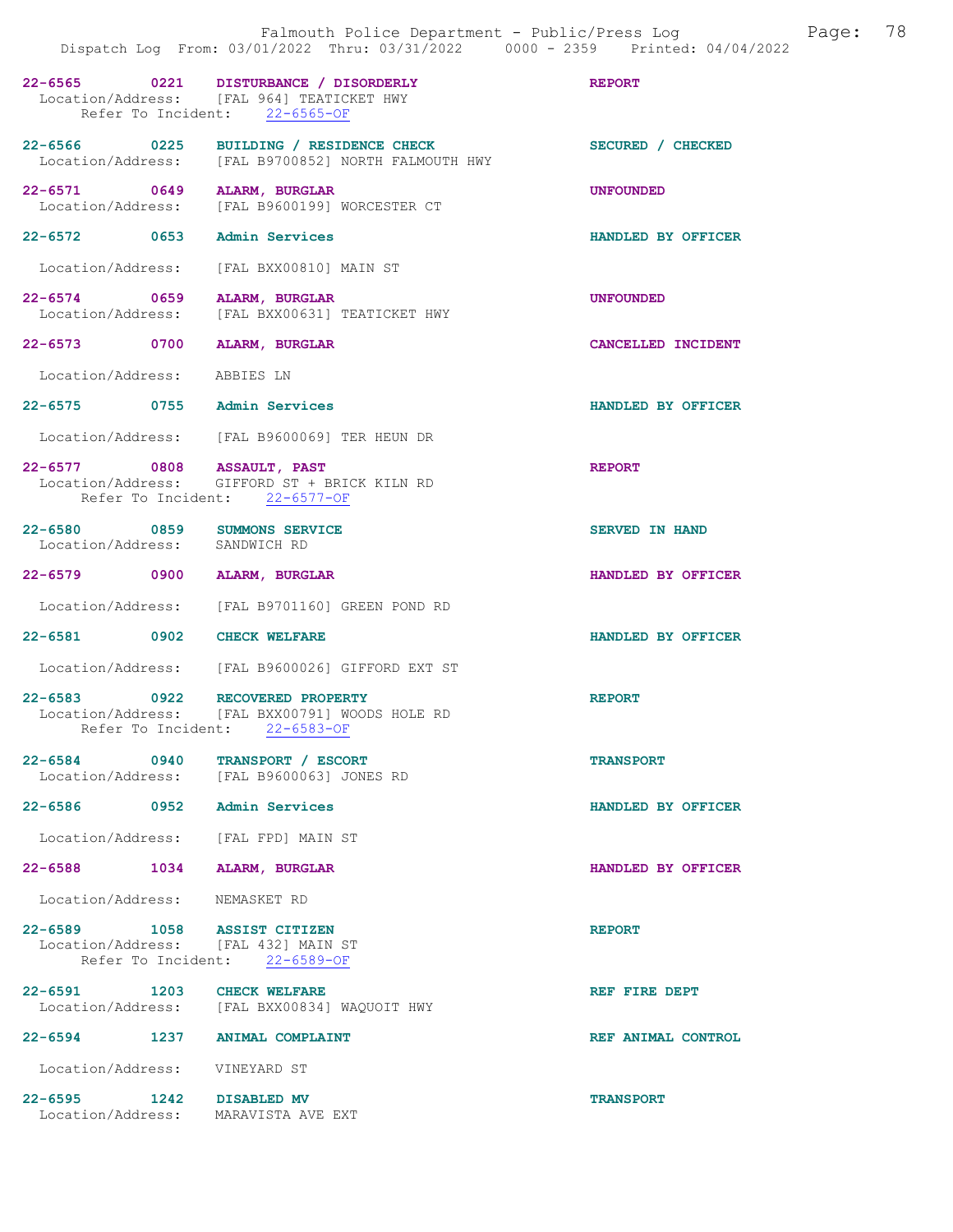| 22-6596 1250 Admin Services<br>Location/Address: HIGHLAND CIR      |                                                                                        | UNABLE TO LOCATE   |
|--------------------------------------------------------------------|----------------------------------------------------------------------------------------|--------------------|
| 22-6598 1354 TRANSPORT / ESCORT                                    | Location/Address: [FAL B9600063] JONES RD                                              | <b>TRANSPORT</b>   |
| 22-6599 1356 OTHER TRAFFIC                                         |                                                                                        | CANCELLED INCIDENT |
|                                                                    | Location/Address: GIFFORD ST + JONES RD                                                |                    |
| 22-6600 1407 ALARM, BURGLAR                                        |                                                                                        | HANDLED BY OFFICER |
| Location/Address: ATAMANNSIT RD                                    |                                                                                        |                    |
|                                                                    | 22-6602 1436 PARKING VIOLATION (S)                                                     | HANDLED BY OFFICER |
|                                                                    | Location/Address: [FAL B0400011] MAIN ST                                               |                    |
| 22-6605 1503 CHECK WELFARE                                         |                                                                                        | HANDLED BY OFFICER |
| Location/Address: OLD DOCK RD                                      |                                                                                        |                    |
|                                                                    | 22-6606 1506 FOLLOW UP INVESTIGATION                                                   | HANDLED BY OFFICER |
| Location/Address: [FAL FPD] MAIN ST                                |                                                                                        |                    |
|                                                                    | 22-6608 1553 FOLLOW UP INVESTIGATION                                                   | HANDLED BY OFFICER |
| Location/Address: [FAL FPD] MAIN ST                                |                                                                                        |                    |
| 22-6609 1603 CHECK WELFARE                                         |                                                                                        | HANDLED BY OFFICER |
| Location/Address: [FAL 2962] MAIN ST                               |                                                                                        |                    |
| 22-6610 1607 TRAFFIC HAZARD<br>Location/Address: [FAL 1471] RT 151 |                                                                                        | NOTIFICATION MADE  |
|                                                                    | 22-6613 1718 MENTAL ILLNESS (SEC 12)                                                   | HANDLED BY OFFICER |
| Location/Address: SCRANTON AVE                                     | Refer To Incident: 22-6613-OF                                                          |                    |
| 22-6616 1835 ASSIST CITIZEN                                        |                                                                                        | HANDLED BY OFFICER |
| Location/Address: WHIPPOORWILL RD                                  |                                                                                        |                    |
| 22-6617 1837 AREA CHECK                                            |                                                                                        | HANDLED BY OFFICER |
| Location/Address: MCKENNA RIDGE RD                                 |                                                                                        |                    |
| 22-6618 1840 Admin Services                                        |                                                                                        | HANDLED BY OFFICER |
|                                                                    | Location/Address: [FAL BXX00810] MAIN ST                                               |                    |
| 22-6620 1915 CRASH<br>Location/Address: TERRY LOU AVE              |                                                                                        | HANDLED BY PARTY   |
| 22-6621 1931 CRASH                                                 | Location/Address: [FAL B9600202] OLD MEETING HOUSE RD<br>Refer To Accident: 22-6621-AC | <b>REPORT</b>      |
|                                                                    | 22-6623 2030 BUILDING / RESIDENCE CHECK<br>Location/Address: [FAL 964] TEATICKET HWY   | SECURED / CHECKED  |
| $22 - 6624$                                                        | 2044 Admin Services                                                                    | HANDLED BY OFFICER |
| Location/Address: HERITAGE CIR                                     |                                                                                        |                    |
| 22-6625                                                            | 2111 MOTOR VEHICLE STOP                                                                | Verbal Warning     |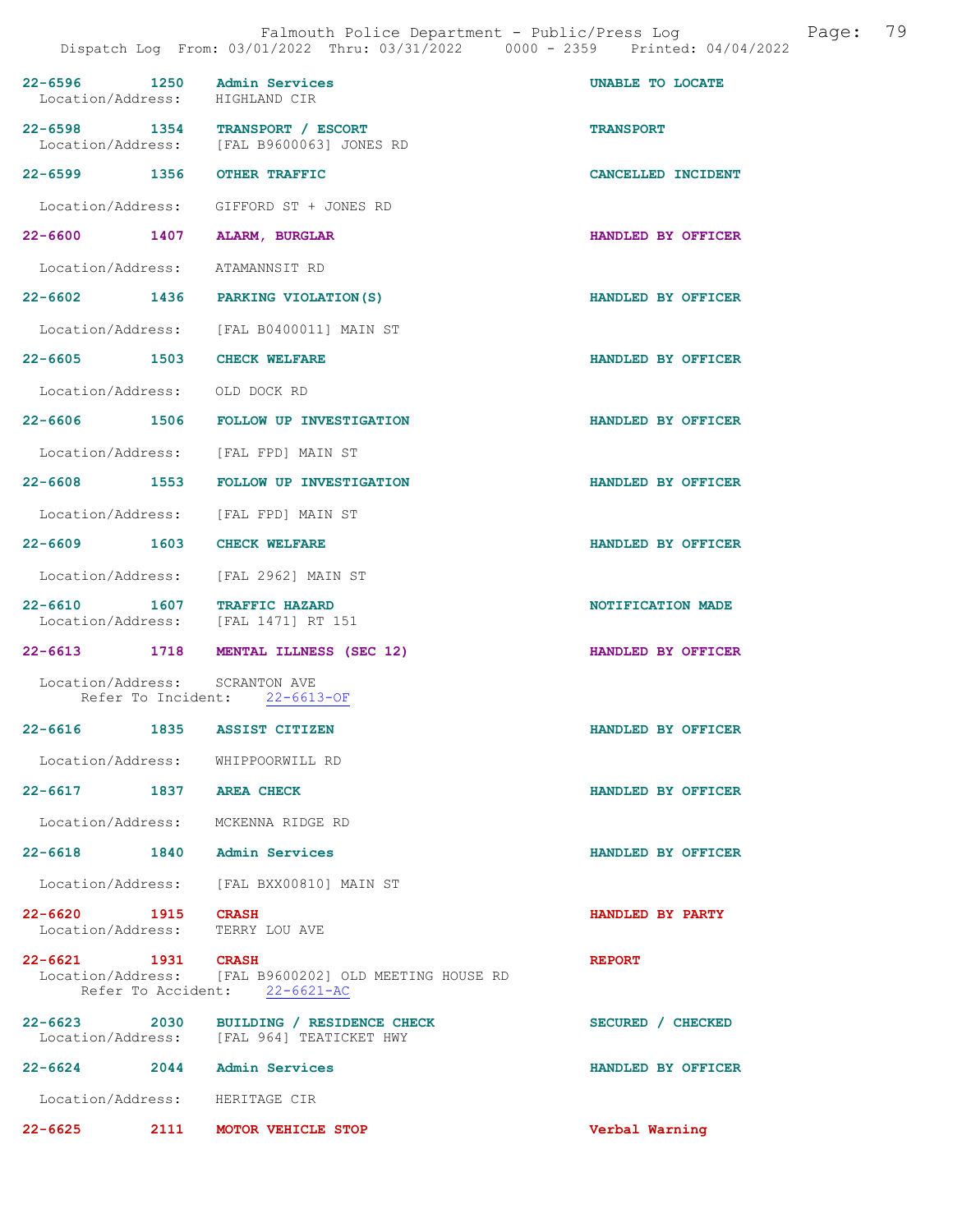|                                       |      | Falmouth Police Department - Public/Press Log<br>Dispatch Log From: 03/01/2022 Thru: 03/31/2022 0000 - 2359 Printed: 04/04/2022 |                    | Page: | 80 |
|---------------------------------------|------|---------------------------------------------------------------------------------------------------------------------------------|--------------------|-------|----|
|                                       |      | Location/Address: [FAL BXX00338] TEATICKET HWY                                                                                  |                    |       |    |
|                                       |      | 22-6627 2336 BUILDING / RESIDENCE CHECK<br>Location/Address: [FAL B9600025] DAVISVILLE RD                                       | SECURED / CHECKED  |       |    |
| For Date: $03/31/2022 - Thursday$     |      |                                                                                                                                 |                    |       |    |
| 22-6628 0016                          |      | <b>UNWANTED GUEST</b>                                                                                                           | HANDLED BY OFFICER |       |    |
|                                       |      | Location/Address: [FAL B9900205] TEATICKET HWY                                                                                  |                    |       |    |
| 22-6629 0028<br>Location/Address:     |      | BUILDING / RESIDENCE CHECK<br>[FAL 964] TEATICKET HWY                                                                           | SECURED / CHECKED  |       |    |
|                                       |      | 22-6630 0035 BUILDING / RESIDENCE CHECK<br>Location/Address: [FAL B9701135] PALMER AVE                                          | SECURED / CHECKED  |       |    |
|                                       |      | 22-6633 0037 BUILDING / RESIDENCE CHECK<br>Location/Address: [FAL B9600030] OLD MAIN RD                                         | SECURED / CHECKED  |       |    |
|                                       |      | 22-6631 0038 BUILDING / RESIDENCE CHECK<br>Location/Address: [FAL BXX00172] SANDWICH RD                                         | SECURED / CHECKED  |       |    |
| 22-6632 0042 AREA CHECK               |      | Location/Address: [FAL 639] BRICK KILN RD                                                                                       | SECURED / CHECKED  |       |    |
| 22-6637 0042                          |      | <b>AREA CHECK</b><br>Location/Address: [FAL L65] COUNTY RD                                                                      | SECURED / CHECKED  |       |    |
| 22-6634 0045<br>Location/Address:     |      | <b>AREA CHECK</b><br>[FAL B9600028] JONES RD                                                                                    | SECURED / CHECKED  |       |    |
| 22-6635 0047<br>Location/Address:     |      | BUILDING / RESIDENCE CHECK<br>[FAL B9600029] KATHARINE LEE BATES                                                                | SECURED / CHECKED  |       |    |
|                                       |      | 22-6636 0047 BUILDING / RESIDENCE CHECK<br>Location/Address: [FAL B9600027] LAKEVIEW AVE                                        | SECURED / CHECKED  |       |    |
| $22 - 6638$                           |      | 0049 AREA CHECK<br>Location: SACCONNESSET HILLS                                                                                 | SECURED / CHECKED  |       |    |
| 22-6639 0057<br>Location/Address:     |      | BUILDING / RESIDENCE CHECK<br>[FAL B9800292] DAVIS STRAITS                                                                      | SECURED / CHECKED  |       |    |
| 22-6640 0113 AREA CHECK               |      | Location/Address: [FAL 302] SANDWICH RD                                                                                         | SECURED / CHECKED  |       |    |
| 22-6641 0119                          |      | <b>AREA CHECK</b><br>Location/Address: [FAL B9600051] HATCHVILLE RD                                                             | SECURED / CHECKED  |       |    |
| $22 - 6642$ 0148                      |      | TRANSPORT / ESCORT                                                                                                              | HANDLED BY OFFICER |       |    |
| Location/Address:                     |      | HERITAGE CIR                                                                                                                    |                    |       |    |
| 22-6643 0201<br>Location/Address:     |      | PARKING VIOLATION (S)<br>[FAL B9600261] MAIN ST                                                                                 | NO VIOLATION       |       |    |
| 22-6644 0201<br>Location/Address:     |      | PARKING VIOLATION (S)<br>WATER ST + LUSCOMBE AVE                                                                                | NO VIOLATION       |       |    |
| 22-6645 0201<br>Location/Address:     |      | PARKING VIOLATION (S)<br>[FAL B9600203] TOWN HALL SQ                                                                            | NO VIOLATION       |       |    |
| $22 - 6646$ 0417<br>Location/Address: |      | BUILDING / RESIDENCE CHECK<br>[FAL B9700958] EAST FALMOUTH HWY                                                                  | SECURED / CHECKED  |       |    |
| $22 - 6647$                           | 0612 | <b>ANIMAL COMPLAINT</b>                                                                                                         | HANDLED BY OFFICER |       |    |
|                                       |      | Location/Address: [FAL B9600093] SCRANTON AVE                                                                                   |                    |       |    |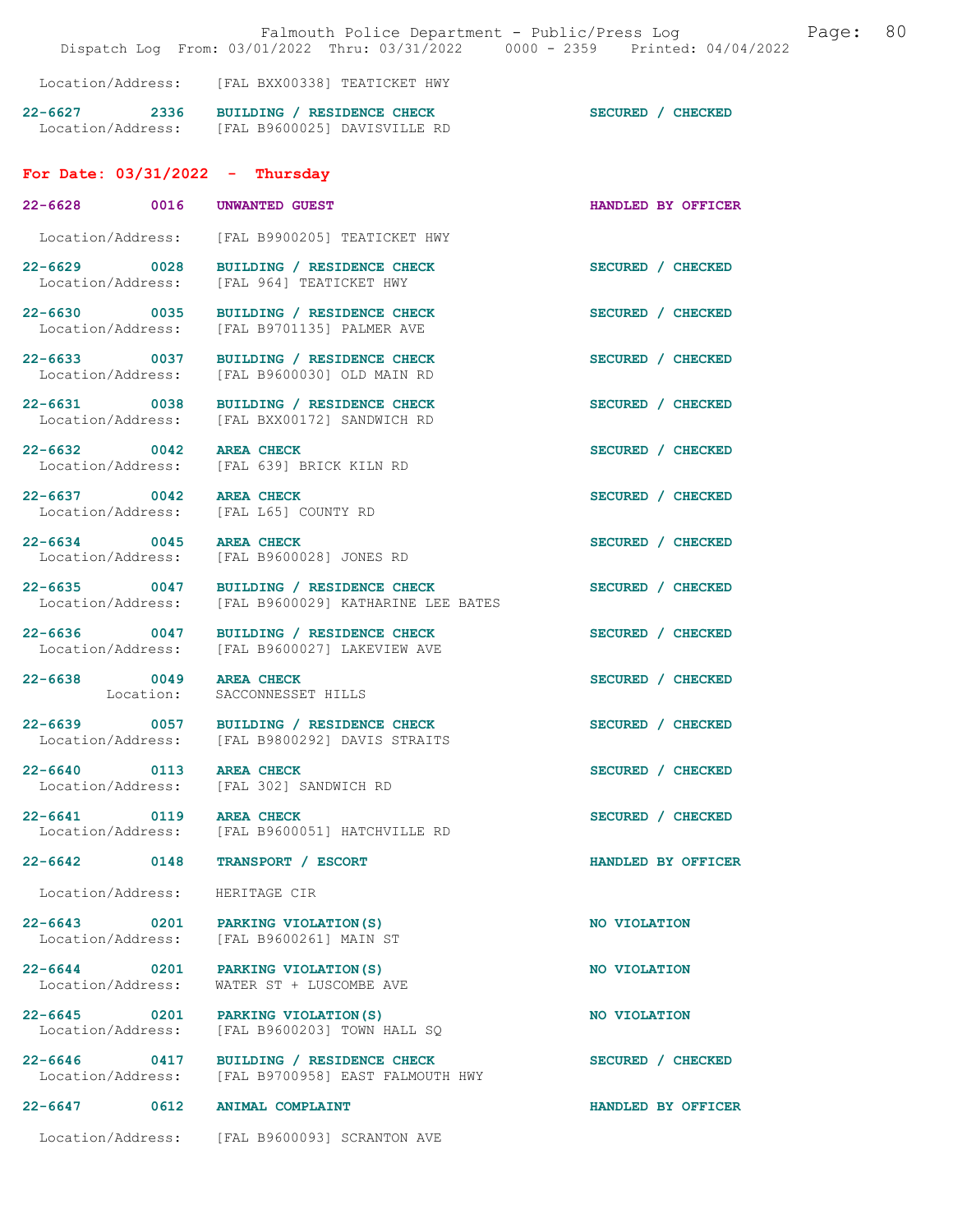|                                                    | 22-6648 0655 TRAFFIC HAZARD<br>Location/Address: [FAL BXX00655] RT 151                 | NOTIFICATION MADE  |
|----------------------------------------------------|----------------------------------------------------------------------------------------|--------------------|
|                                                    |                                                                                        |                    |
| 22-6651<br>Refer To Incident:                      | 0744 DEAD ON ARRIVAL<br>Location/Address: [FAL 1166] SAM TURNER RD<br>$22 - 6651 - OF$ | <b>REPORT</b>      |
| 22-6653 0823                                       | Illegal Dumping                                                                        | HANDLED BY OFFICER |
| Location/Address:                                  | [FAL B9600085] EAST FALMOUTH HWY                                                       |                    |
| 22-6660 0920                                       | <b>ALARM, BURGLAR</b>                                                                  | CANCELLED INCIDENT |
|                                                    | Location/Address: [FAL 3290] DAVISVILLE RD                                             |                    |
| 22-6661 0922 Admin Services                        |                                                                                        | HANDLED BY OFFICER |
| Location/Address: HIGHLAND CIR                     | Refer To Incident: 22-6661-OF                                                          |                    |
| 22-6664 1004 Admin Services                        |                                                                                        | HANDLED BY OFFICER |
|                                                    | Location/Address: [FAL FPD] MAIN ST                                                    |                    |
| $22 - 6665$ 1012<br>Location/Address: PACHECO PATH | <b>AREA CHECK</b>                                                                      | SECURED / CHECKED  |
| $22 - 6666$                                        | 1128 UNWANTED GUEST                                                                    | HANDLED BY OFFICER |
|                                                    | Location/Address: [FAL B9700933] LOCUST ST                                             |                    |
| 22-6671 1246 CRASH                                 | Location/Address: [FAL B9900205] TEATICKET HWY<br>Refer To Accident: 22-6671-AC        | <b>REPORT</b>      |
| 22-6673 1316 CRASH                                 |                                                                                        | HANDLED BY OFFICER |
|                                                    | Location/Address: [FAL 2096] LITTLE HARBOR RD                                          |                    |
| 22-6674                                            | 1322 ASSIST FIRE DEPT<br>Location/Address: [FAL B9600028] JONES RD                     | REF FIRE DEPT      |
| 1336<br>$22 - 6676$<br>Location/Address:           | <b>CHECK WELFARE</b><br>[FAL B9900230] JONES RD                                        | UNABLE TO LOCATE   |
| $22 - 6678$                                        | 1356 ABANDONED 911                                                                     | HANDLED BY OFFICER |
|                                                    | Location/Address: [FAL 690] TER HEUN DR                                                |                    |
| 22-6679 1448 ABANDONED 911                         |                                                                                        | HANDLED BY OFFICER |
|                                                    | Location/Address: [FAL B0000191] BELVIDERE RD                                          |                    |
| 22-6681 1522 CHECK WELFARE                         |                                                                                        | HANDLED BY OFFICER |
|                                                    | Location/Address: [FAL 6] DAVIS STRAITS                                                |                    |
|                                                    | 22-6683 1549 DISTURBANCE / DISORDERLY                                                  | HANDLED BY OFFICER |
|                                                    | Location/Address: [FAL 599] TEATICKET HWY                                              |                    |
| 22-6685 1608 ASSIST FIRE DEPT                      | Location/Address: [FAL 28] EAST FALMOUTH HWY                                           | REF FIRE DEPT      |
| 22-6689 1720 CRASH                                 | Location/Address: CENTRAL AVE + EAST FALMOUTH HWY<br>Refer To Accident: 22-6689-AC     | <b>REPORT</b>      |